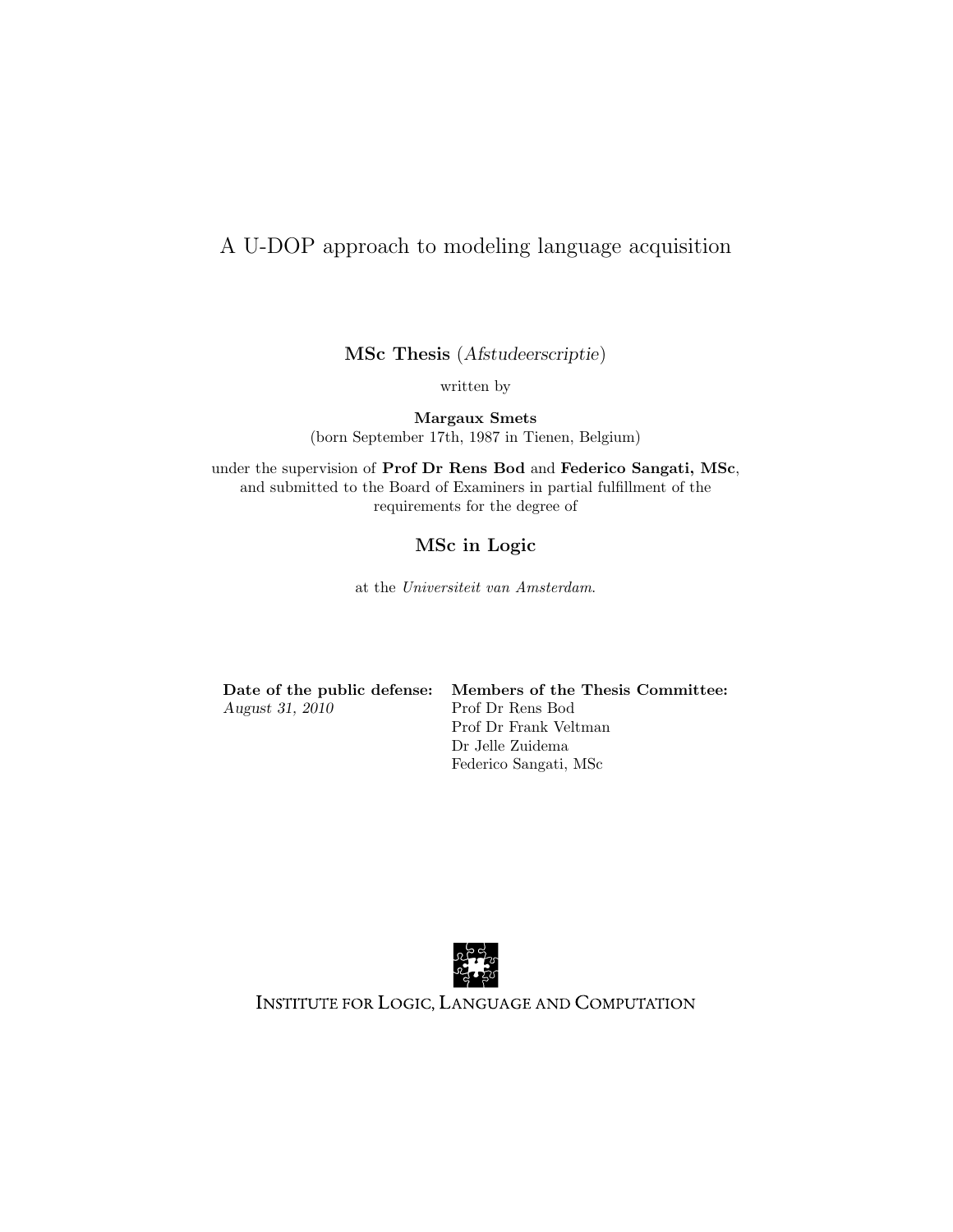### Abstract

In linguistics, there is a debate between empiricists and nativists: the former believe that language is acquired from experience, the latter that there is an innate component for language. The main arguments adduced by nativists are Arguments from Poverty of Stimulus. It is claimed that children acquire certain phenomena, which they cannot learn on the basis of experience alone —and therefore, there has to be some innate component for language. In this thesis, we show that at least for certain phenomena that are often used in such arguments, it is possible to explain how children acquire them on the basis of experience alone, viz. with an Unsupervised Data-Oriented Parsing (U-DOP) approach to language.

In the first part of the thesis, we develop concrete implementations of U-DOP, and contribute to the field of unsupervised parsing with two innovations. First, we develop an algorithm that performs syntactic category labeling and parsing simultaneously, and second, we devise a new methodology for unsupervised parsing, which can in principle be applied to any unsupervised parsing algorithm, and which produces the best results reported on the ATIS-corpus so far, with a promising outlook for even better results.

In the second part of the thesis, we then use these concrete implementations to show how the acquisition of certain phenomena can be explained in an empirical way. We look in detail at wh-questions, and then show that the U-DOP approach is more general than the nativist account by looking at other phenomena.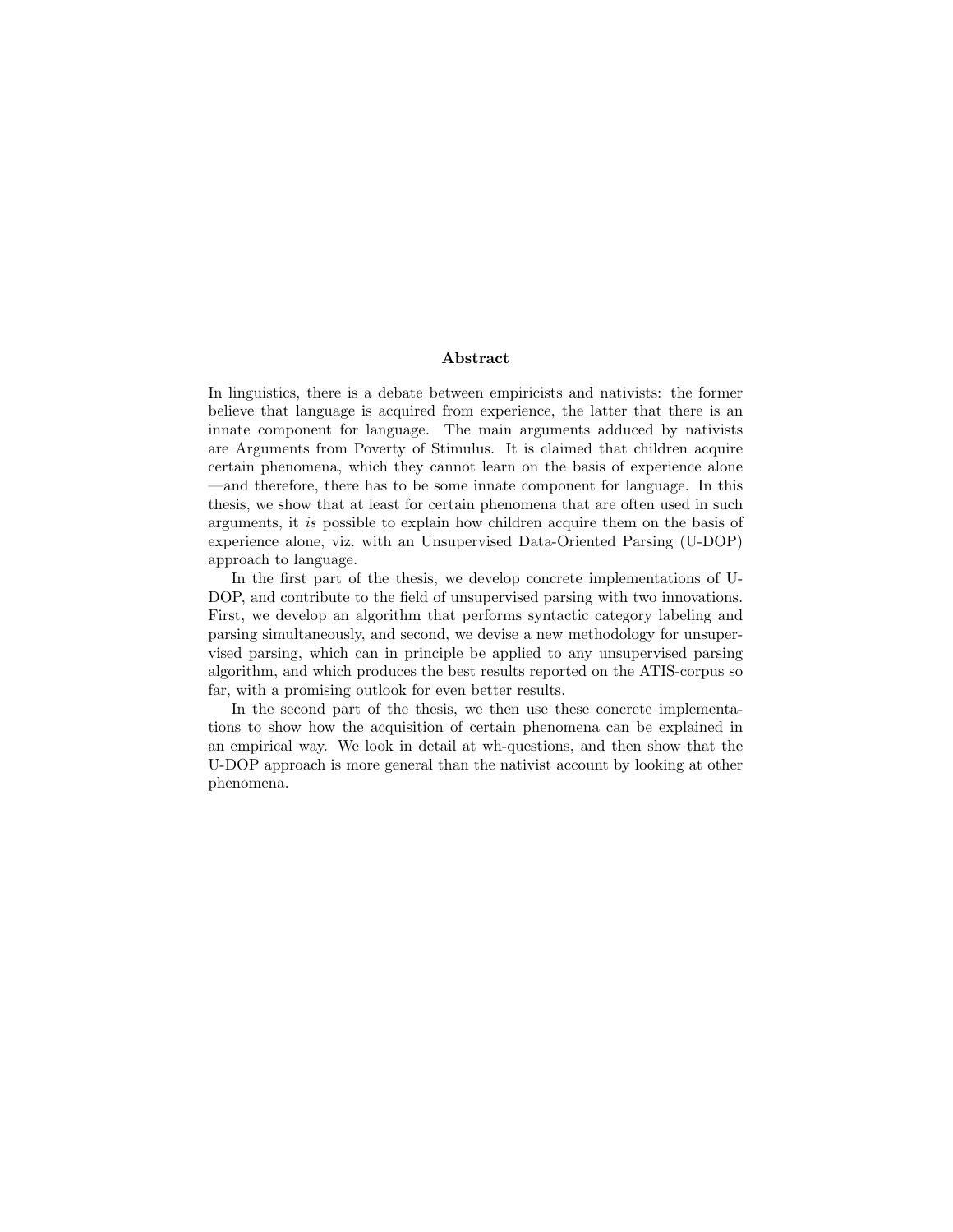# Acknowledgments

In the first place, I wish to thank Rens Bod, my main supervisor, for introducing me to the framework of Data-Oriented Parsing and making me enthusiastic about it, for his guidance and inspiration, and for motivating me to do original research, rather than merely studying what others have done.

I also want to thank Federico Sangati, my other supervisor, for the inspiring discussions and for helping me with all the technical problems I encountered.

Speaking of technical problems, I want to thank the entire Vici-group for letting me use the Vici-machine, and putting up with me all the times my processes managed to kill theirs. Also, I want to thank the group for the interesting coffee meetings, which really made me feel part of a research community.

I want to thank Frank Veltman and Jelle Zuidema for accepting to be on the thesis committee and to go through this entire thesis.

Two years ago, I couldn't imagine I would be where I am now, and that is all thanks to the fantastic Master in Logic program. During this two-year master, I have learned more than I thought was possible, and I was surprised to find myself pushing the limits of what I thought I could do every day. Therefore, I want to thank the entire ILLC for offering this excellent program and providing a stimulating research environment. In particular, I want to thank Tanja Kassenaar, who helped me with all administrative difficulties I encountered, and Inés Crespo, for being a great mentor.

Finally, I want to give a special thanks to Lorenz Demey, for stimulating me to come to the ILLC and choose for an academic life in the first place, for taking an effort to understand what I'm studying, and then helping me with all kinds of problems I encountered, for staying with me in good times and in bad, and for so many other things, but most importantly, for always being there for me.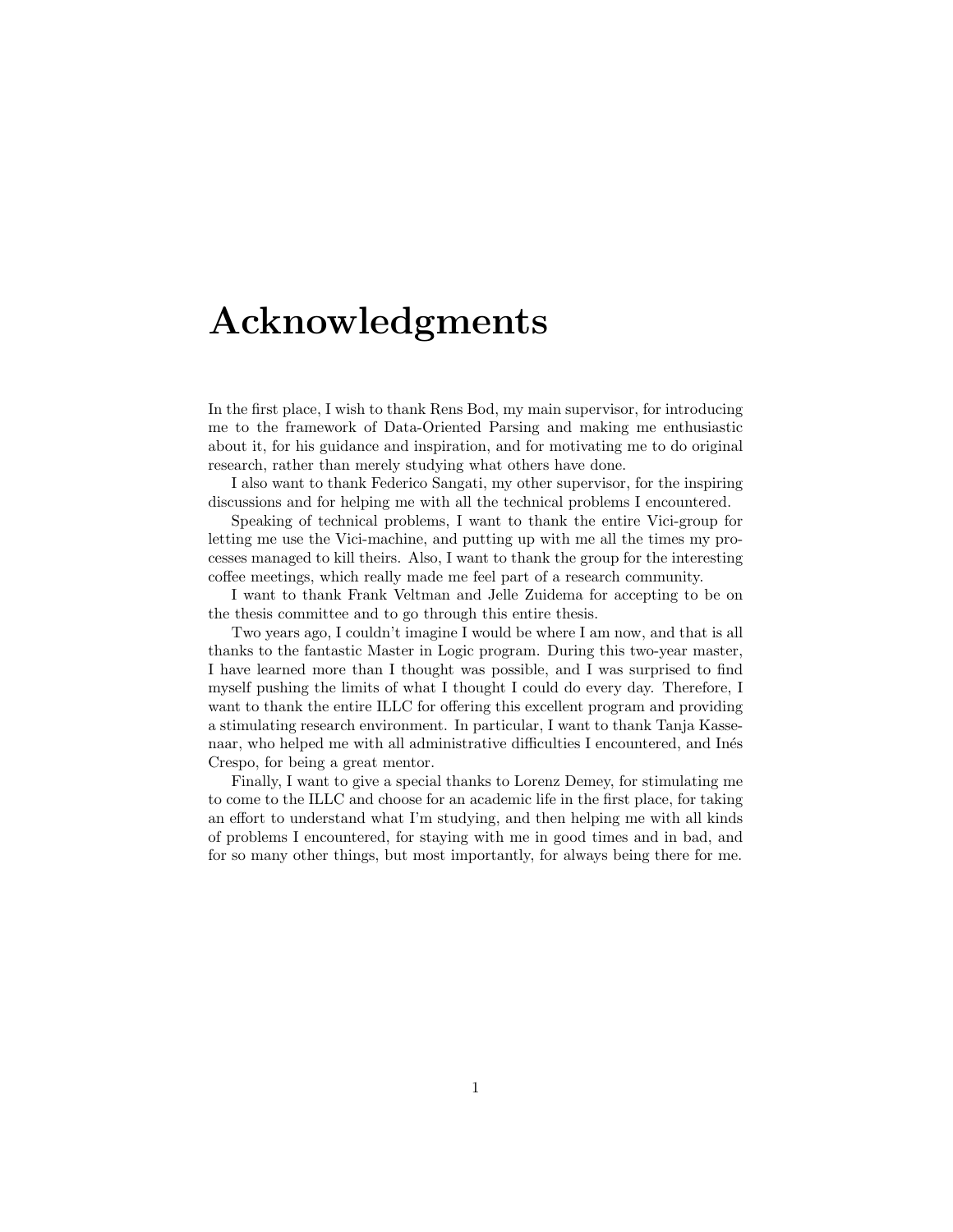# **Contents**

|              |     | Introduction                                                                                                                                        | 5              |
|--------------|-----|-----------------------------------------------------------------------------------------------------------------------------------------------------|----------------|
|              | 1.1 |                                                                                                                                                     | $\overline{5}$ |
|              | 1.2 |                                                                                                                                                     | $\overline{7}$ |
|              |     | 1.2.1                                                                                                                                               | 8              |
|              |     | 1.2.2<br>Assumptions and method                                                                                                                     | 8              |
|              |     | 1.2.3                                                                                                                                               | 9              |
|              |     | 1.2.4<br><b>Materials</b><br><u>. A shekarar a shekara ta shekara ta shekara ta 1989 a shekara ta 1989 a shekara ta 1989 a ta 1989 a ta 1989 a </u> | 10             |
|              | 1.3 |                                                                                                                                                     | 10             |
| Ι            |     | Developing a U-DOP theory of language                                                                                                               | 12             |
|              |     |                                                                                                                                                     |                |
| $\bf{2}$     |     | <b>Theoretical Background</b>                                                                                                                       | 14             |
|              | 2.1 | Usage-Based Grammar and Construction Grammar                                                                                                        | 14             |
|              | 2.2 |                                                                                                                                                     | 16             |
|              | 2.3 | Unsupervised Data-Oriented Parsing                                                                                                                  | 23             |
| 3            |     | Implementations of U-DOP                                                                                                                            | $27\,$         |
|              | 3.1 | K-best shortest derivations with ranking as a second phase                                                                                          |                |
|              |     |                                                                                                                                                     | 27             |
|              |     | 3.1.1                                                                                                                                               | 28             |
|              |     | The parsing phase $\ldots \ldots \ldots \ldots \ldots \ldots \ldots$<br>3.1.2                                                                       | 34             |
|              |     | 3.1.3                                                                                                                                               | 35             |
|              | 3.2 | Optimizing: looking just at the ranking $\dots \dots \dots \dots$                                                                                   | 37             |
|              | 3.3 | Merging category labeling and parsing $\ldots \ldots \ldots \ldots \ldots$                                                                          | 40             |
|              | 3.4 | A new approach to unsupervised parsing                                                                                                              | 45             |
|              | 3.5 |                                                                                                                                                     | 49             |
|              |     |                                                                                                                                                     |                |
| $\mathbf{I}$ |     | Typical problems in language acquisition                                                                                                            | 52             |
| 4            |     | The Basics of Minimalist Grammar                                                                                                                    | 54             |
|              | 4.1 | System architecture and basic elements                                                                                                              | 54             |
|              |     | System architecture $\ldots \ldots \ldots \ldots \ldots \ldots$<br>4.1.1<br>4.1.2                                                                   | 54<br>55       |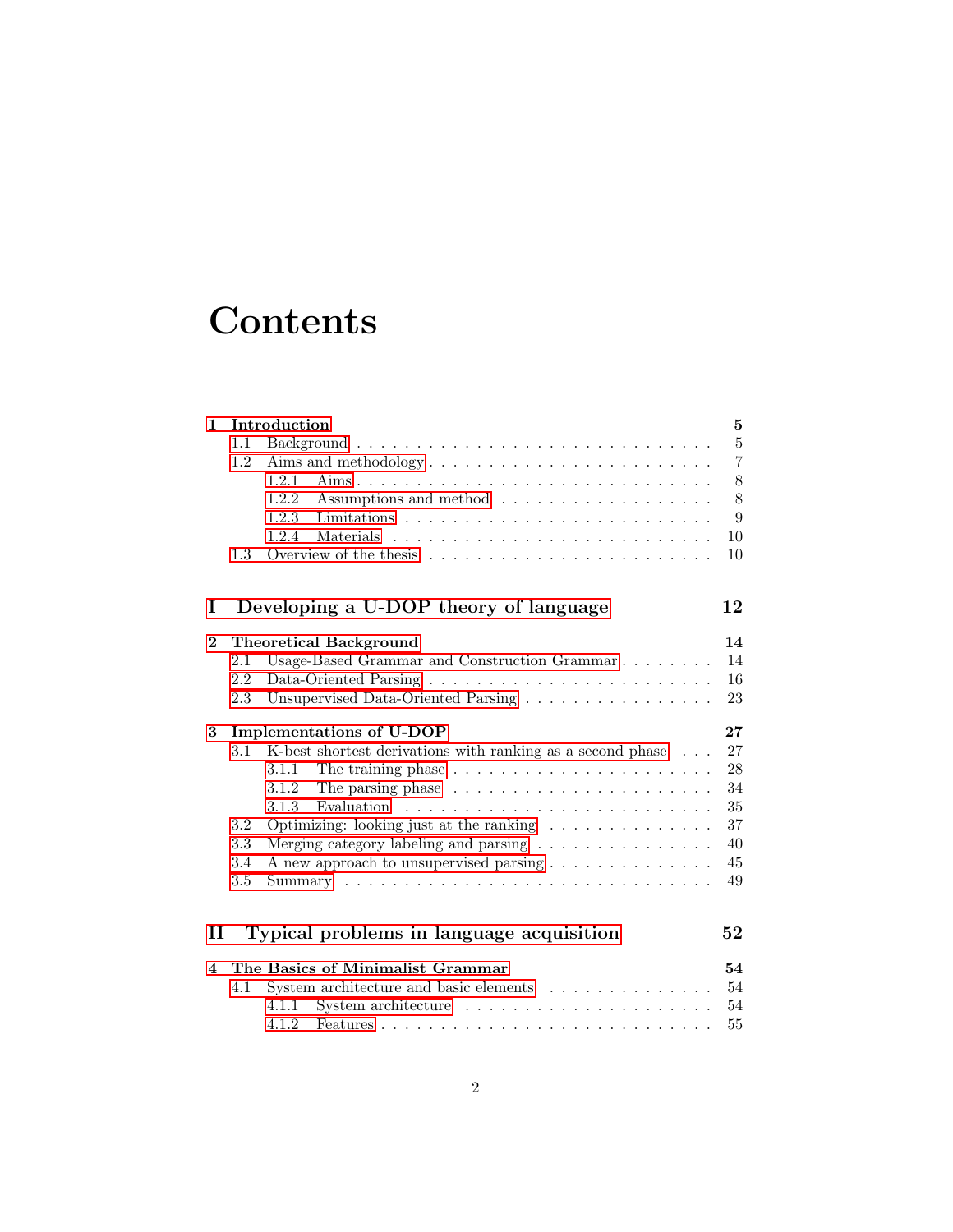|   |     | 4.1.3        | 56                                                                                                                            |
|---|-----|--------------|-------------------------------------------------------------------------------------------------------------------------------|
|   |     | 4.1.4        | 57<br>Theta-roles and checking $\dots \dots \dots \dots \dots \dots$                                                          |
|   |     | 4.1.5        | 61                                                                                                                            |
|   | 4.2 |              | 61                                                                                                                            |
|   |     | 4.2.1        | 61<br>Structure of the VP                                                                                                     |
|   |     | 4.2.2        | Structure of the TP<br>64                                                                                                     |
|   |     | 4.2.3        | 67                                                                                                                            |
|   | 4.3 |              | 68                                                                                                                            |
| 5 |     |              | <b>Subject Auxiliary Inversion</b><br>70                                                                                      |
|   | 5.1 |              | 71<br>The minimalist account $\dots \dots \dots \dots \dots \dots \dots \dots$                                                |
|   | 5.2 |              | 73<br>The U-DOP account $\dots \dots \dots \dots \dots \dots \dots \dots \dots \dots$                                         |
|   | 5.3 |              | 77                                                                                                                            |
| 6 |     | WH-questions | 79                                                                                                                            |
|   | 6.1 |              | The basic explanation of Ross $(1967) \ldots \ldots \ldots \ldots \ldots$<br>79                                               |
|   |     | 6.1.1        | 81                                                                                                                            |
|   |     | 6.1.2        | Coordinate Structure Constraint $\ldots \ldots \ldots \ldots \ldots$<br>82                                                    |
|   |     | 6.1.3        | 83<br>Sentential Subject Constraint                                                                                           |
|   |     | 6.1.4        | 84                                                                                                                            |
|   |     | 6.1.5        | 85                                                                                                                            |
|   | 6.2 |              | 85                                                                                                                            |
|   |     | 6.2.1        | 85                                                                                                                            |
|   |     | 6.2.2        | 89<br>Subject WH-questions $\ldots \ldots \ldots \ldots \ldots \ldots$                                                        |
|   |     | 6.2.3        | 90                                                                                                                            |
|   |     | 6.2.4        | 92                                                                                                                            |
|   |     | 6.2.5        | 93<br>Embedded WH-questions                                                                                                   |
|   |     | 6.2.6        | Long-distance WH-movement<br>94                                                                                               |
|   |     | 6.2.7        | 97                                                                                                                            |
|   |     | 6.2.8        | 100                                                                                                                           |
|   | 6.3 |              | 100                                                                                                                           |
|   |     | 6.3.1        | 101<br>Unbounded scope                                                                                                        |
|   |     | 6.3.2        | 103                                                                                                                           |
|   |     | 6.3.3        | $\label{eq:coordinate} \text{Coordinate Structure Constraint} \quad \ldots \quad \ldots \quad \ldots \quad \ldots \,.$<br>106 |
|   |     | 6.3.4        | Sentential Subject Constraint<br>108                                                                                          |
|   |     | 6.3.5        | 108                                                                                                                           |
|   |     | 6.3.6        | Subject WH-questions $\ldots \ldots \ldots \ldots \ldots \ldots$<br>110                                                       |
|   |     | 6.3.7        | 111                                                                                                                           |
|   |     | 6.3.8        | 112                                                                                                                           |
|   |     | 6.3.9        | Embedded WH-questions<br>115                                                                                                  |
|   |     | 6.3.10       | 116                                                                                                                           |
|   | 6.4 |              |                                                                                                                               |
|   |     |              |                                                                                                                               |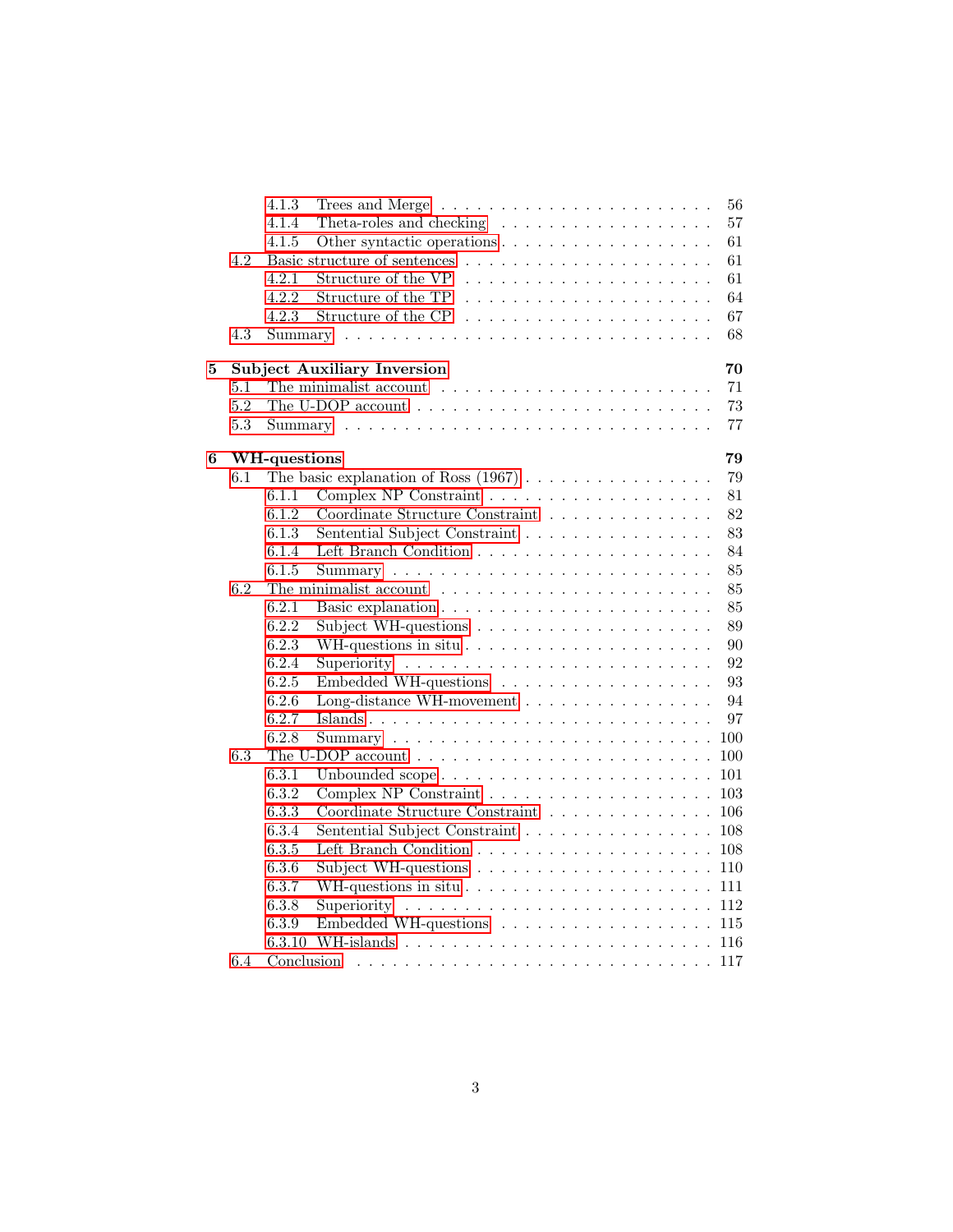|                            |                                       | 7 Related phenomena                                                                        | 119 |  |  |  |  |  |
|----------------------------|---------------------------------------|--------------------------------------------------------------------------------------------|-----|--|--|--|--|--|
|                            | 7.1                                   |                                                                                            |     |  |  |  |  |  |
|                            | 7.2                                   |                                                                                            |     |  |  |  |  |  |
|                            | 7.3                                   | Topicalized sentences $\ldots \ldots \ldots \ldots \ldots \ldots \ldots \ldots \ldots 130$ |     |  |  |  |  |  |
|                            | 7.4                                   | Left dislocation $\ldots \ldots \ldots \ldots \ldots \ldots \ldots \ldots \ldots \ldots$   |     |  |  |  |  |  |
|                            | 7.5                                   |                                                                                            |     |  |  |  |  |  |
| 8                          |                                       | Conclusion                                                                                 | 141 |  |  |  |  |  |
|                            | 8.1.                                  |                                                                                            |     |  |  |  |  |  |
|                            | 8.2                                   | Questions for further research $\ldots \ldots \ldots \ldots \ldots \ldots \ldots 142$      |     |  |  |  |  |  |
| <b>Bibliography</b><br>144 |                                       |                                                                                            |     |  |  |  |  |  |
|                            |                                       | A POS-tags of the ATIS corpus                                                              | 147 |  |  |  |  |  |
| в                          | POS-tags of the Childes corpus<br>149 |                                                                                            |     |  |  |  |  |  |
|                            |                                       |                                                                                            |     |  |  |  |  |  |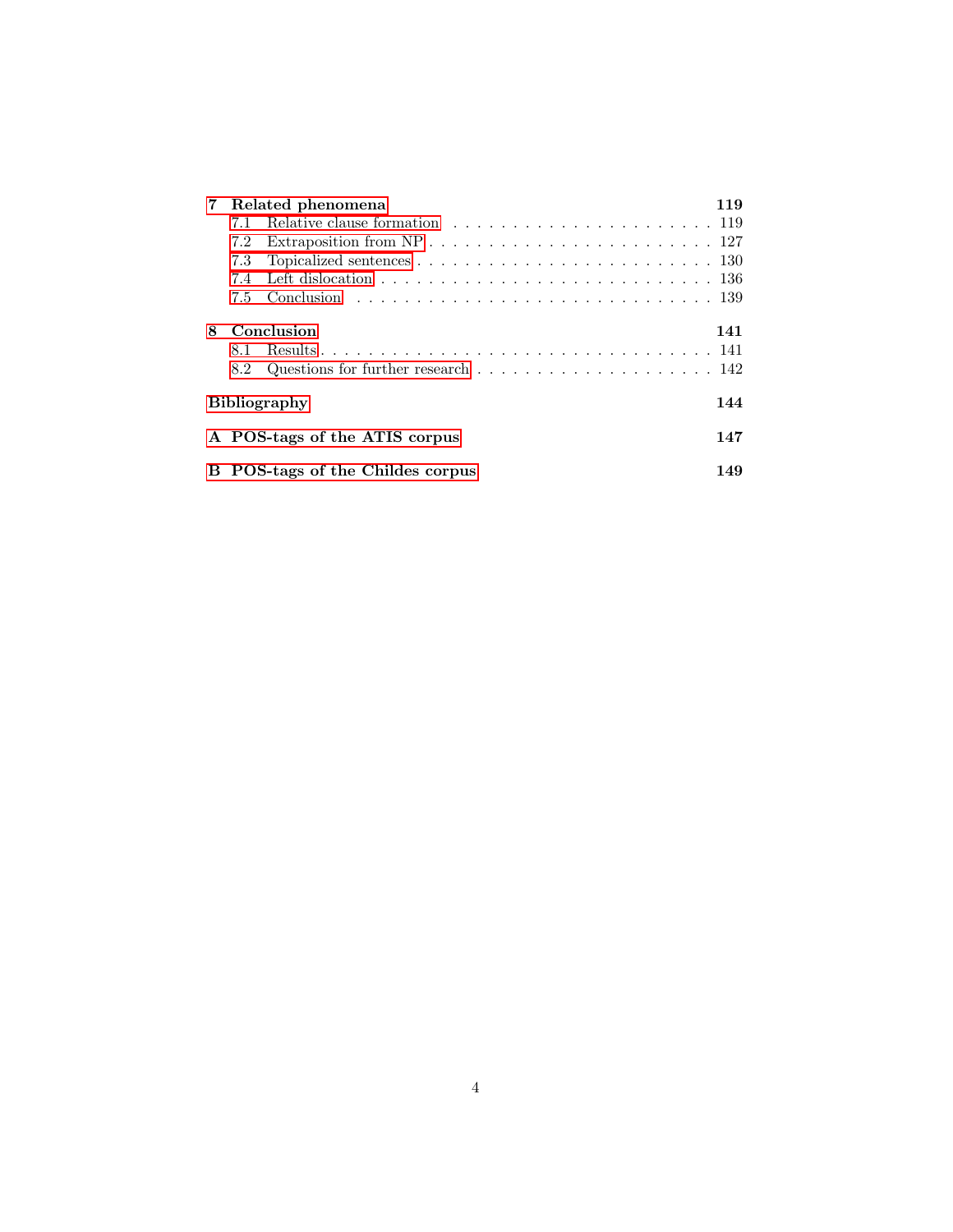# <span id="page-6-0"></span>Chapter 1

# Introduction

This introduction consists of three sections. First, we will sketch the general background within which this thesis is to be situated. Next, we will make explicit what the main aim of this thesis is. Finally, we will give an overview of the structure of the thesis.

## <span id="page-6-1"></span>1.1 Background

Current linguistics can roughly be divided into two streams: nativist and empiricist approaches. Nativist approaches claim that humans are endowed with a special 'language faculty', encoded on the gene, which distinguishes humans from other animals. They have a Platonic view on language acquisition: the main principles and parameters are already innate as ideas in the child's mind; language acquisition proceeds as a Socratic dialogue, where experience merely serves to bring the ideas, already lingering in the background, to the fore. Empiricist approaches, on the other hand, try to refrain from assuming innate ideas, and instead try to show how children can learn language solely on the basis of (i) experience and (ii) general cognitive capabilities (which are not unqiue to language, but are also used in music, visual perception, reasoning, etc.). However, this does not imply the following:

To say that 'language is not innate' is to say that there is no difference between my granddaughter, a rock and a rabbit. In other words, if you take a rock, a rabbit and my granddaughter and put them in a community where people are talking English, they'll all learn English. If people believe that, then they believe that language is not innate. If they believe that there is a difference between my granddaughter, a rabbit and a rock, then they believe that language is innate. [\(Chomsky, 2000,](#page-146-0) p. 50)

Whereas empiricists try not to assume any innate linguistic principles and parameters, they do however assume that certain general cognitive capabilities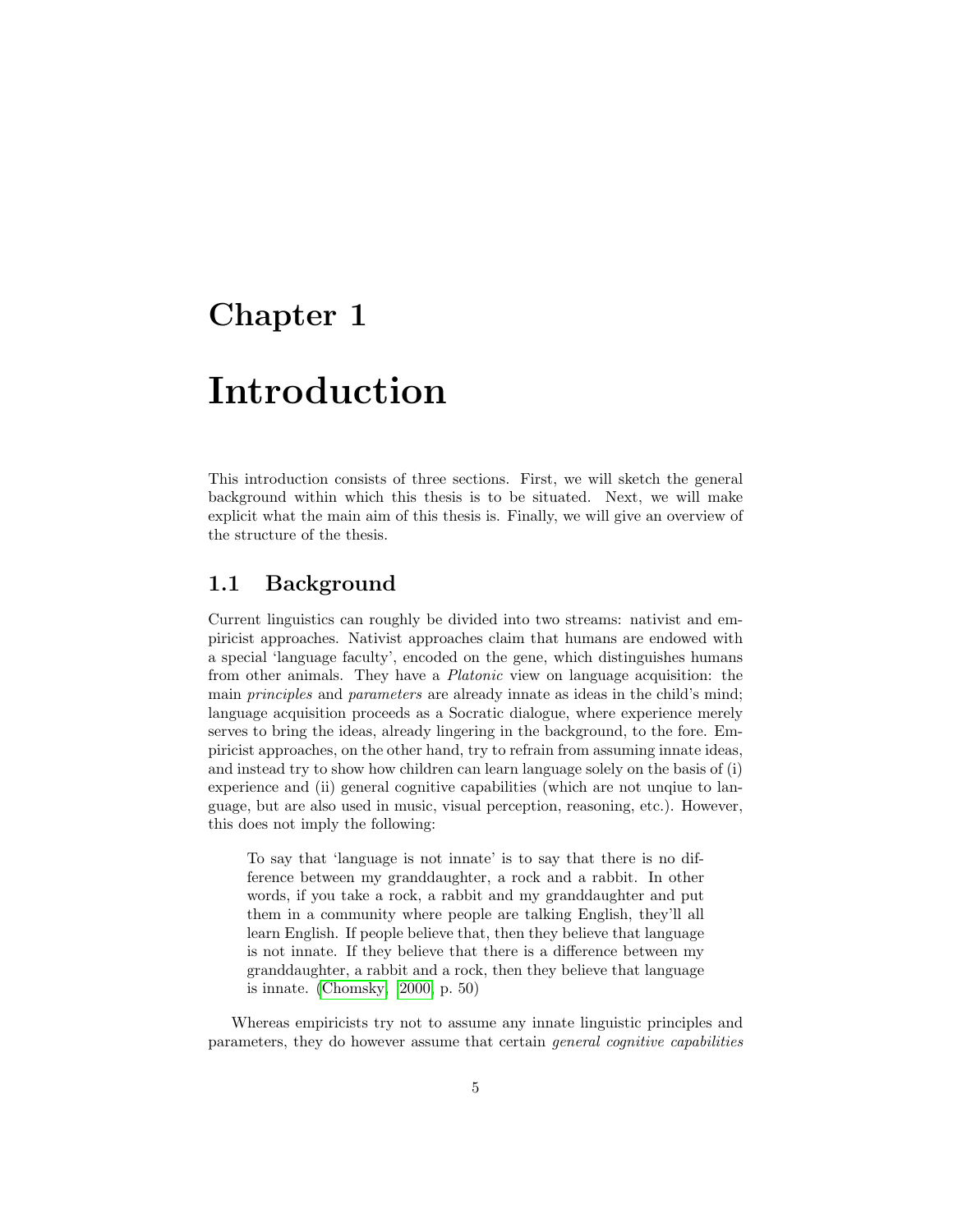are innate. What distinguishes Chomsky's granddaughter, a rabbit and a rock are then precisely these general cognitive capabilities. An example of such a capability is the ability to perform analogical operations, cf. the work of Dedre Gentner (e.g. [Gentner](#page-146-1) [\(1997\)](#page-146-1)). [Tomasello](#page-147-0) [\(2003\)](#page-147-0) shows how this general notion of analogy is used in language acquisition. In [Bod](#page-145-0) [\(2009\)](#page-145-0), analogy is presented as the basis of the computational model of language learning presented there.

Arguments from Poverty of Stimulus. Nativist approaches to language acquisition are often argued for using Arguments from Poverty of Stimulus (APS). For a detailed and precise definition, see [Pullum and Scholz](#page-147-1) [\(2002\)](#page-147-1). Typically, such arguments run as follows. It is observed (i) that children can master a certain language phenomenon (e.g. long-distance wh-questions), and (ii) that the input they receive is too poor to explain how they mastered that phenomenon (e.g. because they have never heard that kind of construction before). It is then concluded that (iii) since they cannot have learned the phenomenon on the basis of input alone, there has to be some kind of innate component which can explain how they learned the phenomenon (e.g. the island constraints).

The crucial step in such an argument is of course step (ii): for the argument to go through, the nativist must ensure that this step is backed up. In this thesis, we will show that at least for certain phenomena which have traditionally played a role in APS's it is possible to explain their acquisition on the basis of input alone. Hence, they can no longer be used in an APS, since step (ii) fails.

Nativist approaches to language. Nativism is closely linked with the tradition of generative grammar. This tradition was started in the 1950s by Noam Chomsky under the name transformational grammar. The core idea of this theory was that sentences have a deep structure and a surface structure, and that syntactic theory consists of transformations that transform the deep structure into the surface structure. An important document for this linguistic tradition is the PhD thesis of [Ross](#page-147-2) [\(1967\)](#page-147-2), in which the island constraints were first formulated.

In the 1980s, transformational grammar gradually became obsolete, and the new Principles and Parameters theory or Government and Binding became the dominant framework in the generative tradition. More recently (initiated in 1993), the paradigm has shifted again, this time to the Minimalist Program. The Minimalist Program assumes that the structures proposed by Principles and Parameters theory are in essence correct, but it wants to explain why the theory works the way it does.

In this thesis, we will focus on the one hand on the roots of generative grammar, more specifically on the island constraints proposed by [Ross](#page-147-2) [\(1967\)](#page-147-2), and on the other hand on more recent work, guided by the version of the minimalist framework developed in [Adger](#page-145-1) [\(2003\)](#page-145-1).

Empiricist approaches to language. There are basically two kinds of empiricist approaches to language: theoretical and computational. The difference between both is not as much ideological as it is teleological. The aim of theoretical approaches to language is to establish what the theory of language is that humans employ, or the mechanism of language acquisition that is actually going on in infants. Computational approaches, on the other hand, take a more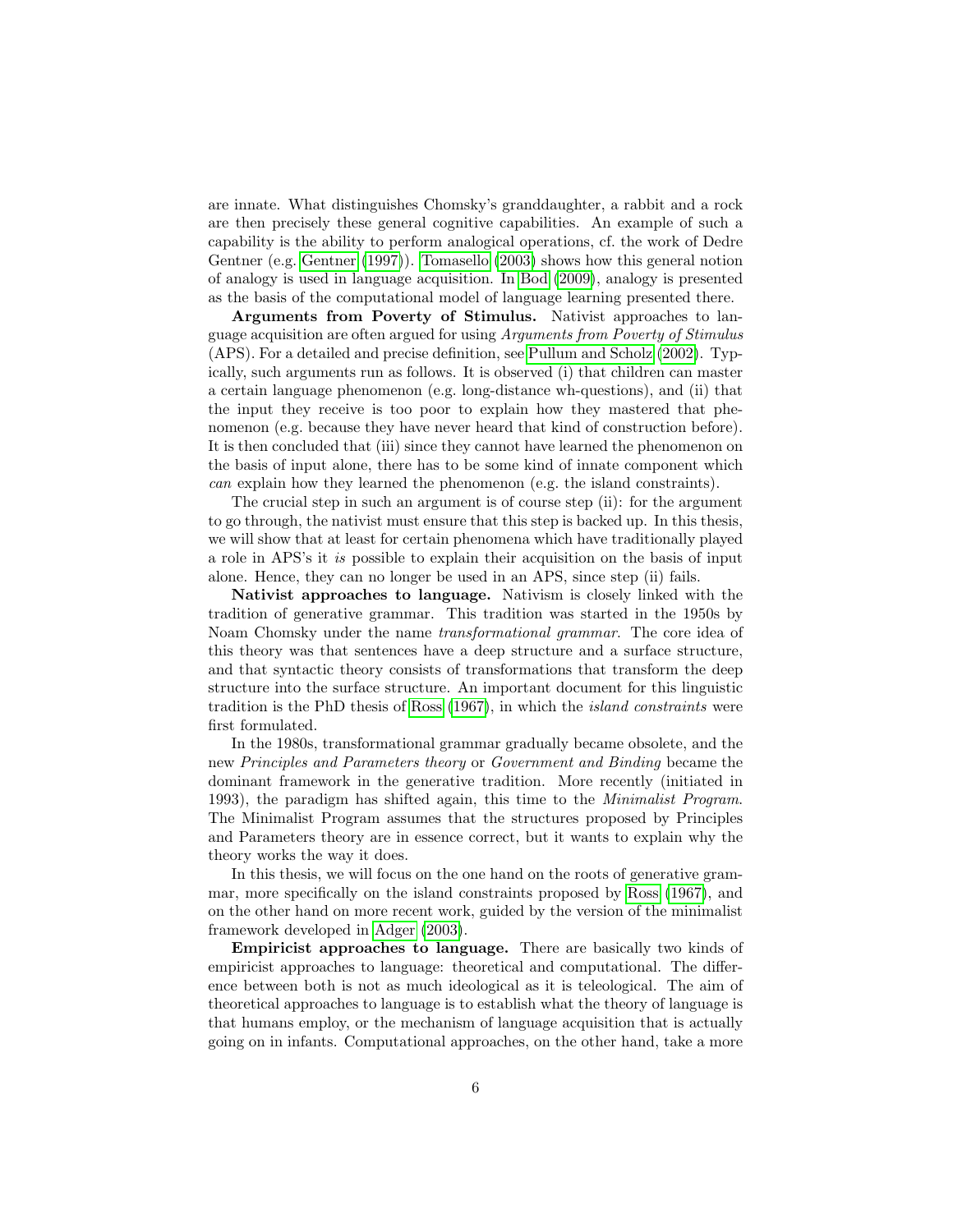behavioristic stance: the ultimate goal is to simulate language, to let computers do whatever it is that humans do, albeit perhaps not in the same way.

The main theoretical empiricist approaches to language are Usage-Based Grammar and Construction Grammar. These will be discussed in more detail in Section [2.1](#page-15-1) below.

In computational empiricist approaches to language, there are two streams: symbolic and non-symbolic approaches. The main example of the latter is connectionism. Connectionism tries to model language with neural networks. Its main characteristic is that it is not hierarchical: unlike in more 'traditional' linguistics, there is no notion of 'tree'; language consists only of sequences of strings. An immediate consequence of this is that discontinuous relations among constituents of a sentence (e.g. the relation between 'pick' and 'up' in 'Jacob picked Bella up') cannot be captured. More problematic from a modeling point of view, however, is the restriction that such models can only recognize sentences; they cannot generate sentences. So they can only say of a given sentence whether it is grammatical; they cannot generate grammatical sentences themselves. Attempts at modeling language acquisition in this framework have already been made, e.g. in [MacWhinney](#page-146-2) [\(2004\)](#page-146-2). However, up to now this kind of work has only been conducted with simple artificial examples, and not yet with full-scale natural language.

In this thesis, we will work in the symbolic framework of Data-Oriented Parsing (DOP) (cf. Section [2.2](#page-17-0) for more details). Unlike in connectionism, the notion of 'tree' does play an important role here. Consequently, discontinuous relations can be captured. Moreover, this framework also allows for the generation of sentences (for a discussion, see Section [2.3\)](#page-24-0), and can be used with actual natural language, making it more adequate for modeling language acquisition.

Originally, this framework was primarily a computational model, used for applications in computational linguistics. Recently, however, the framework has been evolving towards a theory of language, i.e. also claiming theoretical relevance. For example, [Bod](#page-145-0) [\(2009\)](#page-145-0) already showed how U-DOP can be used to model language acquisition, via computational experiments and an investigation of the Subject Auxiliary Inversion-problem (cf. Chapter [5\)](#page-71-0). This thesis wants to contribute to this evolution, by investigating more problems in language acquisition, and accounting for them in an empirical way, in the (U-)DOPframework.

Recently, [Waterfall et al.](#page-147-3) [\(2010\)](#page-147-3) have conducted related work: they also propose a computational model of language acquisition. The main difference between our approach and theirs is that they do not really address specific problems in language acquisition, but focus more on the computational side: which sentences can be generated, with which precision and recall.

## <span id="page-8-0"></span>1.2 Aims and methodology

In this section, we will discuss the aims of this thesis, and explain the methodology we used to reach them. Then we discuss the necessary limitations of this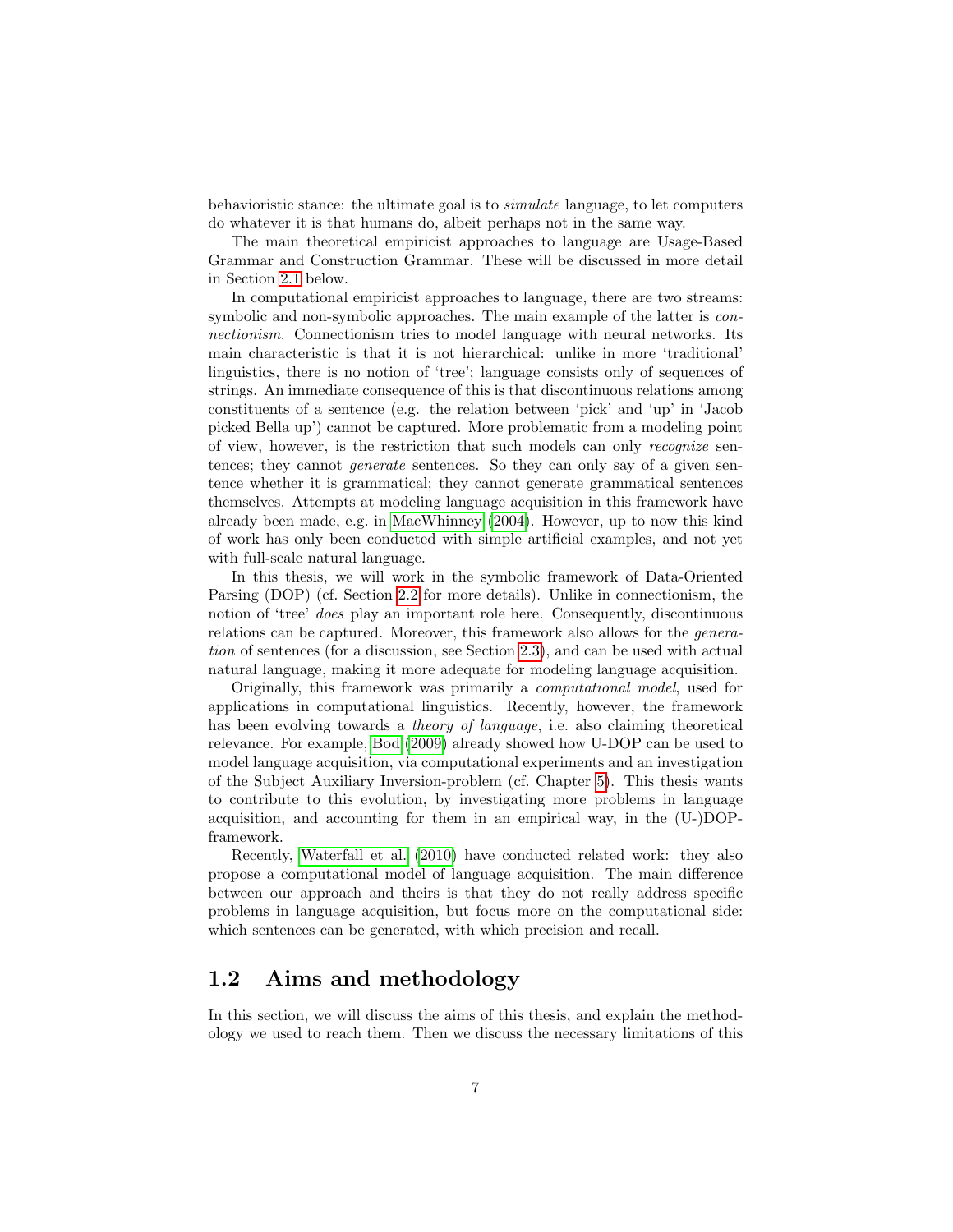research, and the materials that we used.

### <span id="page-9-0"></span>1.2.1 Aims

The aims of this thesis are twofold. The main goal is to provide counterevidence to Arguments from Poverty of Stimulus. Step (ii) of such APS's says that for certain phenomena it is not possible to explain how children learn them on the basis of input alone. We will show that it is possible to explain these phenomena on the basis of input and a few very general cognitive capabilities, viz. in the (U-)DOP framework. Note that we do not claim that the solution proposed here is the correct account of the acquisition of such phenomena; rather, we claim that is a possible account, and that hence step (ii) of many APS's is falsified.

To show that an empirical account of these phenomena is possible, we need to build concrete implementations of the Data-Oriented Parsing framework. These implementations will be unsupervised parsers, and this brings us to the next goal of this thesis: we want to contribute to the field of unsupervised parsing, by providing new implementations which obtain better scores than the current state-of-the-art.

### <span id="page-9-1"></span>1.2.2 Assumptions and method

To achieve the main goal, an empirical account of phenomena in language acquisition, we take over the assumptions implicit in the (Unsupervised-)Data-Oriented-Parsing framework: that language expressions are represented as hierarchical trees, and that new utterances are formed by combining fragments of trees (subtrees), in line with the general cognitive capability to perform analogical operations. Crucially, this system depends mostly on the input the learner receives, rather than on principles which are already innate.

To account for the phenomena that are typically used in APS's, we proceed as follows. We train the parser developed in Section [3.1](#page-28-1) on (a portion of) the actual input a child receives (cf. Subsection [1.2.4\)](#page-11-0), to model the learning process. Then we need to explain why, when faced with several alternatives, children choose the correct alternative. For example, to formulate a yes/noquestion (cf. Chapter [5\)](#page-71-0), children can choose between [\(1.1\)](#page-9-2) and [\(1.2\)](#page-9-3); we have to explain why they utter the grammatical [\(1.1\)](#page-9-2) and not the ungrammatical  $(1.2).$  $(1.2).$ 

- <span id="page-9-2"></span>(1.1) is the boy who is eating hungry
- <span id="page-9-3"></span> $(1.2)$  \* is the boy who eating is hungry

At this point, we need to comment on the notion of grammaticality, which is different in the nativist framework and in the DOP-framework. In the nativist framework, grammaticality is considered absolute: a sentence is either grammatical or it is not. In the DOP-framework, however, grammaticality is considered relative: all sentences can be generated, but some are more likely to be generated (are more grammatical) than others. So the task is not so much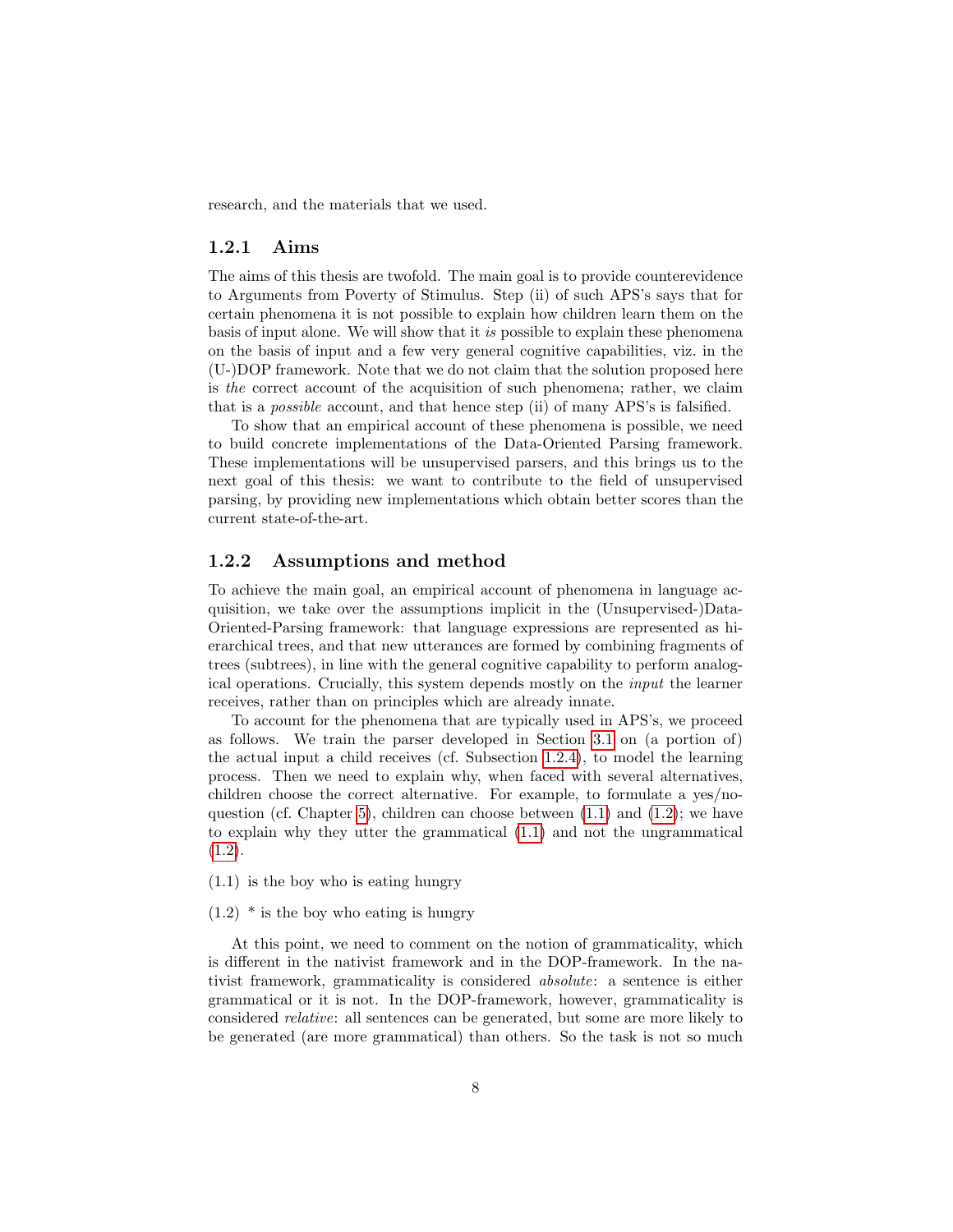to explain why  $(1.1)$  is grammatical and  $(1.2)$  is ungrammatical, but rather to explain why children seem to prefer [\(1.1\)](#page-9-2) over [\(1.2\)](#page-9-3).

We let our implementation provide a syntactic analysis for both alternatives, and look at the score of each derivation. The derivation with the best score is to be preferred over the other one; so the chosen alternative is the sentence with the best-scoring derivation.<sup>[1](#page-10-1)</sup>

Crucially, we look at the score of each derivation, not at the tree it produces as output. Since we cannot know which tree would be the tree constructed by the child, we prefer to be agnostic as to what is the 'correct' tree; therefore, we consider it irrelevant whether the parser produces the same tree a linguist would propose. Rather we focus on the relative scores: it is possible to know which derivation should have the highest score, viz. the derivation of the alternative that is considered most grammatical.

Problematic with this methodology is that some sentences could not be parsed by the implementations due to memory issues (if the process required more than 30 GB RAM). Therefore, the account of phenomena in language acquisition is a two-pass model. In the first pass, we try the methodology outlined above, with the concrete implementation of Section [3.1.](#page-28-1) However, when this proved to be impossible due to memory issues (more than 30 GB RAM required), we backed off to a simpler model in the second pass.

In this second pass, we manually checked which were the shortest derivations (although this could also be implemented computationally). We proceed as follows. First, we check whether the entire tree occurs in the corpus; if so, then this is the shortest derivation, consisting of one step. If we cannot find the entire tree, we look for the largest fragments in the tree that can be found in the corpus, and build our derivation with those. So in this second pass, we do not look at the k-best shortest derivations and the ranking. We only look for a shortest derivation, i.e. a derivation such that it is not possible to find a derivation that is strictly shorter. Although the parser (with sufficient memory) could come up with a derivation we hadn't thought of, we ensure that at least it cannot produce an even shorter derivation.

### <span id="page-10-0"></span>1.2.3 Limitations

In this subsection, we discuss the limitations of the approach adopted in this thesis.

The first limitation is that we do not take semantics into account. The (U-) DOP models we work with in this thesis only deal with syntax and not with semantics. There are already models in the DOP-framework which consider semantics (e.g. [Bod and Kaplan](#page-145-2) [\(2003\)](#page-145-2)), but their implementation still needs further research.

Second, we assume as input for the parser a corpus of sentences with partof-speech annotation. This is a common assumption in the field of unsupervised

<span id="page-10-1"></span><sup>&</sup>lt;sup>1</sup>However, it is often the case that longer sentences have longer derivations and a higher ranking score; so when we compare two sentences with a different length, this might be an issue.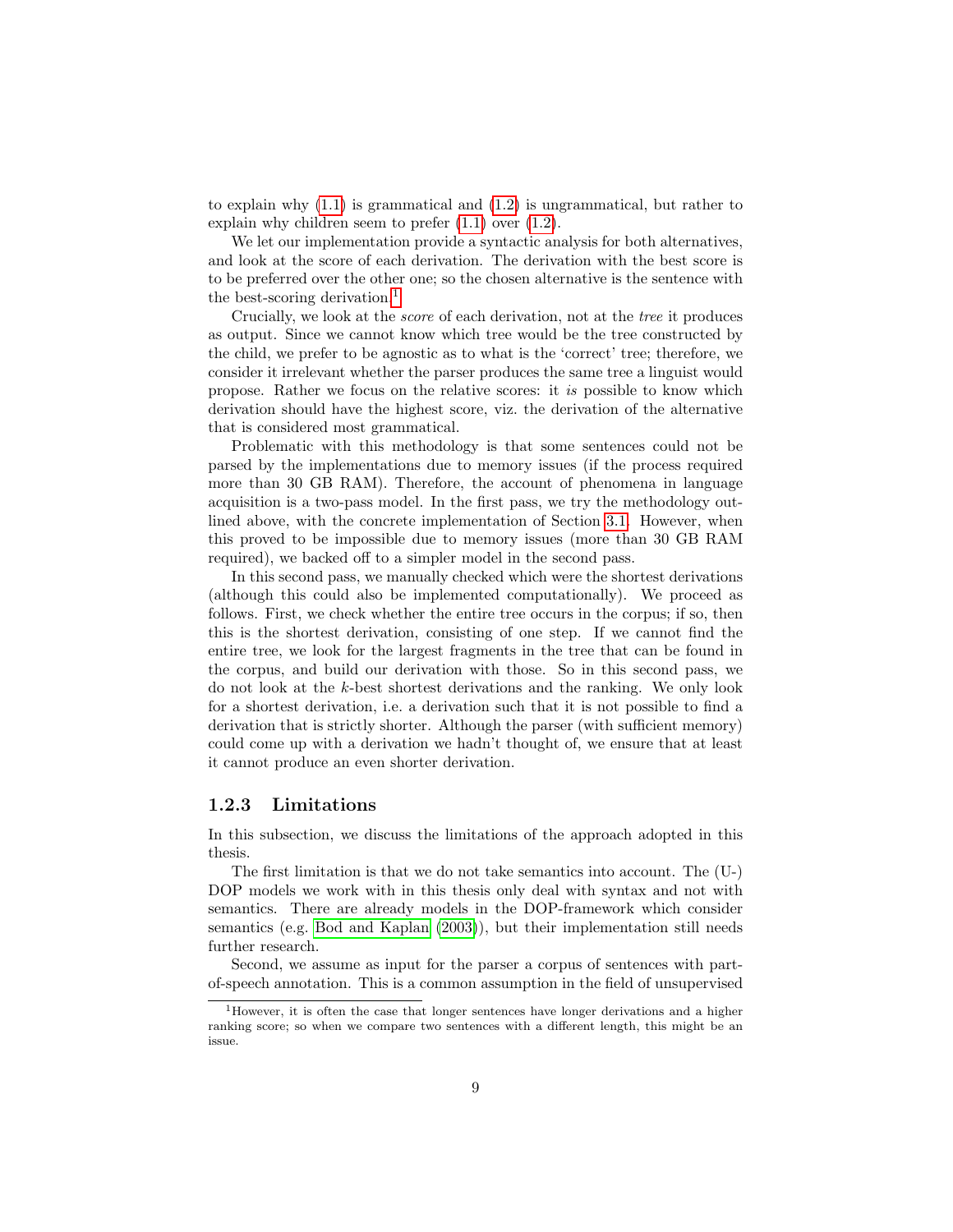parsing. However, this does not imply that the system cannot be fully unsupervised: unsupervised part-of-speech taggers are available (e.g. [Sch¨utze](#page-147-4) [\(1995\)](#page-147-4) and [Biemann](#page-145-3) [\(2006\)](#page-145-3)), so they can be used in a preprocessing step.

Third, we often run into technical limitations: some processes either take too much time, or too much memory to complete. For this reason, we have introduced the two-pass model (cf. supra) to account for phenomena in language acquisition. Ideally, we would want to account for everything using the implementations. However, it is important to note that there are no fundamental problems with the implementations: if the technology would be more advanced (the working memory larger), they could run without limitations.

### <span id="page-11-0"></span>1.2.4 Materials

We used two corpora, for the two different parts of this thesis. For the first part, building concrete implementations of U-DOP, we used the ATIS corpus [\(Marcus et al., 1993\)](#page-147-5) to evaluate the implementations, and compare the results to previous work. This small corpus contains around 500 utterances asking for travel information. Although most sentences are fairly small, it is still a relatively difficult corpus for parsing, because the utterances are spontaneous speech.

For the second part, explaining phenomena in language acquisition, we used the child-directed speech from the Adam-part of the Childes-corpus [\(Brown, 1973\)](#page-146-3). This is real-life data, produced by caretakers to the child; so we have direct access to the input the child receives. Remarkably, this only represents a fraction of the real amount of input a child receives (roughly two hours per fortnight), so the fact that we can already explain phenomena in language acquisition on the basis of this small fraction is further support for our approach.

In this thesis, we will use the manually annotated part-of-speech tags of each corpus. A list of part-of-speech tags for each corpus can be found in the Appendix. We preferred using the manual tags, rather than the output of an unsupervised tagger, because we wanted to avoid errors due solely to the tagger. However, using the manual tags also has its disadvantages, as will become clear in Subsection [6.3.5:](#page-109-1) it might be desirable to have a more fine-grained system.

## <span id="page-11-1"></span>1.3 Overview of the thesis

In this section we will provide an overview of the remainder of the thesis. The thesis is mainly divided into two parts, reflecting its two research goals.

The first part aims at developing an empiricist theory of language in the framework of Data-Oriented Parsing, which can then be used in the second part to explain language phenomena in an empirical way. First, the theoretical background for the implementations is sketched. We look at Usage-Based Grammar and Construction Grammar, fairly theoretical linguistic theories to which Data-Oriented Parsing is closely related. Then we introduce the Data-Oriented Parsing framework itself, and show how it can be extended towards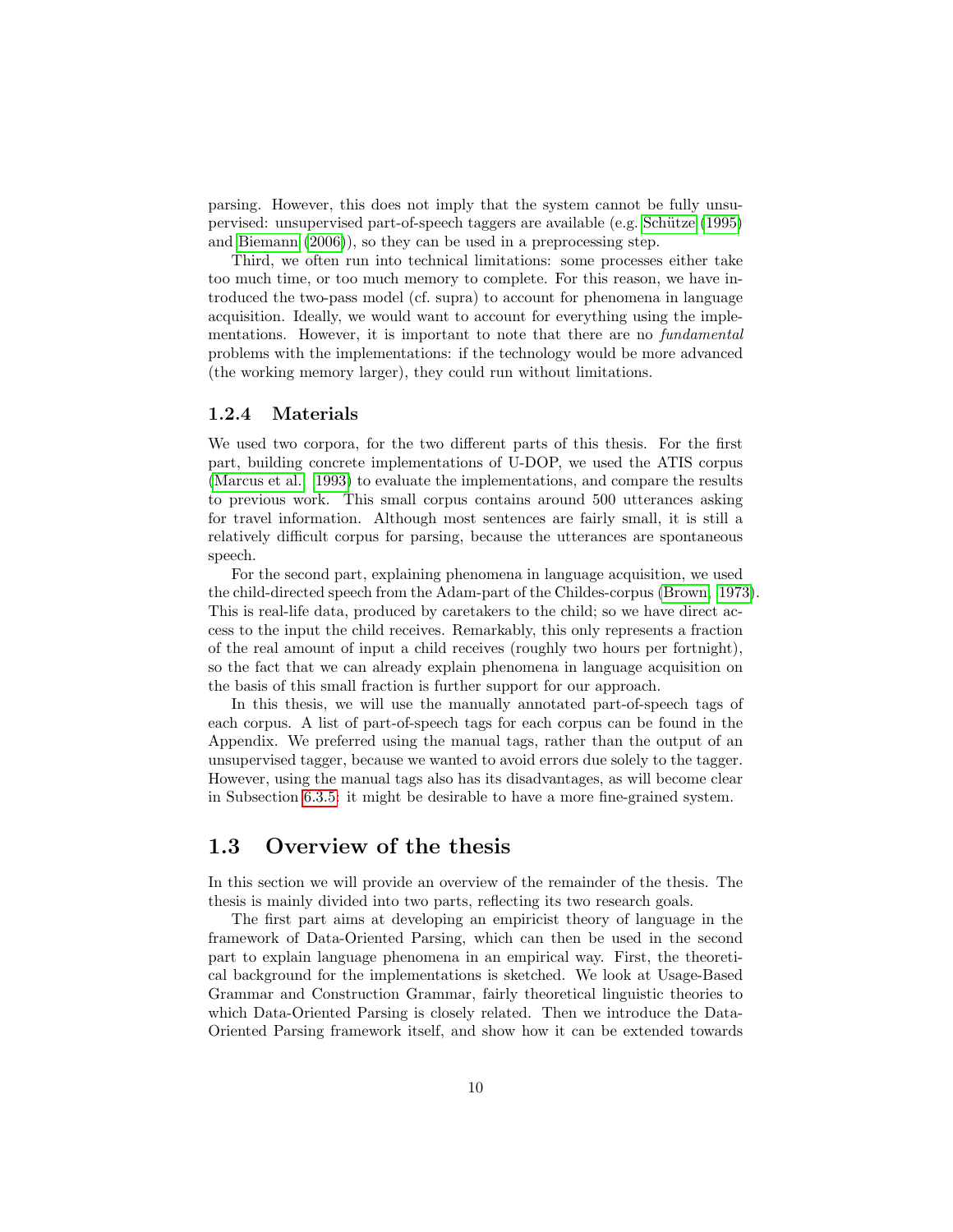Unsupervised Data-Oriented Parsing (U-DOP).

In the next chapter we will then build concrete implementations on the basis of these theoretical ideas. We will develop four implementations, two of which are innovations to the field of unsupervised parsing. The first innovation is to do the tasks of syntactic category labeling and parsing simultaneously, in the hope that both tasks will benefit from the interaction. The second innovation is a new methodology for unsupervised parsing in general, which will give the best results reported on the ATIS-corpus so far.

In the second part we will then look at specific language phenomena that are typically used in Arguments from Poverty of Stimulus, and use the implementations of the first part to show that an empiricist account of these phenomena can be given.

An introductory chapter provides an overview of the basics of the minimalist framework, as developed in [Adger](#page-145-1) [\(2003\)](#page-145-1). These basics will be necessary to explain the minimalist account of the language phenomena in the next chapters.

The next chapter deals with the phenomenon of Subject Auxiliary Inversion (SAI). [Bod](#page-145-0) [\(2009\)](#page-145-0) has already shown how this phenomenon can be captured empirically; in this chapter, we will investigate whether our approach can also capture this phenomenon.

Then we move to the main chapter of this thesis, on the phenomenon of whquestions. This phenomenon will be studied in depth. First, we will look at all the details of the nativist account provided by [Ross](#page-147-2) [\(1967\)](#page-147-2) and the minimalist framework developed in [Adger](#page-145-1) [\(2003\)](#page-145-1). Then we will show how the (U-)DOPaccount can capture all the details of this construction in a simple and uniform way.

Next, we will look at related phenomena, and investigate whether the (U-)DOPapproach is (i) equally general as the approach developed by [Ross](#page-147-2) [\(1967\)](#page-147-2), in that it can be extended to capture other phenomena as well and (ii) even more general, in that it can also capture phenomena which fall outside the scope of Ross' theory.

Finally, we will sum up the results from this thesis (both computational and theoretical), and look at questions for further research.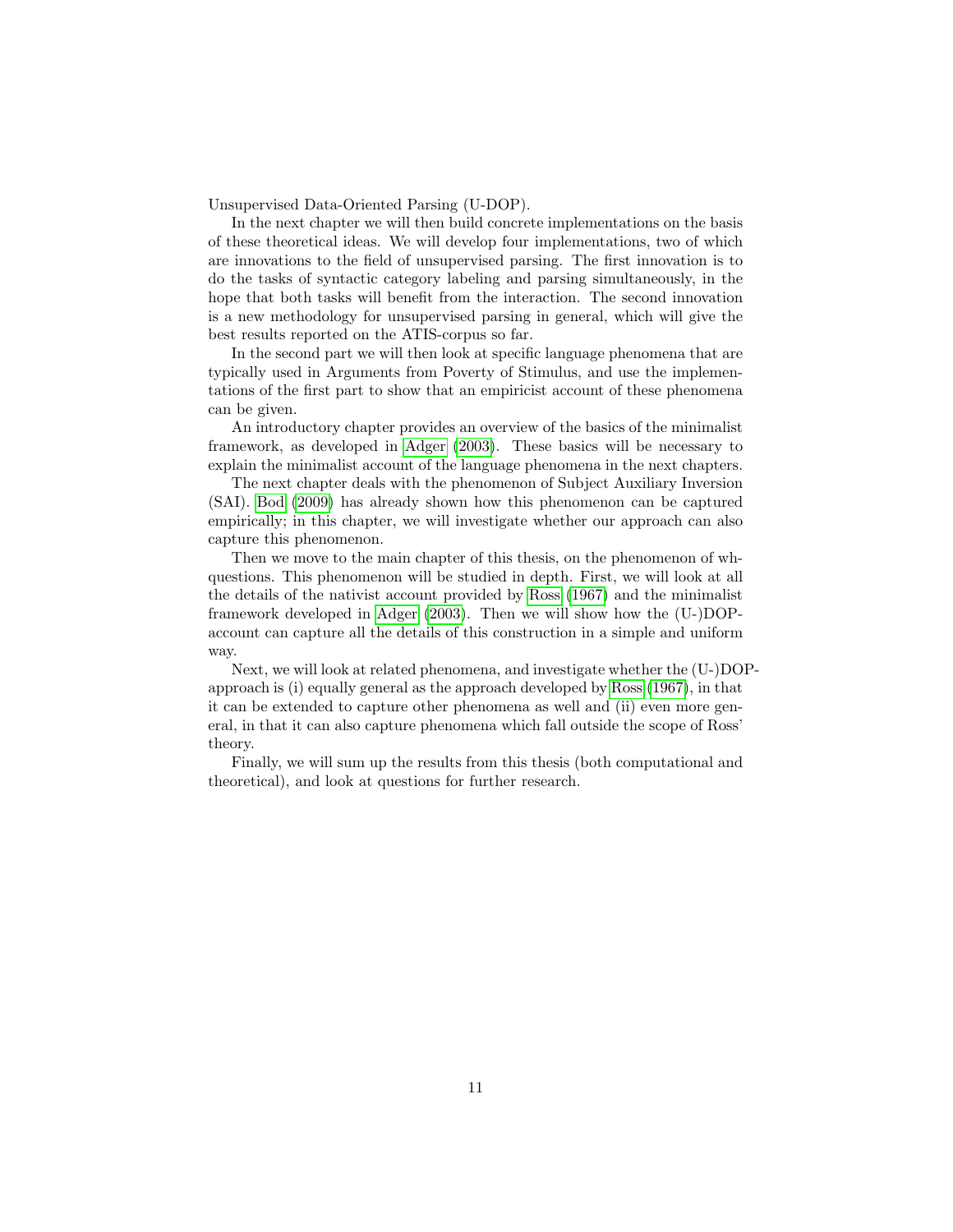# Part I

# <span id="page-13-0"></span>Developing a U-DOP theory of language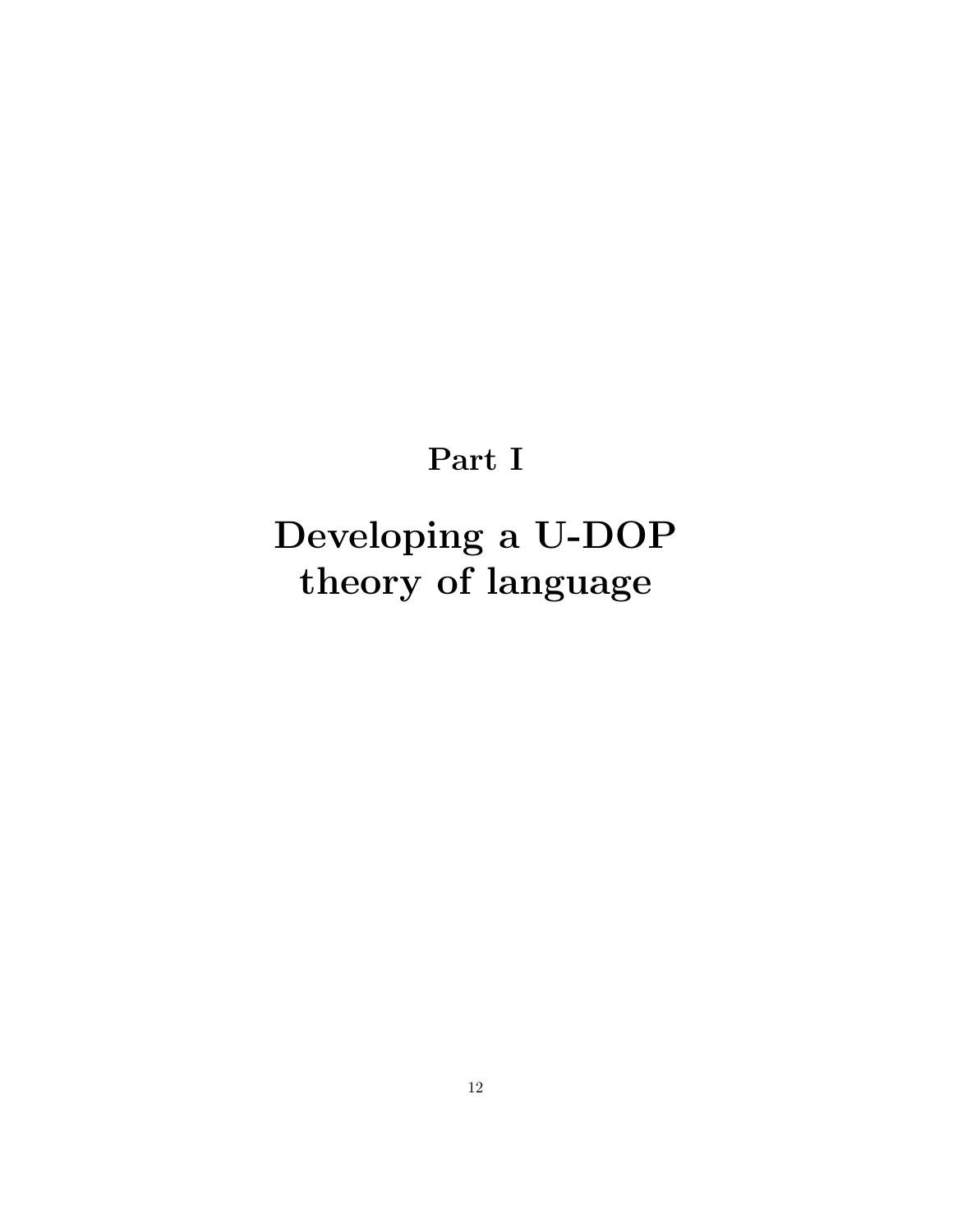In this part, we will develop a U-DOP theory of language. In the first chapter, we look at the theoretical side. We discuss Usage-Based Grammar and Construction Grammar, fairly theoretical linguistic framework that are closely related to the (more computational) Data-Oriented Parsing framework. Next, we look at the basic Data-Oriented Parsing model, and show how it can be extended towards Unsupervised Data-Oriented Parsing.

In the next chapter, we will then turn towards concrete implementations of the ideas given in the first chapter. First, we will implement the basic idea of shortest derivation U-DOP, as developed in the last section of the first chapter. Next, we will optimize this implementation, leading to a small loss in F1-score, but a great gain in space and time efficiency. In the third and fourth sections, we will present two real innovations to the field of unsupervised parsing. The first innovation is to do the tasks of parsing and category labeling in one go, in the hope that this will be to the benefit of both tasks. The second innovation has not so much to do with concrete parsing techniques, but rather proposes a general new methodology for unsupervised parsing. We will show how this new methodology improves the results of the parsers developed in this thesis, but in principle the methodology can be applied to and improve the results of any existing unsupervised parser.

In the next part, we will then use these concrete implementations of the ideas of U-DOP to show that certain problems of language acquisition can be solved in an empirical way.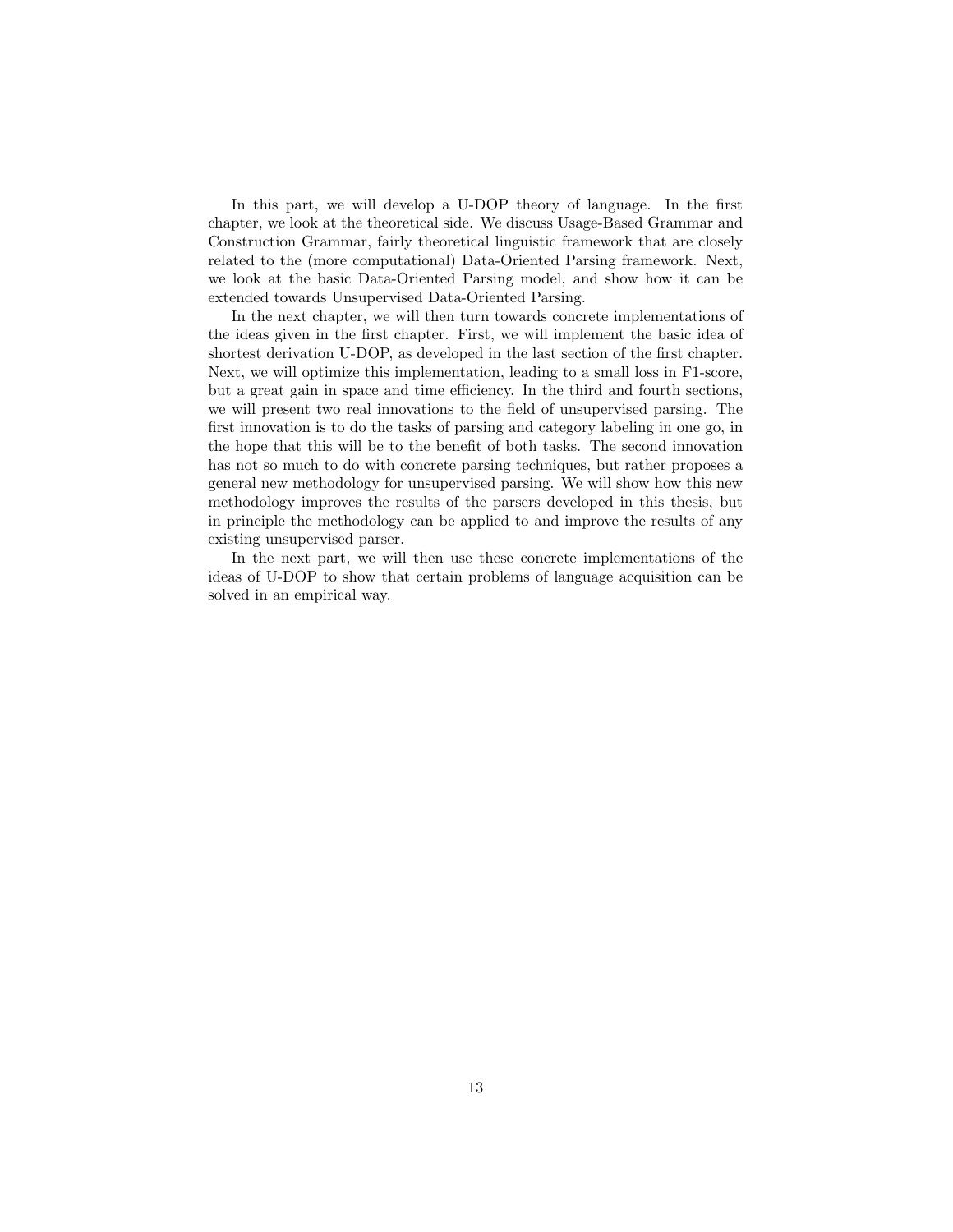# <span id="page-15-0"></span>Chapter 2

# Theoretical Background

In this chapter, we develop the theory of language that will be adopted in this thesis from a theoretical point of view. First, we look at two theoretical linguistic frameworks that are closely related to the Data-Oriented Parsing framework: Usage-Based Grammar [\(Bybee, 2006\)](#page-146-4) and Construction Grammar [\(Goldberg, 2003\)](#page-146-5). Next, we look at the basic Data-Oriented Parsing model, which was introduced informally by [Scha](#page-147-6) [\(1990\)](#page-147-6) and then formally developed in [Bod](#page-145-4) [\(1992\)](#page-145-4) and [Bod](#page-145-5) [\(1993\)](#page-145-5). Finally, we discuss the principles of Unsupervised Data-Oriented Parsing, building on [Bod](#page-145-0) [\(2009\)](#page-145-0). In the next chapter, we will then build concrete implementations, and extend the basic model in various ways.

# <span id="page-15-1"></span>2.1 Usage-Based Grammar and Construction Grammar

Usage-Based Grammar and Construction Grammar are primarily theoretical frameworks; we discuss them here because they constitute a general framework, of which the Data-Oriented Parsing approach could be considered a computational implementation. First, we discuss the key components of these frameworks; in the next section, we will discuss the basics of Data-Oriented Parsing and show how it relates to Usage-Based Grammar and Construction Grammar.

The major characteristic of these theories of language is that they are usagebased. Earlier generative approaches to linguistics made a distinction between competence and performance, i.e. between the internal, abstract knowledge of a language, and the manifest, concrete use of a language, and focused on the former. Usage-Based Grammar and Construction Grammar, however, consider language use the key to our understanding of language: "grammar is the cognitive organization of one's experience with language" [\(Bybee, 2006,](#page-146-4) p. 711). So it is language use that constitutes the grammar, and not vice versa. Thus, grammar emerges from experience.

The representation of the grammar is another key point of Usage-Based and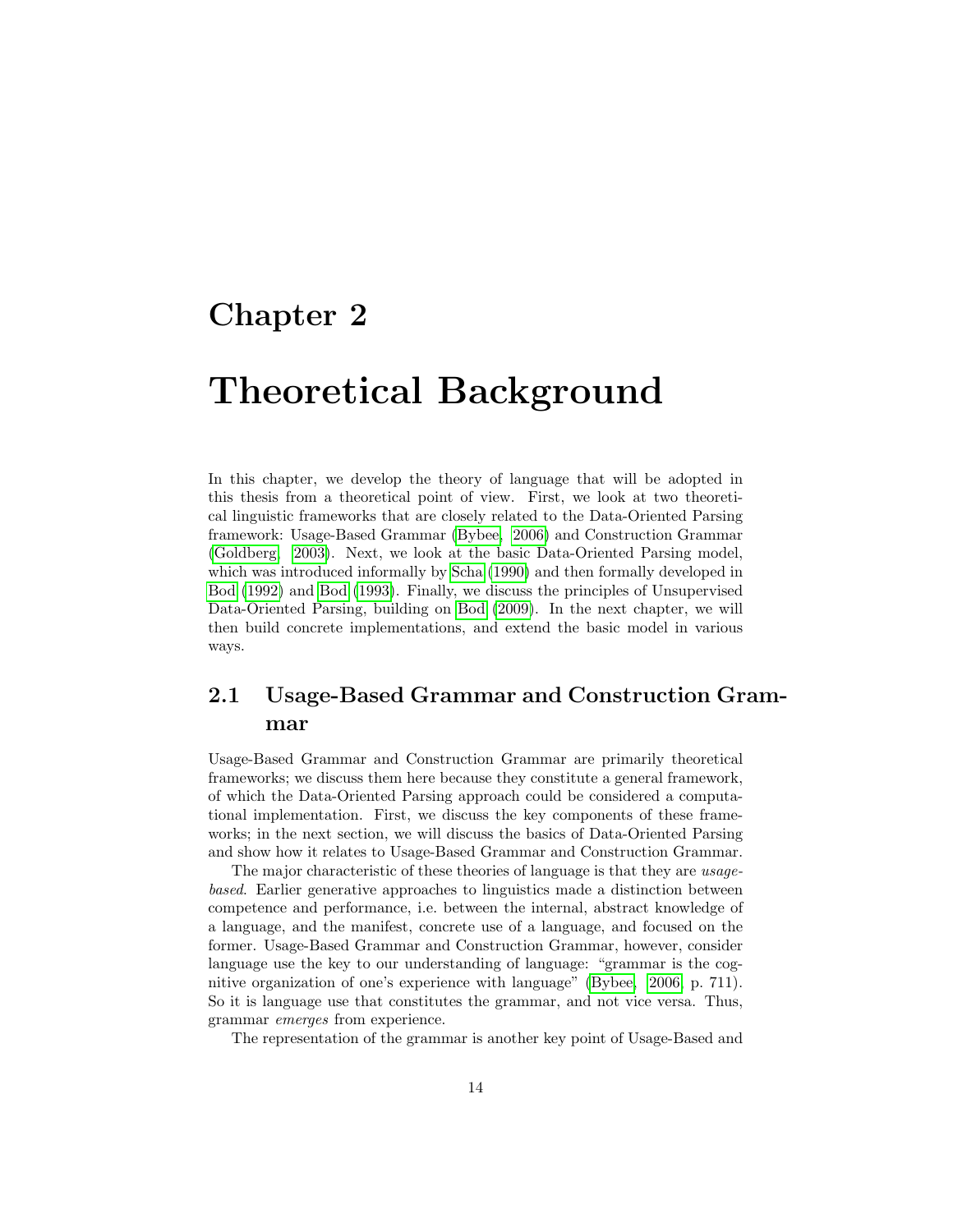Constructionist theories. Grammar is conceived as a "construct-i-con" [\(Gold](#page-146-5)[berg, 2003,](#page-146-5) p. 219), a network of constructions. Constructions are form-meaning pairings of linguistic patterns with varying size and level of abstractness. So fairly concrete, fixed patterns such as idioms are constructions (e.g.  $(2.1)$ ), but also more abstract, partially specified patterns, such as [\(2.2\)](#page-16-1), and even very abstract configurations such as the ditransitive construction, as in [\(2.3\)](#page-16-2).

<span id="page-16-0"></span>(2.1) a penny for your thoughts

<span id="page-16-1"></span> $(2.2)$  jog  $\langle$ POSS $\rangle$  memory

#### <span id="page-16-2"></span>(2.3)  $\langle$ AGENT $\rangle$   $\langle$ DITRANSITIVE VERB $\rangle$   $\langle$ THEME $\rangle$   $\langle$ GOAL $\rangle$

In the network, the constructions are represented as *exemplars*, complex items containing phonological, morphological, syntactic, semantic and pragmatic information. When a person encounters a language event, every token is classified and placed in the network. When a token is identical to an already existing exemplar, it is mapped onto that exemplar, altering it in the process. When it is not identical, but similar to an existing exemplar, it is placed near it, creating clusters of similar exemplars. Out of these clusters, constructions can arise, cf. Figure [2.1.](#page-17-1) Frequency is considered very important in the Usage-Based and Constructionist theories of language, and is stored for each exemplar (see e.g. [Bybee](#page-146-4) [\(2006\)](#page-146-4)). When a new token is mapped onto an exemplar, the exemplar is strengthened, because its frequency is increased.

An important difference with generative approaches to language is the importance of (semi-)idiosyncratic expressions such as idioms. In generative grammar, a distinction is made between the core and the periphery of a language. All phenomena which are more or less idiosyncratic are considered to belong to the periphery, and the focus of investigation lies on the core, i.e. the 'regular' expressions. In Usage-Based Grammar and Construction Grammar, it is the periphery that is most important: if we can explain these 'difficult' cases, we should certainly be able to explain the 'easy' cases with the same mechanisms.

The production of a new utterance takes place through the combination of various constructions. For example, out of construction [\(2.1\)](#page-16-0) it is not possible to create a new utterance. However, out of [\(2.2\)](#page-16-1) a whole range of new utterances can be construed (e.g. jog Bella's/Edward's/the Pope's/the guy with the nice  $car\ his/\dots$  memory). In this way, Usage-Based and Constructionist theories can account for the infinite creativity of natural language.

With respect to language learning, these theories hold an entirely different view from traditional generative approaches. These argue that language learners have an innate component, specifically for language, a so-called 'universal grammar'. Moreover, the only role empirical input has to play is in setting the parameters that are already hard-wired. So the learning mechanism is language-specific and the role of input is limited. In Usage-Based Grammar and Construction Grammar, however, it is argued that "language must be learnable from positive input together with fairly general cognitive abilities" [\(Bybee, 2006,](#page-146-4) p. 222). So the learning mechanisms are not language-specific, and empirical input is the basis of all learning.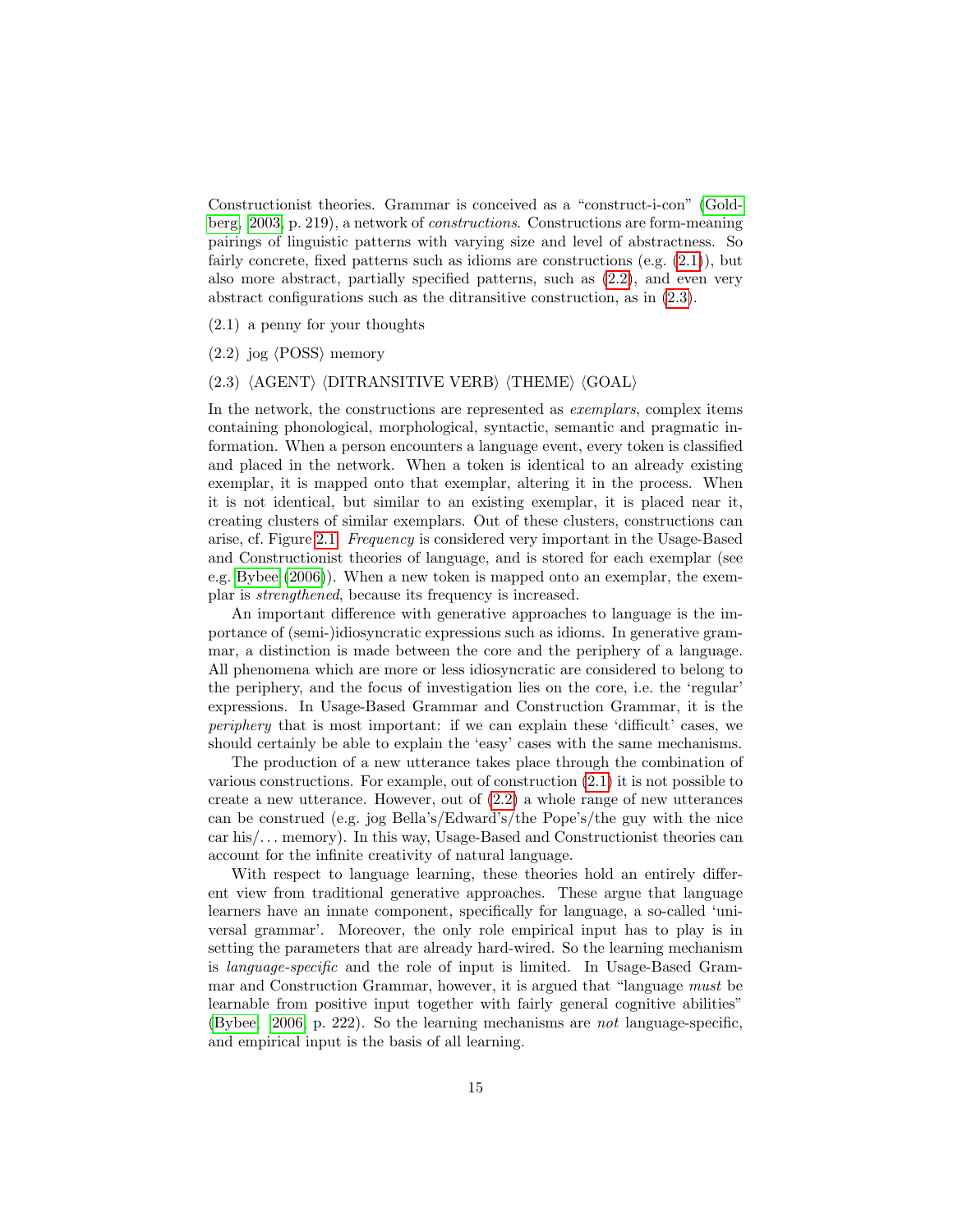

<span id="page-17-1"></span>

To summarize, the main characteristics of the Usage-Based Grammar and Construction Grammar approaches to language are listed in Table [2.1.](#page-18-0)

## <span id="page-17-0"></span>2.2 Data-Oriented Parsing

In this section, we will discuss the basic philosophy of Data-Oriented Parsing (DOP). This was introduced informally first by [Scha](#page-147-6) [\(1990\)](#page-147-6); we will look at the simple DOP1/Tree-DOP models for supervised parsing developed in [Bod](#page-145-4) [\(1992\)](#page-145-4) and [Bod](#page-145-5)  $(1993)$ ,<sup>[1](#page-17-2)</sup> and the non-probabilistic model using the shortest derivation introduced by [Bod](#page-145-6) [\(2000\)](#page-145-6); in the next section, we will then discuss the principles of unsupervised parsing in the DOP-framework.

<span id="page-17-2"></span><sup>1</sup>For a recent implementation of DOP that is efficient and achieves high accuracy, see [Bansal and Klein](#page-145-7) [\(2010\)](#page-145-7).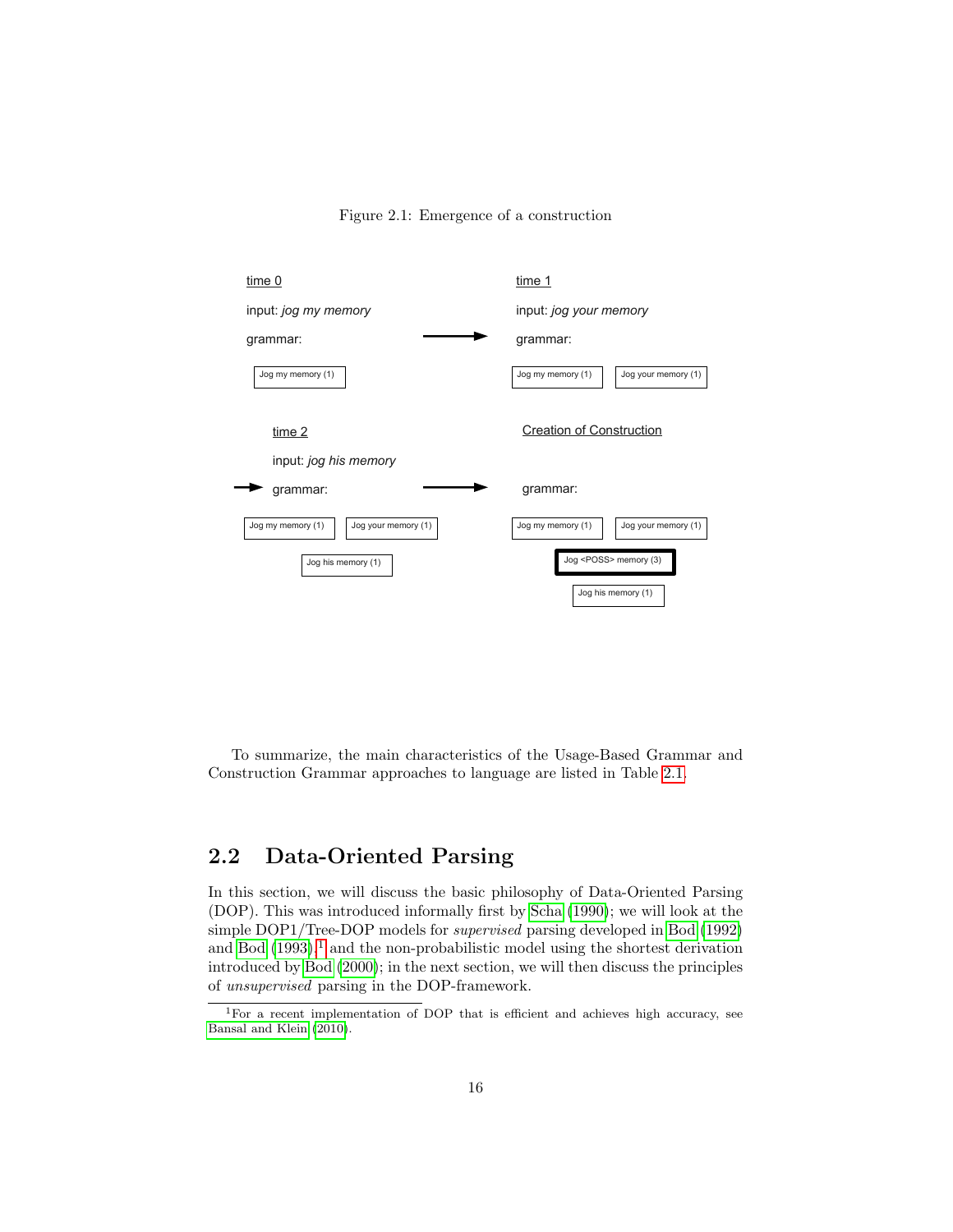| usage-based | emphasis on performance/language use         |
|-------------|----------------------------------------------|
|             | grammar emerges from experience              |
| basic unit  | constructions                                |
|             | represented as exemplars                     |
|             | importance of frequency                      |
|             | focus on periphery rather than core          |
| production  | combination of constructions                 |
| learning    | general capabilities (not language-specific) |
|             | from experience                              |

<span id="page-18-0"></span>Table 2.1: The main characteristics of Usage-Based Grammar and Construction Grammar

Data-Oriented Parsing is essentially an exemplar-based approach: it assumes that "language understanding and production operates on a store of exemplars" [\(Bod, 2006,](#page-145-8) p. 292). Very broadly, an exemplar is a representation of a language experience. More specifically, in DOP, phrase-structure trees are chosen as representations. Significantly, these trees represent the surface constituent structure: there is no such thing as deep structure (unlike in generative grammar). Furthermore, there is no representation of the meaning of constituents, and, at least in these simple models, there are no features such as case, gender etc. So DOP primarily focuses on syntax, rather than semantics and morphology.

It is assumed that language users store all fragments of such representations, abstract as well as concrete, small as well as large, contiguous as well as discontiguous. The DOP-philosophy is:

<span id="page-18-1"></span>(2.4) Since we do not know beforehand which [fragments] are important, we should not restrict them but take them all and let the statistics decide. [\(Bod, 2009,](#page-145-0) p. 755)

When producing new utterances, a *composition operation* combines stored fragments to form grammatical sentences. Frequency plays a crucial role here: fragments with a higher frequency are more 'imprinted' (more salient) and are thus more likely to be used in production.

Formally, the fragments of language representation are subtrees, defined as follows:

**Subtree** a subtree of a tree T is a subgraph t of T such that

- 1. t consists of more than one node
- 2. t is connected
- 3. each non-frontier node in t has the same daughter nodes as the corresponding node in T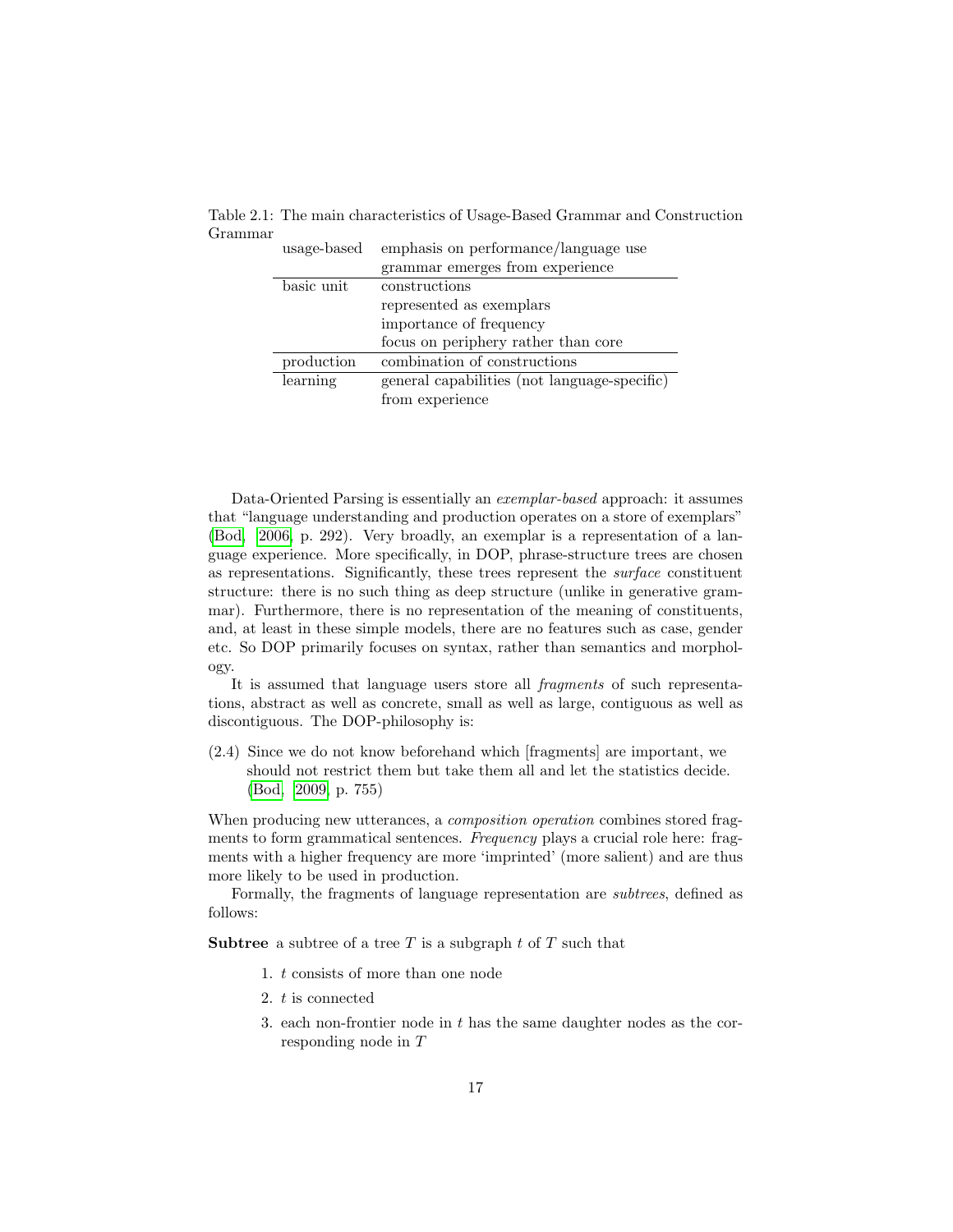### [\(Bod et al., 2003,](#page-145-9) p. 14)

For example, consider the following tree for the sentence 'the boy kisses Bella':



All subtrees for this tree (including the entire tree itself) are given in Figure [2.2.](#page-19-0)

<span id="page-19-0"></span>

To generate new utterances, we define the following composition operation:

**Composition** the composition of tree t and tree u, written as  $t \circ u$ , is defined iff the label on the root node of  $u$  is identical to the label on the leftmost nonterminal leaf node of t. If  $t \circ u$  is defined, it yields a copy of t in which a copy of  $u$  has been substituted on  $t$ 's leftmost nonterminal node [\(Bod](#page-145-9) [et al., 2003,](#page-145-9) p. 15)

For example, we can combine  $(2.5)$  and  $(2.6)$  to obtain  $(2.7).<sup>2</sup>$  $(2.7).<sup>2</sup>$  $(2.7).<sup>2</sup>$  $(2.7).<sup>2</sup>$  However,  $(2.5)$ and  $(2.8)$  cannot be combined, because the label of  $(2.5)$ 's *leftmost* nonterminal (Y) is not equal to the label on the root node of [\(2.8\)](#page-20-1) (Z).

<span id="page-19-1"></span>(2.5)

<span id="page-19-2"></span>(2.6)

$$
\begin{array}{c}\nY \\
\downarrow \\
\downarrow \\
a\n\end{array}
$$

X Y Z

<span id="page-19-3"></span> $^2\rm{Note}$  that we indicate non-terminals with uppercase, and terminals with lowercase.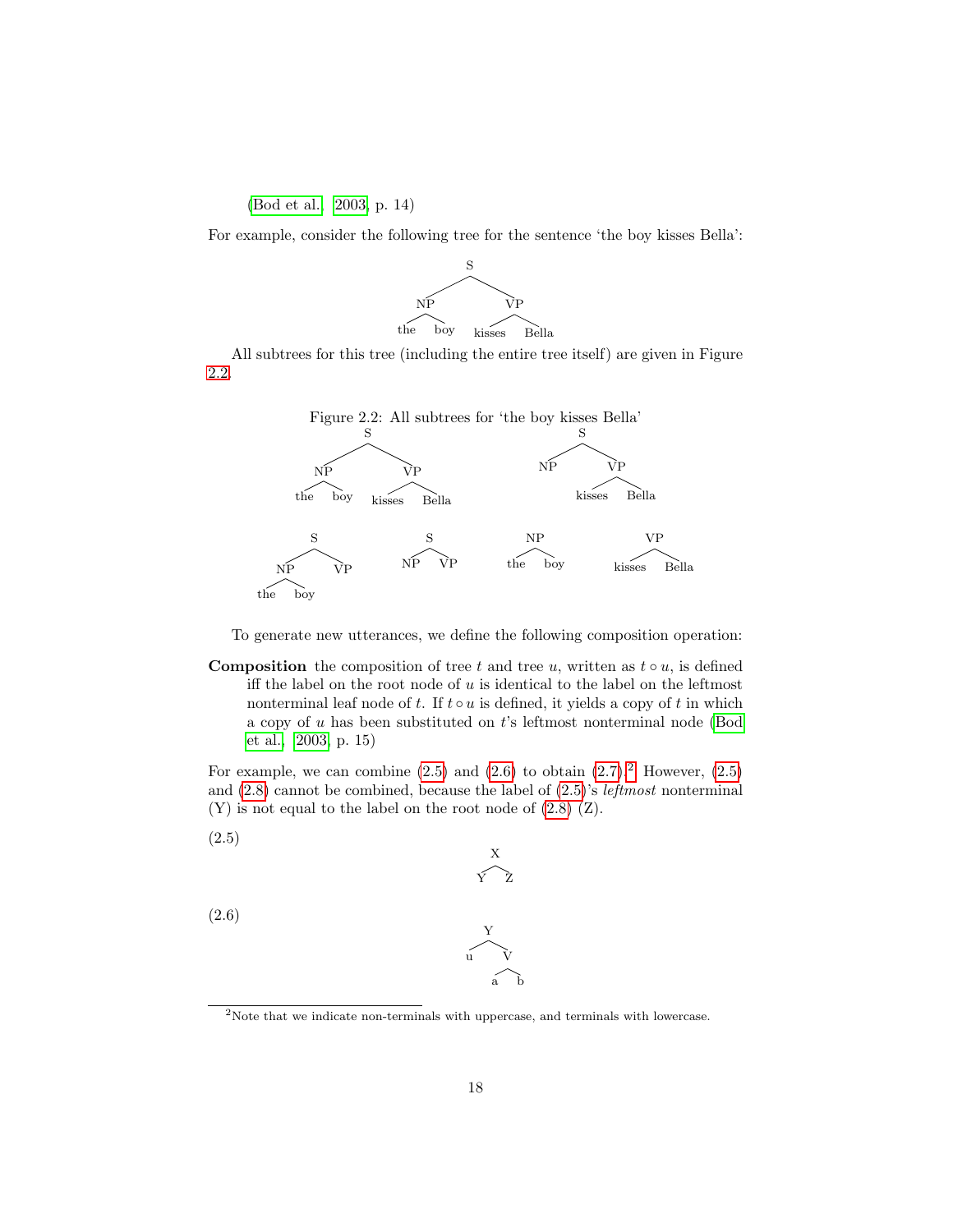<span id="page-20-0"></span>(2.7)

$$
\begin{array}{ccc}\nX & \circ & Y & = & X \\
\hline\nY & Z & u & V & Y & Z \\
\hline\na & b & u & V & \\
\hline\nZ & & & & & \\
Z & & & & & \\
Y & S & & & & \\
\end{array}
$$

(2.9)

<span id="page-20-1"></span>(2.8)

$$
X \circ Z = undefined
$$
  
Y Z r s

We stipulate that the composition operation is left-associative, so we can write  $(t \circ u) \circ v$  as  $t \circ u \circ v$ . We define a *derivation* as a sequence of compositions.

The composition-operation allows us to generate trees for a given sentence; however, mostly there will be more than one possible tree. To disambiguate between different analyses, we calculate *probabilities* for trees —the tree with the highest probability will be considered the best analysis for the sentence.

First, we define the probability of subtrees,  $P(t)$ . Intuitively, we look at the relative probability of a subtree: the chance that we pick this subtree out of all subtrees we could pick (i.e. with the same root label). Let  $|t|$  denote the frequency of subtree t, and  $root(t)$  the label of the root node of subtree t. Then we define:

$$
P(t) = \frac{|t|}{\sum_{t':root(t') = root(t)} |t'|}
$$

Now, we can define the probability of a derivation,  $P(t_1 \circ t_2 \circ \cdots \circ t_n)$ . This is the joint probability of the subtrees  $t_1, \ldots, t_n$ . This simple model assumes that all subtrees are stochastically independent, so the joint probability is the product of the individual probabilities. Hence, we define:

$$
P(t_1 \circ t_2 \circ \cdots \circ t_n) = \prod_{i=1}^n P(t_i)
$$

Finally, note that the same tree can be the result of several derivations. For example,  $(2.7)$  can be derived from  $(2.5)$  and  $(2.6)$ , but also from  $(2.10)$  and  $(2.11).$  $(2.11).$ 

<span id="page-20-2"></span>(2.10)

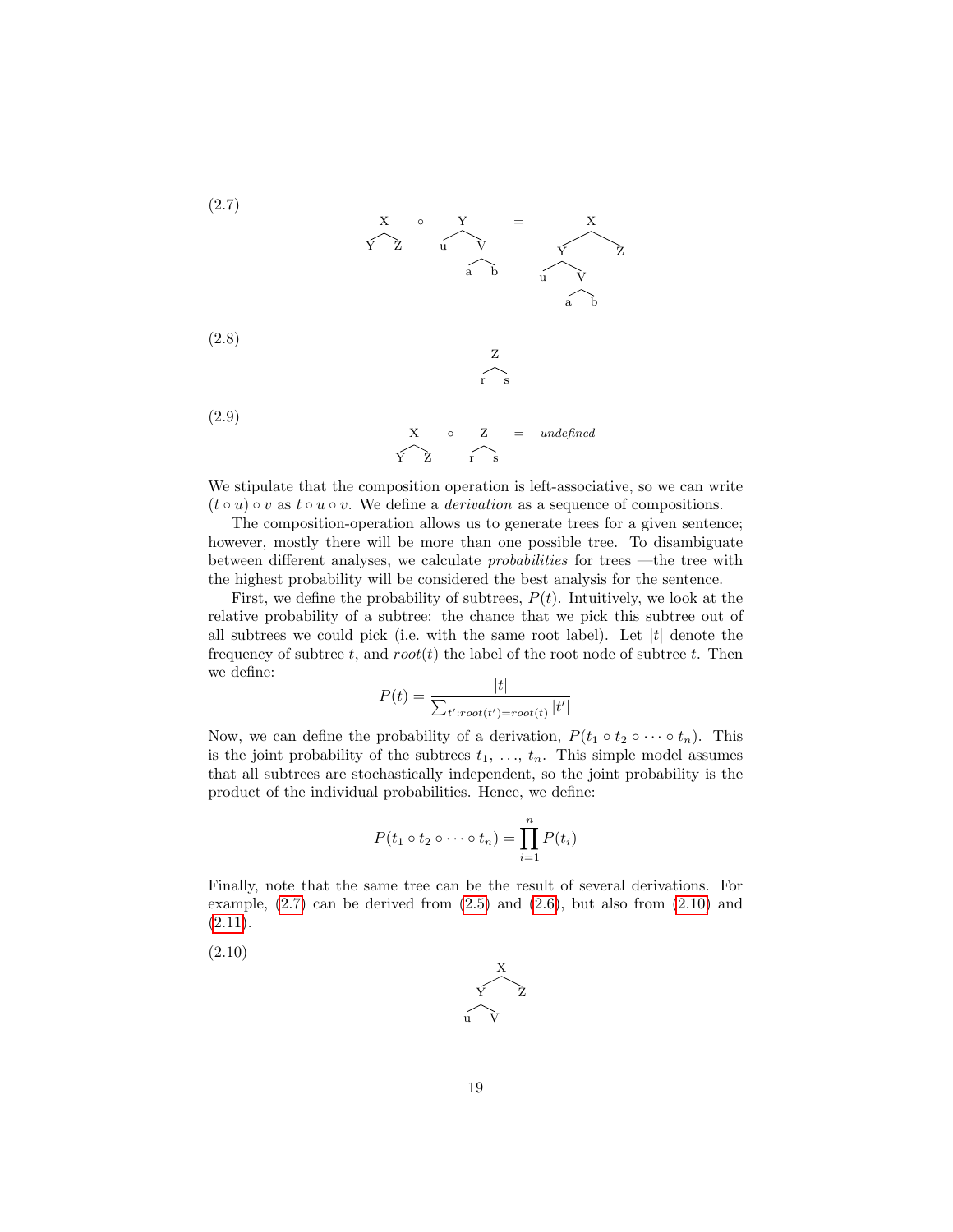<span id="page-21-0"></span>
$$
(2.11)
$$

(2.12)

$$
X \circ V = X
$$
  
\n
$$
Y \circ Z \circ D \circ Y
$$
  
\n
$$
U \circ V
$$
  
\n
$$
U \circ V
$$
  
\n
$$
U \circ Y
$$
  
\n
$$
V \circ Z
$$
  
\n
$$
V \circ Z
$$
  
\n
$$
V \circ Z
$$
  
\n
$$
V \circ Z
$$

 $\mathbf{V}$ a b

The probability of a tree,  $P(T)$ , is then calculated by taking the sum of the probabilities of all its derivations (k is the number of derivations;  $n_j$  is the number of subtrees in derivation j;  $t_{ij}$  is the *i*th subtree of the jth derivation):

$$
P(T) = \sum_{j=1}^{k} \prod_{i=1}^{n_j} P(t_{ij})
$$

There are also versions of DOP where it is not the probability that disambiguates between different analyses, but the length of a derivation: the best tree is the tree that can be generated by the shortest derivation, viz. the derivation consisting of the least elements (cf. [Bod](#page-145-6) [\(2000\)](#page-145-6)). The idea behind this is that the shortest derivation will use larger fragments, i.e. larger syntactic contexts. Cognitively speaking, we can think of this as maximizing the structural analogy: for analyzing/producing new sentences, we try to maximize the similarity with previously encountered language experiences. Problematic, however, is that this shortest derivation may not be unique; in the case we resort to a frequency-based measure.

This frequency-based measure works as follows. We keep track of the frequencies of all subtrees. Then we can rank the subtrees according to their frequency —the subtree with the highest frequency will have rank 0, the second highest rank 1, etc. The idea is that the rank of a subtree indicates how many subtrees are preferable over that subtree. Of course, we will most likely also have ties in the ranking; for example, there will be many subtrees with frequency 1. In such a case, we will do the following. Suppose we have a subtree with frequency  $r$ , which has been assigned rank  $n$ , and that we now have s subtrees with frequency  $r'$ , where  $r'$  is the largest number strictly less than  $r$  such that there are subtrees with frequency  $r'$ . Then we will assign all these subtrees rank  $n + 1$ . However, the next subtree(-group) in the ranking will be assigned rank  $n + 1 + s$ ; after all, there are  $n + 1 + s$  subtrees preferable over this subtree(-group). For example, suppose we have the frequencies in [\(2.13\)](#page-22-0).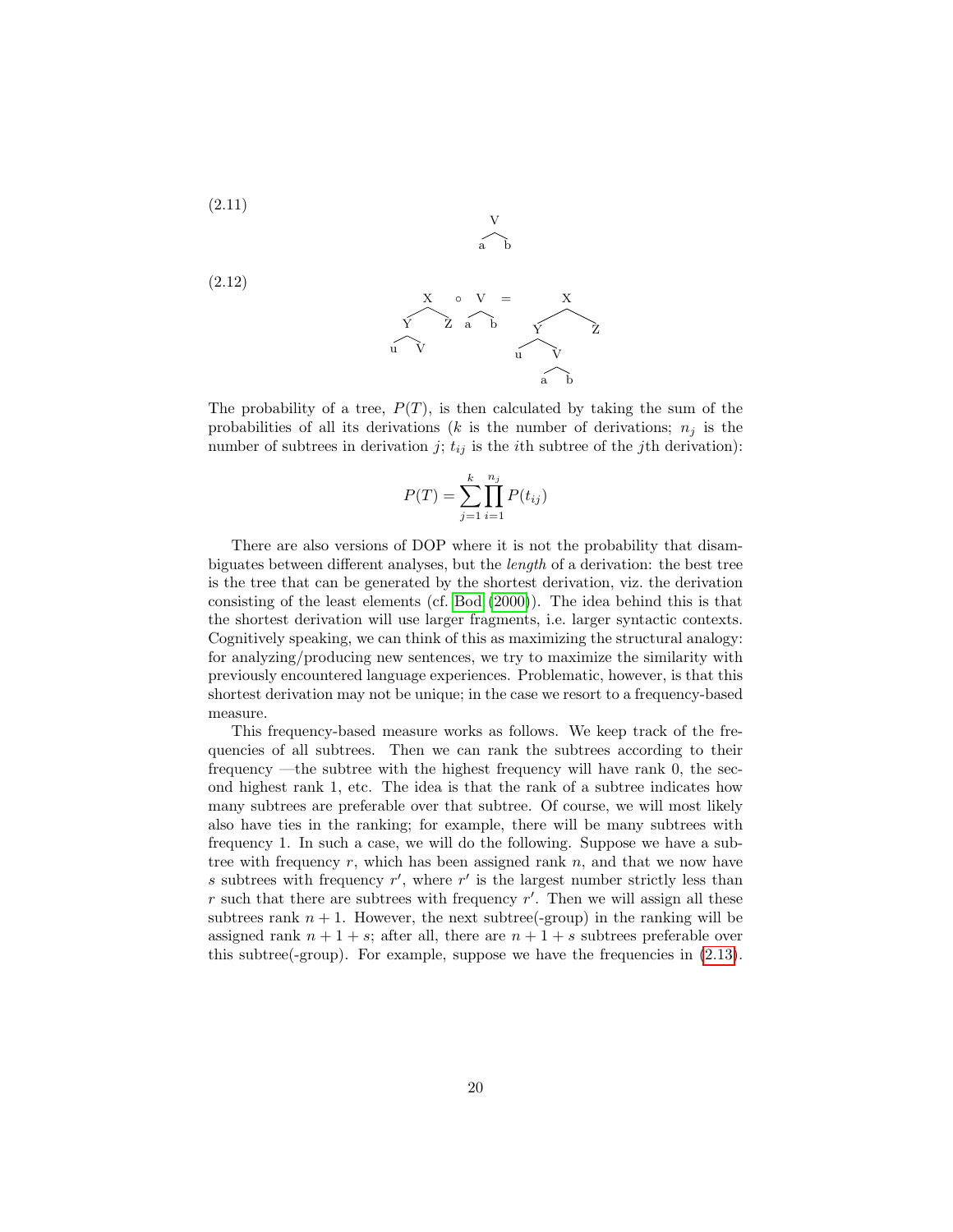<span id="page-22-0"></span>Then the ranking looks as in [\(2.14\)](#page-22-1).

|        |    | subtree frequency |
|--------|----|-------------------|
|        | s1 | 3                 |
|        | s2 |                   |
| (2.13) | s3 |                   |
|        | s4 | 5                 |
|        | s5 | 3                 |
|        |    |                   |

<span id="page-22-1"></span>

|        |     | subtree frequency rank |  |
|--------|-----|------------------------|--|
|        | s4  |                        |  |
|        | s l |                        |  |
| (2.14) | s5  |                        |  |
|        | s2  |                        |  |
|        | s3  |                        |  |

When we now have two equally short derivations, we can disambiguate between them by looking at the rank of their composing subtrees. The ranking score of a derivation is the sum of the rank of its subtrees. The derivation with the lowest ranking score is to be preferred. So a derivation consisting of s1 and s2 will have a ranking score of  $1+3=4$ ; a derivation consisting of s4 and s5 will have a ranking score of  $0+1=1$ . Hence, the latter derivation will be preferred over the former. If multiple derivations have the same ranking score, we choose one randomly (although this will not often occur in real life).

The simple DOP-model can be seen as a formal instantiation of the theoretical ideas in Usage-Based Grammar and Construction Grammar. In the first place, it is easy to see that subtrees formalize the notion of 'exemplars', in the sense that they are representations of 'constructions': expressions of different length and different levels of abstractness can be captured. For example, [\(2.15\)](#page-22-2) can be considered a representation of construction  $(2.1)$ ,  $(2.16)$  of construction  $(2.2)$ , and  $(2.17)$  of construction  $(2.3).<sup>3</sup>$  $(2.3).<sup>3</sup>$  $(2.3).<sup>3</sup>$  $(2.3).<sup>3</sup>$ 

<span id="page-22-2"></span>(2.15)



<span id="page-22-3"></span><sup>3</sup>Of course, I do not claim that these are the 'correct' trees, or that these are the 'correct' categories, but clearly DOP would propose some analyses along this line for these constructions.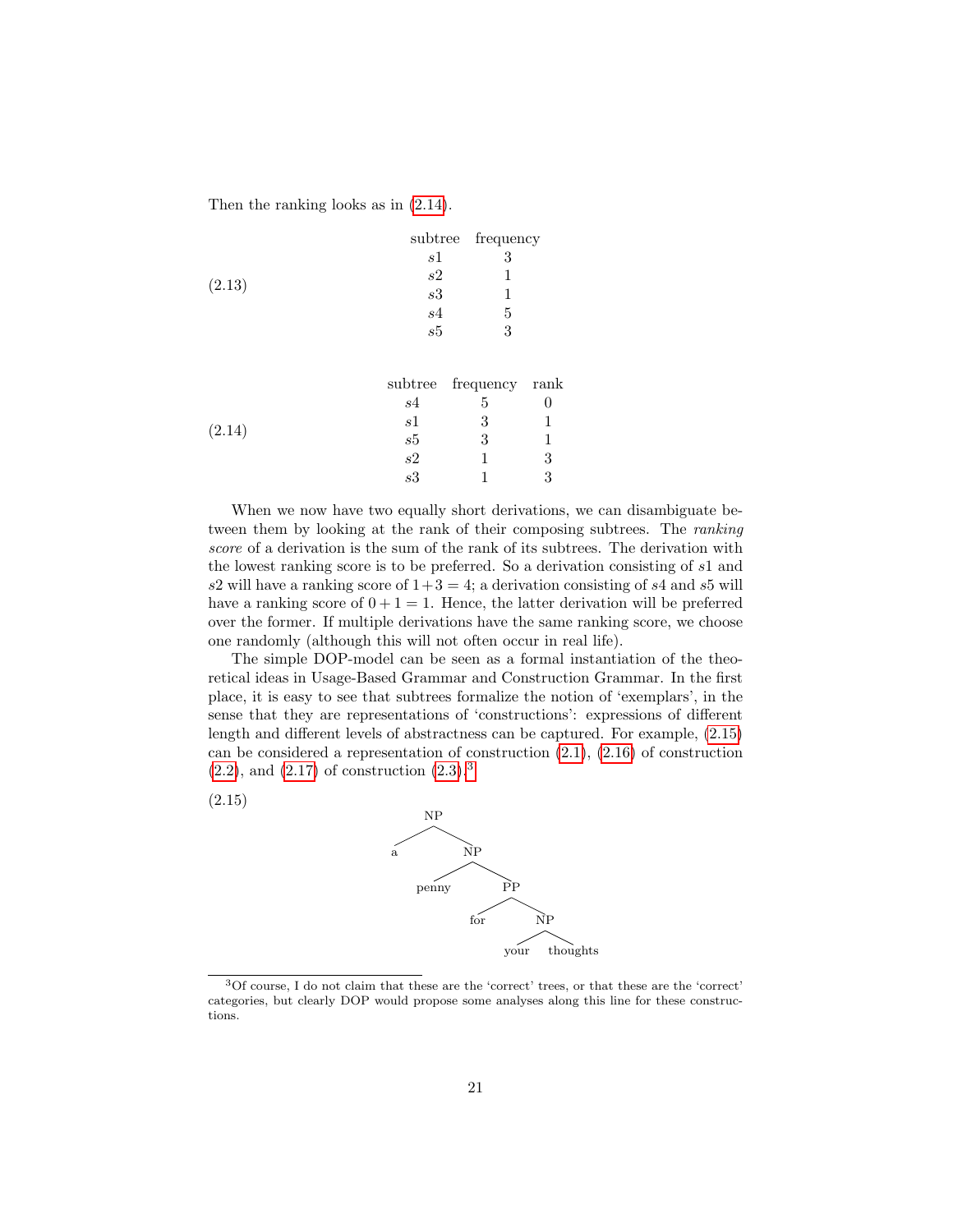<span id="page-23-1"></span><span id="page-23-0"></span>

Note, however, that in Usage-Based Grammar exemplars are usually thought of as complex items, containing a range of information on a morphological, syntactic, semantic, ... level. In this simple DOP-model, the subtrees, which we consider to be exemplars, are clearly not complex items: they store syntactic information, and frequencies, but for example no semantic information. Later versions of DOP-models, such as LFG-DOP in [Bod and Kaplan](#page-145-2) [\(2003\)](#page-145-2), however, are capable of representing complex information.

Second, the DOP-model is clearly usage-based. The grammar consists of the subtrees that are extracted from a corpus of language events. Hence, it emerges from experience. Since the grammar consists of subtrees, and subtrees are the representation of constructions, we can see that the DOP-model formalizes the conception of grammar as a 'construct-i-con', a repository of constructions.

Third, in Usage-Based Grammar and Construction Grammar new expressions are created by combining constructions; this is exactly what DOP's composition operation does. For example, the construction represented by the subtree in [\(2.16\)](#page-23-0) can be combined with [\(2.18\)](#page-23-2), as in [\(2.19\)](#page-23-3).

<span id="page-23-3"></span><span id="page-23-2"></span>

Fourth, frequency plays an important role in DOP: to disambiguate between different analyses of a sentence, either probabilities or a ranking, which are both based on frequencies, are invoked.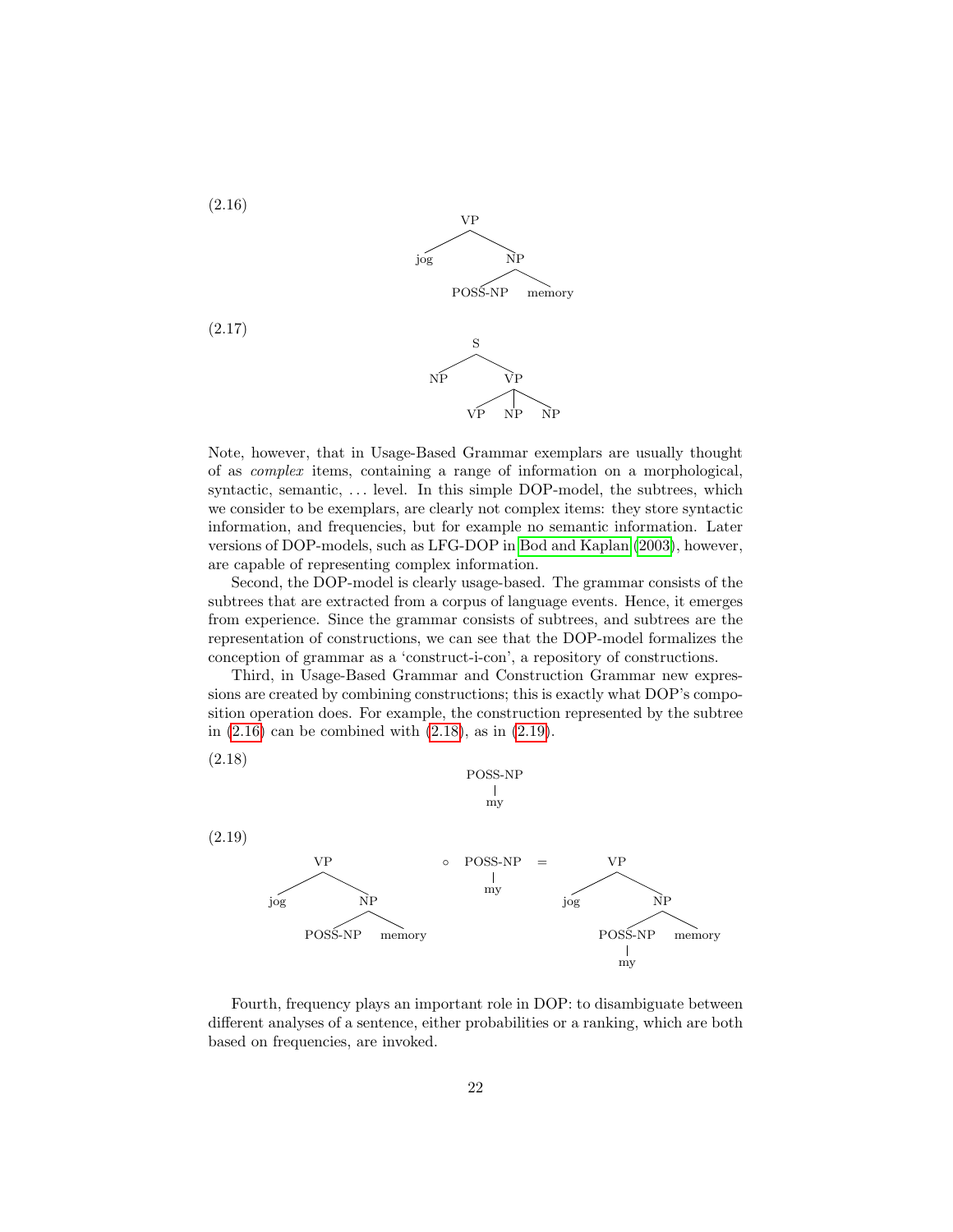Fifth, with respect to the distinction between the periphery and core of a language, DOP uses those mechanisms that are developed to account for the periphery (semi-idiosyncratic constructions are simply considered (fairly frequent) subtrees), to explain the core. This is exactly the methodology advised by Usage-Based Grammar and Construction Grammar.

Finally, DOP shares the view on language learning of Usage-Based Grammar and Construction Grammar. Also in the DOP-model there is no languagespecific component hard-wired in the brain, but language is assumed to be learned via general cognitive capabilities, the most important of which is the ability to perform analogy: new structures are analyzed/produced by looking at similarities in previously encountered structures. Furthermore, also in the DOPmodel the empirical input plays a key role: the grammar consists of subtrees which are extracted from concrete language experiences.

## <span id="page-24-0"></span>2.3 Unsupervised Data-Oriented Parsing

The version of DOP developed in the previous section is a theory of *super*vised parsing. This model parses (provides syntactic analyses of) sentences on the basis of a corpus with sentences that are already syntactically analyzed. Whereas this provides good results in a computational setting, especially when a large corpus with such annotations is at the researcher's disposal, a supervised parser is not an ideal model for language acquisition. After all, such a model of language also has to explain how children acquire the corpus of syntactically analyzed sentences in the first place. (But see Section [3.4](#page-46-0) for further elaboration on this idea.)

For this reason, we turn towards unsupervised parsing. In unsupervised parsing, no preliminary information is assumed: the only input is a 'raw' corpus, containing sentences without any analysis at all. $<sup>4</sup>$  $<sup>4</sup>$  $<sup>4</sup>$  It is safe to assume that also</sup> in language acquisition this is the only input the child receives. The task of an unsupervised parser is then to assign syntactic analyses to new sentences, on the basis of the raw corpus.

Following the general DOP-philosophy (cf. [\(2.4\)](#page-18-1)), we think of unsupervised data-oriented parsing as follows:

If a language learner does not know which phrase-structure tree should be assigned to a sentence, s/he initially allows for all possible trees and lets linguistic experience decide which is the "best" tree by maximizing structural analogy. [\(Bod, 2009,](#page-145-0) p. 760)

For an initial approximation, we do not consider all possible trees, but all *binary* possible trees. This is not a principled restriction, but it is merely made for computational efficiency. Furthermore, this is in line with the Binary Branching

<span id="page-24-1"></span><sup>&</sup>lt;sup>4</sup>In most unsupervised parsers, however, it is assumed that the corpus has been preprocessed with a Part-of-Speech Tagger, which assigns a part-of-speech (Noun, Verb,. . .) to each word in the corpus. Also for the U-DOP parsers developed in this thesis, we will make this common assumption.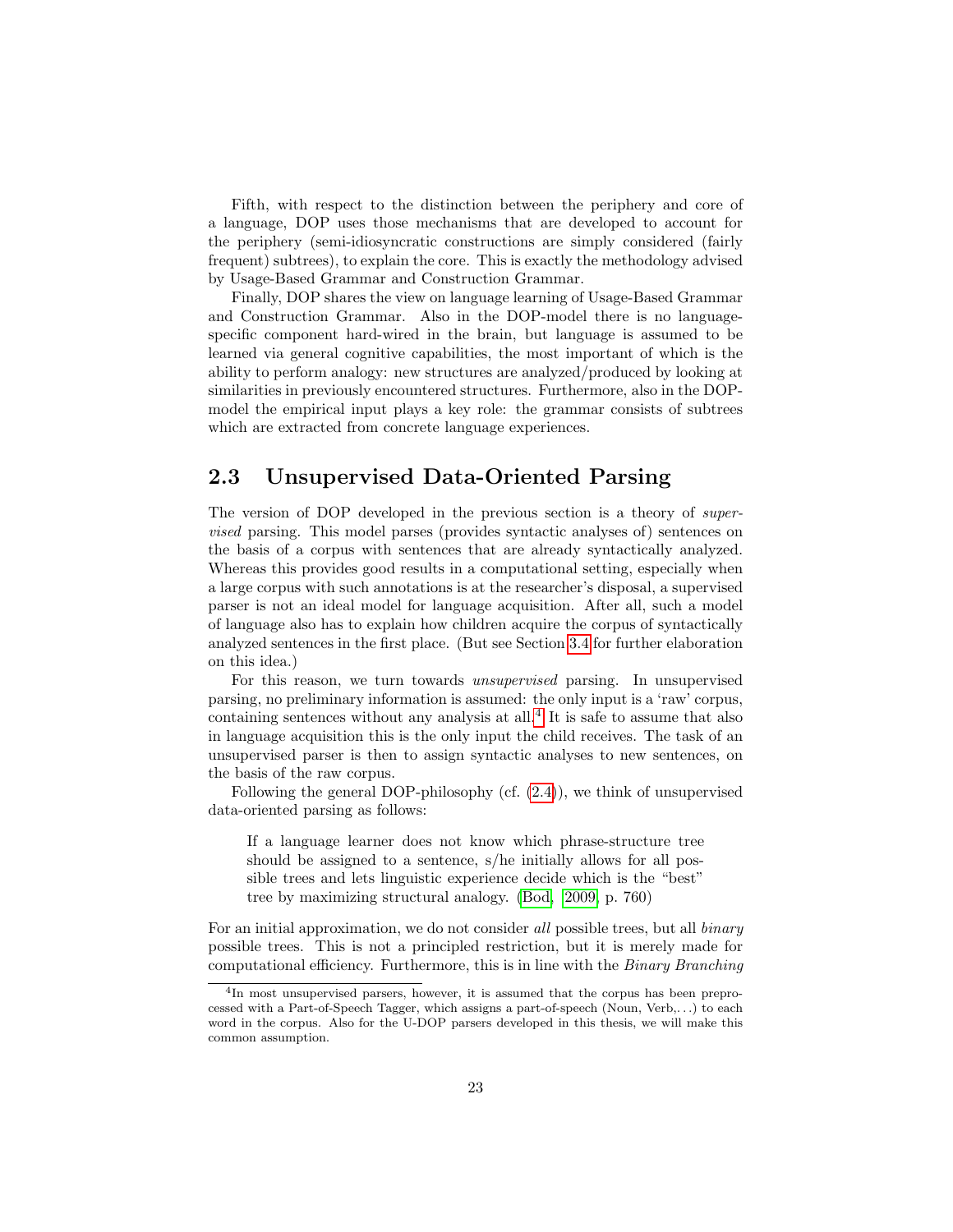Hypothesis in Minimalist Grammar (cf. Subsection [4.1.3\)](#page-57-0). In this initial version, we also do not assign category labels: every constituent is labeled 'X'. However, we will show how this restriction can be lifted in Section [3.3.](#page-41-0)

Intuitively, the parser works in three steps:

- 1. assign all trees to all sentences in the corpus
- 2. extract all subtrees from all trees
- 3. compute the best tree for a new sentence, on the basis of all subtrees

For example, suppose the corpus consists of the sentences 'the boy sings', 'watch the boy' and 'a boy laughs'. Then all possible (binary) trees are as in Figure [2.3.](#page-25-0) All subtrees that can be extracted from these trees are as in Figure [2.4.](#page-25-1) Note that the subtree  $(X$  the boy)' occurs twice.

<span id="page-25-0"></span>Figure 2.3: All trees for the sentences 'the boy sings', 'watch the boy' and 'a boy laughs'.



On the basis of these trees, we can now parse new sentences, in a similar way as in the DOP-models discussed in Section [2.2.](#page-17-0) For example, suppose we want to parse 'the boy laughs'. We see that there are two possible trees (the left tree is generally considered 'correct', the right tree 'wrong'):

<span id="page-25-1"></span>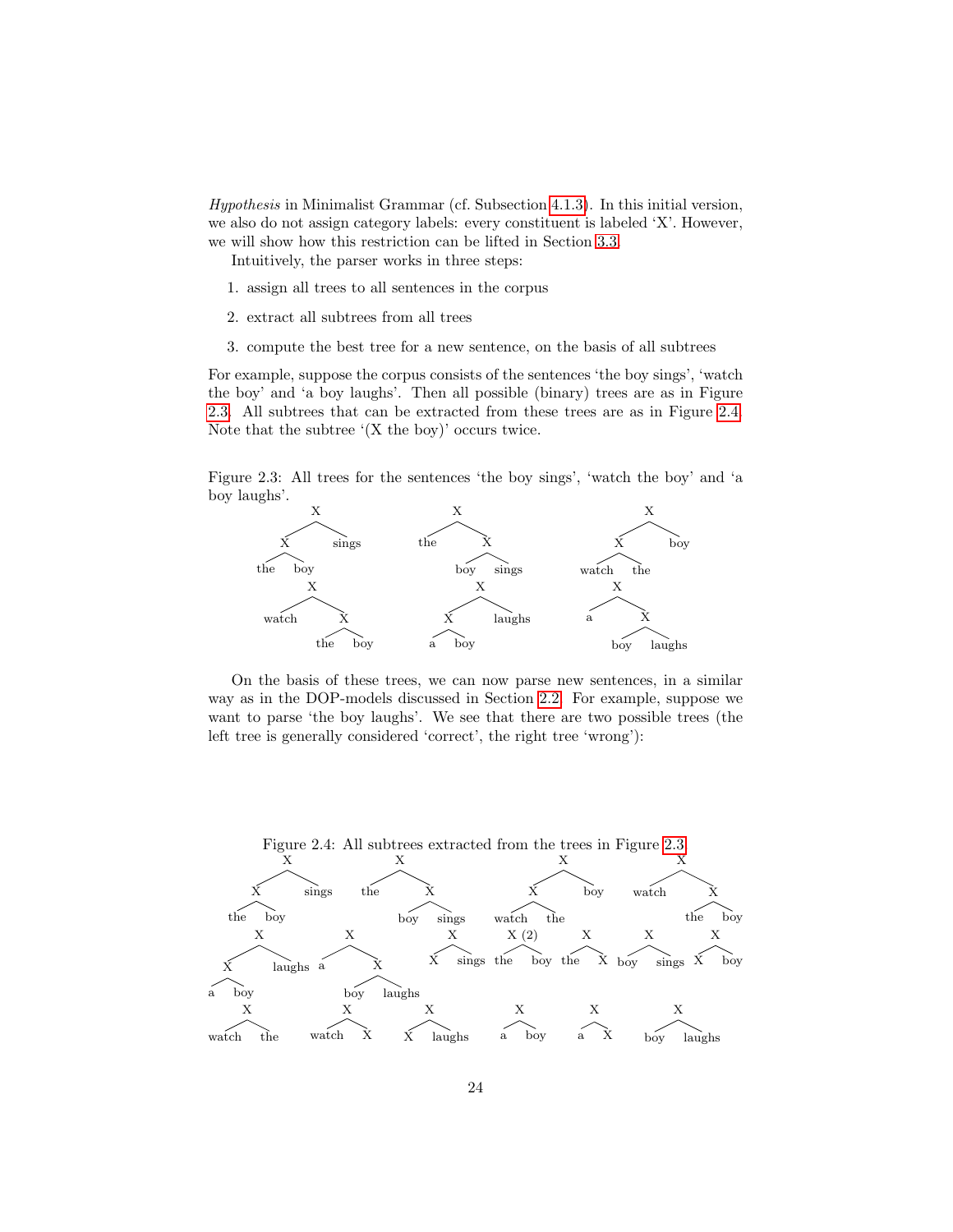

To disambiguate between the trees, we look at the measure of shortest derivation, as described in the previous section. Neither tree literally occurs in the corpus, so both trees have a shortest derivation with at least two elements. Indeed, we see that the shortest derivation is as in [\(2.20\)](#page-26-0) (for the 'correct' tree) and [\(2.21\)](#page-26-1) (for the 'wrong' tree):

<span id="page-26-0"></span>(2.20)

$$
X = \n\begin{matrix}\nX & \circ & X \\
X & \text{la }X & \text{d }X\n\end{matrix}
$$
\nthe boy

<span id="page-26-1"></span>(2.21)

$$
X \circ X = \overbrace{\text{boy \; laughs}}^X
$$

We see that both derivations are equally short, and hence we must resort to the frequency-based measure. Since  $(X$  the boy)' is the only subtree that occurs more than once, it gets rank 0; the other subtrees get rank 1. Hence, the rank for the first derivation is:  $1 + 0 = 1$ ; the rank for the second derivation is: 1  $+ 1 = 2$ . The first derivation has the lowest rank, and is hence preferable. So the parser correctly chooses the first tree as the syntactic analysis for the new sentence.

Cross-linguistically, the DOP-framework holds an entirely different view from generative grammar. In generative grammar, it is believed that all humans are endowed with innate parameters; differences across languages arise because the empirical input humans receive determines how the parameters should be set —and a parameter may be set differently in Japanese than in English. The DOP-framework, however, explains cross-linguistic differences in a different way. Since the grammar consists only of the fragments one encounters in actual language experiences, it is obvious that the grammar of a Japanese learner will be different from that of an English learner: the Japanese learner has encountered and hence stored different fragments, and will therefore produce different sentences.

Of course, a chicken-and-egg problem emerges here. What is left to explain, is how the variation in the input arises in the first place. However, this problem also arises for generative grammar: linguistic input is needed for the parameter setting, and the variation in this input is not fully explained. In the end, this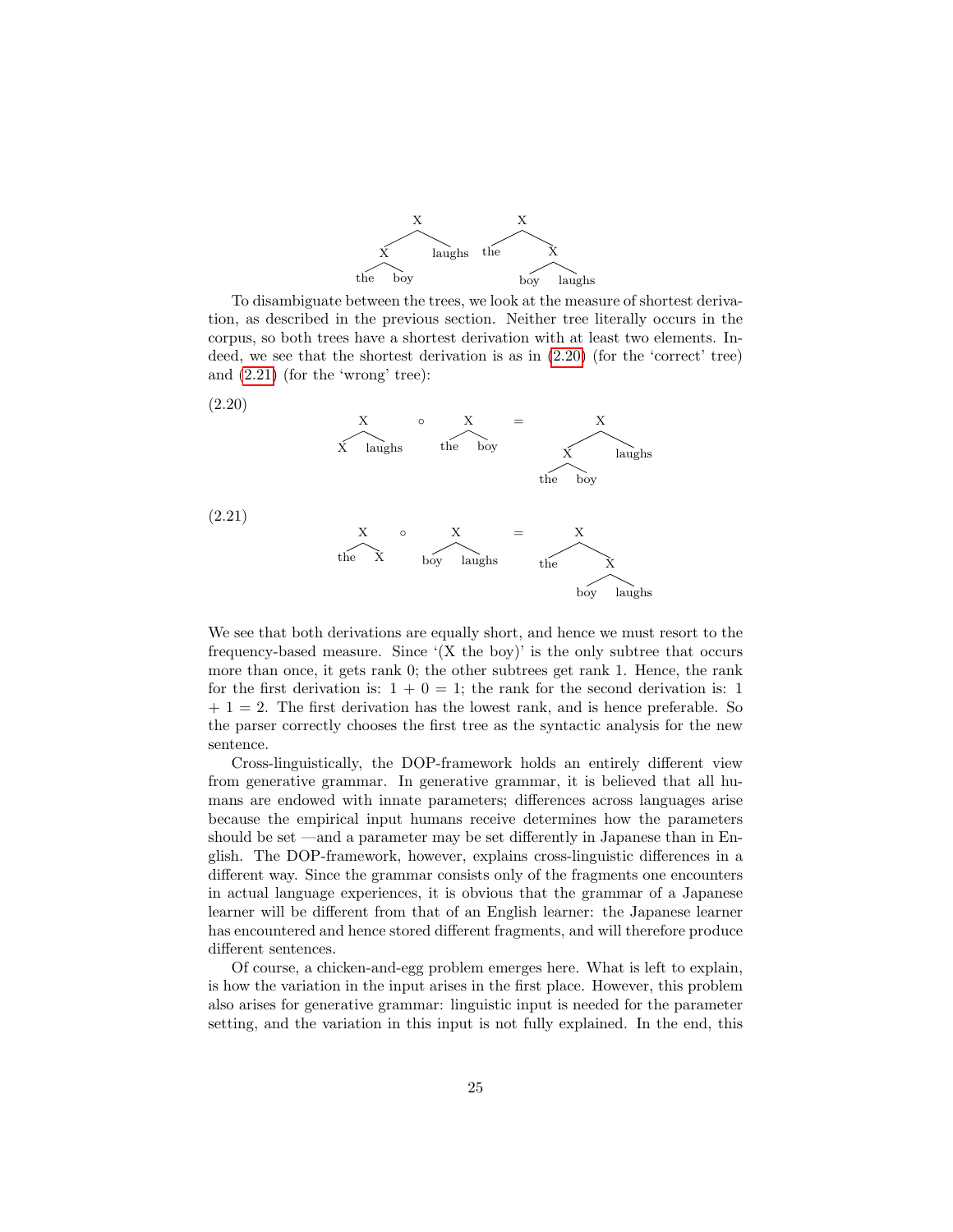will need to be dealt with by theories of language evolution. See for example the work by Jelle Zuidema (e.g. [Zuidema](#page-147-7) [\(2005\)](#page-147-7)).

Another important difference with generative grammar lies in the class of sentences that is considered grammatical. In generative grammar, it is assumed that the grammar defines a well-circumscribed class of sentences that it can generate; these are grammatical, others are not. In the (U-)DOP-framework, however, in principle *all* sentences can be generated. This does not mean that all sentences are considered grammatical; rather, a different notion of grammaticality is used: relative rather than absolute grammaticality, i.e. some sentences are considered more grammatical than others. So a grammar produced in the (U-)DOP-framework does not define a class of grammatical sentences, but a distribution over sentences. This different conception of grammaticality leads to a certain amount of 'incommensurability': it is difficult to compare the two frameworks, since they differ in their concept of grammaticality. Therefore, a simplifying assumption has to be made to allow for a comparison: in the (U- )DOP framework, we only consider the sentences at the top of the distribution as grammatical. Then we can check whether generative grammar and (U-)DOP predict the same sentences to be grammatical.

Note that in principle language generation is the process from a semantic representation to a phonological representation, and language comprehension is the reverse. As mentioned earlier, the (U-)DOP models used in this thesis do not use semantics, and hence, are not rich enough to do the full task of language generation. However, it is possible to generate a distribution over sentences, and indicate which sentences are more likely to be generated than others.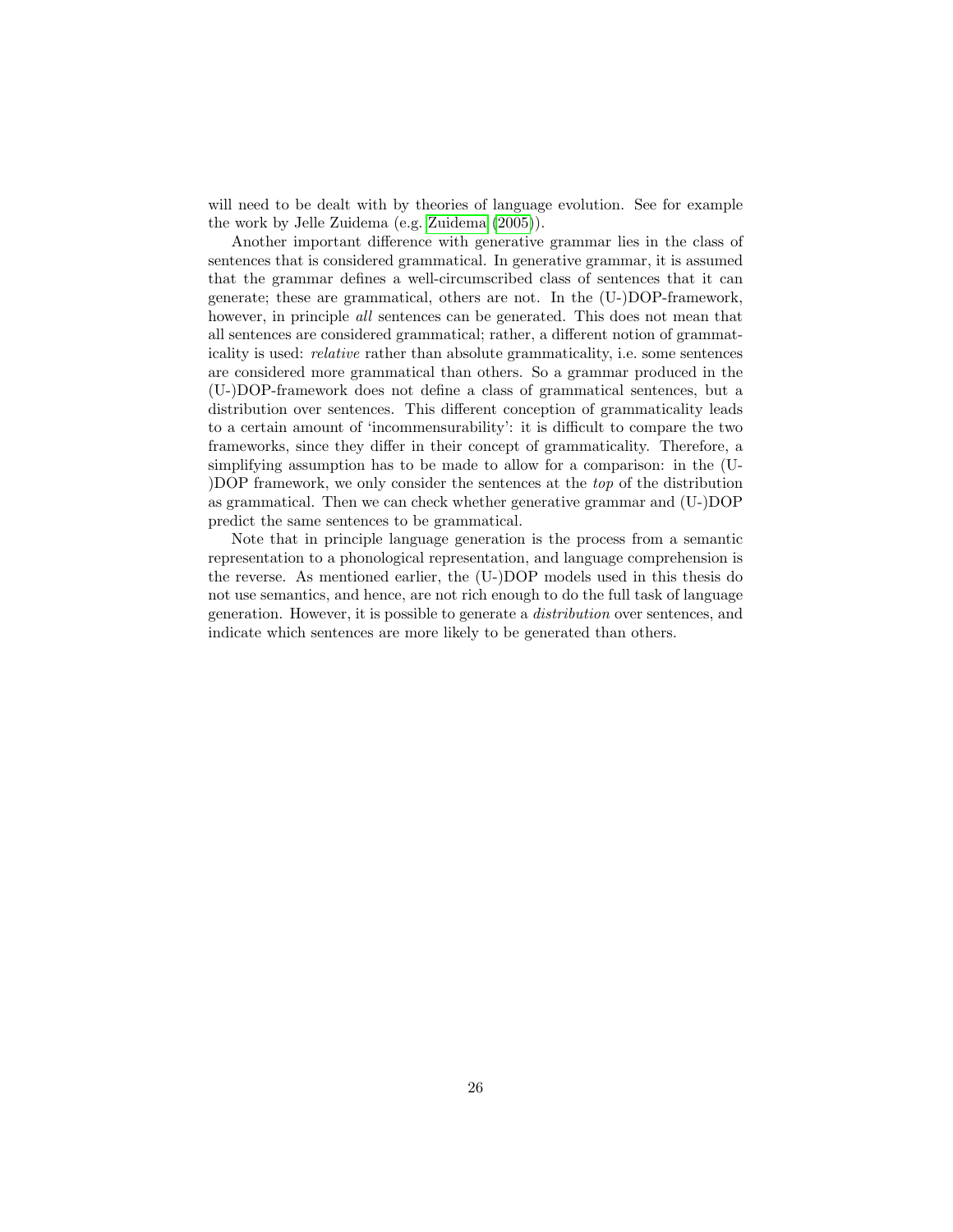# <span id="page-28-0"></span>Chapter 3

# Implementations of U-DOP

In this chapter, our goal is twofold. In the first place, we want to build a concrete implementation of a U-DOP parser, following the theory outlined in the previous chapter. This concrete implementation will then be used in the next part to investigate whether the U-DOP framework can account for certain problems in language acquisition. In the second place, we want to improve existing parsing algorithms.

We will build four different parsing algorithms. The first algorithm is a fairly straightforward implementation of the basic ideas outlined in the previous chapter, although we will highlight some technical difficulties and their solutions. The second algorithm is an optimization of the first one, leading to a computationally more efficient parser, while accuracy results are not hurt too much. The third and fourth algorithm are real innovations which contribute new methods to the field of unsupervised parsing. The third algorithm is, to the best of our knowledge, the first parsing algorithm that merges the tasks of category labeling and parsing, hoping to improve both by the interaction. Finally, the fourth algorithm involves a new methodology which can simulate supervised parsing, while being in fact completely unsupervised, giving the best results on the ATIS-corpus reported so far. Moreover, this new methodology also has the fastest parsing times.

## <span id="page-28-1"></span>3.1 K-best shortest derivations with ranking as a second phase

In this section, we will develop our first parsing algorithm, a straightforward implementation of the shortest derivation – U-DOP theory outlined above. First, we will consider some technical problems (and their solutions) related to the training and parsing phase of the implementation. Next, we will discuss its evaluation.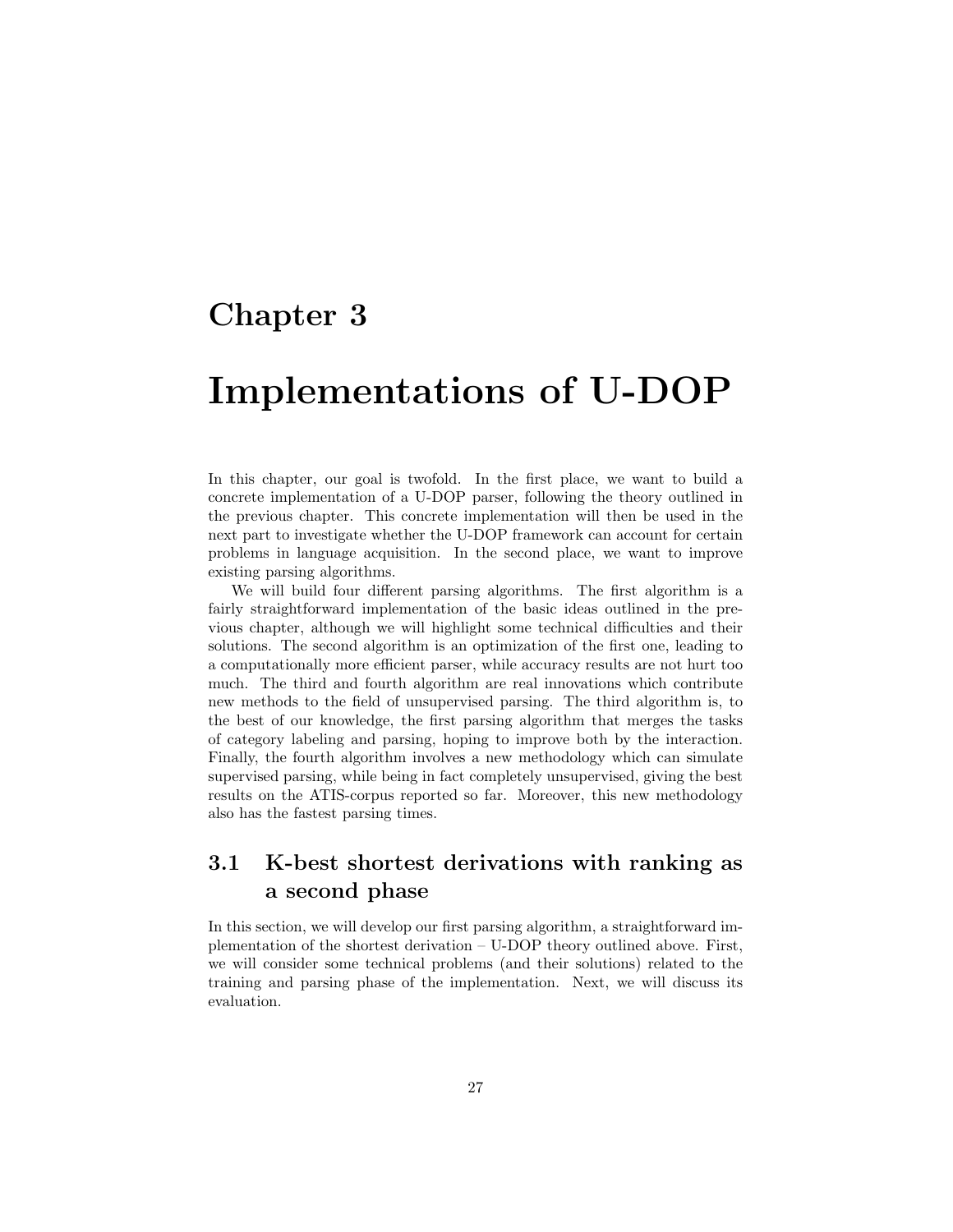### <span id="page-29-0"></span>3.1.1 The training phase

The first step in building a parser is to train on a training corpus. In U-DOP, this encompasses steps 1 and 2 of Section [2.3:](#page-24-0)

- 1. assign all trees to all sentences in the corpus
- 2. extract all subtrees from all trees

The task of the training phase is thus to build a *subtreebank*, containing all subtrees of all trees for all sentences in the training corpus; these subtrees can then subsequently be used in the parsing phase. Moreover, we must keep track of the frequencies of the subtrees, to build a ranking which can be used as a second phase to decide among the k-best derivations (cf. Section [2.2\)](#page-17-0).

In practice, we do step 1 and 2 at the same time. We read the corpus sentence per sentence, and for each sentence we first compute all possible trees and then extract all subtrees from those possible trees, before moving on to the next sentence.

A first computational problem arises with the computation of all possible trees for a sentence: even though we make the simplification of working only with binary trees, the number of possible trees for a sentence still grows exponentially with the sentence length. This problem can be solved by storing all possible trees efficiently in a chart. For example, the two possible binary trees for the sentence 'the boy sings' are:



These can be stored efficiently in a chart as follows (the numbers indicate word indices: the element X in cell  $(i,j)$  represents a constituent/node in the tree spanning from word  $i$  to word  $j$ ):

0 1 2 0 the X X 1 boy X 2 sings

#### PCFG-reduction

The second computational problem is the number of subtrees that can be extracted from all these possible trees; this also grows exponentially with sentence length. The solution for this problem lies in the Goodman PCFG-reduction [\(Goodman, 2003\)](#page-146-6). This PCFG-reduction was originally developed for supervised Data-Oriented Parsing, but it has been adapted to U-DOP in [Bod](#page-145-10) [\(2007\)](#page-145-10). In this thesis, we will develop a further reduction.

The original idea was that a derivation in DOP can be mimicked by a derivation with PCFG-rules. In the training phase, each node in each tree is assigned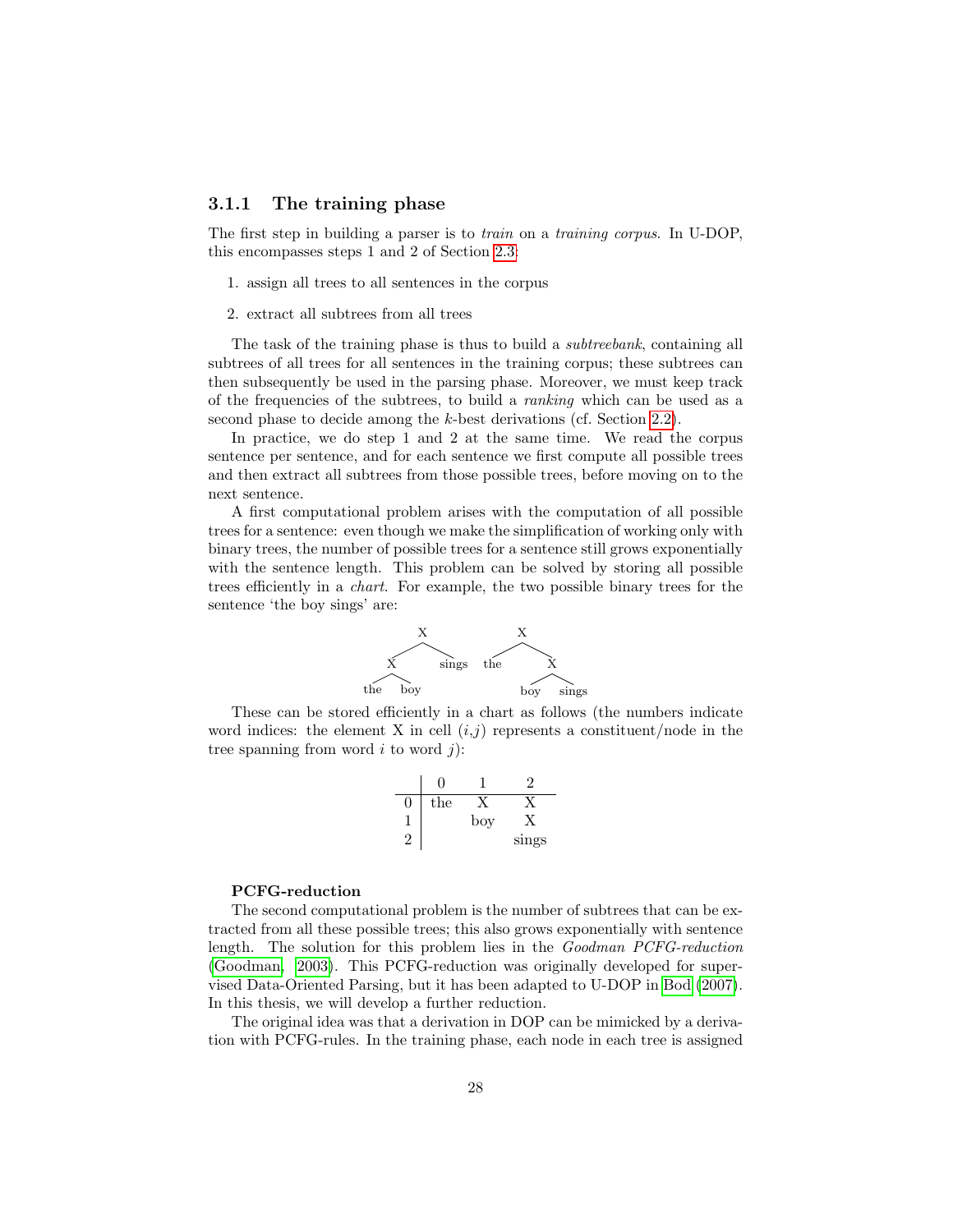a unique number, its address. Non-terminals with their address are called 'interior' nodes; non-terminals in their original form 'exterior' nodes. The idea is that interior nodes serve to "keep subtrees connected" after they are split into rules. For example, the trees for 'the boy kisses Bella' and 'Bella kisses the boy' then look as follows: $<sup>1</sup>$  $<sup>1</sup>$  $<sup>1</sup>$ </sup>



Next, eight PCFG-rules are extracted for each node. Suppose we have a node such as

> A@j B@k C@l

Then we generate the following rules  $(X_i$  is the nonterminal at address i):

$$
A_j \to BC \qquad A \to BC
$$
  
\n
$$
A_j \to B_kC \qquad A \to B_kC
$$
  
\n
$$
A_j \to BC_l \qquad A \to BC_l
$$
  
\n
$$
A_j \to B_kC_l \qquad A \to B_kC_l
$$

(We skip over the details of how to derive the probabilities for these rules; this is only necessary for probabilistic parsing, not for shortest derivation-parsing.) Now for each DOP-derivation, we can have a homomorphic PCFG derivation, which starts with an exterior non-terminal (without an address), then uses interior and exterior non-terminals for the intermediate steps, and ends with exterior (non-)terminals. For example, the tree for the sentence 'the boy kisses the boy' can be derived in the 'classic' DOP-way as in [\(3.2\)](#page-30-1); the homomorphic PCFG derivation is given by applying the rules listed in [\(3.3\)](#page-31-0) (note how the indices 'glue' together rules belonging to the same fragment in the derivation).

<span id="page-30-1"></span>



<span id="page-30-0"></span><sup>&</sup>lt;sup>1</sup>Note that this is the method for supervised parsing; hence, there is a unique tree for each sentence, viz. the tree given in the training corpus.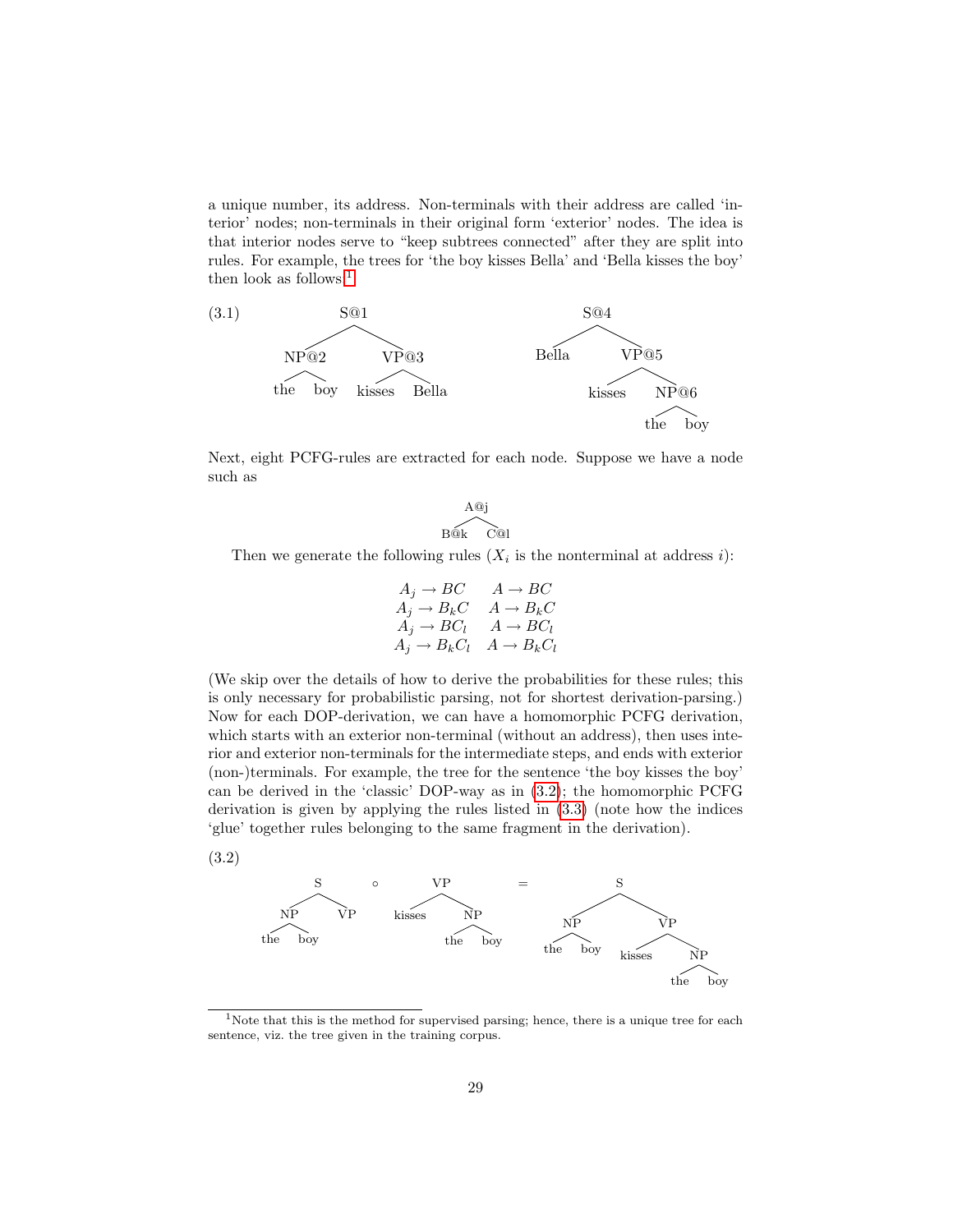<span id="page-31-0"></span>1.  $S \rightarrow NP@2 VP$ 2. NP $@2 \rightarrow$  the boy

(3.3) 3.  $VP \rightarrow kisses NP@6$ 

4. NP $@6 \rightarrow$  the boy

When we now move to unsupervised parsing, the naive idea would be that we assign unique addresses to each node in every tree for each sentence. However, this will quickly lead to an explosion of PCFG-rules. Therefore, [Bod](#page-145-10) [\(2007\)](#page-145-10) makes the simplifying assumption that we assign unique addresses to each node in the parse forest for each sentence. For example, the first approach would give rise to the trees and PCFG-rules in Figure [3.1](#page-32-0) for the sentences 'the boy kisses Bella' and 'Bella kisses the boy' (88 rules). In contrast, the second approach leads to the parse forests and PCFG-rules in Figure [3.2](#page-33-0) (70 rules). So for these two simple sentences we already see a large reduction in the amount of rules.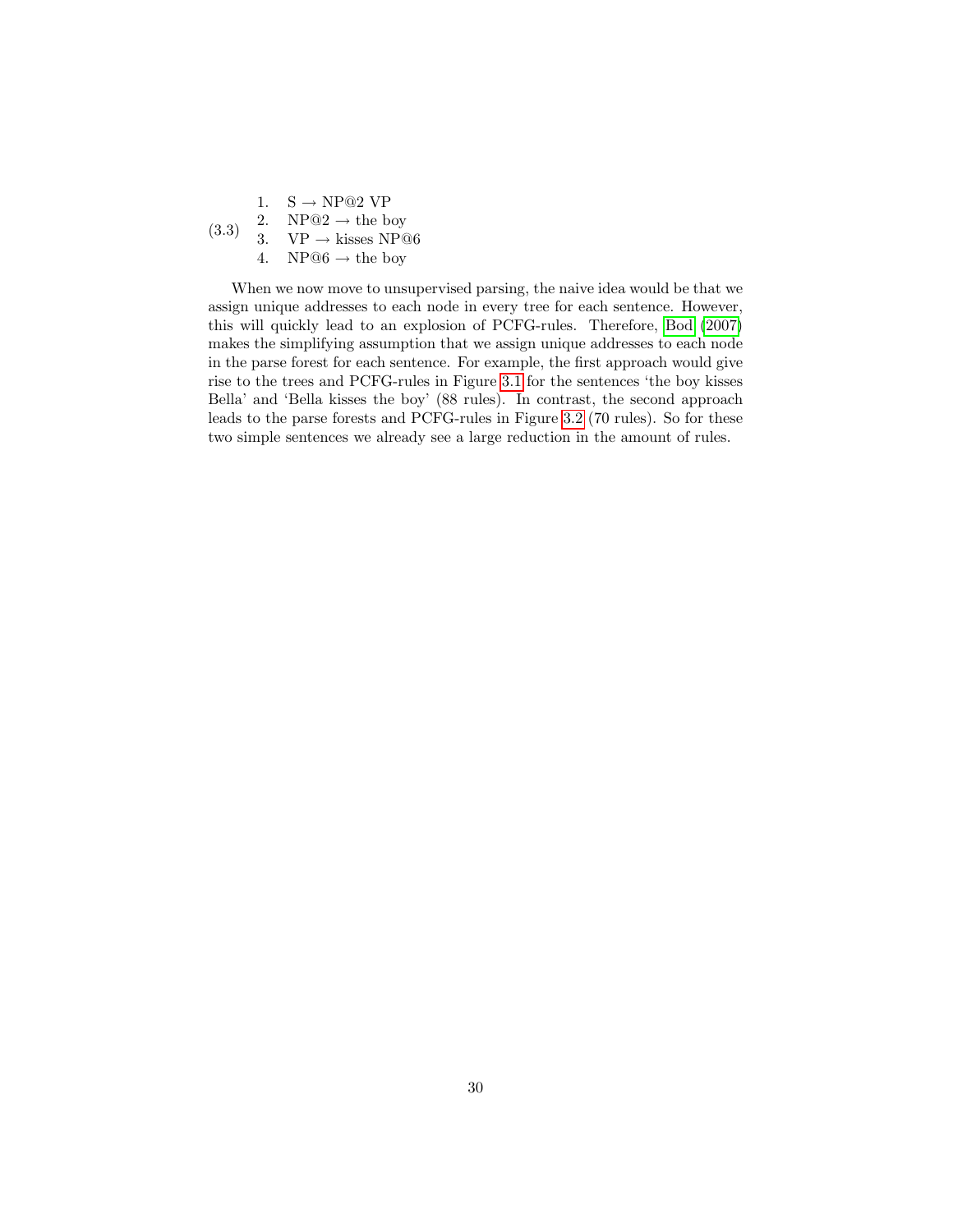

<span id="page-32-0"></span>Figure 3.1: The trees and PCFG-rules for 'the boy kisses Bella' and 'Bella kisses the boy', according to the naive approach. Duplicate rules were deleted.

In our implementation, we have even further reduced the amount of rules.<sup>[2,](#page-32-1)[3](#page-32-2)</sup> We follow [Bod](#page-145-10) [\(2007\)](#page-145-10) in assigning a unique address to each node in the parse forest for each sentence, but we assign the same address to nodes having the

<span id="page-32-2"></span><span id="page-32-1"></span><sup>2</sup>Thanks to Lorenz Demey for the inspiration for this idea.

<sup>&</sup>lt;sup>3</sup>The approach adopted here is somewhat similar to the 'packed graph encoding' in [Bansal](#page-145-7) [and Klein](#page-145-7) [\(2010\)](#page-145-7).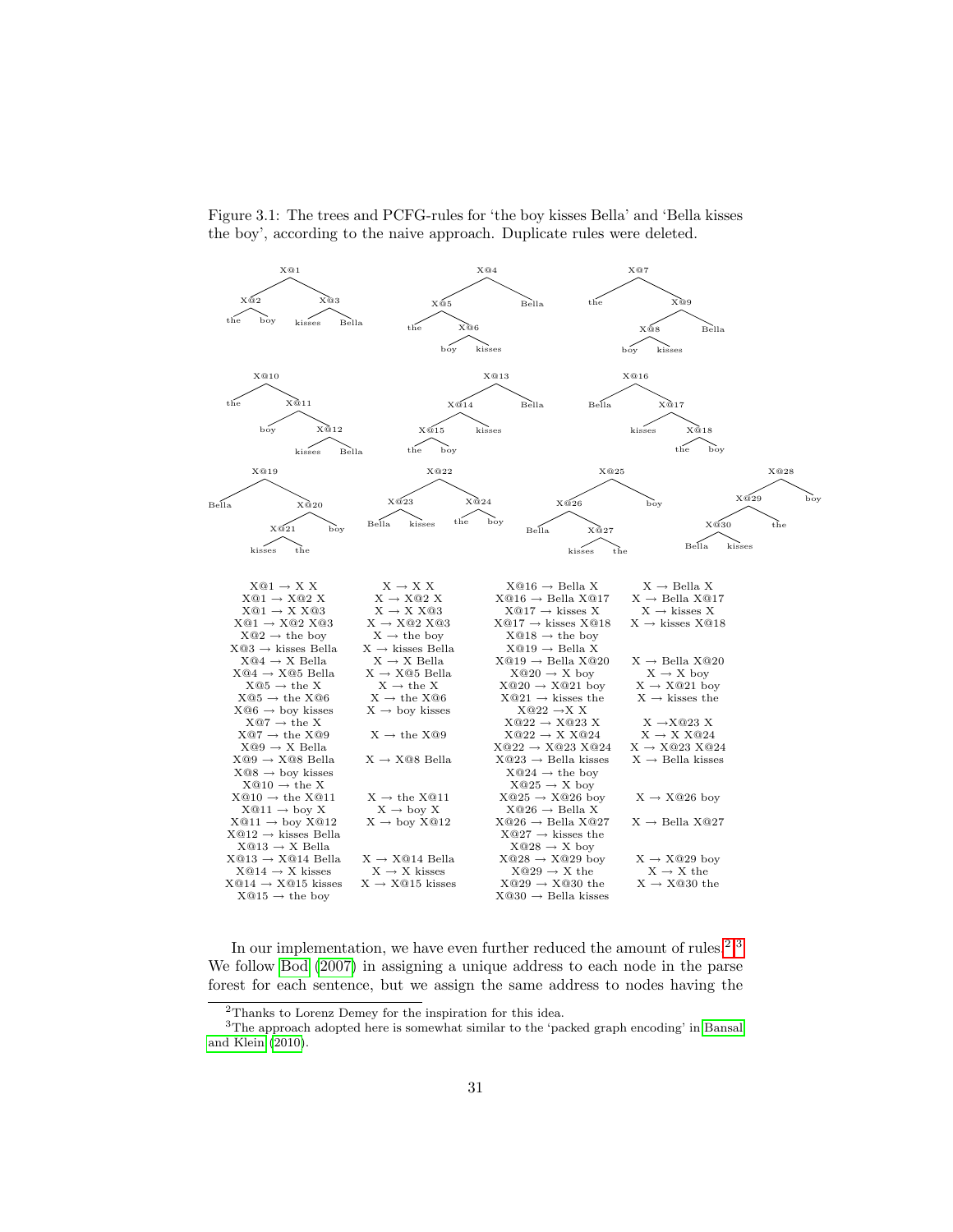<span id="page-33-0"></span>Figure 3.2: The parse forests and PCFG-rules for 'the boy kisses Bella' and 'Bella kisses the boy', according to the approach in [Bod](#page-145-10) [\(2007\)](#page-145-10). Duplicate rules were deleted.

|                | $\Omega$ | $\mathbf{1}$                      | $\overline{2}$ | 3                                                       |  |                | $\Omega$ | $\mathbf{1}$                   | $\overline{2}$ | 3                              |  |
|----------------|----------|-----------------------------------|----------------|---------------------------------------------------------|--|----------------|----------|--------------------------------|----------------|--------------------------------|--|
| $\overline{0}$ | the      | X@1                               | X@2            | X@3                                                     |  | $\overline{0}$ | Bella    | X@7                            | X@8            | X@9                            |  |
| $\mathbf{1}$   |          | boy                               | X@4            | X@5                                                     |  | $\mathbf{1}$   |          | kisses                         | X@10           | X@11                           |  |
| $\overline{2}$ |          |                                   | kisses         | X@6                                                     |  | $\overline{2}$ |          |                                | the            | X@12                           |  |
| 3              |          |                                   |                | Bella                                                   |  | 3              |          |                                |                | boy                            |  |
|                |          |                                   |                |                                                         |  |                |          |                                |                |                                |  |
|                |          | $X@1 \rightarrow$ the boy         |                | $X \rightarrow$ the boy                                 |  |                |          | $X@7 \rightarrow$ Bella kisses |                | $X \rightarrow$ Bella kisses   |  |
|                |          |                                   |                | $X@4 \rightarrow boy$ kisses $X \rightarrow boy$ kisses |  |                |          | $X@10 \rightarrow k$ isses the |                | $X \rightarrow k$ isses the    |  |
|                |          | $X@6 \rightarrow k$ isses Bella   |                | $X \rightarrow k$ isses Bella                           |  |                |          | $X@12 \rightarrow$ the boy     |                |                                |  |
|                |          | $X@2 \rightarrow X$ kisses        |                | $X \rightarrow X$ kisses                                |  |                |          | $X@8 \rightarrow X$ the        |                | $X \rightarrow X$ the          |  |
|                |          | $X@2 \rightarrow X@1$ kisses      |                | $X \rightarrow X@1$ kisses                              |  |                |          | $X@8 \rightarrow X@7$ the      |                | $X \rightarrow X@7$ the        |  |
|                |          | $X@2 \rightarrow \text{the } X$   |                | $X \rightarrow$ the X                                   |  |                |          | $X@8 \rightarrow$ Bella X      |                | $X \rightarrow$ Bella X        |  |
|                |          | $X@2 \rightarrow \text{the } X@4$ |                | $X \rightarrow$ the $X@4$                               |  |                |          | $X@8 \rightarrow$ Bella $X@10$ |                | $X \rightarrow$ Bella $X@10$   |  |
|                |          | $X@5 \rightarrow boy X$           |                | $X \rightarrow boy X$                                   |  |                |          | $X@11 \rightarrow kisses X$    |                | $X \rightarrow k$ isses X      |  |
|                |          | $X@5 \rightarrow boy X@6$         |                | $X \rightarrow boy X@6$                                 |  |                |          | $X@11 \rightarrow kisses X@12$ |                | $X \rightarrow k$ isses $X@12$ |  |
|                |          | $X@5 \rightarrow X$ Bella         |                | $X \rightarrow X$ Bella                                 |  |                |          | $X@11 \rightarrow X$ boy       |                | $X \rightarrow X$ boy          |  |
|                |          | $X@5 \rightarrow X@4$ Bella       |                | $X \rightarrow X@4$ Bella                               |  |                |          | $X@11 \rightarrow X@10$ boy    |                | $X \rightarrow X@10$ boy       |  |
|                |          | $X@3 \rightarrow X X$             |                | $X \rightarrow X X$                                     |  |                |          | $X@9 \rightarrow X X$          |                |                                |  |
|                |          | $X@3 \rightarrow X@1 X$           |                | $X \rightarrow X@1 X$                                   |  |                |          | $X@9 \rightarrow X@7X$         |                | $X \rightarrow X@7X$           |  |
|                |          | $X@3 \rightarrow X X@6$           |                | $X \rightarrow X X@6$                                   |  |                |          | $X@9 \rightarrow X X@12$       |                | $X \rightarrow X X@12$         |  |
|                |          | $X@3 \rightarrow X@1 X@6$         |                | $X \rightarrow X@1 X@6$                                 |  |                |          | $X@9 \rightarrow X@7 X@12$     |                | $X \rightarrow X@7 X@12$       |  |
|                |          | $X@3 \rightarrow X$ Bella         |                |                                                         |  |                |          | $X@9 \rightarrow X$ boy        |                |                                |  |
|                |          | $X@3 \rightarrow X@2$ Bella       |                | $X \rightarrow X@2$ Bella                               |  |                |          | $X@9 \rightarrow X@8$ boy      |                | $X \rightarrow X@8$ boy        |  |
|                |          | $X@3 \rightarrow \text{the } X$   |                |                                                         |  |                |          | $X@9 \rightarrow$ Bella X      |                |                                |  |
|                |          | $X@3 \rightarrow \text{the } X@5$ |                | $X \rightarrow$ the X@5                                 |  |                |          | $X@9 \rightarrow$ Bella $X@11$ |                | $X \rightarrow$ Bella X@11     |  |

same *yield*. For example, in the parse forests in Figure [3.2,](#page-33-0) nodes X@1 and X@12 have the same yield: they cover the same terminals, viz. 'the boy'. Therefore, we will assign them the same address, collapsing the PCFG-rules involving these nodes. More concretely, the parse forests and the PCFG-rules in our approach are in Figure [3.3.](#page-34-0) Of course, in this small example, the gain is rather small (we have 1 rule less than the approach of [Bod](#page-145-10)  $(2007)$ ). However, when considering a large corpus, where the same yields show up very often, the reduction gained can be quite significant: from 2,527,641 rules extracted from the child-directed speech of the Adam-part of the Childes corpus [\(Brown, 1973\)](#page-146-3) to 914,744 rules. Finally, we note that a reduced PCFG not only improves the memory usage, but also the speed of the algorithm: fewer rules mean fewer possibilities to be considered.

The final thing we need to consider is the *weight* attributed to these rules. In a regular PCFG, rules are assigned probabilities. However, we will use this PCFG for parsing with the shortest derivation. Therefore, we will assign weight 1 to rules headed by an interior non-terminal, and weight 0.5 to rules headed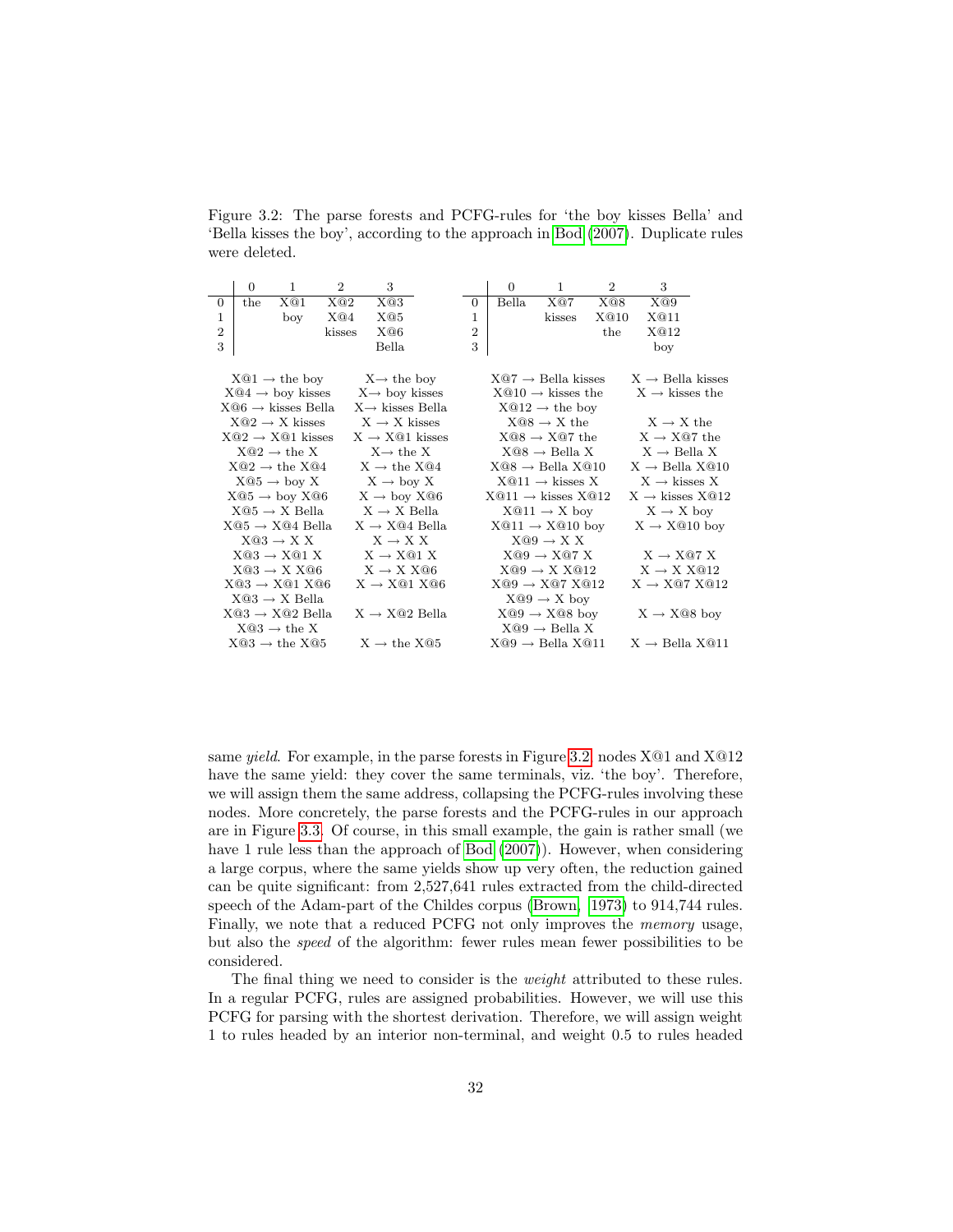<span id="page-34-0"></span>Figure 3.3: The parse forests and PCFG-rules for 'the boy kisses Bella' and 'Bella kisses the boy', according to the approach taken in this thesis. Duplicate rules were deleted.

|                                                                                                                        | $\theta$ | $\mathbf{1}$                      | $\overline{2}$ | 3                                                       |                | $\overline{0}$ | $\mathbf{1}$                   | $\overline{2}$                 | 3    |                              |
|------------------------------------------------------------------------------------------------------------------------|----------|-----------------------------------|----------------|---------------------------------------------------------|----------------|----------------|--------------------------------|--------------------------------|------|------------------------------|
| $\theta$                                                                                                               | the      | X@1                               | X@2            | X@3                                                     | $\overline{0}$ | <b>Bella</b>   | X@7                            | X@8                            | X@9  |                              |
| $\mathbf{1}$                                                                                                           |          | boy                               | X@4            | X@5                                                     | 1              |                | kisses                         | X@10                           | X@11 |                              |
| $\overline{2}$                                                                                                         |          |                                   | kisses         | X@6                                                     | $\overline{2}$ |                |                                | the                            | X@1  |                              |
| 3                                                                                                                      |          |                                   |                | Bella                                                   | 3              |                |                                |                                | boy  |                              |
|                                                                                                                        |          |                                   |                |                                                         |                |                |                                |                                |      |                              |
| $X@7 \rightarrow$ Bella kisses<br>$X \rightarrow$ Bella kisses<br>$X@1 \rightarrow$ the boy<br>$X \rightarrow$ the boy |          |                                   |                |                                                         |                |                |                                |                                |      |                              |
|                                                                                                                        |          |                                   |                | $X@4 \rightarrow boy$ kisses $X \rightarrow boy$ kisses |                |                |                                | $X@10 \rightarrow k$ isses the |      | $X \rightarrow k$ isses the  |
|                                                                                                                        |          | $X@6 \rightarrow k$ isses Bella   |                | $X \rightarrow k$ isses Bella                           |                |                |                                |                                |      |                              |
|                                                                                                                        |          | $X@2 \rightarrow X$ kisses        |                | $X \rightarrow X$ kisses                                |                |                |                                | $X@8 \rightarrow X$ the        |      | $X \rightarrow X$ the        |
|                                                                                                                        |          | $X@2 \rightarrow X@1$ kisses      |                | $X \rightarrow X@1$ kisses                              |                |                |                                | $X@8 \rightarrow X@7$ the      |      | $X \rightarrow X@7$ the      |
|                                                                                                                        |          | $X@2 \rightarrow \text{the } X$   |                | $X \rightarrow$ the X                                   |                |                |                                | $X@8 \rightarrow$ Bella X      |      | $X \rightarrow$ Bella X      |
|                                                                                                                        |          | $X@2 \rightarrow \text{the } X@4$ |                | $X \rightarrow$ the $X@4$                               |                |                | $X@8 \rightarrow$ Bella $X@10$ |                                |      | $X \rightarrow$ Bella $X@10$ |
|                                                                                                                        |          | $X@5 \rightarrow boy X$           |                | $X \rightarrow boy X$                                   |                |                |                                | $X@11 \rightarrow k$ isses X   |      | $X \rightarrow k$ isses X    |
|                                                                                                                        |          |                                   |                | $X@5 \rightarrow boy X@6$ $X \rightarrow boy X@6$       |                |                | $X@11 \rightarrow kisses X@1$  |                                |      | $X \rightarrow k$ isses XQ1  |
|                                                                                                                        |          | $X@5 \rightarrow X$ Bella         |                | $X \rightarrow X$ Bella                                 |                |                |                                | $X@11 \rightarrow X$ boy       |      | $X \rightarrow X$ boy        |
|                                                                                                                        |          | $X@5 \rightarrow X@4$ Bella       |                | $X \rightarrow X@4$ Bella                               |                |                |                                | $X@11 \rightarrow X@10$ boy    |      | $X \rightarrow X@10$ boy     |
|                                                                                                                        |          | $X@3 \rightarrow X X$             |                | $X \rightarrow X X$                                     |                |                |                                | $X@9 \rightarrow X X$          |      |                              |
|                                                                                                                        |          | $X@3 \rightarrow X@1X$            |                | $X \rightarrow X@1 X$                                   |                |                |                                | $X@9 \rightarrow X@7X$         |      | $X \rightarrow X@7 X$        |
|                                                                                                                        |          | $X@3 \rightarrow X X@6$           |                | $X \rightarrow X X @6$                                  |                |                |                                | $X@9 \rightarrow X X@1$        |      | $X \rightarrow X X@1$        |
|                                                                                                                        |          | $X@3 \rightarrow X@1 X@6$         |                | $X \rightarrow X@1 X@6$                                 |                |                |                                | $X@9 \rightarrow X@7 X@1$      |      | $X \rightarrow X@7 X@1$      |
|                                                                                                                        |          | $X@3 \rightarrow X$ Bella         |                |                                                         |                |                |                                | $X@9 \rightarrow X$ boy        |      |                              |
|                                                                                                                        |          | $X@3 \rightarrow X@2$ Bella       |                | $X \rightarrow X@2$ Bella                               |                |                |                                | $X@9 \rightarrow X@8$ boy      |      | $X \rightarrow X@8$ boy      |
|                                                                                                                        |          | $X@3 \rightarrow \text{the } X$   |                |                                                         |                |                |                                | $X@9 \rightarrow$ Bella X      |      |                              |
|                                                                                                                        |          | $X@3 \rightarrow \text{the } X@5$ |                | $X \rightarrow$ the $X@5$                               |                |                | $X@9 \rightarrow$ Bella $X@11$ |                                |      | $X \rightarrow$ Bella X@11   |

by an exterior non-terminal. Since we use weights instead of probabilities, we will henceforth speak of a CFG rather than a PCFG. The score of a derivation is obtained by multiplying the weights of the rules used  $(R_d$  is the set of rules used in derivation  $d$ :

score
$$
(d)
$$
 =  $\prod_{r \in R_d}$  weight $(r)$ 

In this way, the derivation using these CFG-rules which maximizes the score will be the shortest derivation: using a rule with an interior non-terminal (i.e. building a subtree-element of the derivation) will not change the score, using a rule with an exterior non-terminal (i.e. starting a new element in the derivation) will lower the score. The fewer rules with exterior non-terminals are used (i.e. the fewer elements are introduced in the derivation), the better the score.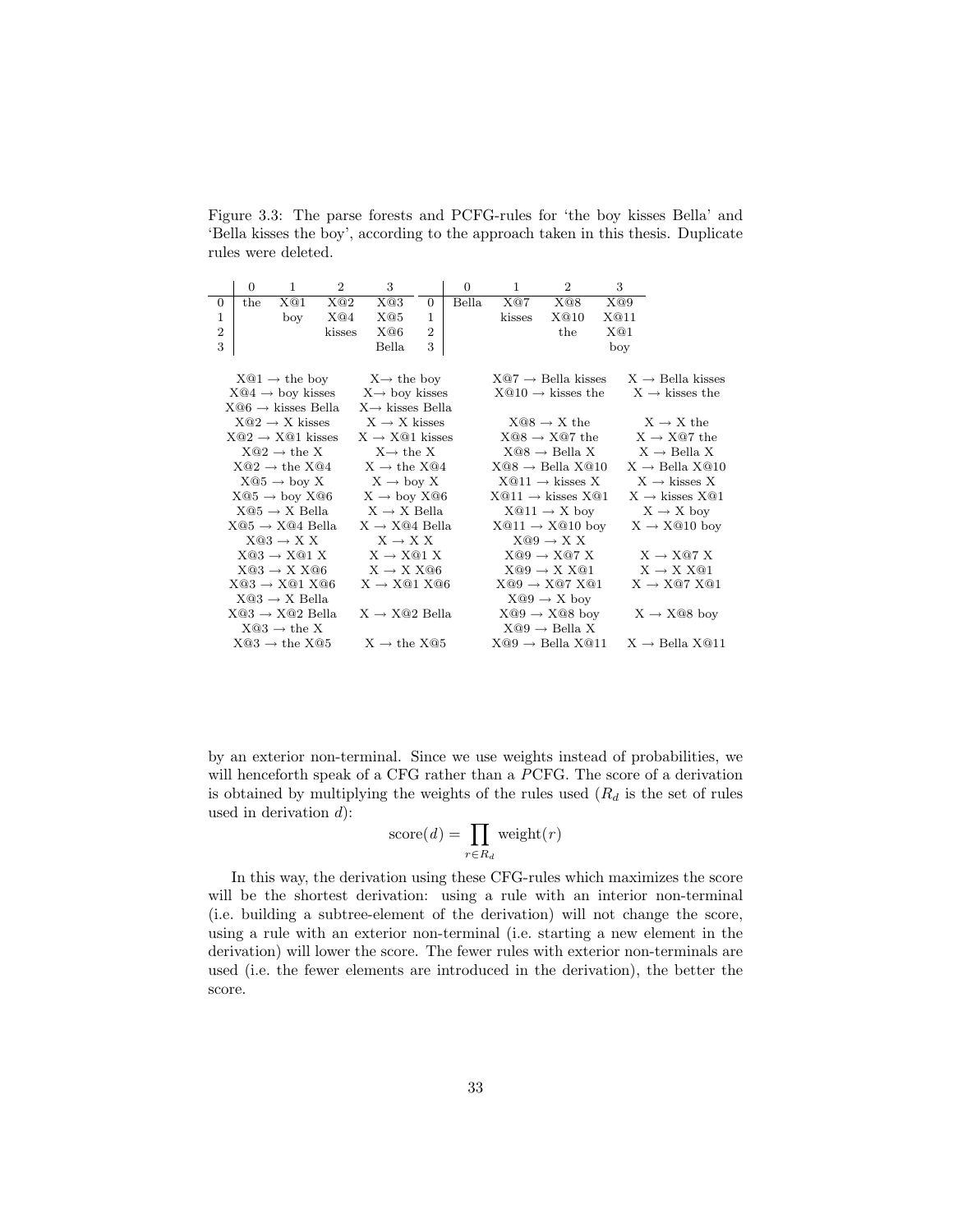#### Ranking

The task of the training phase is to produce two objects which can be used in the parsing phase: a CFG and a ranking. The CFG will be used to form derivations, and the ranking as a second phase, to decide among the k-best derivations. The computational problems with the CFG are solved supra. A final problem is now the size of the ranking (see Section [2.2](#page-17-0) for more information on how this ranking is built). This is a list with all subtrees extracted from the corpus, and their rank number, so this can become very large very fast. To reduce the size of this list, we are inspired by Zipf's law (cf. [Manning and](#page-146-7) Schütze  $(1999, p. 23)$  $(1999, p. 23)$ : there are very few subtrees which occur frequently, and most subtrees occur only very rarely. More specifically, a large proportion of the subtrees on the list has frequency 1 (e.g. for the child-directed speech of the Adam corpus around 80%). Therefore, we replace this large amount of subtrees with just one line: the rank number of subtrees with frequency 1. When we now want to calculate the rank of a subtree in a derivation, we first check if it is present in the ranking. If it is, we use the frequency given by the ranking; if it is not, we assume that it has frequency 1, and assign it the rank specified in the additional line. Note that it is impossible that we encounter a subtree in a derivation that has in fact frequency 0 (i.e. it does not occur in the training corpus): after all, the subtrees in a derivation are built on the basis of the CFG-rules with unique nodes, extracted from the training corpus.

For example, the ranking in [\(2.14\)](#page-22-1) will now look as follows:

|       | subtree              | frequency rank |  |
|-------|----------------------|----------------|--|
|       |                      |                |  |
| (3.4) | -e i                 |                |  |
|       | s5                   |                |  |
|       | subtrees with freq 1 |                |  |

Of course, in this small example, the gain is not so large: just one line. However, taking Zipf's law into account, the gain will be very large when the corpus is large, and there are many subtrees with frequency 1. For the child-directed speech from the Adam corpus, for example, the amount of subtrees in the ranking is reduced from 25,370,505 to 4,731,034.

### <span id="page-35-0"></span>3.1.2 The parsing phase

With the CFG and the ranking provided by the training phase, we can build a parser which provides syntactic analyses for new sentences. The parsing of a sentence occurs in two steps:

- 1. generate the k-best derivations
- 2. for each of the  $k$  best derivation, compute its rank, and take the derivation with the best  $(=$  lowest) rank

For the first step, we follow the third algorithm of [Huang and Chiang](#page-146-8) [\(2005\)](#page-146-8), the lazy k-best algorithm. In this algorithm, first a traditional Viterbi-chart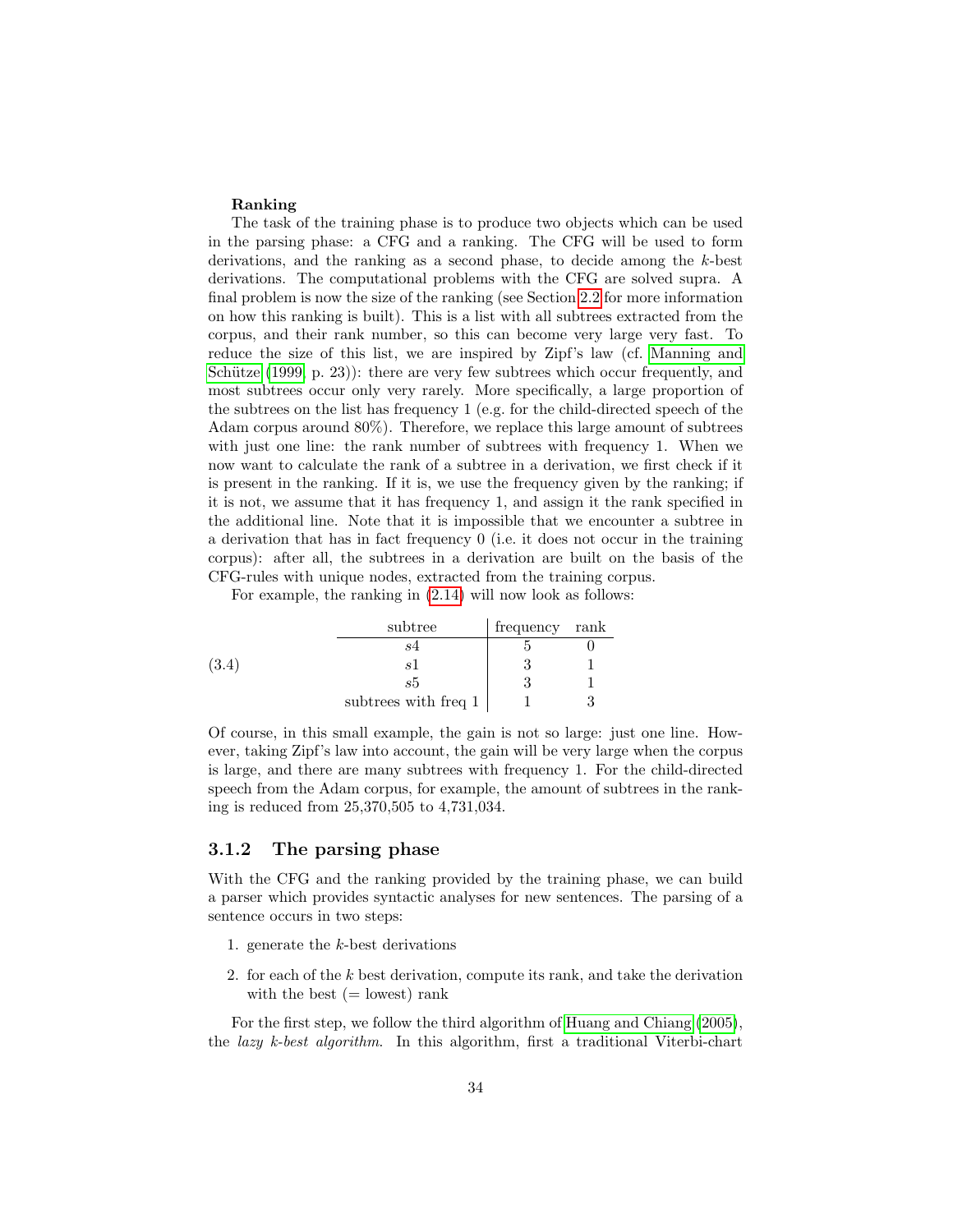is created (cf. Manning and Schütze [\(1999,](#page-146-0) p. 396)), which numerates in an efficient way all possible subderivations. Next, the algorithm starts at the root node and recursively looks for the k-best derivations. A detailed explanation of the workings of this algorithm can be found in [Brakel and Smets](#page-146-1) [\(2009\)](#page-146-1).

When we have found the k-best derivations, we compute for each derivation its rank, by looking up the ranks of the composing subtrees, and taking the sum. Finally, the parser outputs the derivation with the lowest rank as its analysis for the sentence at hand.

#### <span id="page-36-1"></span>3.1.3 Evaluation

For comparison with other approaches, we evaluate the parser on the Air Travel Information System (ATIS) corpus [\(Marcus et al., 1993\)](#page-147-0). This small corpus contains around 500 utterances asking for travel information. Although most sentences are fairly small, it is still a relatively difficult corpus for parsing, because the utterances are spontaneous speech.

Following [Brakel and Smets](#page-146-1) [\(2009\)](#page-146-1), we split the ATIS corpus randomly ten times into 90% training corpus and 10% test corpus. In each iteration, we train the parser on the training corpus, and let the parser provide syntactic analyses for the test corpus (we set the parameter of the number of derivations to be considered (i.e. k) to 100, 10 and 1).<sup>[4](#page-36-0)</sup> Next, we compared the analysis proposed by the parser with the gold standard: the manual annotation of the corpus.

From the gold standard, we ignored all productions that do not lead to a yield (following [Brakel and Smets](#page-146-1) [\(2009\)](#page-146-1)), and binarized the trees according to the procedure described in [Goodman](#page-146-2) [\(1996\)](#page-146-2). For all evaluation calculations, we used a self-written program that implements the evaluation measures used in [Klein](#page-146-3) [\(2005\)](#page-146-3).

Note that, following other research in this area, we only consider sentences of length 10 or less. Recall that we used part-of-speech tags rather than words as the raw corpus that serves as input. We look at the unlabeled precision, recall and F1-score (since all constituents simply have the label 'X', no labeled comparison with the gold standard is possible) and we take the average over the ten iterations. The scores are calculated as follows:

| Precision | number of correct constituents<br>number of constituents proposed by the parser |
|-----------|---------------------------------------------------------------------------------|
| Recall    | number of correct constituents<br>number of constituents in the gold standard   |
| F1.       | $2*Precision*Recall$<br>Precision+Recall                                        |

The results of the basic implementation developed in this section, together with a comparison with other approaches, can be found in Table [3.1.](#page-37-0)

To illustrate the benefits of taking all subtrees, of all depths rather than just depth 1 as in regular (P)CFG-parsing, we also evaluated the parser on the

<span id="page-36-0"></span><sup>&</sup>lt;sup>4</sup>Obviously, for the setting  $k = 1$ , we do not rank the derivations in the second phase. If multiple derivations are equally short, we choose one randomly.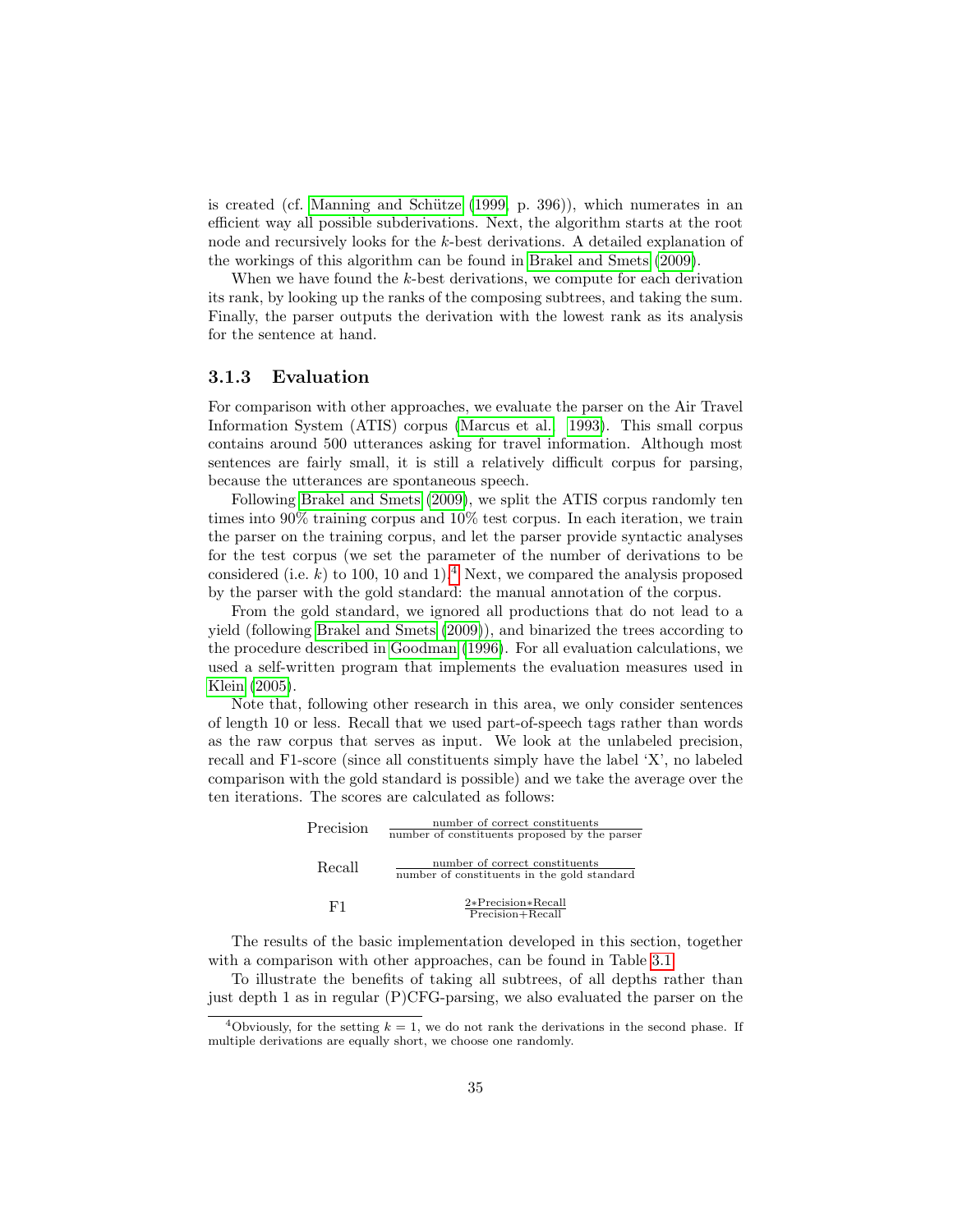<span id="page-37-0"></span>Table 3.1: Comparison of results. We compare with the systems EMILE and ABL from [van Zaanen and Adriaans](#page-147-1) [\(2001\)](#page-147-1), the algorithm described in [Brakel](#page-146-1) [and Smets](#page-146-1) [\(2009\)](#page-146-1), the CDC-model proposed by [Clark](#page-146-4) [\(2001\)](#page-146-4) and the current state-of-the-art on the ATIS-corpus: the CCM-model developed in [Klein](#page-146-3) [\(2005\)](#page-146-3). We vary the parameter of the number of derivations to consider from 1 to 10 to 100. (Results better than the state-of-the-art are in bold.)

|                     |                      |            |       |      | Previous approaches |      |                        |      |      |
|---------------------|----------------------|------------|-------|------|---------------------|------|------------------------|------|------|
|                     |                      | Model      |       | R    | Р                   | F1   |                        |      |      |
|                     |                      |            | EMILE | 16.8 | 51.6                | 25.4 |                        |      |      |
|                     |                      |            | B & S | 29.0 | 29.0                | 29.0 |                        |      |      |
|                     |                      |            | ABL   | 35.6 | 43.6                | 39.2 |                        |      |      |
|                     |                      |            | CDC   | 34.6 | 53.4                | 42.0 |                        |      |      |
|                     |                      | <b>CCM</b> |       | 47.6 | 55.4                | 51.2 |                        |      |      |
|                     |                      |            |       |      |                     |      |                        |      |      |
|                     | Basic implementation |            |       |      |                     |      | Version with short CFG |      |      |
| Model               | R                    | Р          | F1    |      | Model               |      | R                      | Р    | F1   |
| $\mathrm{basic}100$ | 36.4                 | 36.7       | 36.6  |      | basic100-short      |      | 28.5                   | 28.7 | 28.6 |
| $_{\rm basic10}$    | 53.2                 | 53.3       | 53.2  |      | basic10-short       |      | 36.3                   | 36.7 | 36.5 |
| basic1              | 58.5                 | 58.9       | 58.7  |      | basic1-short        |      | 56.5                   | 56.8 | 56.6 |

ATIS corpus with another methodology (short in the table). From the CFG that is the result of the training phase, we delete all rules containing interior nodes (i.e. nodes with unique addresses, e.g. X@i). Since all interior nodes are deleted, every time a rule from this short CFG is used, a new element of the derivation is started. Hence, the derivation will only consist of elements which correspond to CFG-rules; for example, the element corresponding to the rule  $X \rightarrow YZ$  is a subtree of depth 1:

 $(3.5)$ 

 $\begin{matrix} x \\ y \end{matrix}$ 

As can be seen from Table [3.1,](#page-37-0) the score is worse with the short-CFG for each setting of the parameter (1, 10 and 100). Hence, we conclude that it is better to include subtrees of all depths. Therefore, parsing with all subtrees is superior over regular (P)CFG-parsing.

We see that the results improve the fewer derivations we consider. This indicates that the idea of using the shortest derivation is better than a frequencybased measure such as the ranking. However, it is remarkable that the basic1( short) algorithm performs so well; after all, if there are multiple derivations that are equally short, this algorithm will pick a random one. Moreover, when used with the short-CFG, all derivations will be equally long (since only binary rules are used, all derivations will use the same number of rules), so the algorithm will always choose a random derivation, which makes it even more surprising that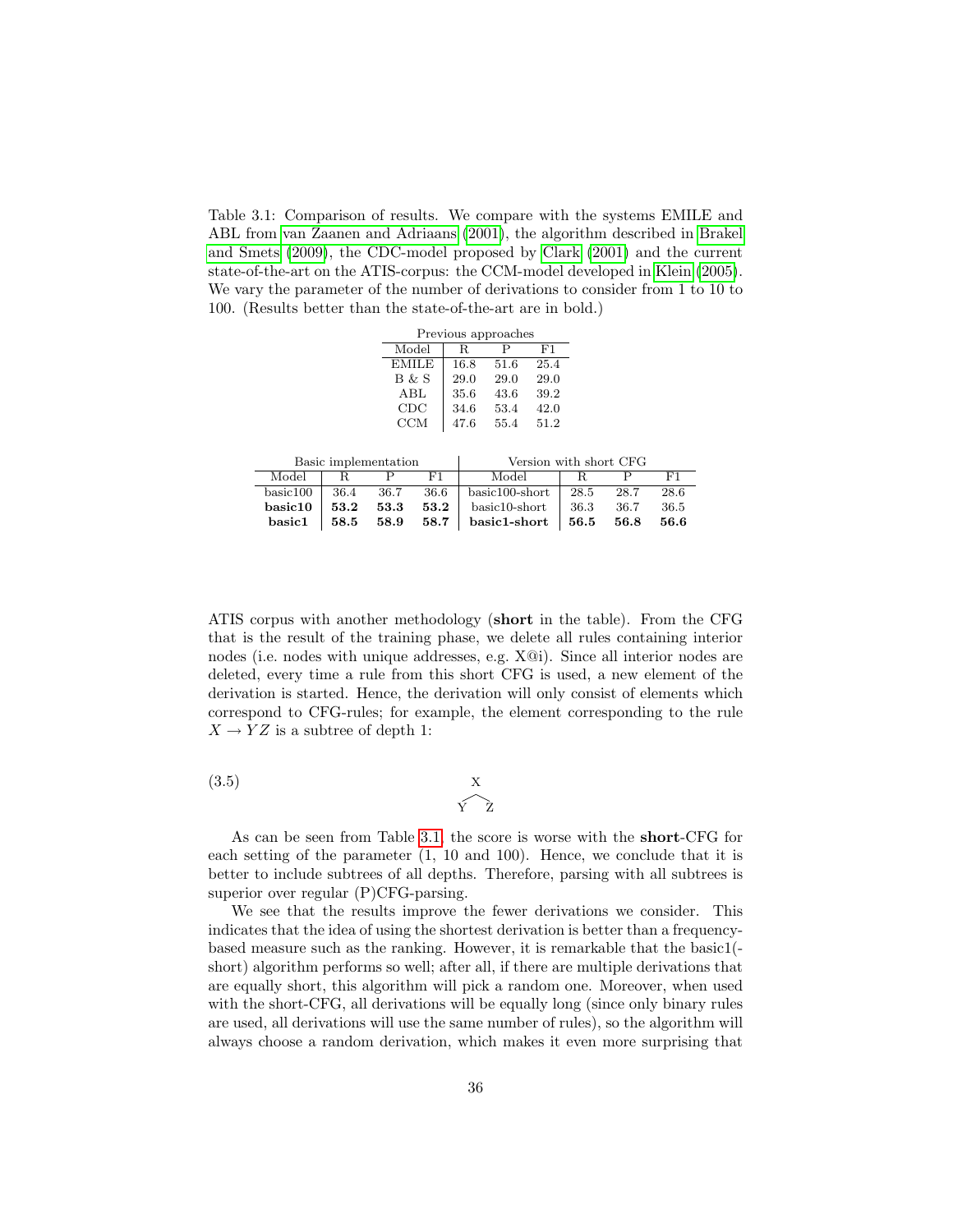it scores so well. I cannot say why this algorithm performs so well; in any case, it indicates that using maximal overlap/the shortest derivation as a criterion is better than using frequency/the ranking.

A comparison with earlier results shows that the basic implementation of shortest-derivation U-DOP outperforms the current state-of-the-art results on the ATIS corpus. Moreover, the CCM-model that produces this state-of-the-art was trained on the much larger Wall Street Journal corpus, whereas our models were only trained on 90% of the ATIS corpus. So we see that our models perform better even though they have access to less training data.

We would also like to evaluate the parser on the Wall Street Journal corpus, for better comparison with approaches such as [Bod](#page-145-0) [\(2007\)](#page-145-0). However, because this corpus is so large (around 7000 sentences), the CFG (and hence, the number of possibilities in a derivation) becomes so large that the parsing of new sentences takes too long to complete the evaluation.

#### <span id="page-38-1"></span>3.2 Optimizing: looking just at the ranking

Since the previous algorithm is rather slow, we try to optimize it. The basic idea is that instead of using the ranking merely as a second phase after the best derivations have been calculated, we will use dynamic programming to calculate directly the derivation with the lowest rank.<sup>[5](#page-38-0)</sup> The training phase is entirely similar to that described above. Below we describe the new parsing phase.

Intuitively, this algorithm stresses more the importance of frequency in language processing, rather than maximal analogy. Parsing with the shortest derivation will make use of large composing elements, which are often not so frequent. In contrast, this new algorithm will primarily use the most frequent building blocks, which are often not so large. Having these two parsers at our disposal, it will be interesting to see which disambiguation criterion will prove to be most succesful, in the first place at parsing sentences in general (w.r.t. F1 scores), but in the second place also at explaining the problems of language acquisition in Part [II.](#page-53-0)

An example where this approach might perform better is when a sentence can be derived by either (i) one very rare tree (so the derivation consists of just one step, viz. this rare tree), or (ii) two very frequent subtrees. The first approach (of the previous section) will prefer the first derivation, whereas the second approach (of this section) will prefer the second: the rank of the rare tree will be very high, and the rank of the subtrees very low —so in sum, the rank of the second derivation will still be lower than that of the first, even though it consists of two composing elements (recall: the lower the rank, the better). However, in practice, it is difficult to find such a situation: most of the time the combination of the two frequent subtrees will also occur in the corpus; in that case, the shortest-derivation criterion will also choose the correct analysis,

<span id="page-38-0"></span><sup>5</sup>Thanks to Federico Sangati for the inspiration for this idea.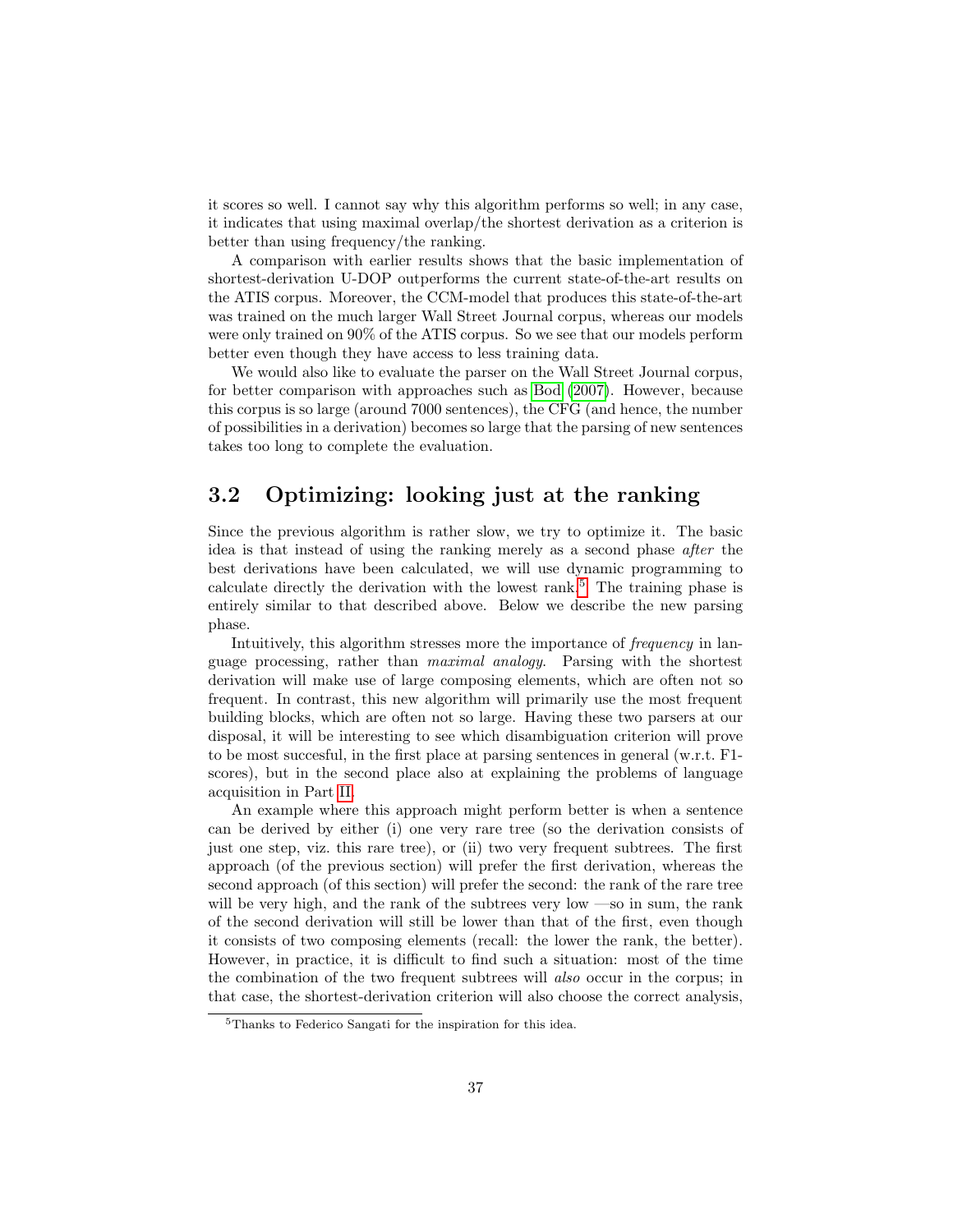since it will use that combination of the two subtrees as the single element in the derivation.

So we expect the new algorithm to have a slightly worse F1-score than the previous algorithm. After all, it is possible that the derivation with the lowest rank is not included in the k-best shortest derivations. In this case, the previous algorithm will not output this 'wrong' tree, but this algorithm will, and hence, it will not output the 'correct' tree. Nevertheless, the main advantage of this new algorithm is that it is signifcantly faster than the previous one.

The optimized algorithm is summarized in Figure [3.4](#page-40-0) (numberOfWords is the number of words in a sentence, e.g. for 'Edward kisses Bella' we have num $berOfWords=3$ ). First, we initialize the score of all terminals to 0. Then, we loop through the chart diagonal per diagonal, starting with the smallest constituents; e.g. constituents at diagonal 1 have a span of 2 (span 2 words), constituents at diagonal 2 have a span of 3, etc. . . Next, we look at each cell  $(i, j)$  on the diagonal. Note that constituents in cell  $(i, j)$  span from word i to word  $j$ . Then we consider all possible first-constituent – second-constituent combinations which lead to that span (e.g. first-constituent X with span  $(i, k)$ ) and second-constituent Y with span  $(k+1, j)$  where  $i \leq k < j$ ). Now we look up in the CFG which nodes can be the head of those two constituents, i.e. all nodes X such that  $X \to$  first-constituent second-constituent is a rule in the CFG. Note that we no longer use the weights attributed to the rules in the CFG; we merely use the CFG for listing the possibilities, no longer for choosing the  $(k-)$ best one $(s)$ .

Next, we look at each of those possible heads, and calculate the score for that head in that position. In the end, the top node with the lowest score will be the best derivation. The score of a head consists of three parts: the score of both its composing elements, and the *treeScore*. The purpose of the score is to keep track of the rank of the derivation so far (i.e. of the sum of the ranks of all subtrees used in the derivation so far). Initially, the score starts at 0. When the head is an interior non-terminal, we simply pass on the ranks of the composing elements, and define the treeScore to be 0, because the present element of the derivation is not yet finished. When an entire subtree of the derivation has been calculated (i.e. the head is an exterior non-terminal), the treeScore is the rank of that subtree. Through the dynamic programming this rank propagates up to the top node. Of course, we also store the backtrace for each element, which keeps track of the optimal path leading up to that element.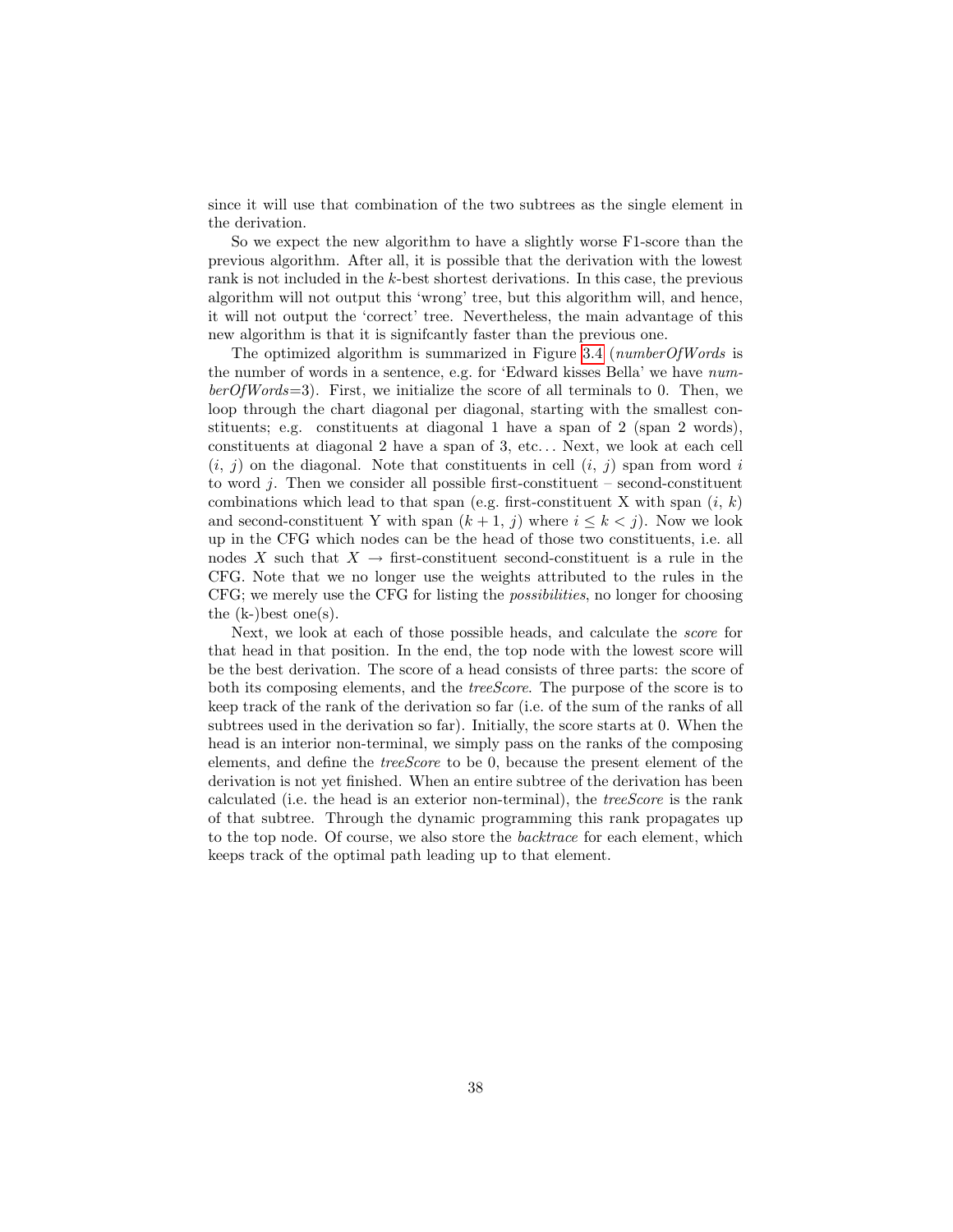| Model        | R    | Ρ    | F1   |
|--------------|------|------|------|
| <b>EMILE</b> | 51.6 | 16.8 | 25.4 |
| B & S        | 29.0 | 29.0 | 29.0 |
| ABL          | 43.6 | 35.6 | 39.2 |
| CDC          | 53.4 | 34.6 | 42.0 |
| optim-short  | 44.2 | 44.5 | 44.4 |
| optim        | 48.3 | 49.0 | 48.7 |
| <b>CCM</b>   | 55.4 | 47.6 | 51.2 |
| basic1       | 58.5 | 58.9 | 58.7 |
| basic1-short | 56.5 | 56.8 | 56.6 |

<span id="page-40-1"></span>Table 3.2: Comparison of results, including the optimized algorithm. (Results better than the state-of-the-art are in bold.)

<span id="page-40-0"></span>Figure 3.4: The new algorithm, calculating the derivation with the lowest rank through dynamic programming.

for all elements in cells  $(i, i)$  (for  $0 \leq i < numberOfWords)$  do  $score(element)=0$ end for for diagonal = 1 to numberOfWords-1 do for all cells  $(i, j)$  on *diagonal* do for all combinations (firstConst,secondConst) with span  $(i,j)$  do for all heads such that (head  $\rightarrow$  firstConst secondConst)  $\in$  CFG do  $newScore = score(firstConst) + score(secondConst) + treeScore$ if  $newScore < score(head)$  then  $score(head) = newScore$  $\text{backtrace}(head) = (\text{firstConst}, \text{secondConst})$ end if end for end for end for end for

treeScore = 
$$
\begin{cases} 0 & \text{if } head \text{ is an interior node} \\ \text{ranking(subtree)} & o/w \end{cases}
$$

For evaluation, we have performed the same procedure as in Section [3.1.3:](#page-36-1) 10 random train/test-splits of the ATIS corpus. The results, together with an overview of the results of other approaches, can be found in Table [3.2.](#page-40-1) Conform our expectations, this optimized algorithm performs worse than the basic imple-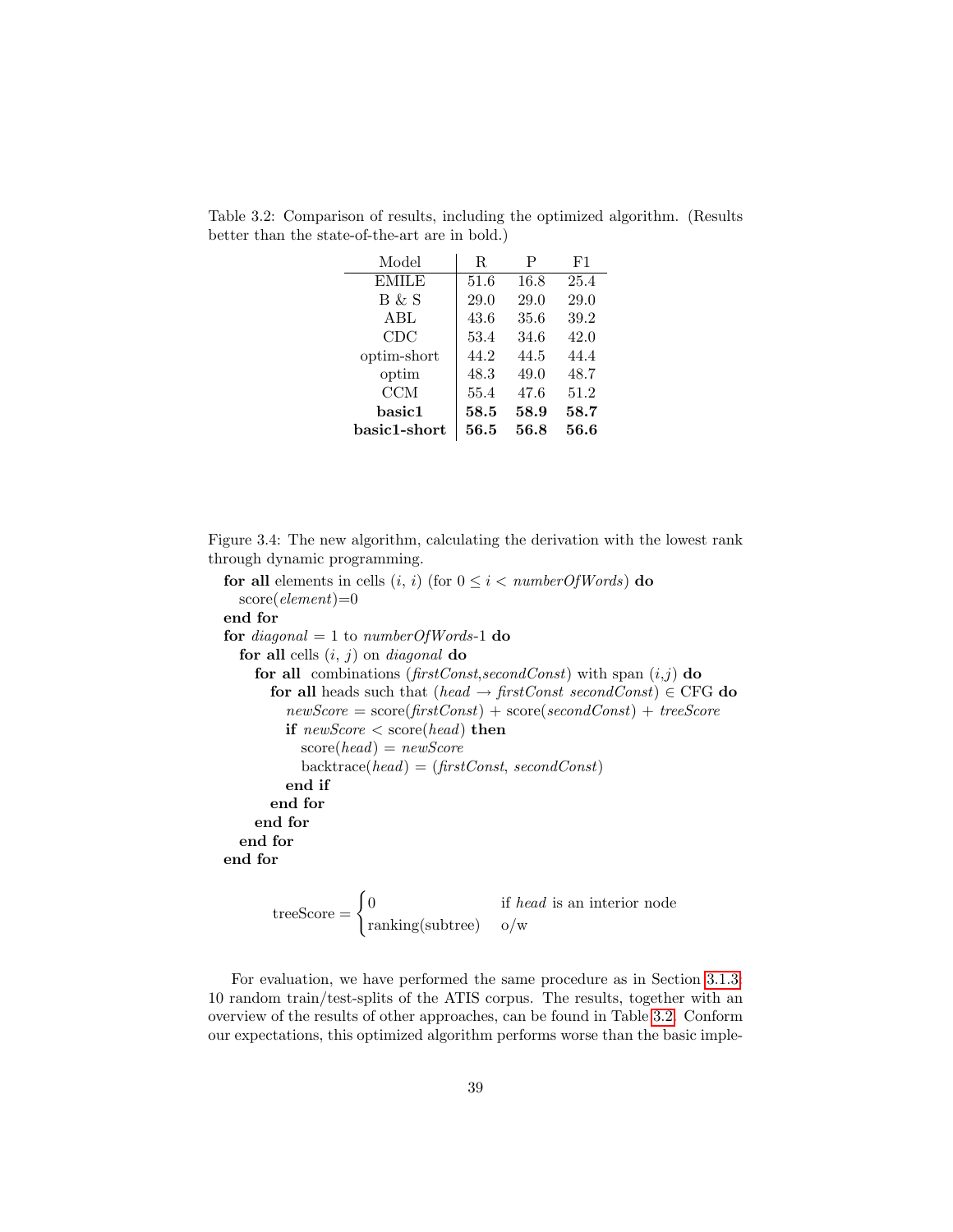<span id="page-41-0"></span>Table 3.3: The time in seconds per sentence that each algorithm needs for training and parsing. All experiments for obtaining these results were conducted on an Acer Aspire M3710 desktop computer, with a Pentium Dual Core processor, 2.5GHz, 4GB RAM.

| Model    | Training | Parsing |
|----------|----------|---------|
| basic1   | 0.14     | 26.44   |
| basic10  | 0.14     | 46.94   |
| basic100 | 0.14     | 97.17   |
| optim    | 0.14     | 11.30   |

mentation, and even worse than the state-of-the-art. Nevertheless, it still has its fruitfulness due to its efficiency. The training time is of course the same as for the basic algorithm; parsing, however, takes much less time with the optimized algorithm, as can be seen from the data in Table [3.3.](#page-41-0)

For comparison, we also evaluated the version with the short-CFG methodology (cf. Section [3.1.3\)](#page-36-1), to investigate whether it is also useful for this parser to include subtrees of all depths. Indeed, we find that the version with the short-CFG again performs a bit worse than the version which considers all subtrees.

#### <span id="page-41-2"></span>3.3 Merging category labeling and parsing

In this section, we provide an extension to existing parsing methods. Up to now, unsupervised parsing has always been inherently unlabeled (see e.g. [Bod](#page-145-0) [\(2007\)](#page-145-0) and [Klein](#page-146-3) [\(2005\)](#page-146-3)). Additionally, some research has been done into separate labeling algorithms, which take the output of an unsupervised parser as input, and produce labels for the constituents that the unsupervised parser proposed (e.g. [Reichart and Rappoport](#page-147-2) [\(2008\)](#page-147-2) and [Smets](#page-147-3) [\(2010\)](#page-147-3)). The algorithm described here aims at doing the labeling and parsing simultaneously, in the hope that this will produce better results for both tasks.

The algorithm consists of 5 steps:

(1) First, we assign unique addresses to all nodes in the parse forest for each sentence, but the same address to nodes with the same yield (similar to our version of the Goodman (P)CFG-reduction in Section [3.1.1\)](#page-29-0). So the nodes are  $X@1$ ,  $X@2$ ... Then we extract all subtrees from the parse forests of all sentences.

(2) In the second step, we apply techniques from Distributional Semantic Models (DSMs).<sup>[6](#page-41-1)</sup> First, we build a co-occurrence matrix, with the nodes with their address  $(X@1, X@2...)$  as rows, and the extracted subtrees as columns. The value of cell  $(i, j)$  is then the number of times node i occurs in subtree

<span id="page-41-1"></span> $6$  For an introduction to DSMs, see [Evert and Lenci](#page-146-5) [\(2009\)](#page-146-5); for more details on the application of DSMs to syntactic category labeling, see [Smets](#page-147-3) [\(2010,](#page-147-3) Section 4).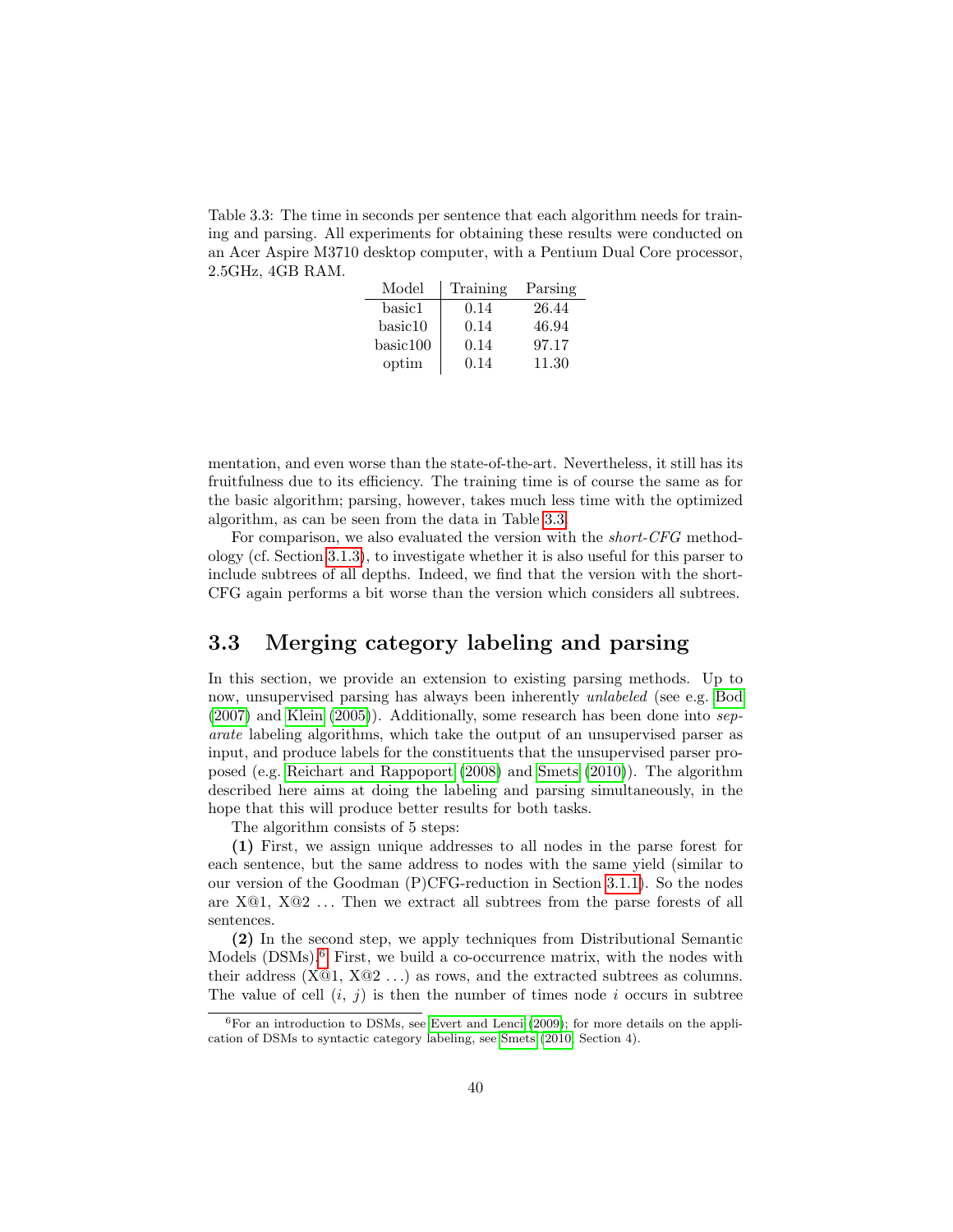j. Next, we apply two dimensionality reductions. First, we set a limit to the subtrees that can occur as columns in the matrix: we only consider subtrees with a frequency greater than f (in the experiments, we set f to 100). Second, we apply Singular Value Decomposition (SVD), and reduce the matrix to s columns (in the experiments, we set s to 100). Finally, we perform  $k$ -means clustering on the reduced matrix, grouping the nodes into  $k$  groups (in the experiments, we set k to 2).<sup>[7](#page-42-0)</sup>

(3) From the previous step, we know which group each node belongs to. In this step, we now replace each node  $X@i$  with  $X\ell@i$ , where  $\ell$  is the group node X $\mathcal{Q}i$  belongs to according to the k-means analysis (so  $1 \leq \ell \leq k$ ). So instead of nodes  $X@1$ ,  $X@2$ ,  $X@3$ ... we now have nodes  $X@1$ ,  $Xm@2$ ,  $Xn@3$ ... in the parse forests.

(4) Now we can proceed with training the parser as before (cf. Section [3.1.1\)](#page-29-0). With respect to the CFG, the only difference is that instead of rules  $X@i \rightarrow$  $X@j$   $X@s$ , we will now have rules  $Xk@i \rightarrow X\ell@j$   $Xm@s$ . For the ranking, there is a greater difference. Rather than simply listing all subtrees in one ranking, we now have separate rankings for each syntactic category (i.e. a ranking for all subtrees headed by  $X1$ , another for all subtrees headed by  $X2$ , ..., another for all subtrees headed by  $Xk$ ). Recall the intuitive idea behind the ranking: a subtree's rank reflects how many subtrees are preferred over it —and subtrees headed by a different syntactic category are incomparable.

(5) In the final step, we parse sentences in the same way as before (cf. Section [3.1.2\)](#page-35-0). The resulting trees will now bear syntactic category labels  $X1, X2, \ldots, Xk$ (with  $k$  the parameter for the  $k$ -means clustering). For a complete (labeled) comparison with a manually annotated gold standard, a final step is needed: a mapping between the proposed categories  $(X1, \ldots, Xk)$  and the categories in the gold standard (NP,  $VP$ , ...).

For example, suppose we have a training corpus consisting of the sentences 'the girl saw the boy', 'the boy saw the girl', 'the boy walked' and 'a girl walked'. The parse forests for the first step are:

| X@1  | X@5 |     |     |                |     |     |        |
|------|-----|-----|-----|----------------|-----|-----|--------|
| girl | X@2 | X@6 | X@9 | $\theta$       | the | X@4 | X@19   |
|      | saw | X@3 | X@7 |                |     | boy | X@18   |
|      |     | the | X@4 | $\overline{2}$ |     |     | walked |
|      |     |     | boy |                |     |     |        |
|      |     |     | X@8 | X@10           |     |     |        |

<span id="page-42-0"></span><sup>&</sup>lt;sup>7</sup>Note that  $k$  here signifies the number of labels/groups into which the data are clustered. This parameter must not be confused with the parameter used above the indicate the number of derivations to consider. (We refrained from using a different letter, to adhere to the standard terminology.)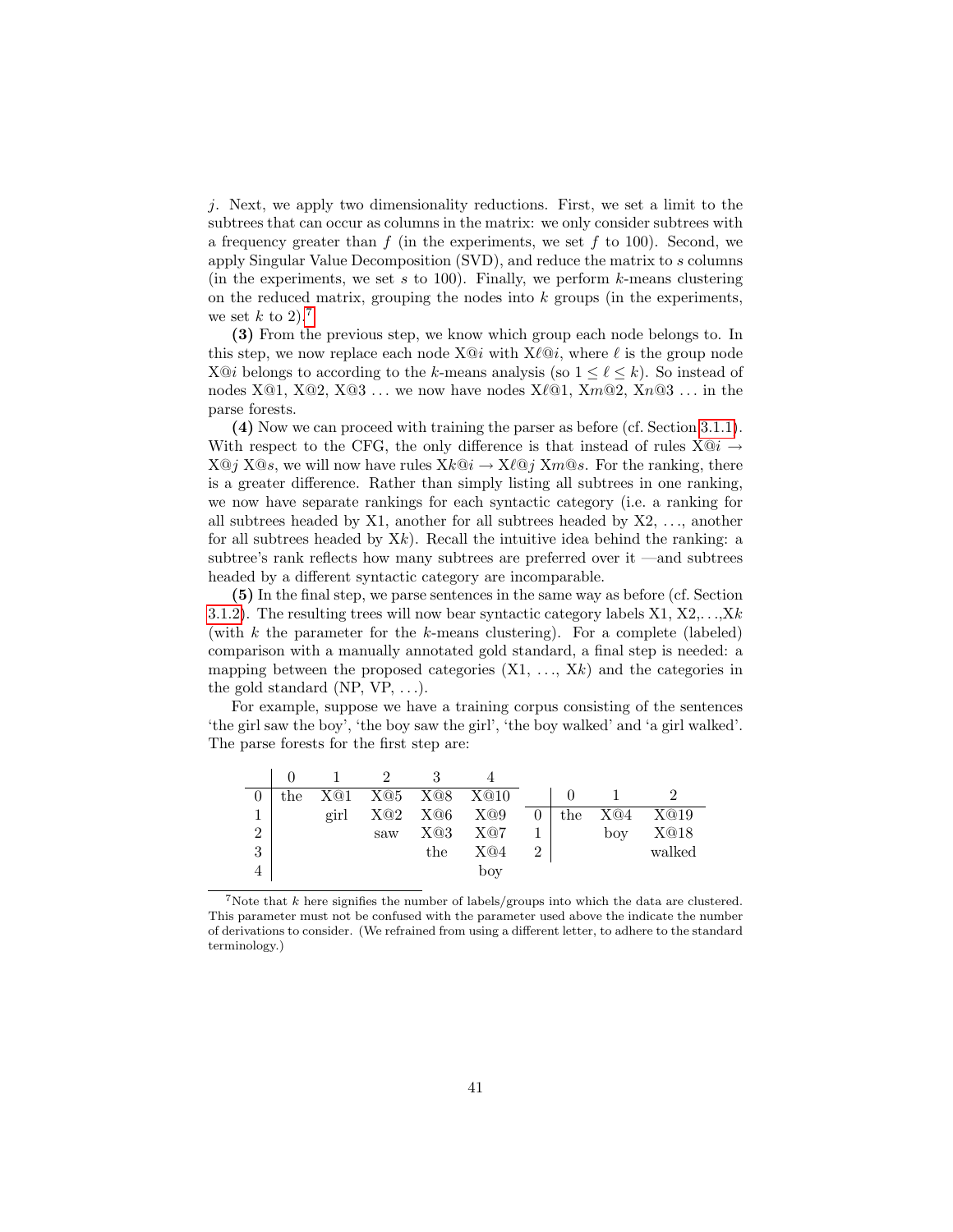|                | the |     |     | X@4 X@12 X@15 X@17 |      |                |   |      |        |
|----------------|-----|-----|-----|--------------------|------|----------------|---|------|--------|
|                |     | boy |     | X@11 X@13 X@16     |      | $\overline{0}$ | a | X@20 | X@22   |
| $\overline{2}$ |     |     | saw | X@3                | X@14 |                |   | girl | X@21   |
| 3              |     |     |     | the                | X@1  |                |   |      | walked |
|                |     |     |     |                    | girl |                |   |      |        |

Now when we extract all subtrees and apply the techniques from Distributional Semantic Models, we will find that the constituents X@1 and X@4 are very similar: there are a lot of contexts in which both can occur, for example in the places marked with 'GOAL' in these subtrees:



Since these constituents have many contexts in common, the clustering algorithm will put them together in one category. So we can say that the algorithm has discovered the category 'Noun Phrase': constituents which can occur in the subject and the direct object position.

In the third step, we label each constituent in the parse forest with its cluster label, and the forests look as follows:

|                | $\theta$ |      | $\mathcal{D}$  | 3     |       |                |          |       |                |
|----------------|----------|------|----------------|-------|-------|----------------|----------|-------|----------------|
| $\overline{0}$ | the      | X1@1 | X2@5           | X2@8  | X2@10 |                | 0        |       | $\mathfrak{D}$ |
| 1              |          | girl | X2@2           | X2@6  | X2@9  | $\theta$       | the      | X1@4  | X2@19          |
| $\overline{2}$ |          |      | saw            | X2@3  | X2@7  | 1              |          | boy   | X2@18          |
| 3              |          |      |                | the   | X1@4  | $\overline{2}$ |          |       | walked         |
| 4              |          |      |                |       | boy   |                |          |       |                |
|                | 0        |      | $\overline{2}$ | 3     | 4     |                |          |       |                |
| $\theta$       | the      | X1@4 | X2@12          | X2@15 | X2@17 |                | $\theta$ |       | $\mathfrak{D}$ |
| 1              |          | boy  | X2@11          | X2@13 | X2@16 | $\Omega$       | a.       | X1@20 | X2@22          |
| $\overline{2}$ |          |      | saw            | X2@3  | X2@14 | 1              |          | girl  | X2@21          |
| 3              |          |      |                | the   | X1@1  | $\overline{2}$ |          |       | walked         |
| $\overline{4}$ |          |      |                |       | girl  |                |          |       |                |

Now, suppose we want to find a derivation for 'the girl walked'. Since this sentence does not occur yet in the training corpus, the shortest derivation cannot consist of just one step: it minimally needs two composing elements. We find that the following two derivations are possible: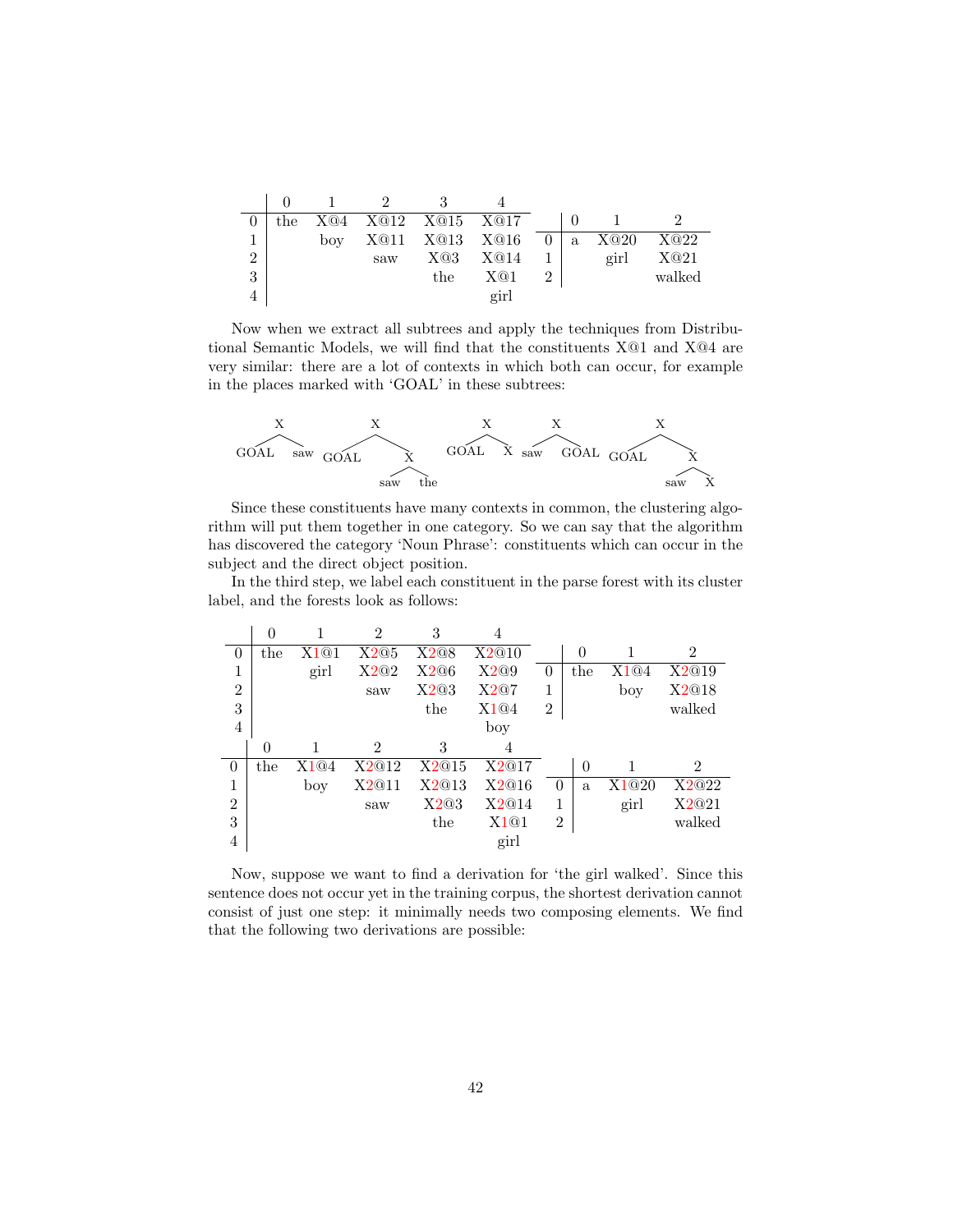<span id="page-44-0"></span>Table 3.4: The time in seconds per sentence that each algorithm needs for training and parsing. We report the time both for the algorithm with parsing only (cf. Table [3.3\)](#page-41-0), and for the algorithm with labeling and parsing. All experiments for obtaining these results were conducted on an Acer Aspire M3710 desktop computer, with a Pentium Dual Core processor, 2.5GHz, 4GB RAM.

|          | Previous algorithms |         | $Labeling + Parsing$ |          |         |  |
|----------|---------------------|---------|----------------------|----------|---------|--|
| Model    | Training            | Parsing | Model                | Training | Parsing |  |
| basic1   | 0.14                | 26.44   | basic1               | 7.34     | 25.72   |  |
| basic10  | 0.14                | 46.94   | basic10              | 7.34     | 46.35   |  |
| basic100 | 0.14                | 97.17   | basic100             | 7.34     | 132.46  |  |
| optim    | 0.14                | 11.30   | optim                | 7.34     | 10.30   |  |



Since both derivations are equally short, we need the ranking to decide which one is the best. The rank of the first derivation is  $6 + 1 = 7$ ; the rank of the second derivation is  $0 + 28 = 28$ . Hence, we prefer the (correct) first derivation.

It is easy to see how the parsing phase of this parser will proceed a lot faster: fewer possibilities need to be considered. For example, if we have already established subderivations for X1 and X2, we only need to consider constituents that can be at the left-hand-side of the rule  $\ldots \rightarrow X1$  X2. If we did not have the labeling, we would have to consider all constituents which can be at the left-hand-side of the rule  $\ldots \rightarrow X X$ , which would be a lot more. The training phase of this parser is still a bit inefficient: it takes a long time and a lot of memory (to build the co-occurrence matrix). This problem will definitely be taken up in further research. However, it is for an NLP-system still preferable to have a slow training phase (which in principle needs to be done only once), and a fast parsing phase (which will need to be done a lot), than vice versa. So in this respect this parser is definitely superior over the other two (in Sections  $3.1 - 3.2$  $3.1 - 3.2$ .

In Table [3.4,](#page-44-0) we see how the training phase indeed takes much more time, when adding the labeling component, and that the parsing phase is slightly faster (except for the labeling+basic100-algorithm, where it takes longer than the version without labeling). Of course, on the small ATIS corpus the gains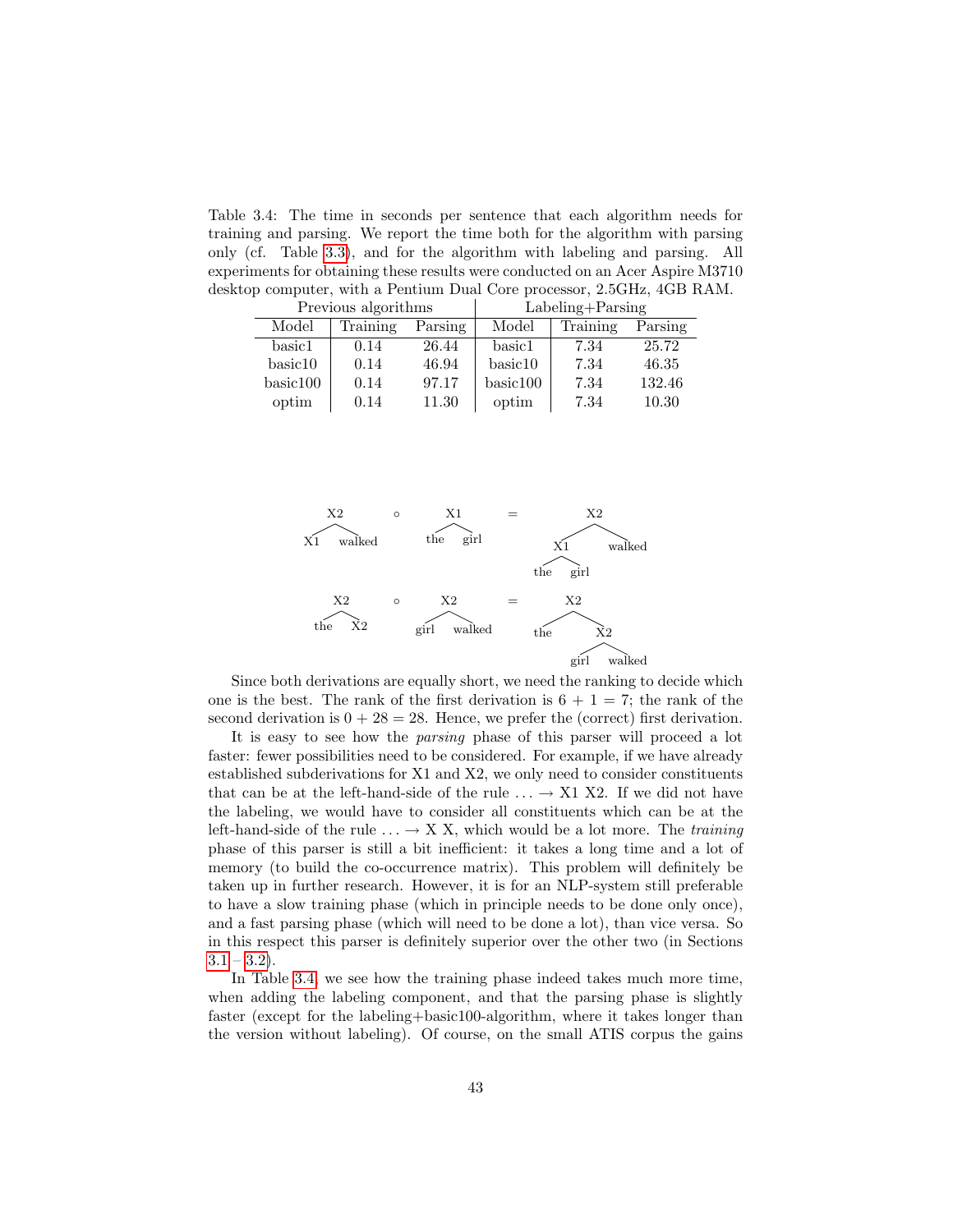<span id="page-45-0"></span>Table 3.5: Results for experiments with the Labeling+Parsing-algorithm, compared with the results of earlier sections. We report the results both for the algorithm with parsing only (cf. Table [3.2\)](#page-40-1), and for the algorithm with labeling and parsing. Reported are unlabeled recall, precision and F1-score. The parameters are:  $f = 100$ ,  $s = 100$ ,  $k = 2$ . (Results better than the state-of-the-art are in bold; cf. Table [3.1.](#page-37-0))

Previous results of this thesis  $\parallel$  10 rounds ATIS with Labeling+Parsing

|  |  | Model   R P F1   Model   R P                    |  |       |
|--|--|-------------------------------------------------|--|-------|
|  |  | optim   48.3 49.0 48.7   optim   46.0 46.4 46.2 |  |       |
|  |  |                                                 |  | -40.9 |
|  |  |                                                 |  | 53.4  |
|  |  |                                                 |  | 56.2  |

in parsing time are not so large —this difference will be more outspoken when considering larger corpora.

Also the possibility to compare the labeled bracketing of the parser with the gold standard bracketing is a large contribution: other parsing algorithms can only compare unlabeled bracketing; other labeling algorithms can compare labels, but for the bracketing they need to rely on other parsers.

The final question is whether this parser is also superior with respect to F1-scores: our claim is that the incorporation of a labeling algorithm not only allows for labeled bracketing at all, but also improves the quality of the unlabeled bracketing, i.e. the bracketing benefits from the labeling. Previous unsupervised algorithms could not check this, because all existing labeling algorithms rely on an unsupervised parser in the first place.

Problematic for this algorithm is that it needs quite a large training corpus to get the data for the second step: we need much co-occurrence information in order to get the clustering right. For this reason, separate labeling algorithms such as [Smets](#page-147-3) [\(2010\)](#page-147-3) were evaluated on the basis of the Wall Street Journal corpus —and on this large corpus they got quite good results. However, evaluation on such a large corpus is not yet feasible with the algorithm described here: even though we have dimensionality reduction techniques to reduce the size of the co-occurrence matrix, we still need to extract all subtrees of all possible trees and keep track of their frequency, which leads to memory issues when using a large corpus. Therefore, we were only able to evaluate the algorithm on the basis of the small ATIS corpus; moreover, it only made sense to cluster into two categories: for more categories, we would need more data. The results can be found in Table [3.5.](#page-45-0) We only look at unlabeled bracketing results, so we only look whether this algorithm gets better *parsing* results; to see whether it also gets better labeling results, we would have to cluster into 26 categories, so that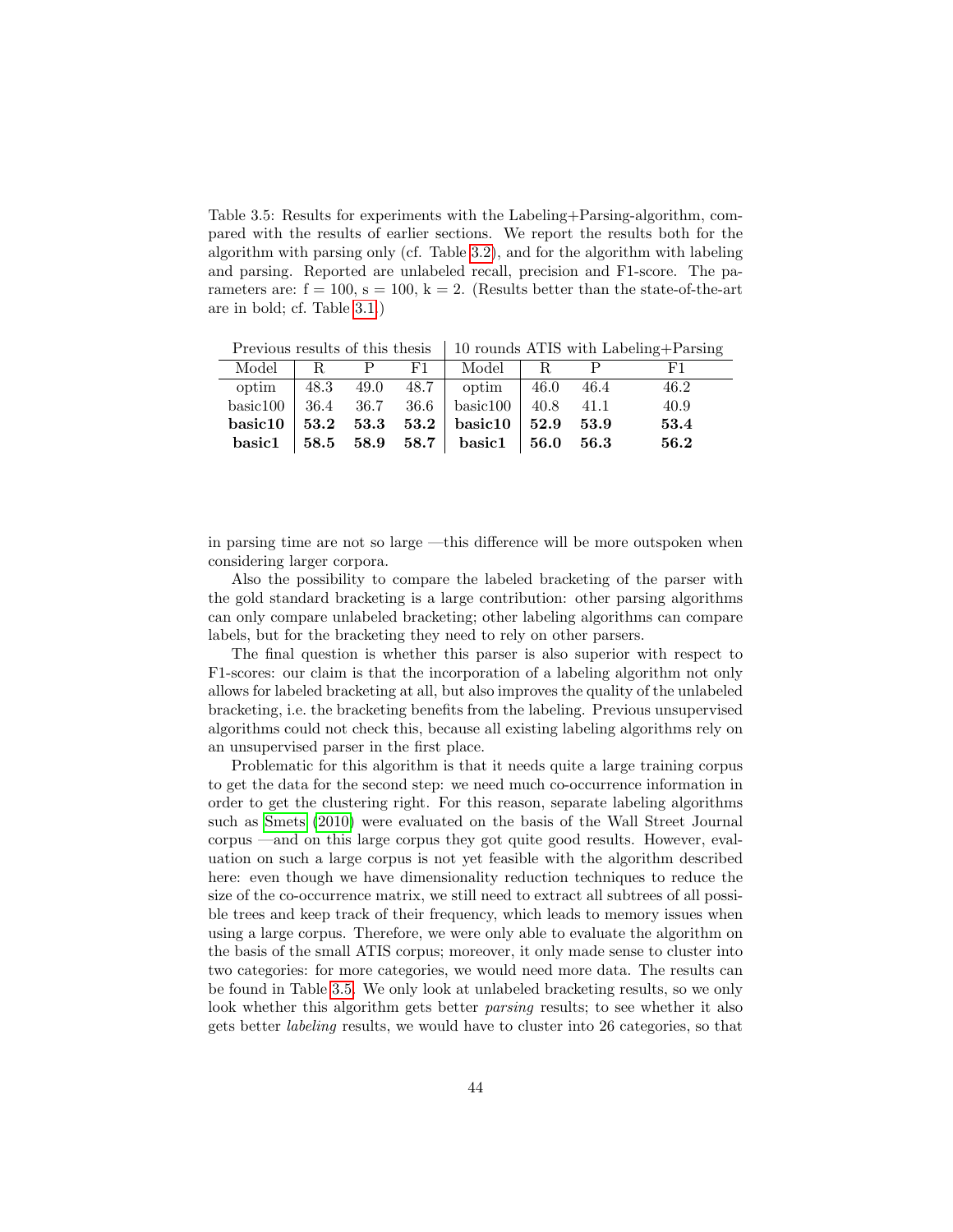we can compare with the gold standard —and we would need much more data to be able to cluster into 26 categories.

We see that the results of the Labeling+Parsing algorithm are no improvement of the results of the parsing algorithm on its own; in fact, in some cases the results even deteriorate. We believe this is due to the fact that there are not enough data available to do the labeling right —and with a flawed labeling, also the bracketing results will be worse. However, we still think that in principle the addition of the labeling component will also improve the (unlabeled) bracketing results —only, we would need to be able to evaluate on a larger corpus to test this. Therefore, further research should certainly concentrate on optimizing the algorithm so that this hypothesis can be further investigated.

#### 3.4 A new approach to unsupervised parsing

In this section, we will present another innovation to the field of unsupervised parsing. The innovation lies not so much in the parsing techniques themselves, but rather in the methodology: we will simulate supervised parsing, while still assuming no richer input than an unannotated corpus of text.[8](#page-46-0)

Current U-DOP parsers have one flaw: they take all subtrees into account, so also the 'flawed' ones. For example, every time the parser encounters in its training phase a sentence containing the sequence 'noun coordinating-conjunction' (e.g. in the sentence 'Bella loves wolves and vampires'), the subtree (X noun coordinating-conjunction) is extracted, even though this subtree does not occur in the 'correct' parse of the tree. Of course, U-DOP's main argument is that the frequency will rule out 'flawed' subtrees. However, this argument does not apply to this case: the flawed subtree (X noun coordinating-conjunction) will be fairly frequent, because it is extracted every time a conjunction is encountered.

This inclusion of 'flawed' subtrees is countered effectively by a supervised DOP-parser, since such a parser only extracts subtrees from the 'correct' trees. With such a parser, subtrees like (X noun coordinating-conjunction) will not be extracted, or only with a very low frequency. However, using a supervised parser would not say much about language acquisition. The question remains: how do children acquire the training corpus of (correctly) parsed trees in the first place? Since we want to model (certain aspects of) language acquisition in this thesis, we cannot make use of a supervised parser.

Therefore, we still start from a corpus that could be the input for any unsupervised parser, i.e. without syntactic annotations. It is safe to assume that this is the input children receive. Hence, a parser assuming only this input is adequate for modeling language acquisition (in contrast with a supervised parser). Next, we simulate supervised learning on the basis of this corpus in the following way.[9](#page-46-1)

<span id="page-46-1"></span><span id="page-46-0"></span><sup>8</sup>Although we do require part-of-speech tags, like most current unsupervised parsers.

<sup>&</sup>lt;sup>9</sup>This approach is in many aspects similar to the one in [Bod](#page-145-0) [\(2007\)](#page-145-0). However, whereas we use all correct subtrees, Bod uses only those subtrees used in the derivations. Though probably more fruitful in the long run, the latter approach requires much larger training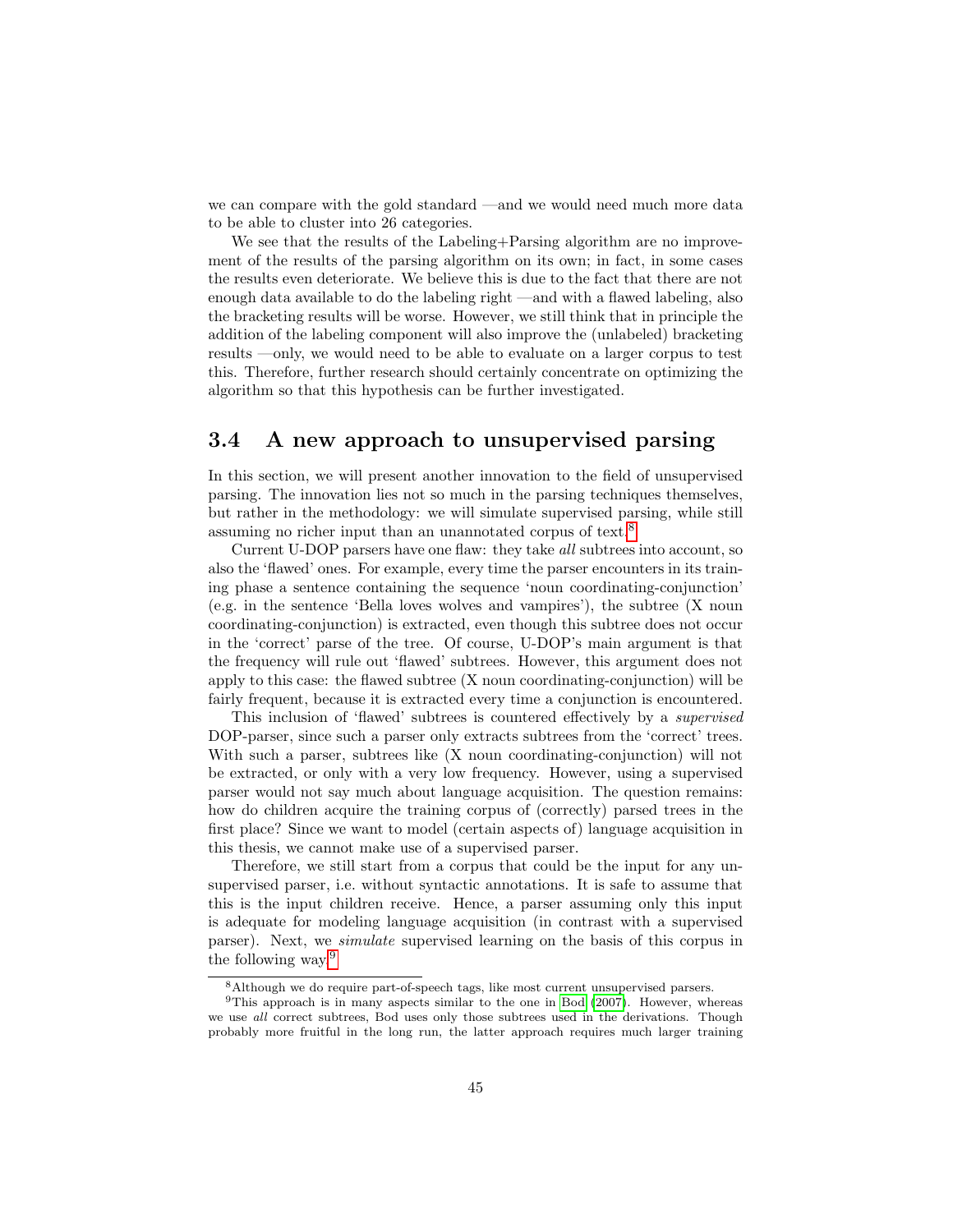The algorithm consists of five steps:

(1) First, we divide the training corpus into two parts: an Extraction Corpus (EC) and a Held-out Corpus (HC). For now, we follow [Bod](#page-145-0) [\(2007\)](#page-145-0) in splitting the training corpus in half: 50% EC and 50% HC. However, it is possible that other divisions might be more fruitful.

(2) In the second step, we train an unsupervised parser on the EC. This can be any of the unsupervised parsers discussed above, or even other unsupervised parsers such as those of [Bod](#page-145-0) [\(2007\)](#page-145-0) or [Klein](#page-146-3) [\(2005\)](#page-146-3).

(3) Third, we parse the HC on the basis of this parser trained on the EC. Again, parsing can proceed as with any of the parsers discussed above, or another unsupervised parser. The output of this step is a syntactically annotated corpus that can serve as input for a supervised parser.

(4) In the fourth step, we use the parsed HC as the annotated training corpus for a supervised parser. Note that again, in principle all supervised parsers can be used in this step. Our proposal is a simple adaptation of the unsupervised parsers developed in Sections  $3.1 - 3.2$ : rather than taking all subtrees from all possible trees, we now only extract those subtrees of the 'correct' trees, i.e. of the trees the unsupervised parser in step 3 proposed. Parsing then proceeds in the same way as above.

(5) Finally, we can use the supervised parser trained in step 4 to parse new test sentences. In our proposal, this parsing algorithm will be identical to that of the parsers in Sections [3.1](#page-28-0) – [3.2.](#page-38-1)

The problem mentioned in the beginning of this section will be solved with this methodology: the expectation is that subtrees like (X noun coordinatingconjunction) won't occur very often in the parsed HC, and hence have a very high rank. Therefore, the (supervised) parser trained on the parsed HC will prefer other subtrees (with a better ranking score) over this one.[10](#page-47-0)

With respect to efficiency, we see the same scheme as with the labeling parser from Section [3.3:](#page-41-2) the training phase takes quite long, but the parsing

corpora, and hence will not be further explored in this thesis.

<span id="page-47-0"></span> $10$ Of course, it is possible to debate what exactly the 'correct' tree for a coordination structure is. However, speaking from a (U-)DOP point-of-view, we believe a strong argument can be made for the analysis proposed here, viz. (X noun (X coordinating-conjunction noun)) rather than (X (X noun coordinating-conjunction) noun). After all, a language user will never encounter sentences ending with a sequence 'noun coordinating-conjunction', so the subtree (X noun coordinating-conjunction) cannot occur at the end of a sentence. In contrast, she will encounter sentences ending with the sequence 'coordinating-conjunction noun', and hence the subtree (X coordinating-conjunction noun) can occur at the end of a sentence. So based on the EC (X noun coordinating-conjunction) and (X coordinating-conjunction noun) are equally likely to occur; hence, a parser trained on the EC alone would be able to give a pretty good score to sentences like 'what do you love chicken and' (it could use the frequent subtree (X noun coordinating-conjunction). However, in the HC, sentences such as 'what do you love chicken and' will not occur, whereas sentences like 'you love chicken and what' will occur. Therefore, in the second phase (after training on the parsed HC), the subtree (X coordinatingconjunction noun) will be more frequent than the subtree (X noun coordinating conjunction). So the crucial idea is that, contrary to normal unsupervised parsing, we also assume that the HC, the corpus to be parsed, contains 'grammatical' sentences, and that these will improve the parsing results. Since this thesis is not about providing correct analyses of structures, but rather about modeling relative grammaticality, we won't go into more detail here.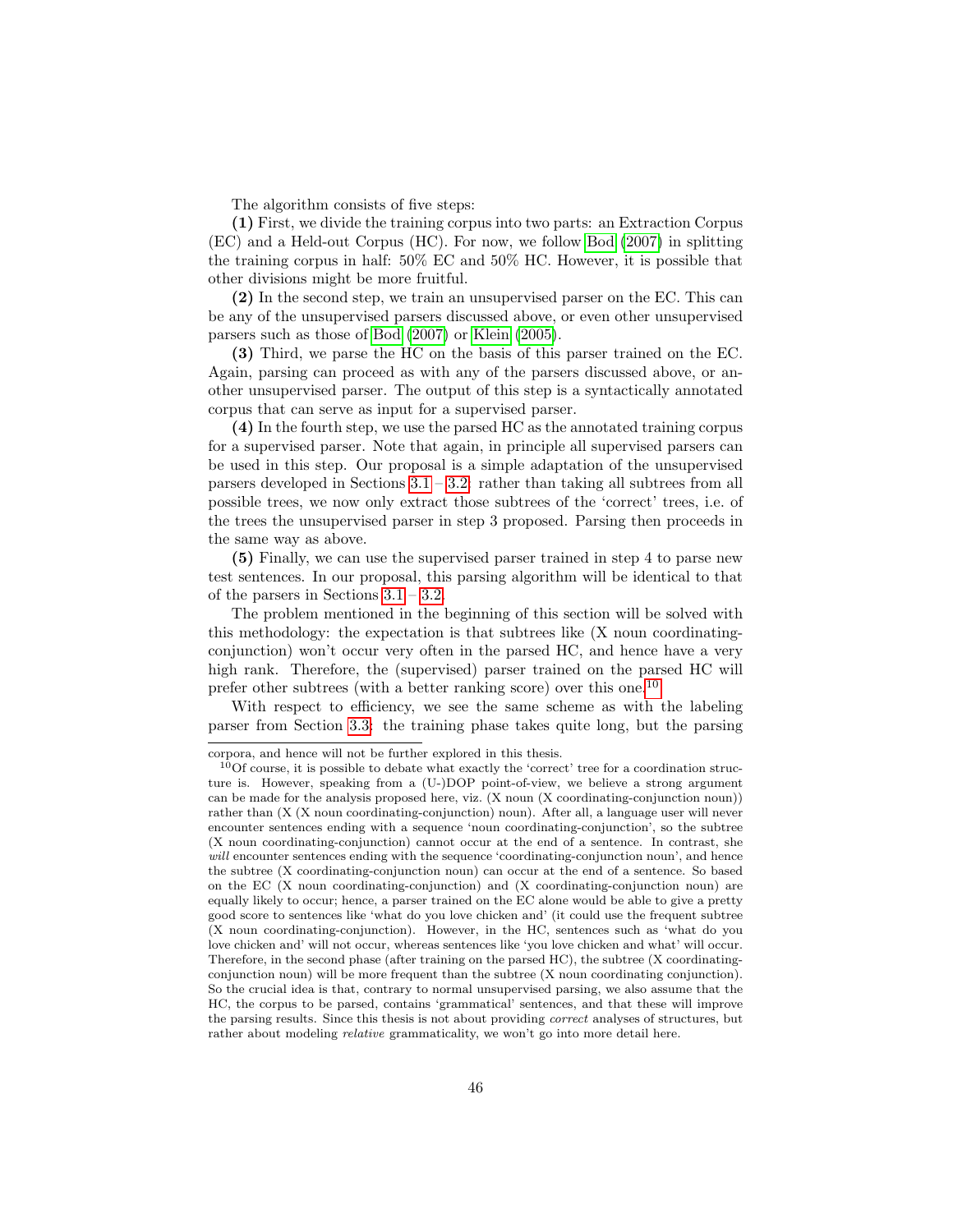<span id="page-48-0"></span>Table 3.6: The time in seconds per sentence that each algorithm needs for training and parsing. We report the time both for the algorithm without the new methodology (cf. Table [3.3\)](#page-41-0), and with the new methodology. All experiments for obtaining these results were conducted on an Acer Aspire M3710 desktop computer, with a Pentium Dual Core processor, 2.5GHz, 4GB RAM.

|          | Previous algorithms |         | New methodology |          |         |  |
|----------|---------------------|---------|-----------------|----------|---------|--|
| Model    | Training            | Parsing | Model           | Training | Parsing |  |
| basic1   | 0.14                | 26.44   | basic1          | 4.24     | 0.02    |  |
| basic10  | 0.14                | 46.94   | basic10         | 7.76     | 0.04    |  |
| basic100 | 0.14                | 97.17   | basic100        | 28.38    | 36.13   |  |
| optim    | 0.14                | 11.30   | optim           | 1.96     | 0.04    |  |

of new sentences goes very fast. For NLP applications, this is what we want, since training only needs to be done once, and parsing all the time. The training phase comprises steps  $1 - 4$ ; the parsing phase step 5. The bottleneck in training lies in Step 3: the parsing of the HC. This still takes long, because it is based on the quite large CFG extracted from the EC. In contrast, the parsing of new sentences in step 5 is based on the CFG extracted from the 'correct' trees produced in step 4, which is much smaller.

In Table [3.6,](#page-48-0) we see the training and parsing times for the basic and optimized algorithms, first without the new methodology, and then with the new methodology. We see that the training takes a bit longer, but that the gain in parsing time is huge.<sup>[11](#page-48-1)</sup> Contrary to the Labeling+Parsing-algorithm, we see already a significant gain on the small ATIS corpus.

Another disadvantage of this approach might be that one would expect it to need a large training corpus. After all, since the parses for the sentences in the HC form the basis for the final parser, we want these parses to be as good as possible —hence, the training corpus on which their parses are based (the EC) should be as large as possible. However, the EC is only 50% of the original training corpus. A solution to this problem is the *leave-one-out-methodology*:<sup>[12](#page-48-2)</sup> instead of dividing the training corpus into two separate halves, the EC and the HC, we let the EC be the whole corpus, and the HC one sentence that is removed from the EC —this procedure is repeated for each sentence. So, for example, if the training corpus has 500 sentences, we parse the first sentence  $(= HC)$  on the basis of sentences  $2 - 500$  (= EC); then we parse the second sentence (= HC) on the basis of sentences 1,  $3 - 500$  (= EC) and so on until we parse the last sentence

<span id="page-48-1"></span> $11$ Only the basic100-algorithm still takes surprisingly long to parse. The reason for this is that, after the listing of the possibilities, this algorithm still has to compute the 100-best derivations —and this still takes some time. So we still see a great increase in time efficiency, but the advantage is less outspoken than with the other algorithms, because it is overshadowed by the second step in parsing, i.e. the extraction of the 100-best derivations.

<span id="page-48-2"></span><sup>12</sup>Thanks to Federico Sangati for this suggestion.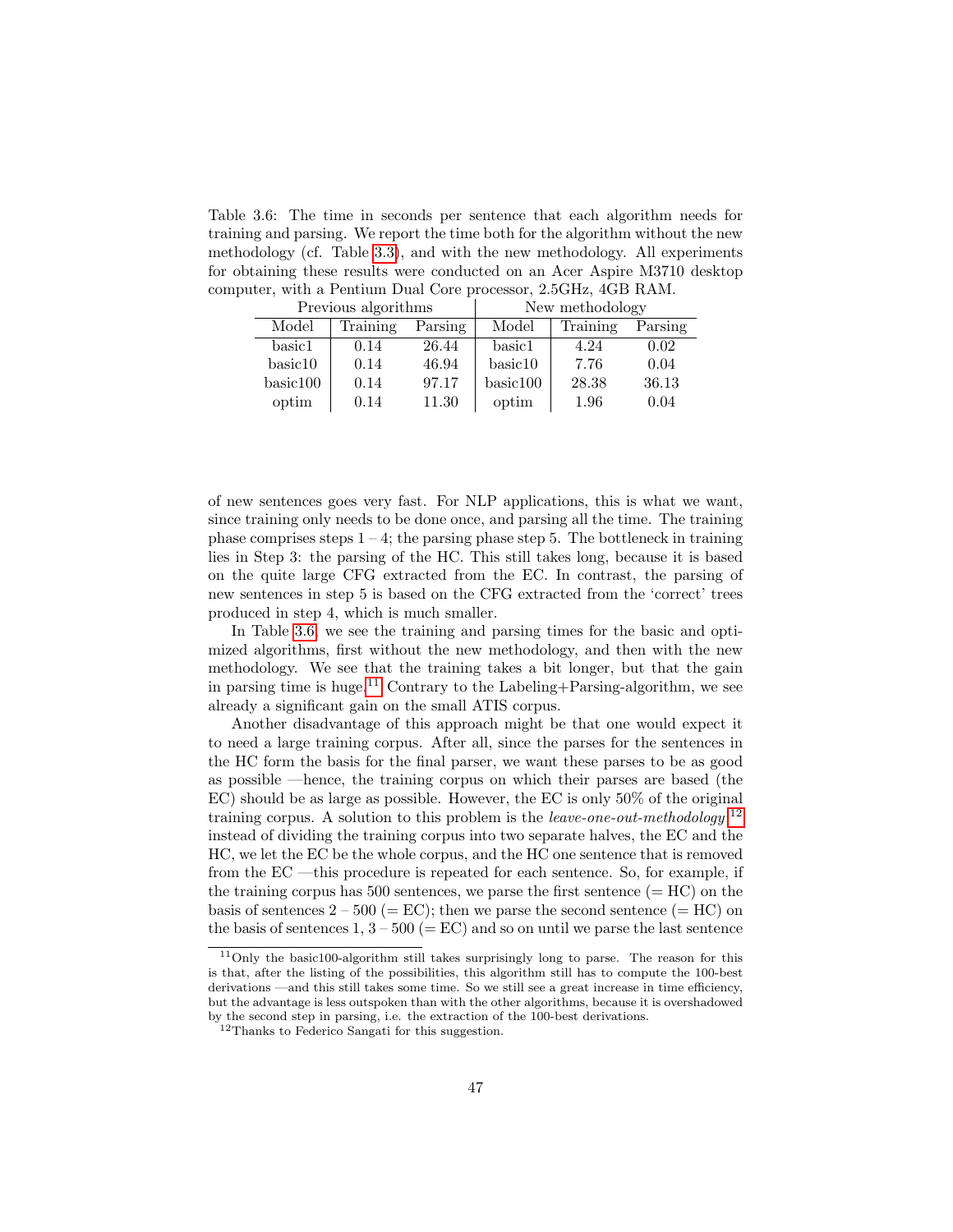$(= HC)$  on the basis of sentences  $1 - 499$ . The training phase of this procedure can be done efficiently by first training on all sentences (all 500 in the example), and then removing at each iteration the rules for the sentence in the HC (for example, all rules extracted from sentence 1 in the first iteration). Although this procedure deals with the sparse data problem (the training corpus used as the basis for the parses now only contains one sentence less than the original training corpus), it suffers greatly in speed: because all sentences need to be parsed, rather than just half of the sentences in the corpus, the time needed for step 3 is greatly increased —and step 3 was already the slowest step in the algorithm. Considering the results on the ATIS corpus, however, we needn't worry about data sparsity issues: even on this small corpus we obtain results that are better than the state-of-the-art.

For evaluation, we first applied the same methodology as in the previous sections: 10 rounds of train/test-splits on the ATIS corpus;<sup>[13](#page-49-0)</sup> the results can be found in Table [3.7.](#page-50-0) However, because of the slowness of Step 3 of the algorithm, it was impossible to complete the evaluation for the algorithm using the (slower) basic implementation; using the (faster) optimized implementation (optim), we do obtain results. We see that this algorithm achieves better results with the new methodology: we gain 5% in F1-score. This is in accordance with our general claim that this new methodology achieves better results with any unsupervised parser.

To further investigate the possibilities of this new methodology, we also evaluated it with the inferior version of the basic implementation, i.e. with the short-CFG (containing only subtrees of depth 1). Also in this case, we see that the version with the new methodology systematically performs better than the old version, for each setting of the parameter (1, 10 and 100). Since we already know that the version with the short-CFG always performs worse than the 'full' version (cf. the results in Table [3.1\)](#page-37-0), this gives a promising outlook on the results with the new methodology and the full CFG – these will most likely be even better. This hope is further nourished by the difference between the results of the new methodology with the optimized algorithm and the full CFG, and the new methodology with the optimized algorithm and the short-CFG: also in this case, the version with the full CFG performs vastly better.

We also evaluated the methodology with the leave-one-out solution (cf. Table [3.8\)](#page-51-0). However, it was so slow that we could only obtain results for the new methodology with the optimized algorithm. Somewhat surprisingly, we see that the results are slightly worse with this solution.

Finally, it is also possible practically to apply this methodology to parse the ATIS corpus on the basis of training on the Wall Street Journal corpus, but only when using a short-CFG in Steps 2 and 3 (cf. Table [3.9\)](#page-51-1). Note that these results are directly comparable with those of the state-of-the-art [\(Klein, 2005\)](#page-146-3): also Klein trained on the WSJ and tested on ATIS. We proceeded as follows. (1) We divided the WSJ into 50% EC and 50% HC (using the leave-one-out

<span id="page-49-0"></span><sup>13</sup>So for every experiment round, we take 45% of the whole corpus for the EC, 45% for the HC and 10% as a test corpus.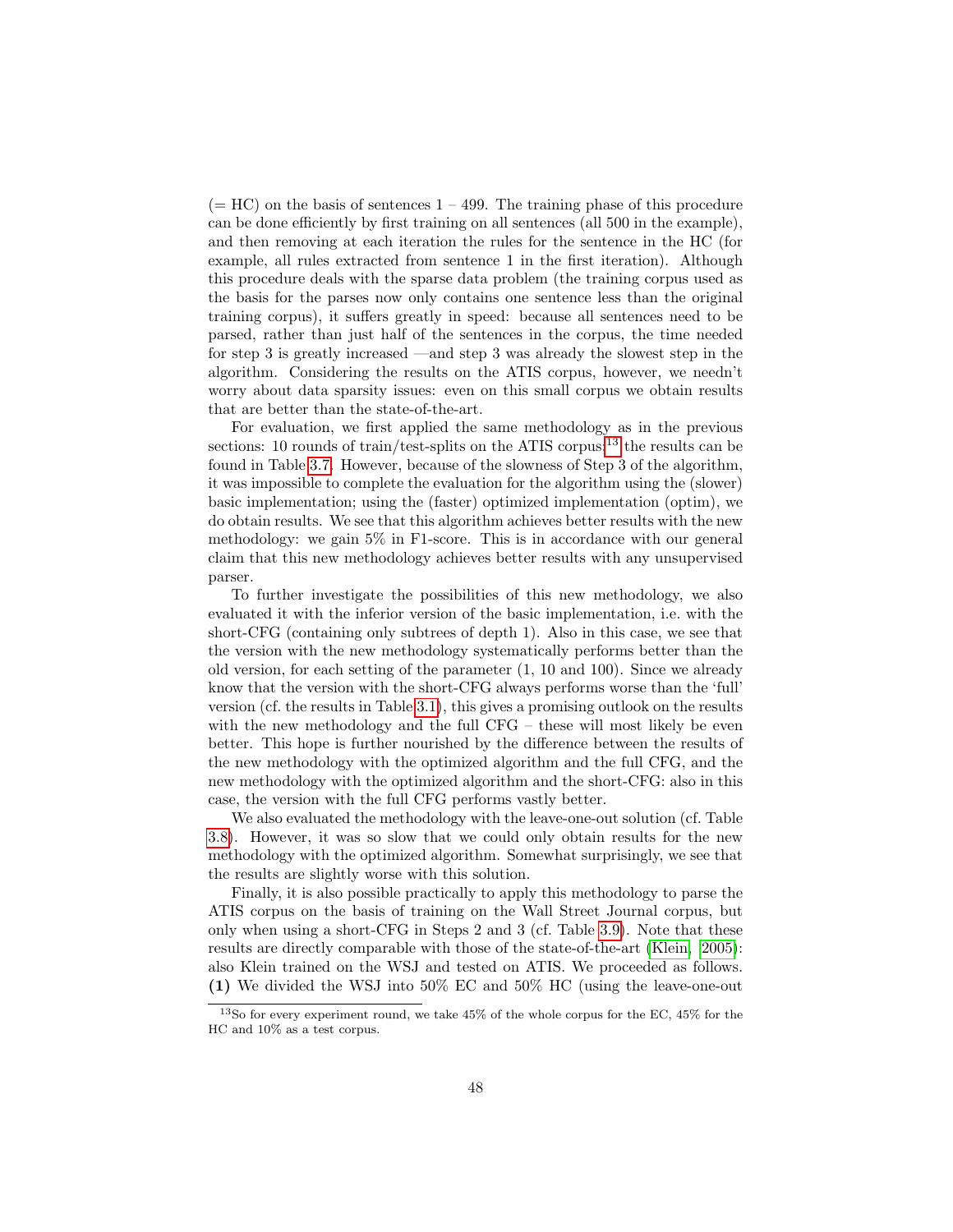<span id="page-50-0"></span>Table 3.7: Results for experiments with the new methodology, compared with the results of earlier sections. (Results better than the state-of-the-art are in bold; cf. Table [3.1.](#page-37-0))

| Previous results of this thesis |      |      |      | 10 rounds ATIS with new methodology |       |       |       |
|---------------------------------|------|------|------|-------------------------------------|-------|-------|-------|
| Model                           | R.   |      | F1.  | Model                               | R.    |       | F1.   |
| optim                           | 48.3 | 49.0 | 48.7 | optim                               | 51.7  | 56.2  | 53.9  |
| optim-short                     | 44.2 | 44.5 | 44.4 | optim-short                         | 40.36 | 45.53 | 42.71 |
| $basic100-short$                | 28.5 | 28.7 | 28.6 | $basic100-short$                    | 46.4  | 66.1  | 49.8  |
| $basic10-short$                 | 36.3 | 36.7 | 36.5 | basic10-short                       | 48.1  | 65.1  | 55.3  |
| basic1-short                    | 56.5 | 56.8 | 56.6 | basic1-short                        | 52.0  | 65.6  | 58.0  |

methodology was not feasible, because this would involve parsing the entire WSJ, which could not be completed in time). (2) We extract all subtrees from the EC using the methodology described in Subsection [3.1.1,](#page-29-0) which is the training phase of both the basic and the optimized algorithm. (3) We parse HC using the short version of a parser. (4) We extract all subtrees from the parsed HC. (5) We parse the ATIS corpus using the full version of the parser used in step 3; so for the line 'optim' in Table [3.9,](#page-51-1) we used optim-short in step 3 and (full) optim in step 5; for the line 'basic1', we used basic1-short in step 3 and (full) basic1 in step 5, etc.

We see that the results are better when we train on this larger corpus. Again, this provides a promising perspective: the results with the full CFG will most likely be even better. Interestingly, the differences between the optimized and the basic implementation with various parameters when training on such a large corpus disappear. More specifically, it are the trees that the algorithms produce that are identical, not the derivations. We think that this is due to the fact that the short version of the parsers is used in step 3, and the fact that we train on already parsed trees  $(=$  the output of step 4). Both facts greatly reduce the amount of rules and hence the amount of possibilities: therefore, the ambiguity as to which is the correct tree is greatly reduced. In any case, the fact that the optimized algorithm performs as good as the basic implementation provides a promising perspective, since the former is much more efficient than the latter.

#### 3.5 Summary

In this chapter, we have built four implementations of a U-DOP inspired unsupervised parser. Already the first, straightforward implementation of the basic U-DOP ideas performed better than the current state-of-the-art on the ATIS corpus. However, this implementation was very slow and inefficient, so we developed an optimization of it. The scores of this optimization were slightly worse,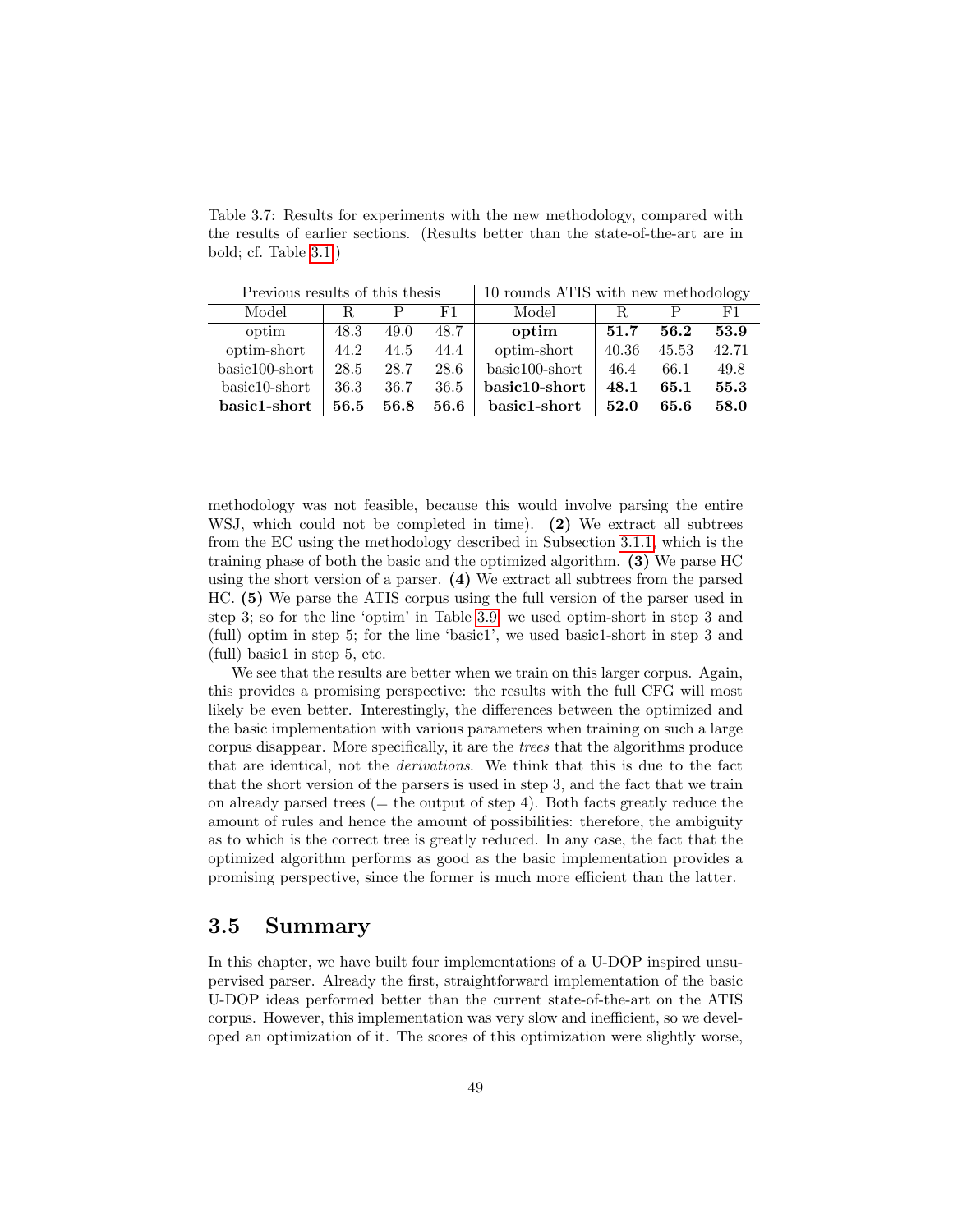<span id="page-51-0"></span>Table 3.8: Results for experiments with the new methodology, using the leaveone-out methodology. (Results better than the state-of-the-art are in bold; cf. Table [3.1.](#page-37-0))

|                          | 10 rounds ATIS with leave-one-out |      |
|--------------------------|-----------------------------------|------|
| Model $\overline{R}$     |                                   | L'1  |
| optim $\vert 50.0 \vert$ | 55.0                              | 52.4 |

<span id="page-51-1"></span>Table 3.9: Results for experiments with the new methodology, using the WSJ as training corpus. (Results better than the state-of-the-art are in bold; cf. Table [3.1.](#page-37-0))

Parse ATIS based on WSJ with new methodology

| Model                   | - R.                                            |      |
|-------------------------|-------------------------------------------------|------|
| optim                   | $\begin{array}{ c} 58.6 \quad 64.1 \end{array}$ | 61.2 |
| basic100   58.6 64.1    |                                                 | 61.2 |
| basic10                 | $ 58.6 \t64.1$                                  | 61.2 |
| $\operatorname{basic1}$ | $\vert$ 58.6 64.1                               | 61.2 |

but the gain in space and time efficiency was signficant.

Next, we developed two innovations to the field of unsupervised parsing. First, we built an algorithm that is the first one to do the tasks of labeling and parsing simultaneously. The hypothesis is that both tasks will benefit from this interaction. However, we were unable to test this hypothesis up to now, because the training corpus needs to be quite large for the labeling component, which brings along some memory issues. Second, we developed a new methodology for unsupervised parsing, which can in principle be used by any unsupervised parser. In this chapter, we have applied it succesfully to the parsers developed in Sections [3.1](#page-28-0) and [3.2.](#page-38-1) Because of computational issues, we could only conduct experiments with the weaker versions of the parsers, i.e. with a short-CFG (not considering all subtrees). However, already these weaker versions showed impressive results, which provide a promising outlook for use with the 'full' version of the parsers. Although its training phase is a bit slower than that of the other implementations, its parsing phase is by far the fastest. This is exactly what we want from an NLP-application: training (which needs only be done once) may be a bit slow, as long as the parsing (which needs to be done often) goes fast. Interestingly, this new methodology both gives the best F1 scores, and the best parsing times: it is both the fastest *and* the best performing algorithm proposed in this thesis.

The results we have obtained so far are thus already better than the current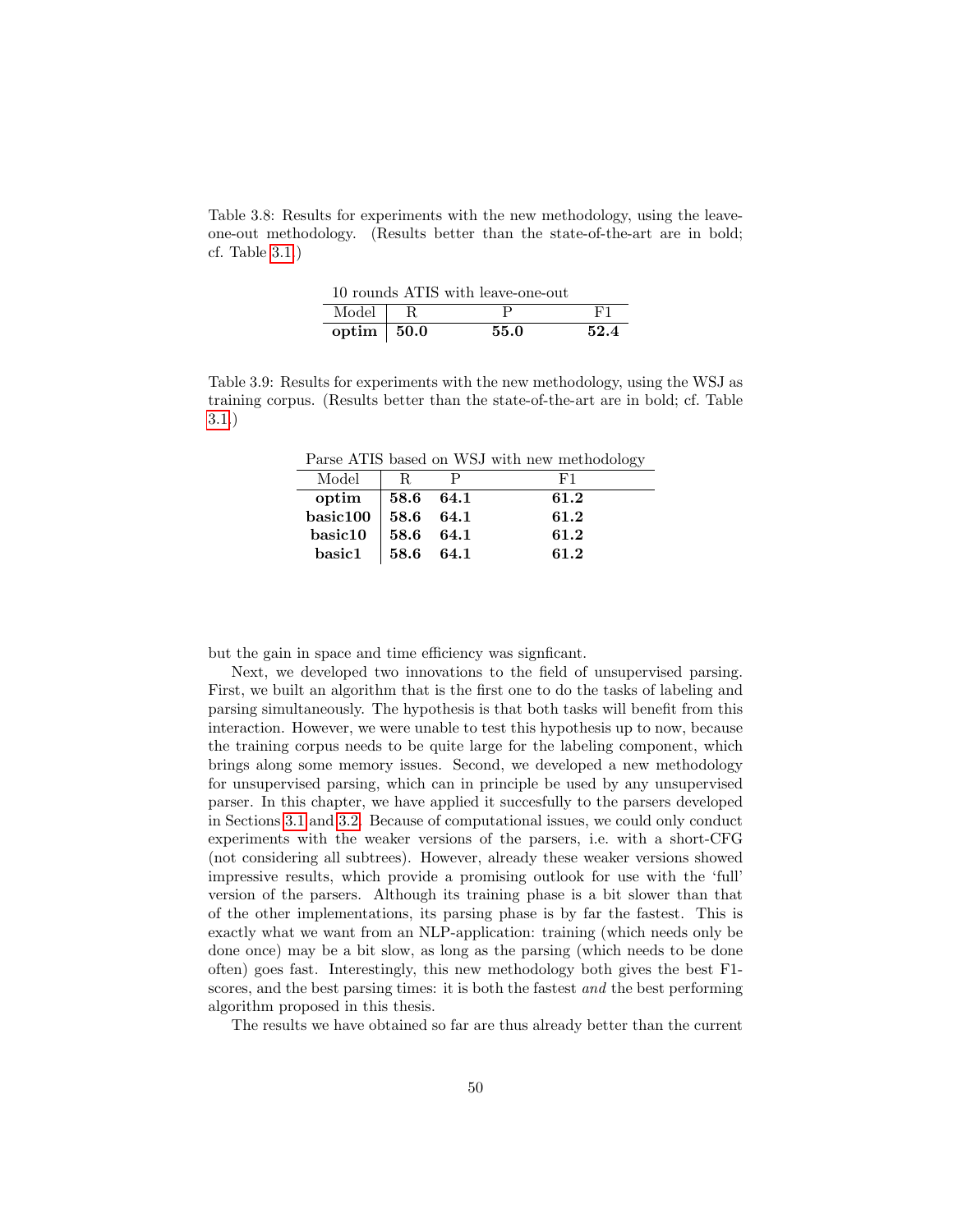state-of-the-art, and we see a great potential for even better results. However, to obtain these better results, we need to be able to evaluate on larger corpora, and with the full versions of the parsers. Therefore, the first thing further research should focus on is to optimize the existing parsers, so that space and time issues become less pressing. Second, the delicate interplay between maximal analogy (shortest derivation) and frequency (ranking) as disambiguation criteria needs to be further investigated. It is clear that both criteria should play a role, but how much influence each criterion has needs to be further worked out. Looking at the F1-scores, we would predict that maximal analogy should play a bigger role than frequency: the implementations based on the shortest derivation achieve higher scores than the implementations based on the ranking.

The primary goal of this thesis, however, is to explain problems of language acquisition without resorting to nativist hypotheses, postulating innate constraints and principles. Now that we have working implementations of the U-DOP framework, we can use these in the next part to model how children can acquire certain constructions in an empirical way.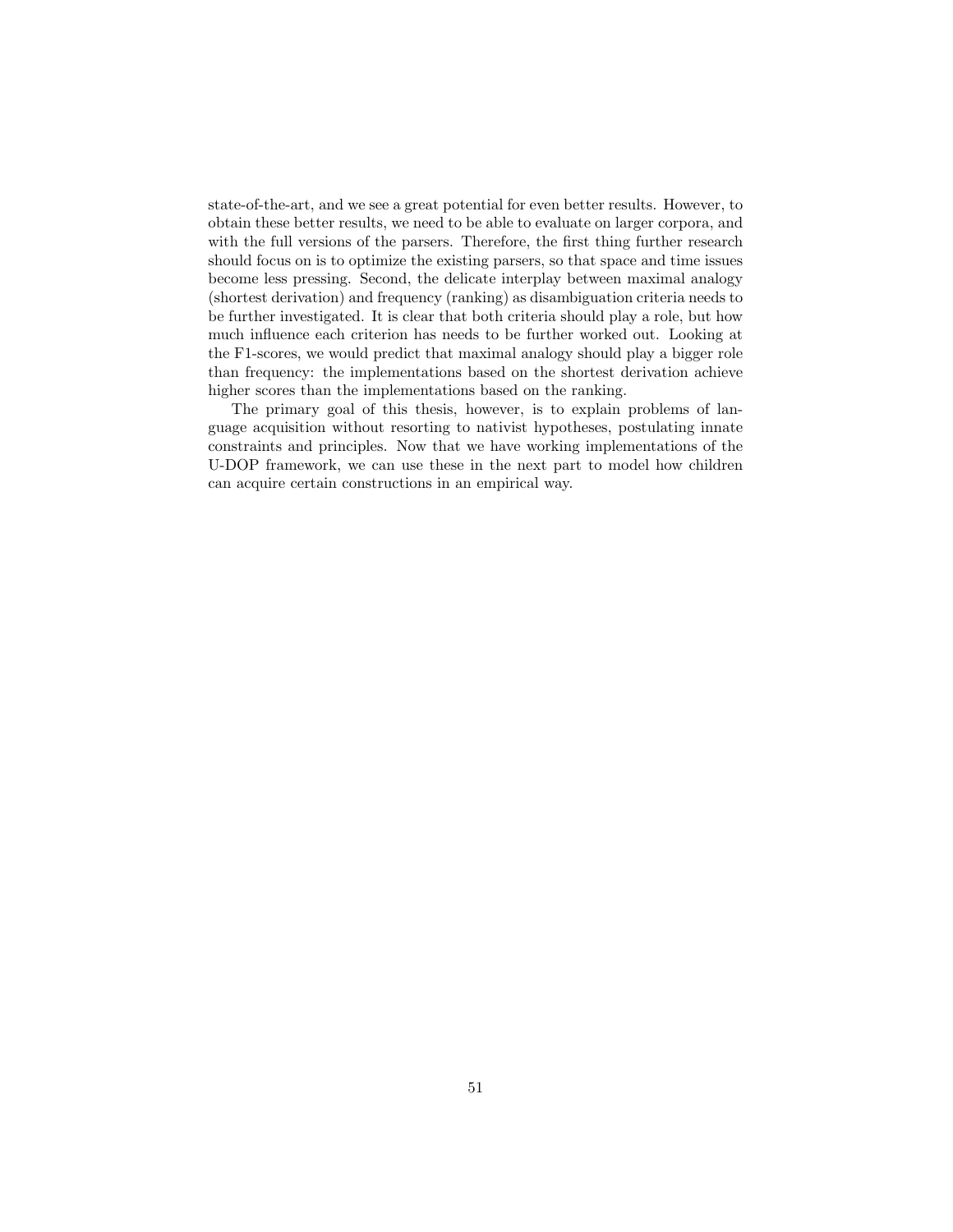## Part II

# <span id="page-53-0"></span>Typical problems in language acquisition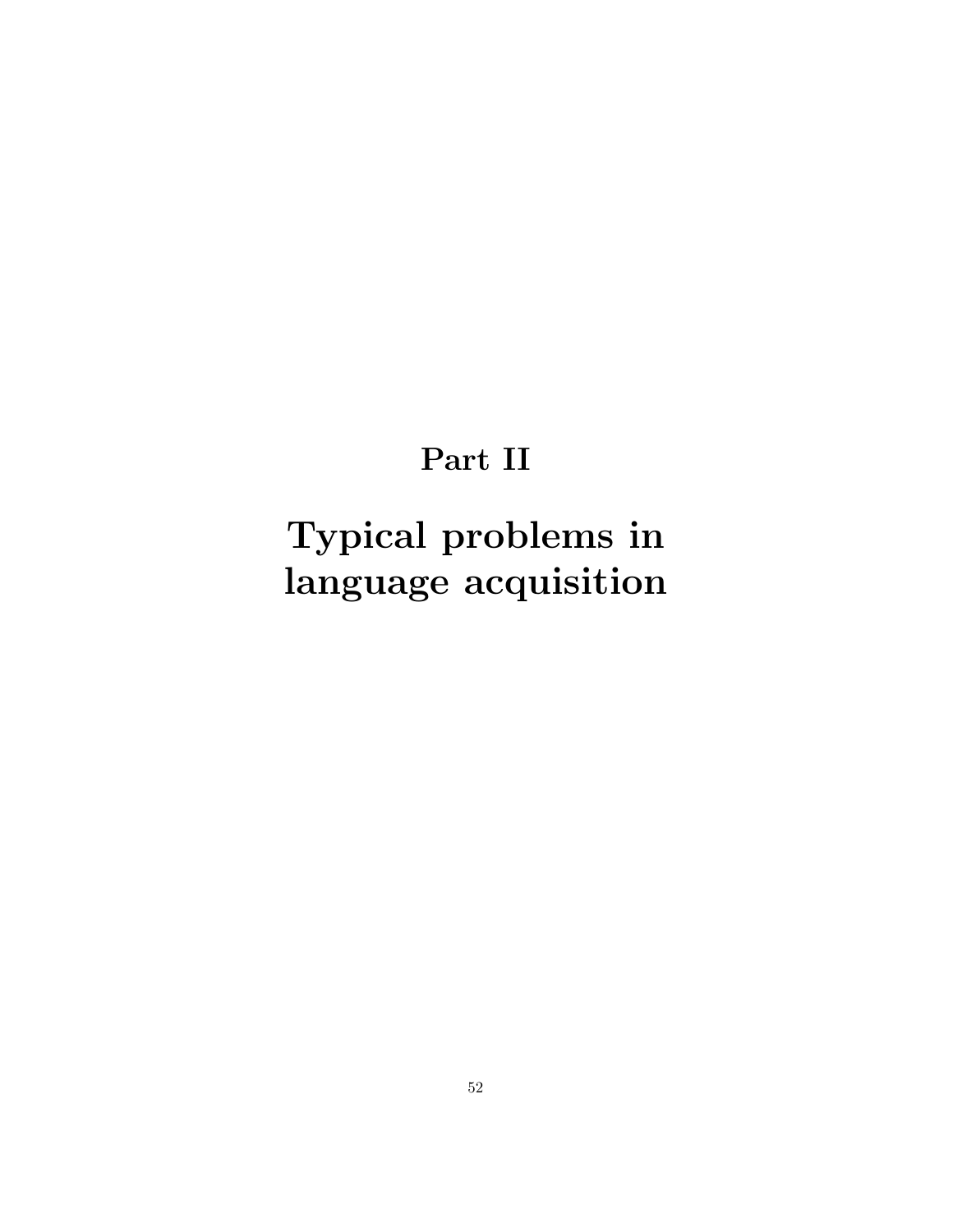After having introduced our U-DOP theory and implementation of language acquisition, we will now look at various problems of language acquisition. These are constructions of which nativist linguists typically maintain that it is impossible that children could acquire them on the basis of evidence only (e.g. [Crain](#page-146-6) [and Thornton](#page-146-6) [\(2006\)](#page-146-6)); they claim that certain principles have to be innate in order to account for the fact that children can learn the (un)grammaticality of these constructions.

First, we will give an introduction to the current state-of-the-art in the nativist linguistic tradition: Minimalist Grammar. We will introduce all principles and machinery necessary to understand a minimalist account of the constructions under investigation.

Next, we will look at certain constructions in more detail. In the first place, we will look at all details of wh-questions. According to nativists, wh-questions can be accounted for by a coherent set of constraints, viz. the island constraints. We will try to account for this construction in an empirical way in the simple framework of DOP. Note that we do not claim that these constraints are wrong, or that they cannot be innate; rather, we refute the nativist argument that the constraints have to be innate, by showing that a purely empiricist explanation based on general structure-induction techniques is possible.

In the second place, we look at related phenomena, that can be explained by the same constraints, and show that the U-DOP approach is at least as general as the nativist approach in that it can also account for these phenomena. Moreover, we also discuss phenomena that are not explainable by the constraints, but that our U-DOP approach can explain, thus showing that the U-DOP approach is more general.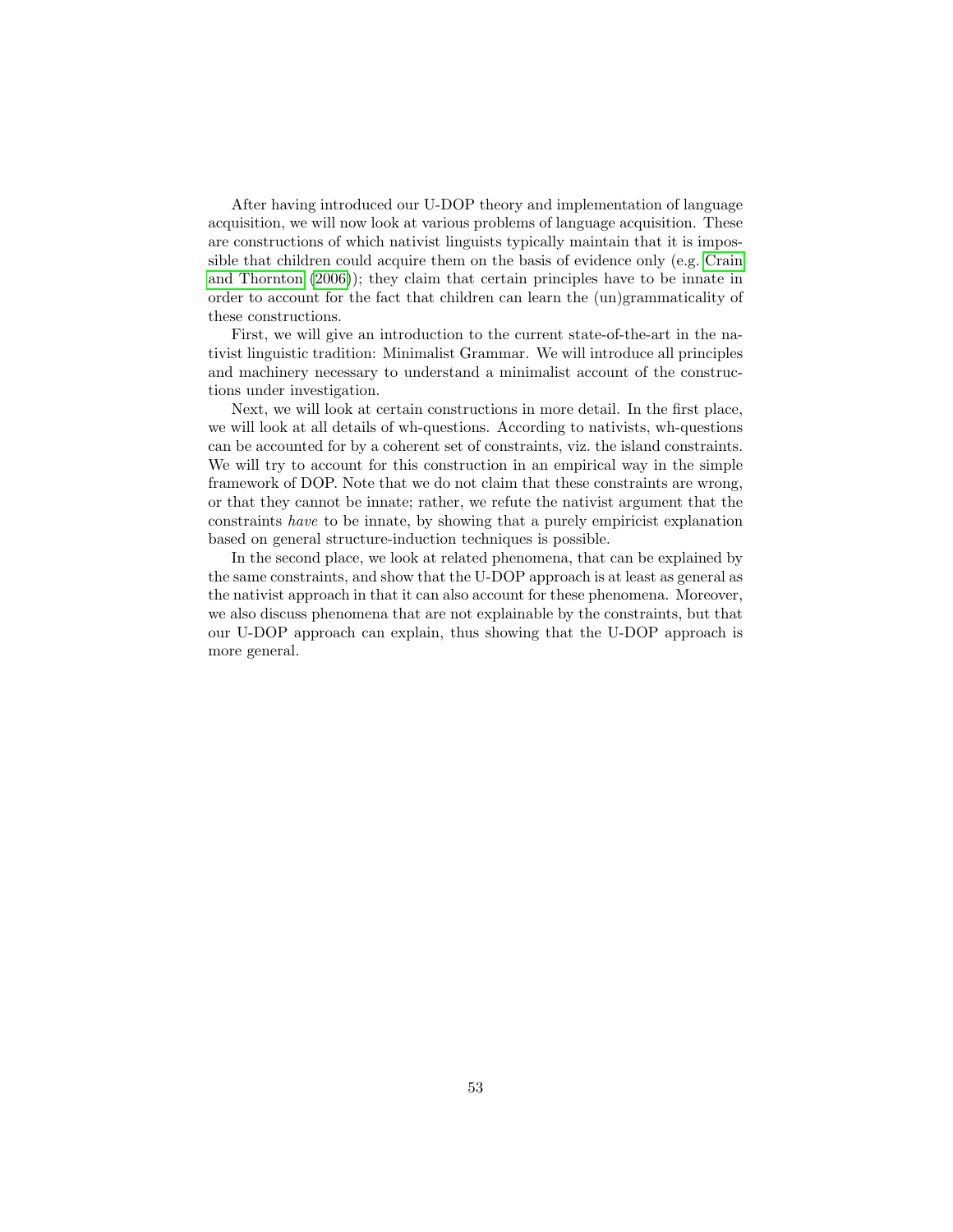### Chapter 4

# The Basics of Minimalist Grammar

In this chapter we will give a short introduction to the theoretical framework of Minimalist Grammar (MG), mainly based on [Adger](#page-145-1) [\(2003\)](#page-145-1). We will introduce all aspects of the framework necessary for developing a minimalist account of the phenomena discussed in the further chapters. The reader who is acquainted with MG can skip this chapter. In the next chapters we will then compare the minimalist account of the constructions with the explanation emerging from the U-DOP theory developed in Part [I.](#page-13-0)

#### 4.1 System architecture and basic elements

In this section, we will describe the general system architecture of the Minimalist Grammar framework, and explain the basic elements on which the system builds. In the next section, we will use these elements to build the main structure of sentences.

#### 4.1.1 System architecture

The main components of the system's architecture are represented in Figure [4.1.](#page-56-0) The principal component is the syntactic component: it contains syntactic objects on which syntactic operations such as Merge, Move and Adjoin can be performed (cf. Subsections [4.1.3](#page-57-0) and [4.1.5\)](#page-62-0). The input for the syntactic component is the numeration, or the lexical component: a collection of lexical items. The interface between this component and the syntactic component is grounded in the 'Select' relation: a syntactic derivation starts off by selecting lexical items from the numeration. The syntactic component also interfaces with the semantic component: the *Conceptual-Intentional system* (C-I system). The syntactic component outputs a Logical Form (LF), on which interface rules can apply to link the syntax with the semantics. For example, to account for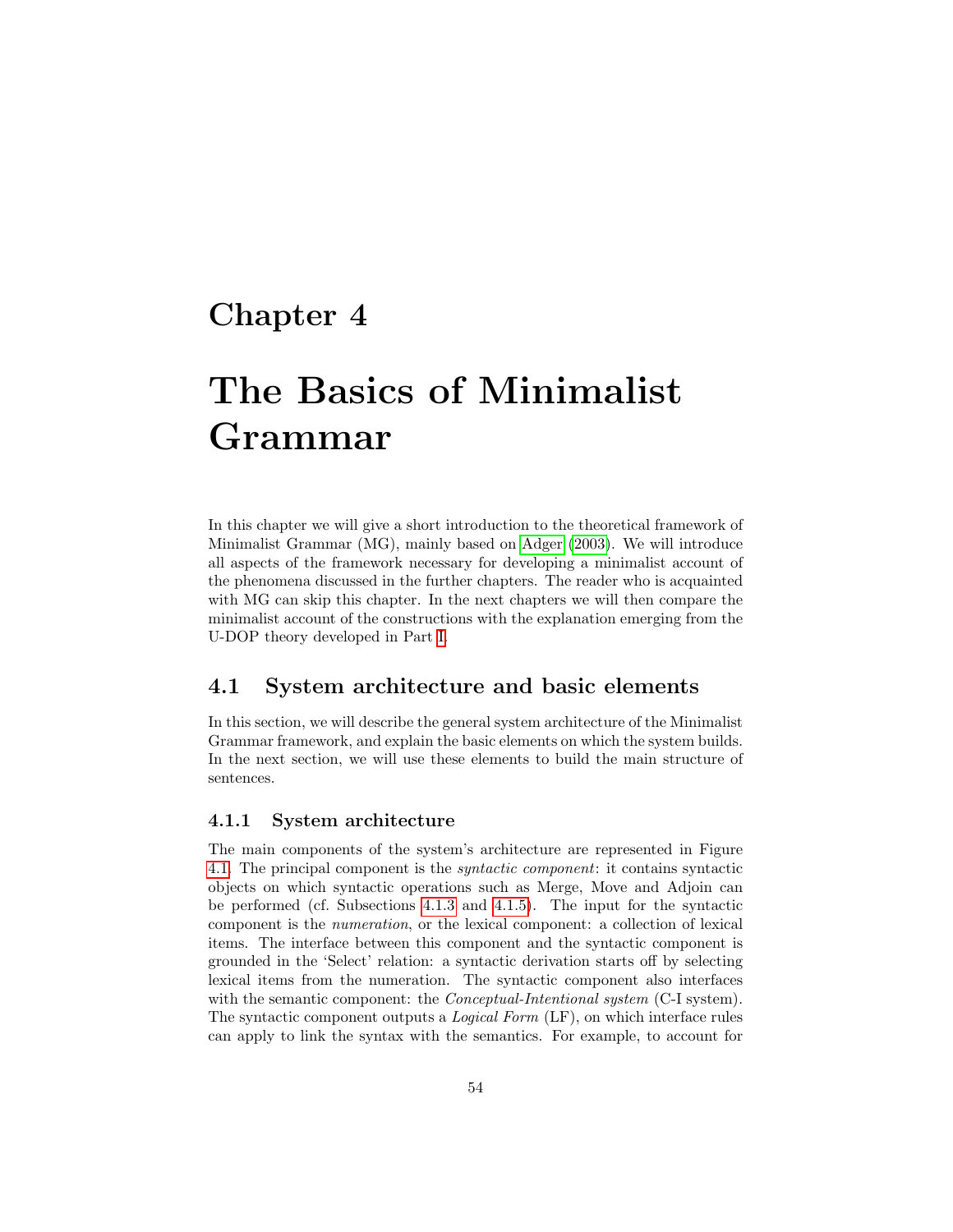

<span id="page-56-0"></span>Figure 4.1: the basic components of the minimalist system

the fact that morphological inflections influence meaning, there is an interface rule such as [\(4.1\)](#page-56-1) which applies to the LF that the syntactic component outputs and feeds into the C-I system.

<span id="page-56-1"></span>(4.1) Interpret a noun specified with [number:plural] as referring to a group of entities.

Finally, the syntactic component also interfaces with the Articulatory-Perceptual system (A-P system). To interface with this component, the syntactic component outputs a Phonetic Form (PF), which is the result of Spellout. Spellout is a set of rules, such as [\(4.2\)](#page-56-2), to transform a syntactic object into a representation that can interface with the AP-system.

<span id="page-56-2"></span> $(4.2)$  Pronounce  $v[\text{thm}$ fl:past as ed

#### 4.1.2 Features

The smallest unit in the syntactic component is the lexical item, which is selected from the numeration. Lexical items are specified with features:

Feature a morphosyntactic feature is a property of words that the syntax is sensitive to and which may determine the particular shape a word has [\(Adger, 2003,](#page-145-1) p. 24)

Features can be either privative or valued. Valued features can have different values; for example, the feature 'number' can have the value 'singular' or 'plural'. This is represented as in [\(4.3\)](#page-56-3). Privative features have no value; they are either present or they are not; for example, the feature 'noun' is present on nouns, but not on other lexical items. This is represented as in [\(4.4\)](#page-57-1).

<span id="page-56-3"></span>(4.3) (a) [number:singular]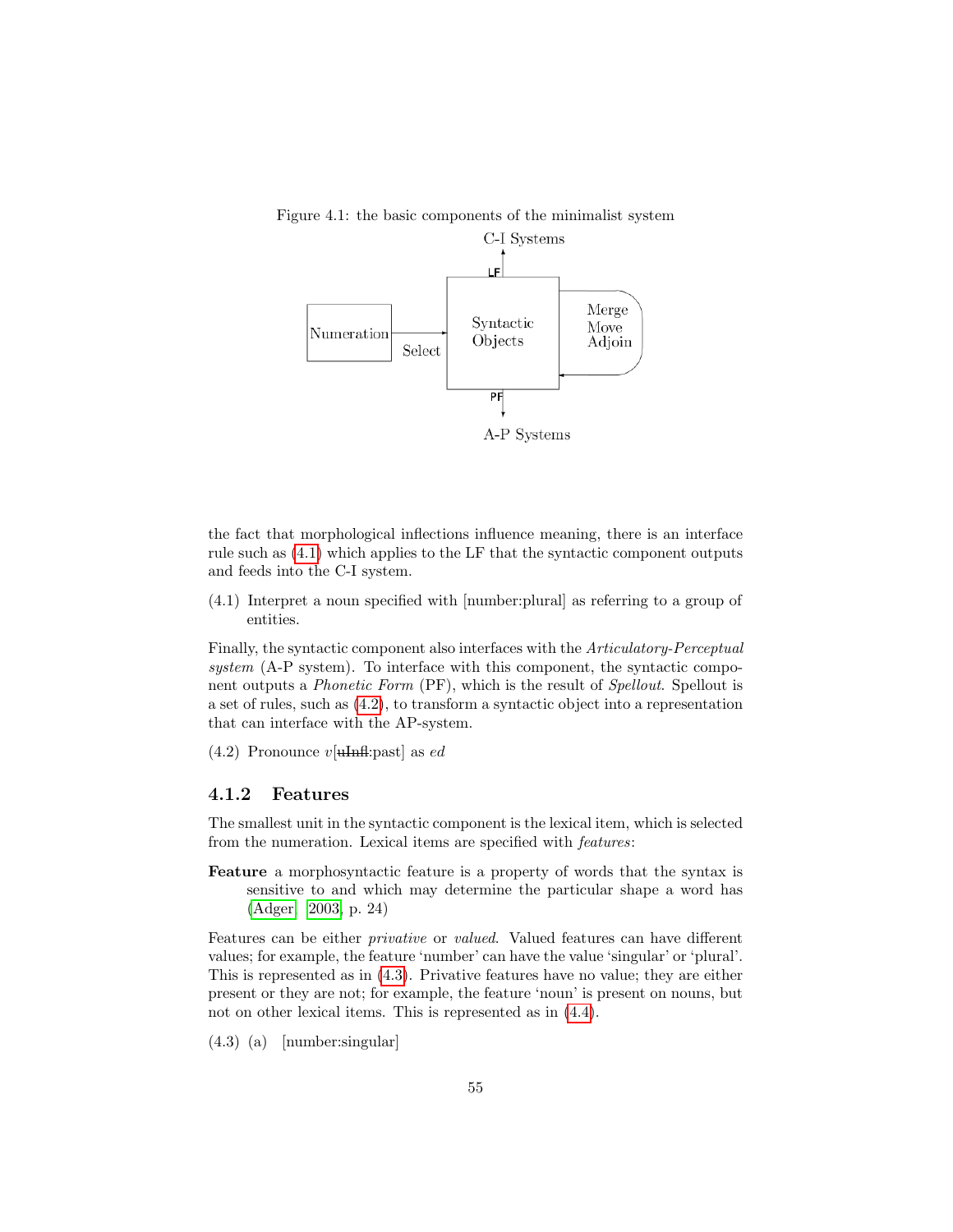(b) [number:plural]

<span id="page-57-1"></span>(4.4) [N]

A further distinction can be made between interpretable and uninterpretable features. Interpretable features have an effect on the semantic representation. For example, the 'number' feature indicates whether we are talking about one object, or more than one. Uninterpretable features, on the other hand, do not affect the semantic representation; these are purely syntactic in nature. For example, the 'case' feature only influences the syntax. We will indicate that a feature is uninterpretable by putting a  $u$  in front of it, e.g. [ucase:] is the uninterpretable feature 'case'. Since interpretable features influence the semantic representation, they have to be accessible at the interface between the syntactic and the semantic component (the  $LF$ ); rule  $(4.1)$ , for example, uses the interpretable 'number'-feature. Uninterpretable features, however, must be eliminated before the semantic rules apply. This principle is called 'Full Interpretation':

Full Interpretation the structure to which the semantic interface rules apply contains no uninterpretable features [\(Adger, 2003,](#page-145-1) p. 85)

This elimination of uninterpretable features is caused by the syntactic operations.

#### <span id="page-57-0"></span>4.1.3 Trees and Merge

In MG, syntactic objects always take on the form of a tree. Out of two syntactic objects (incl. lexical items), a new tree can be constructed via the operation Merge. First, note that each syntactic object has a *label*; usually, this label is formed out of the features of the object.<sup>[1](#page-57-2)</sup> Now suppose that we have two syntactic objects with labels 'X' and 'Y'. Then Merge can create a new syntactic object with label 'Z' by combining 'X' and 'Y':



We say that Z *immediately contains* X and Y. The usual terminology of nodes, mothers, daughters, root and terminal nodes applies. Like we said, Merge can construct a tree out of two syntactic objects; in MG, Merge is not allowed to create unary or *n*-ary branching trees (for  $n > 2$ ). This is called the *Binary* Branching Hypothesis.

A more detailed definition of Merge will be discussed in the next subsection, after we have introduced some other necessary concepts.

So far, the Merge operation seems very similar to the operations in U-DOP (cf. Section [2.2\)](#page-17-0). However, there are some differences. First, Merge does not distinguish between [\(4.5\)](#page-58-0) and [\(4.6\)](#page-58-1): it does not specify the linear order of the

<span id="page-57-2"></span><sup>&</sup>lt;sup>1</sup>E.g. an object with feature  $[N]$  will have as label 'N'.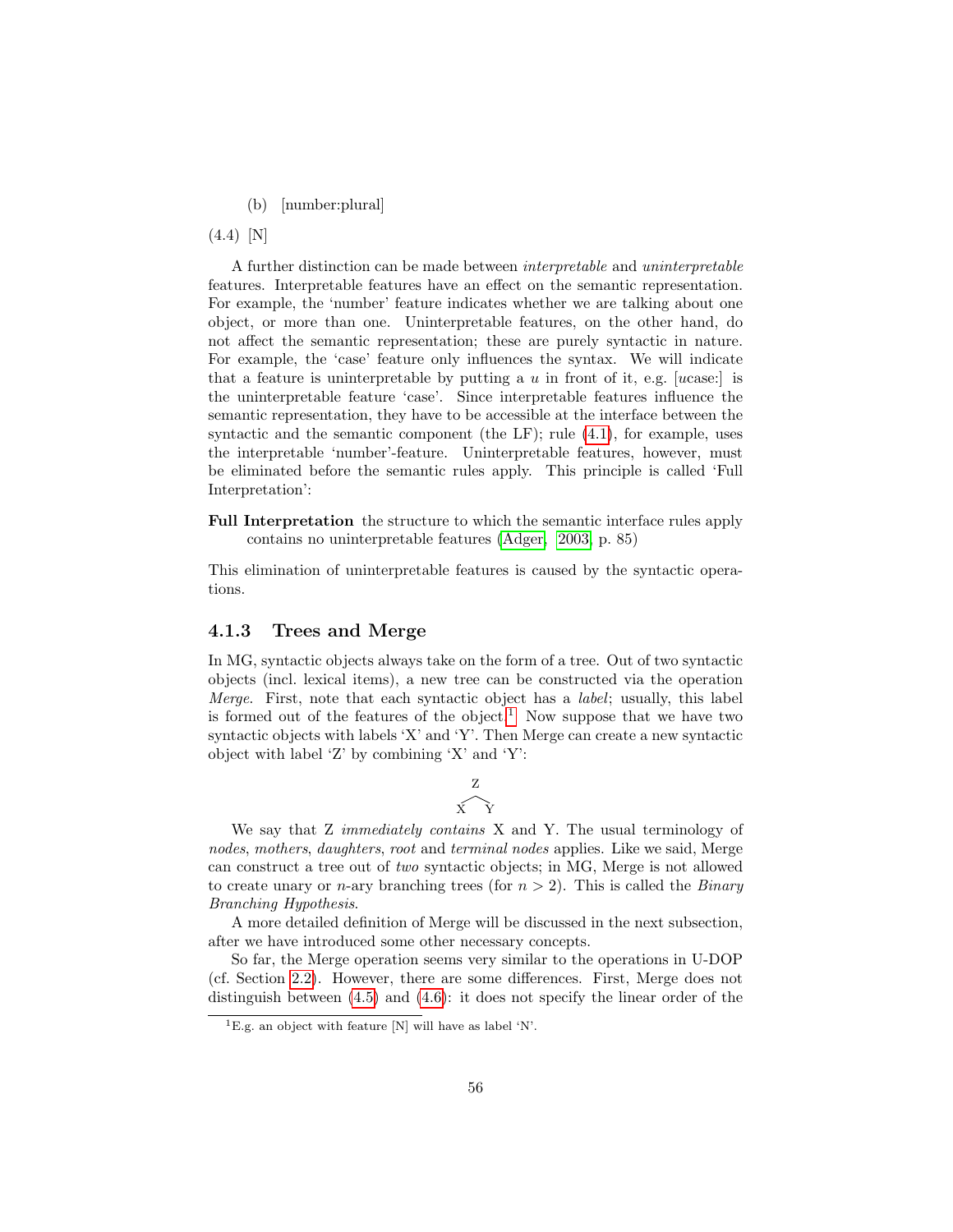elements it merges, whereas in (U-)DOP [\(4.5\)](#page-58-0) and [\(4.6\)](#page-58-1) are two distinct subtrees. Of course, natural language does have a fixed word order (at least in English) —this is taken care of in MG by linearizing the structures.<sup>[2](#page-58-2)</sup>

<span id="page-58-1"></span><span id="page-58-0"></span>(4.5) Z X Y (4.6) Z Y X

Second, Merge only combines objects at their root nodes. So we can Merge [\(4.5\)](#page-58-0) and  $(4.7)$  to obtain  $(4.8)$ , but we cannot insert one constituent inside another: we cannot Merge [\(4.5\)](#page-58-0) and [\(4.9\)](#page-58-5) to obtain [\(4.10\)](#page-58-6). Note, however, that we would be able to combine [\(4.5\)](#page-58-0) and [\(4.9\)](#page-58-5) in the U-DOP formalism.

> R  $\widetilde{\mathbf{s}}$

<span id="page-58-3"></span>

<span id="page-58-4"></span>(4.8)



<span id="page-58-5"></span>(4.9)

<span id="page-58-6"></span>(4.10)



X S T

#### 4.1.4 Theta-roles and checking

MG distinguishes between arguments and adjuncts. Arguments are constituents that are obligatory for the grammaticality of a sentence (e.g. [\(4.11\)](#page-59-0) is grammatical, but [\(4.12\)](#page-59-1) is not, because the argument 'Edward' is missing). Adjuncts are optional: they can be left out without influencing the grammaticality of the sentence (e.g. both [\(4.11\)](#page-59-0) and [\(4.13\)](#page-59-2) are grammatical, even though the adjunct 'every day' is left out in  $(4.11)$ ).

<span id="page-58-2"></span><sup>&</sup>lt;sup>2</sup>How structures are linearized is explained in the next subsection.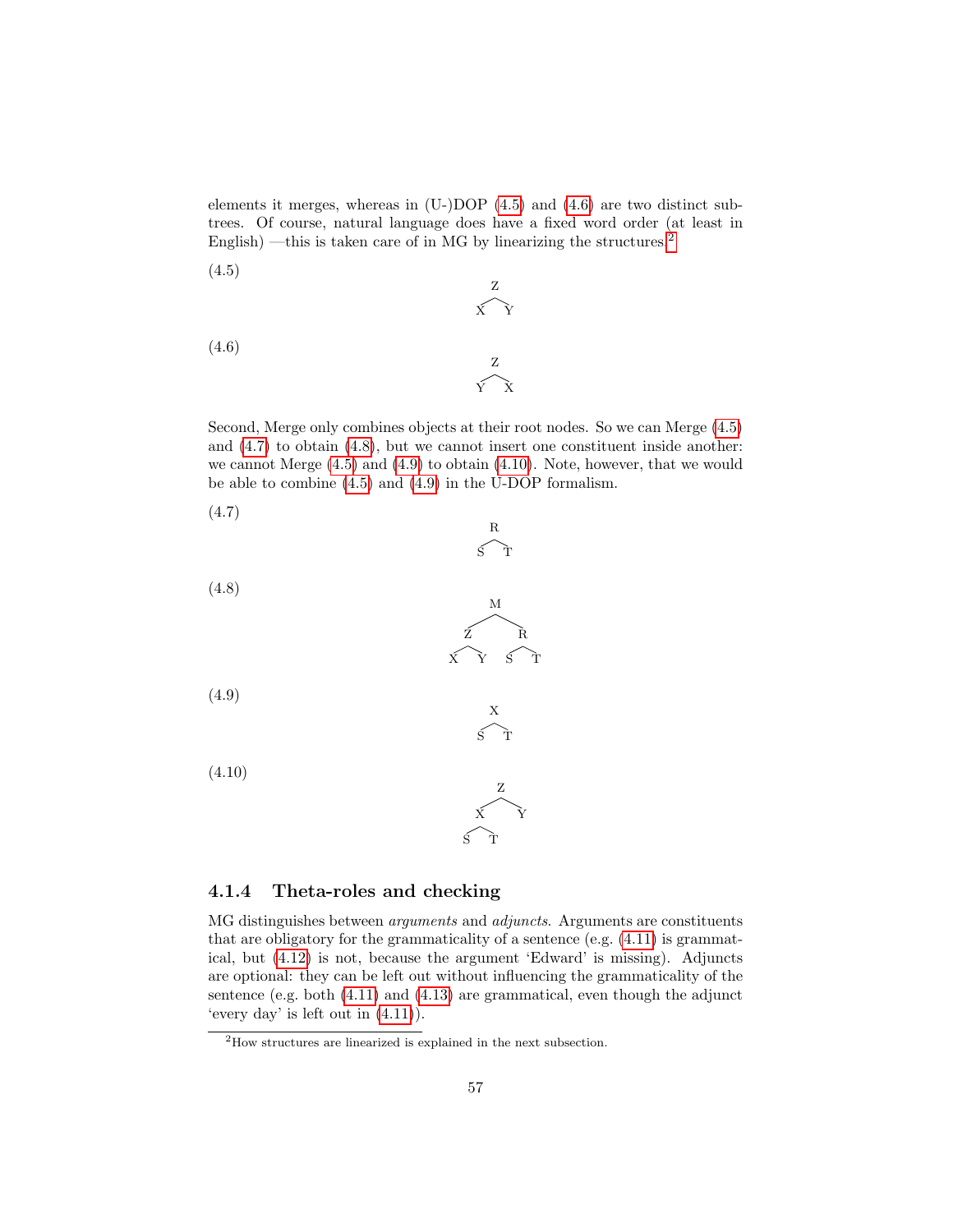- <span id="page-59-0"></span>(4.11) Bella loves Edward.
- <span id="page-59-1"></span> $(4.12)$  \* Bella loves.

<span id="page-59-2"></span>(4.13) Bella loves Edward every day.

We say that *predicates subcategorize* for certain kinds of expressions. These expressions can be of different semantic types. For example, in [\(4.14\)](#page-59-3) the predicate ('give') subcategorizes for an Agent (something that initiates the action, in casu 'Bella'), a Theme (something that undergoes the action, in casu 'the book') and a Goal (something towards which the action is oriented, in casu 'Edward'). Agent, Theme and Goal (among others) are called *the matic roles* or  $\theta$ -roles.

<span id="page-59-3"></span>(4.14) Bella gives the book to Edward

So a predicate assigns  $\theta$ -roles to constituents in a sentence. More specifically, a predicate has to assign each  $\theta$ -role it has to a constituent in a sentence, otherwise the sentence is ungrammatical (e.g. [\(4.12\)](#page-59-1) is ungrammatical, because the predicate's Theme-role is not assigned). Moreover, each constituent in the sentence can only be assigned one  $\theta$ -role (e.g. we cannot say that in [\(4.12\)](#page-59-1) 'Bella' is both the Agent and the Theme, meaning that she loves herself). These two observations taken together constitute the Unique  $\theta$ -Generalization:

Unique  $\theta$ -Generalization each  $\theta$ -role must be assigned but a constituent cannot be assigned more than one  $\theta$ -role [\(Adger, 2003,](#page-145-1) p. 81)

The apparatus to enforce this generalization consists of categorial selectional features (c-selectional features).

C-selectional features a c-selectional feature is a categorial feature on a lexical item, which does not determine the distribution of the lexical item itself; rather it determines the category of the elements which will be able to Merge with that lexical item

For example, the predicate 'love' carries two c-selectional features,  $[uN,uN]$ <sup>[3](#page-59-4)</sup> indicating that it can Merge with two items which have themselves the categorial feature [N] (indicating that they are nouns). Recall the distinction made above between interpretable and uninterpretable features. Clearly, these c-selectional features have a purely syntactic function and are thus uninterpretable. Therefore, we mark them with a  $u$ , to distinguish them from the interpretable categorial features. Above we mentioned the principle of Full Interpretation: uninterpretable features must be deleted before LF. Now we have all the machinery in place to establish this.

<span id="page-59-4"></span>We have the following two principles:

 $3$ Recall that  $u$  in front of a feature indicates that it is uninterpretable. So the 'N'-feature on 'love' is uninterpretable, because it indicates which category of elements will be able to Merge with 'love', but the 'N'-feature on 'Edward' is interpretable, because it indicates the category of 'Edward' itself.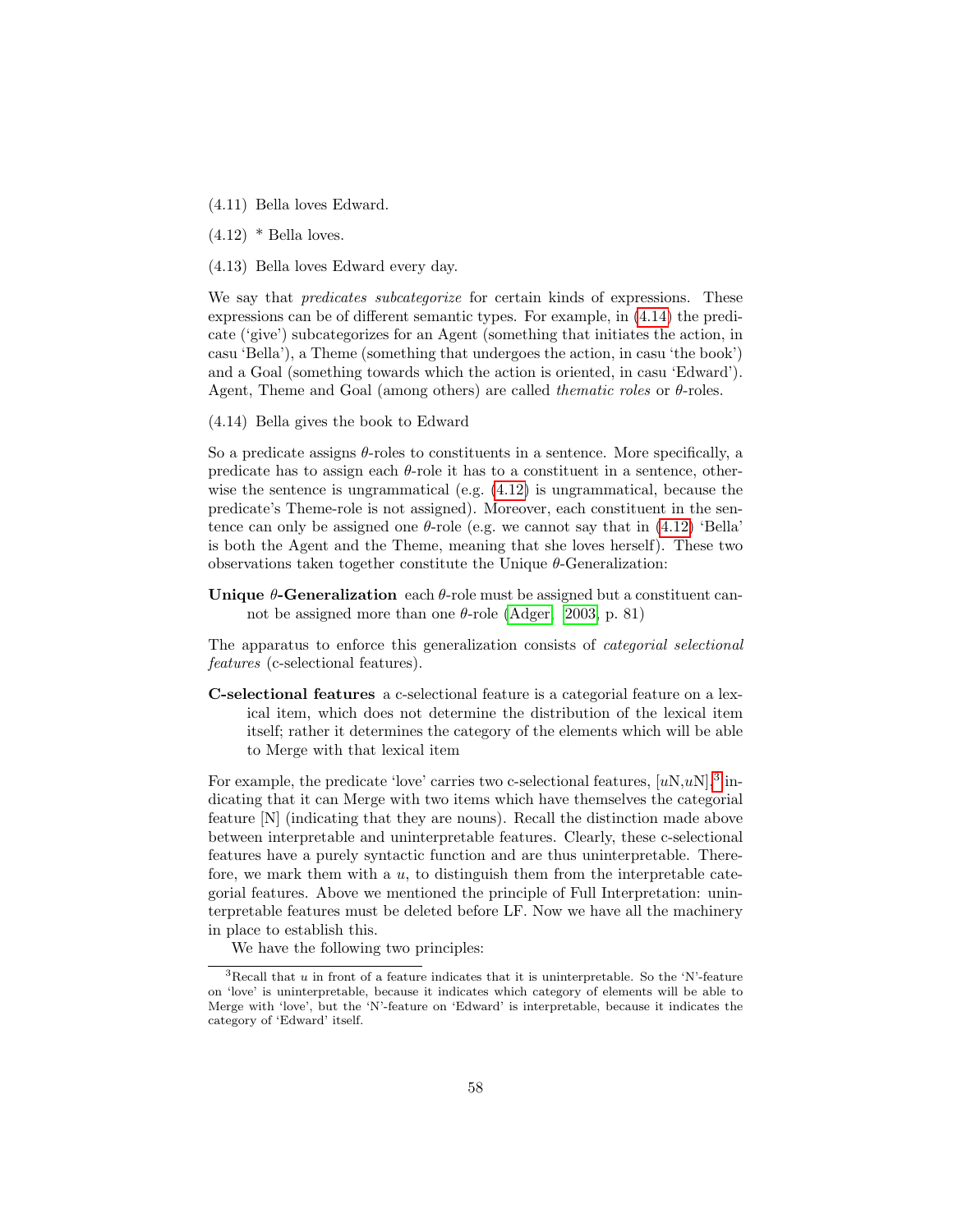- Checking Requirement uninterpretable (c-selectional) features must be checked, and once checked, they can delete
- Checking under Sisterhood an uninterpretable c-selectional feature F on a syntactic object Y is checked when Y is sister to another syntactic object Z which bears a matching feature F

Suppose we have the following tree:

$$
\begin{matrix}\nX \\
Y[uF] & Z[F]\n\end{matrix}
$$

Y has an uninterpretable feature F, which needs to be checked according to the Checking Requirement. Z bears a matching feature F, and is in a sisterhood relation with Y, so by Checking under Sisterhood Y's  $[uF]$  can be checked:

$$
\begin{matrix}\nX \\
Y[\widehat{uF}]\n\end{matrix}
$$

At the point where LF will be produced, all checked features will delete, and Full Interpretation will be satisfied.

A more concrete example is the following. Suppose we have the lexical items  $love/V,uN]$  and  $Edward/N$ . We can Merge these two items and get

$$
\underbrace{\hbox{VP}}_{\hbox{love[V,uN]}} \quad \ \, \underbrace{\hbox{Edward[N]}}
$$

Now we can check the uninterpretable uN-feature and get

$$
\underbrace{\text{VP}}_{\text{love}[V,\text{wN}]}\quad \ \ \text{Edward[N]}
$$

Note that we need a constituent with a matching feature for all c-selectional features on a predicate. The link with the Unique  $\theta$ -Generalization is now fairly straightforward: each θ-role is associated with a c-selectional feature and hence, each  $\theta$ -role will be associated with a constituent in the sentence. A remaining problem is how to determine which constituent gets which  $\theta$ -role; this is called the Linking Problem and will be dealt with in Subsection [4.2.1.](#page-62-1)

Now we see that Merge is triggered by feature checking: we need to Merge with other constituents to be able to check uninterpretable features. Then we have the following definition of Merge:

- Merge 1. Merge applies to two syntactic objects to form a new syntactic object
	- 2. the new syntactic object is said to contain the original syntactic objects, which are sisters but which are not linearized
	- 3. Merge only applies to the root nodes of syntactic objects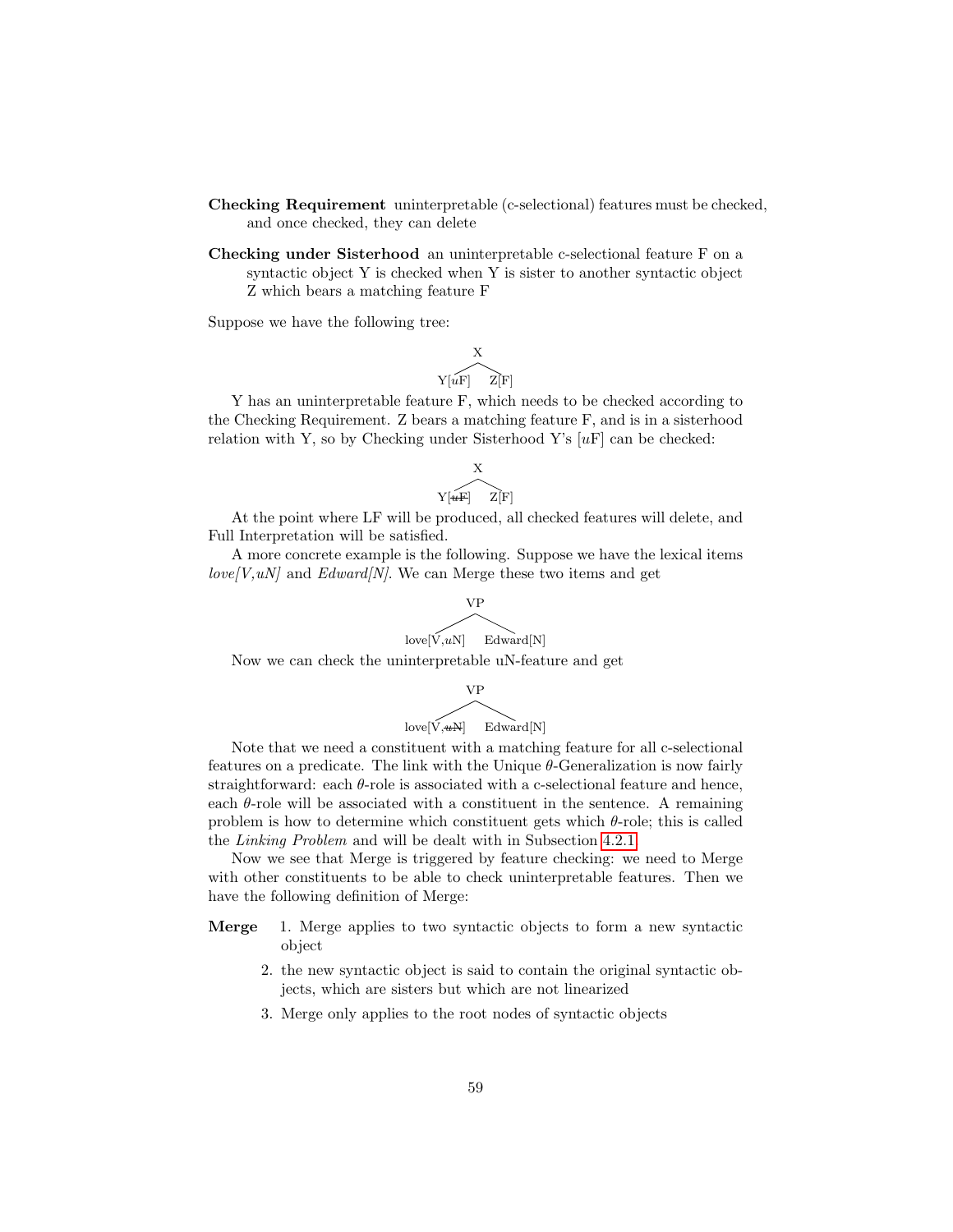4. Merge allows the checking of an uninterpretable c-selectional feature on a head, since it creates a sisterhood syntactic relation

[\(Adger, 2003,](#page-145-1) p. 90–91)

This is the most specific definition given in [Adger](#page-145-1) [\(2003\)](#page-145-1). When we look at [Chomsky](#page-146-7) [\(1995\)](#page-146-7), the definition proposed there is not much clearer:

Applied to two objects  $\alpha$  and  $\beta$ , Merge forms the new object K, eliminating  $\alpha$  and  $\beta$  [...] K must be constituted somehow from the items  $\alpha$  and  $\beta$  [...] The simplest object constructed from  $\alpha$  and  $\beta$ is the set  $\{\alpha, \beta\}$ , so we take K to involve at least this set, where  $\alpha$ and  $\beta$  are the *constituents* of K [...] K must therefore at least (and we assume at most) be of the form  $\{\gamma, \{\alpha, \beta\}\}\$ , where  $\gamma$  identifies the type to which K belongs, indicating its relevant properties. Call  $\gamma$  the *label* of K. [\(Chomsky, 1995,](#page-146-7) p. 243)

Although both definitions are not mathematically precise, we can gather what is meant. Consider trees as graphs, i.e. tuples  $(V, E)$  such that  $E \subseteq V \times V$ , with  $E$  being the set of edges, and  $V$  the set of vertices. Now suppose we have two graphs/trees A and B, with  $\alpha \in V(A)$  the root node of A, and  $\beta \in V(B)$  the root node of B. Furthermore, let H be a vertex such that  $H \notin V(A) \cup V(B)$ . Then we define the Merge of  $A$  and  $B$  as follows:

 $\mathbf{Merge}_{H}(A, B) =: M$  such that

 $\int V(M) = \{H\} \cup V(A) \cup V(B)$  $E(M) = \{(H, \alpha), (H, \beta)\} \cup E(A) \cup E(B)$ 

So if A and B are trees with heads  $\alpha$  and  $\beta$ , then  $\mathbf{Merge}_H(A, B)$  is a tree with head H, which contains A and B (and has  $\alpha$  and  $\beta$  as daughters).

Note that this definition keeps intact the property of Merge to not specify a linear order, i.e. to not distinguish between [\(4.5\)](#page-58-0) and [\(4.6\)](#page-58-1).

Now we can define heads in an independent way:

Head the head is the syntactic object which selects in any Merge operation [\(Adger, 2003,](#page-145-1) p. 91)

An important property of heads is that they *project*: when a head is merged with another constituent, its features are projected to the new syntactic object. We distinguish between minimal, intermediate and maximal projections. The minimal projection is the lexical item itself (designated e.g. 'N'). When all c-selectional features of a head are satisfied, we call it a maximal projection (designated e.g. 'NP'). Note that only maximal projections can be merged with other heads (otherwise the unchecked c-selectional features would remain unchecked and the derivation would eventually crash because the Checking Requirement would not be satisfied). With an intermediate or bar-level projection, there are still some c-selectional features to check (designated e.g.  $\overline{N}$ ). The sister of a bar-level projection is called a specifier.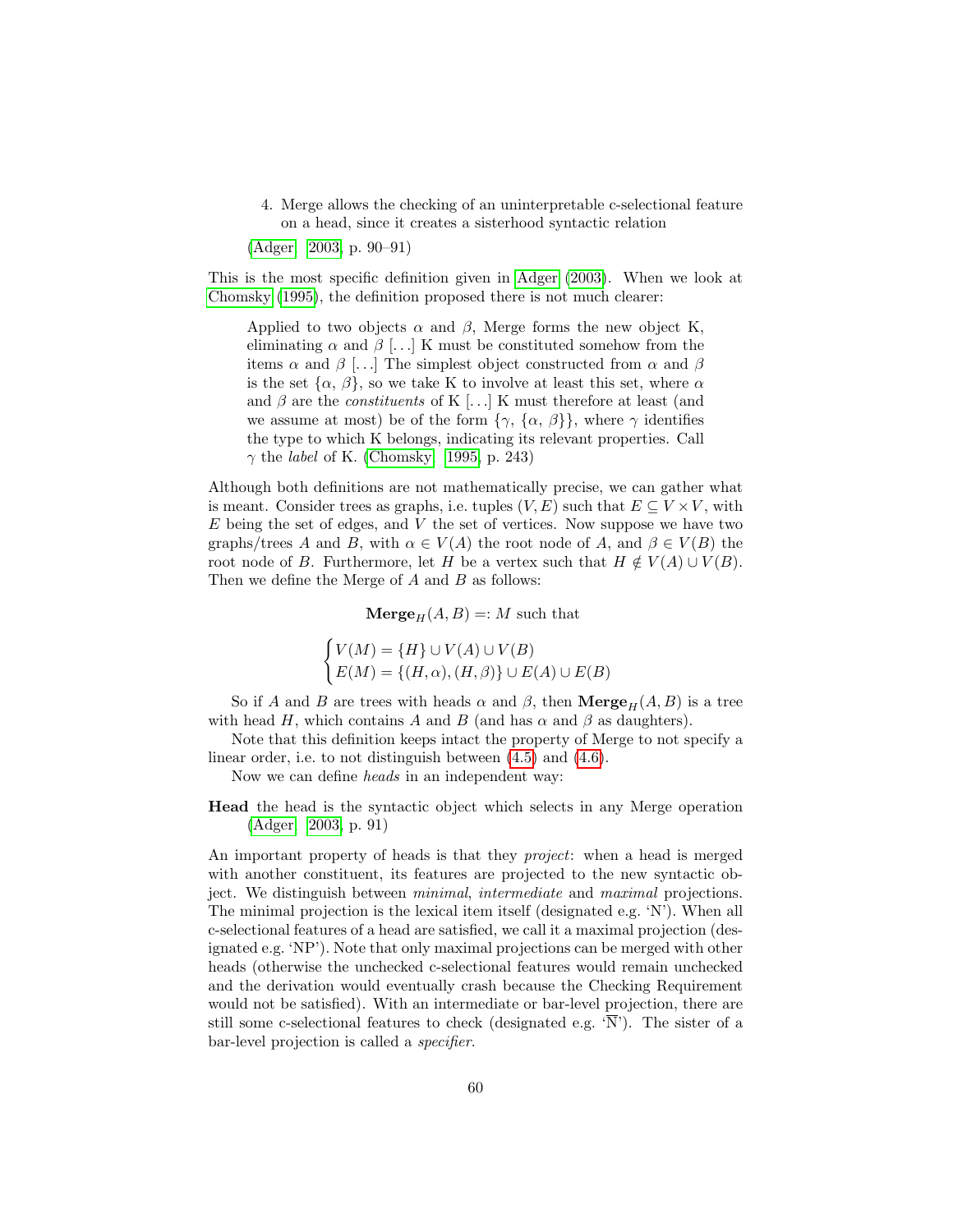Now we can say how structures are linearized (recall that Merge doesn't specify a linear order). In English, heads come to the left of the complements they select; specifiers, however, occur to the left of their head. Adjuncts, finally, can appear either to the left or the right of the phrase they adjoin to.

#### <span id="page-62-0"></span>4.1.5 Other syntactic operations

Recall the difference between arguments and adjuncts made above. In the previous section we have shown how Merge is triggered by the need for cselectional feature checking. So arguments are incorporated in a sentence via the Merge-operation. Adjuncts, however, are entirely optional —so there are no c-selectional features triggering their Merge into the sentence. Therefore, a new syntactic operation *Adjoin* is defined, which is not triggered, but can be applied to every maximal projection.

Adjoin inserts a phrasal object into another phrasal object at its outermost level. It does not create a new object, it expands one of the old ones by stretching its outermost layer into two parts and inserting the adjoined object between them [\(Adger, 2003,](#page-145-1) p. 112)

For example, in the following tree YP is adjoined to XP:

$$
\frac{XP}{XP\quad\rm{YP}}
$$

So the resulting object still has all the features of the phrase to which the adjunct is adjoined.

The final operation that can be performed on syntactic objects is Move.

Move takes a structure formed by applications of Merge, and then moves one of the elements of that structure into another position in the tree [\(Adger, 2003,](#page-145-1) p. 132)

We will see examples of the workings of Move in the next section.

#### 4.2 Basic structure of sentences

In this section, we will gradually build the basic structure of sentences. We start with the structure of the VP, gradually enlarging our scope to the TP and finally to the CP.

#### <span id="page-62-1"></span>4.2.1 Structure of the VP

Intuitively, we would build the VP as follows: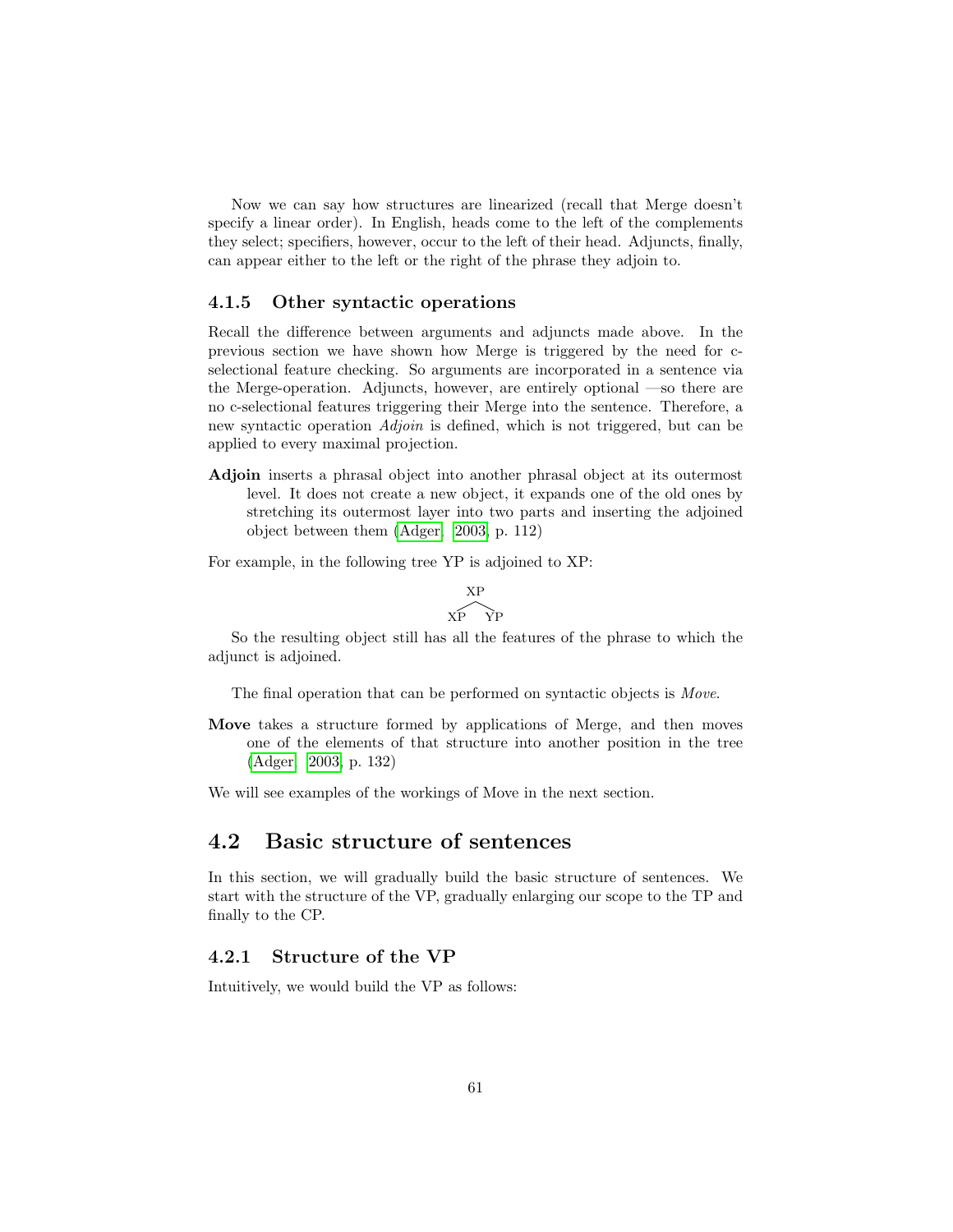

For example, the structure of 'Bella kisses Edward quickly' would be:



We see that Full Interpretation is satisfied. The predicate 'kiss' has two c-selectional features. The first one is checked by 'Edward'; the second one is projected to the bar-level projection, where it is checked by 'Bella'.

However, in the minimalist Framework this simple structure is rejected, building on an argumentation making use of ditransitives (for more details, see [\(Adger, 2003,](#page-145-1) Section 4.4)). An additional layer called v ('little v') is introduced. The basic structure of the verb phrase is thus as follows:[4](#page-63-0)



Again, based on an argumentation making use of ditransitives, the operation Move will apply to the verb V, and Move it to  $v$ . The resulting structure is (note that V has adjoined with  $v$ , and the angled brackets indicate the trace of V):

<span id="page-63-0"></span> $\overline{^{4}$ The c-selectional feature that selects the subject is now no longer on V, but on v.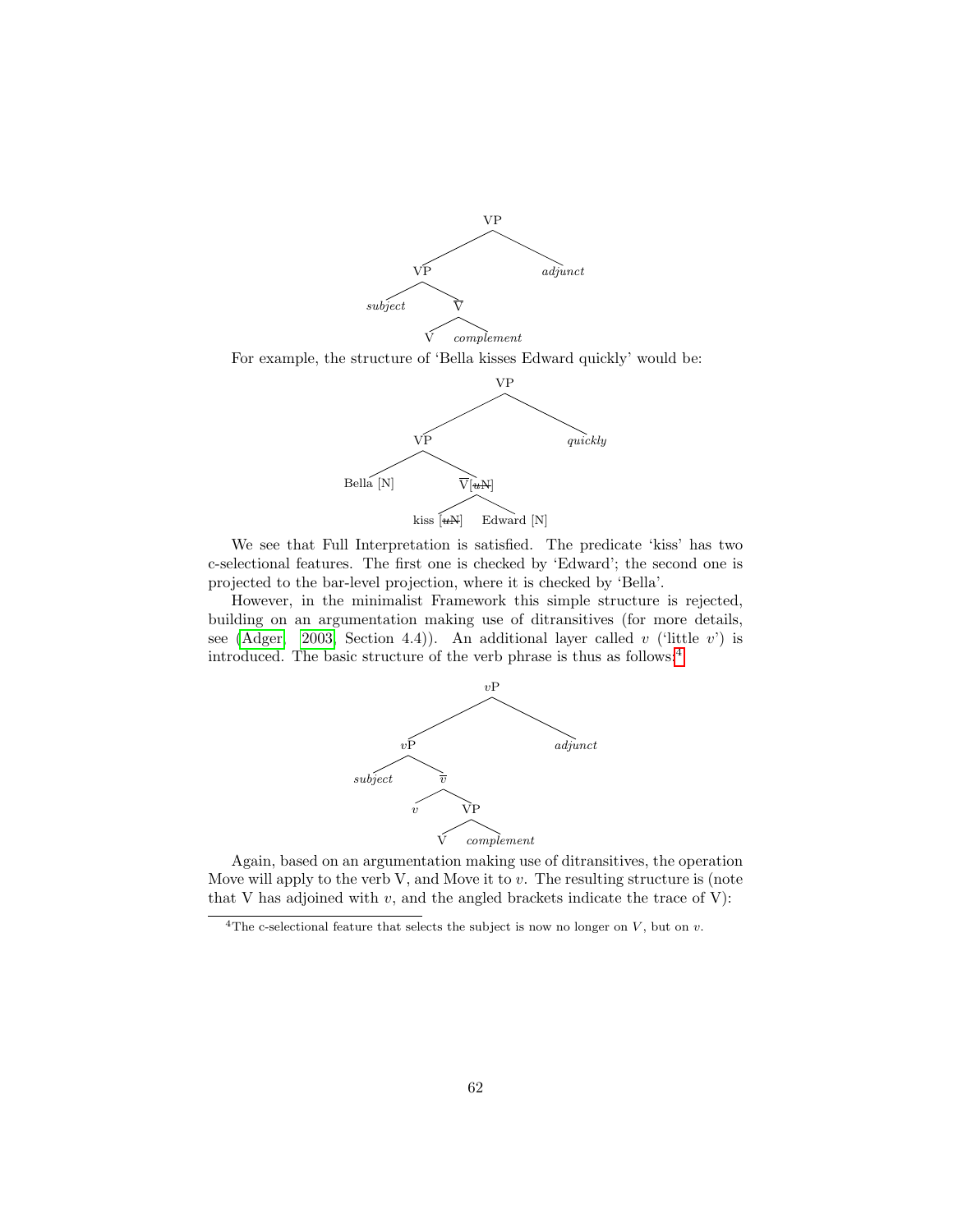

We see that the verb 'kiss' only has one c-selectional feature, which is checked by 'Edward'. The new constituent  $v$  bears an additional c-selectional feature, which is projected up to the bar-level projection, where it is satisfied by 'Bella'. All uninterpretable features are checked, and Full Interpretation is satisfied.

The question remains why the VP merges with  $v$ . Since  $v$  doesn't assign a  $\theta$ -role to the VP, we cannot argue that Merge is triggered by c-selectional features in this case. Rather, a new mechanism is introduced: the Hierarchy of Projections. For now, the Hierarchy of Projections takes the form of [\(4.15\)](#page-64-0); we will amend it in later sections.

<span id="page-64-0"></span> $(4.15)$   $v > V$ 

This hierarchy states that what is left of the >-sign always has to merge with what is right of the  $>$ -sign. So here we stipulate that v will always merge with V.

Now we are also able to solve the linking problem: the machinery already ensures that each  $\theta$ -role is associated with a unique constituent, but how do we know with which constituent a  $\theta$ -role is linked? The answer lies in the Uniformity of  $\theta$ -Assignment Hypothesis (UTAH):

UTAH identical thematic relationships between predicates and their arguments are represented syntactically by identical structural relationships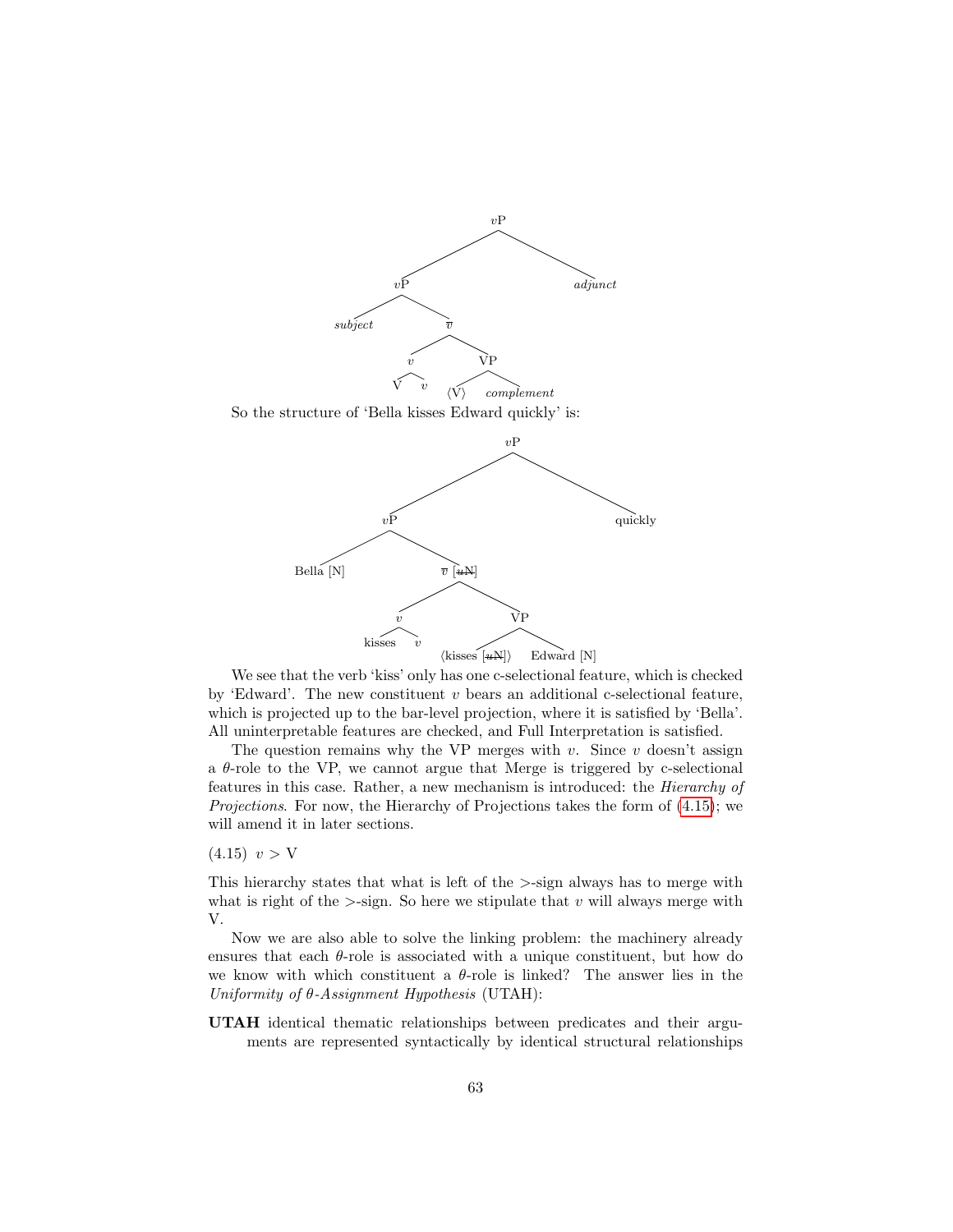when items are Merged [\(Adger, 2003,](#page-145-1) p. 138)

So by the structural position of a constituent, we know with which  $\theta$ -role it can be linked. Following the trees given above, it is claimed that

- an NP that is the daughter of a  $vP$  is interpreted as an Agent
- an NP that is the daughter of a VP is interpreted as a Theme
- a PP that is the daughter of  $\overline{V}$  is interpreted as a Goal

For example, the sentence 'Edward shows it to Bella' has the following structure:



Now we see that 'Edward' is the daughter of a  $vP$  and hence interpreted as the Agent; 'it' is the daughter of a VP and interpreted as the Theme; and finally, 'to Bella' is the daughter of  $\overline{V}$ , and interpeted as the Goal.

#### 4.2.2 Structure of the TP

In Minimalist Grammar, it is argued that there is an additional layer on top of the vP: the TP. The minimal projection of the TP, the category T, hosts the tense features for the whole sentence. The argumentation for introducing this extra layer is based on modals and VP-ellipsis. Again, we need the Hierarchy of Projections to explain why Merge between T and vP takes place; the adapted (but not yet final) version is in [\(4.16\)](#page-65-0):

<span id="page-65-0"></span> $(4.16)$  T >  $v > V$ 

The general structure of the TP is the following: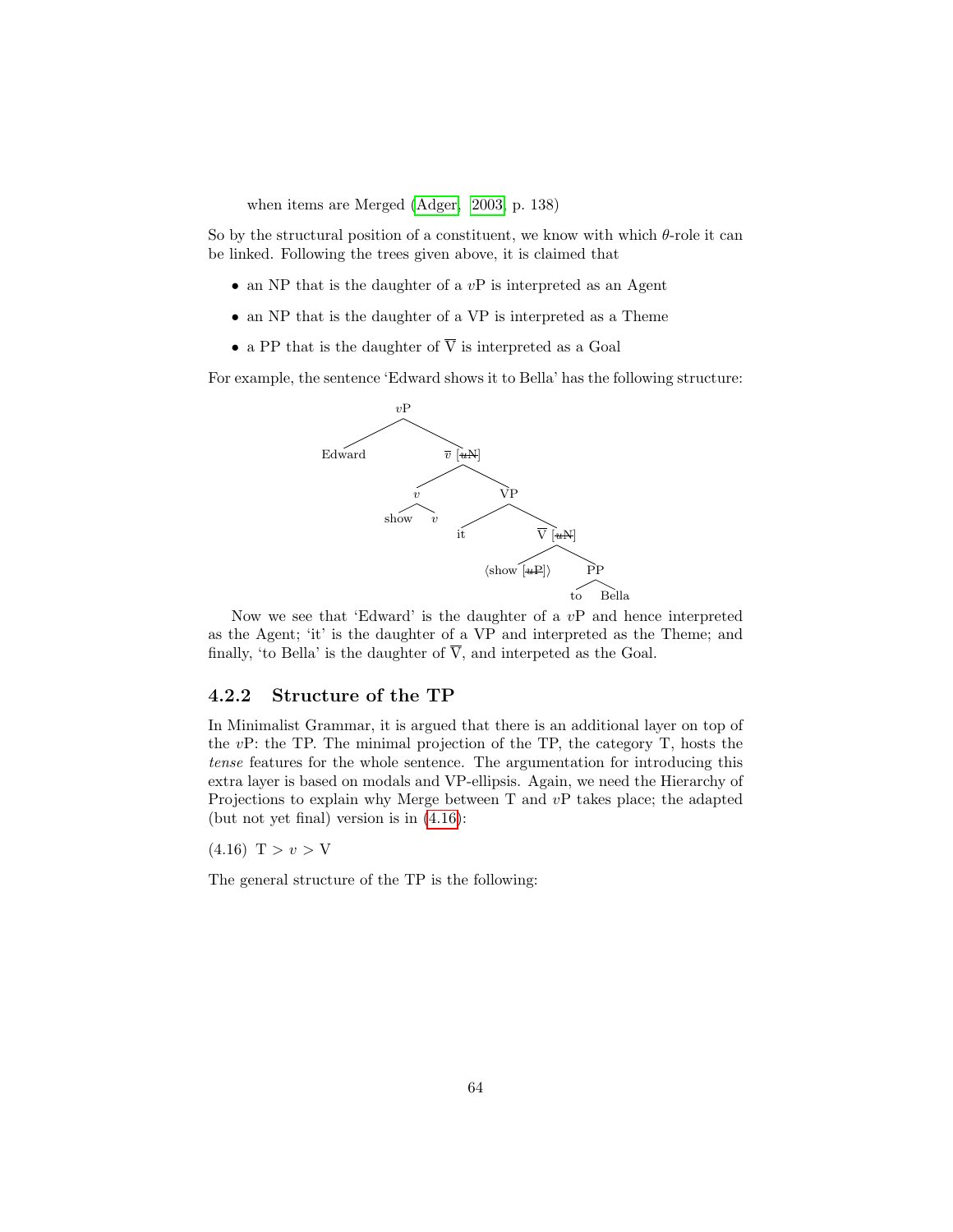

We see that the verb has moved to  $v$ , as before, but now also the Subject has moved, to the specifier of TP. This is to account for the fact that subjects appear to the left of modals. We also see another new technicality: the feature  $[u\text{Infl}$ : Recall that we made a distinction between privative and valued features. Up to now, we have only encountered privative features (the c-selectional features). [uInfl:] is a valued feature; it doesn't have a value yet, but it will be assigned a value simultaneously with its checking. For features of this kind, we don't apply the Checking under Sisterhood-principle (as we did for c-selectional features), but we define a new kind of relation, Agree:

Agree in a configuration  $X[F:val] \cdots Y[uF:]$  where  $\cdots$  represents c-command, then F checks and values uF, resulting in X[F:val]  $\cdots$  Y[ $u$ F:val] [\(Adger, 2003,](#page-145-1) p. 169)

So according to the Agree relation, an uninterpretable feature gets a value and is checked at the same time, and it doesn't have to be in a sisterhood relation with a matching feature —c-command suffices.<sup>[5](#page-66-0)</sup> This relation holds between T and v to ensure that the tense features that T hosts will be pronounced on the verb. Furthermore, there is an additional condition on the Agree-relation, which will become important later on:

Locality of Matching Agree holds between a feature F on X and a matching feature F on Y if and only if there is no intervening  $Z[F]$  [\(Adger, 2003,](#page-145-1) p. 238)

With intervention defined as follows:

Intervention in a structure  $[X \cdots Z \cdots Y]$ , Z intervenes between X and Y iff X c-commands Z and Z c-commands Y [\(Adger, 2003,](#page-145-1) p. 238)

Auxiliaries are said to have a category of their own (Perf, Prog), which can optionally be merged with a  $vP$ . When we also consider negation (Neg) and the passive (Pass), the Hierarchy of Projections looks as follows (the brackets indicate that the Merge is optional):

<span id="page-66-0"></span> $5C$ -command is defined as follows: "a node A c-commands a node B if, and only if A's sister either: (a) is B, or (b) contains B" [\(Adger, 2003,](#page-145-1) p. 117).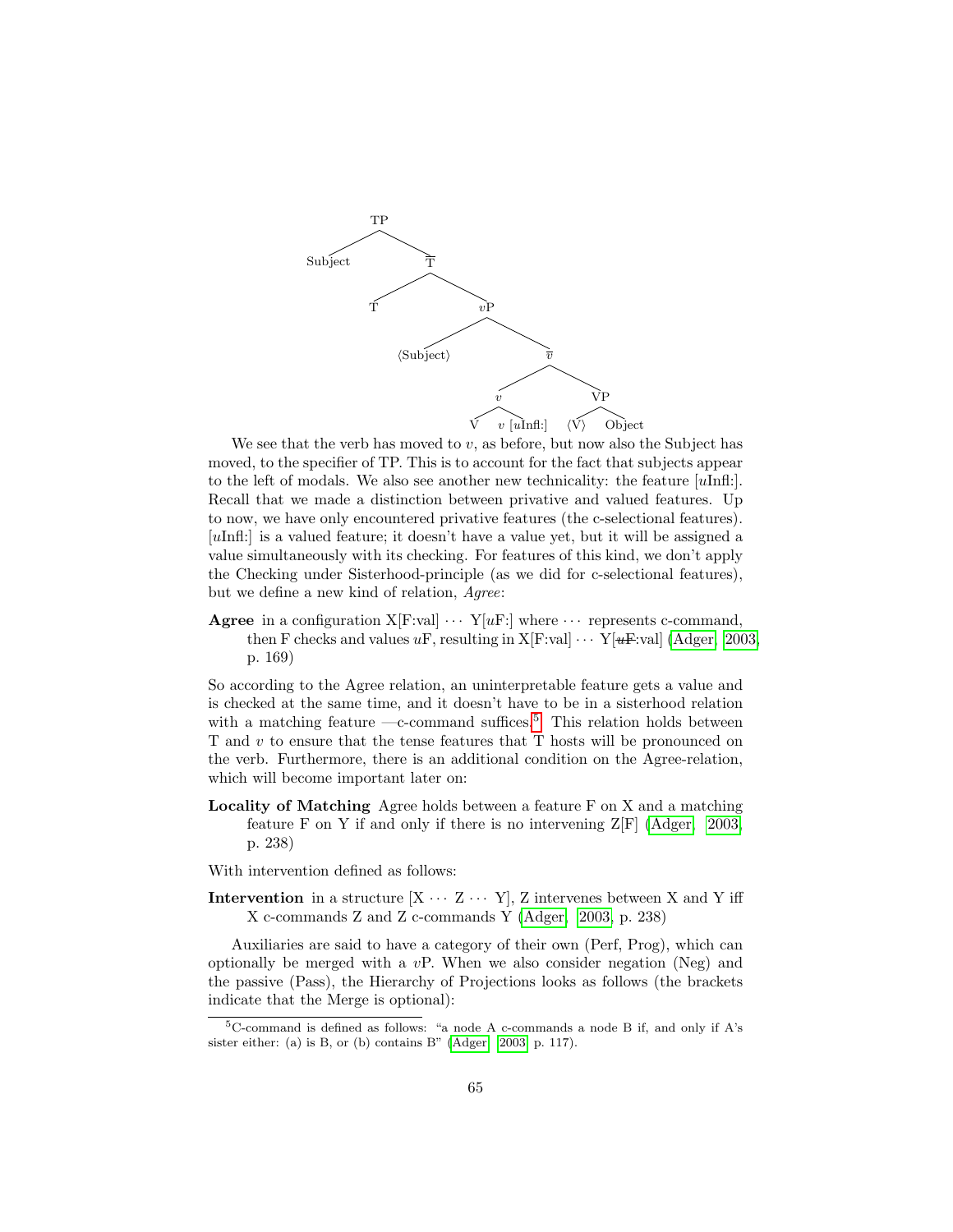$(4.17)$  T > (Neg) > (Perf) > (Prog) > (Pass) >  $v > V$ 

Based on the position of negation (after the auxiliary), it is claimed that the auxiliary must move to T, to end up higher than the negation. To explain what triggers this movement, a new technicality is introduced: feature strength.

Feature strength a strong feature must be local [i.e. in a sisterhood relation] to the feature it checks/is checked by [\(Adger, 2003,](#page-145-1) p. 179)

We can represent this schematically as in [\(4.18\)](#page-67-0). X bears an uninterpretable strong feature F, which needs to be checked. Since X is in a c-command relationship with Y, Agree can take place between X and Y. However, since F is a strong feature, Y has to be in a local relationship; hence, Y is Moved.

<span id="page-67-0"></span>(4.18) 
$$
X[uF^*] \cdots Y[F] \longrightarrow X[uF^*]Y[F] \cdots \langle Y[F] \rangle
$$

Now we can account for the movement of an auxiliary to T. We say that the [uInfl:] feature on the auxiliary is strong. T checks and values this feature, and since it is strong, it has to move to ensure that it is in a sisterhood relation with T. For example, the structure of the sentence 'Edward has kissed Bella' before movement is as follows (the Perf-feature on the auxiliary checks and values the (weak)  $u$ Infl-feature on  $v$ ):



Now, in order to check the strong uInfl-feature on the auxiliary, it has to Agree with T, and because the feature is strong, the auxiliary must move to a position where it is a sister of T.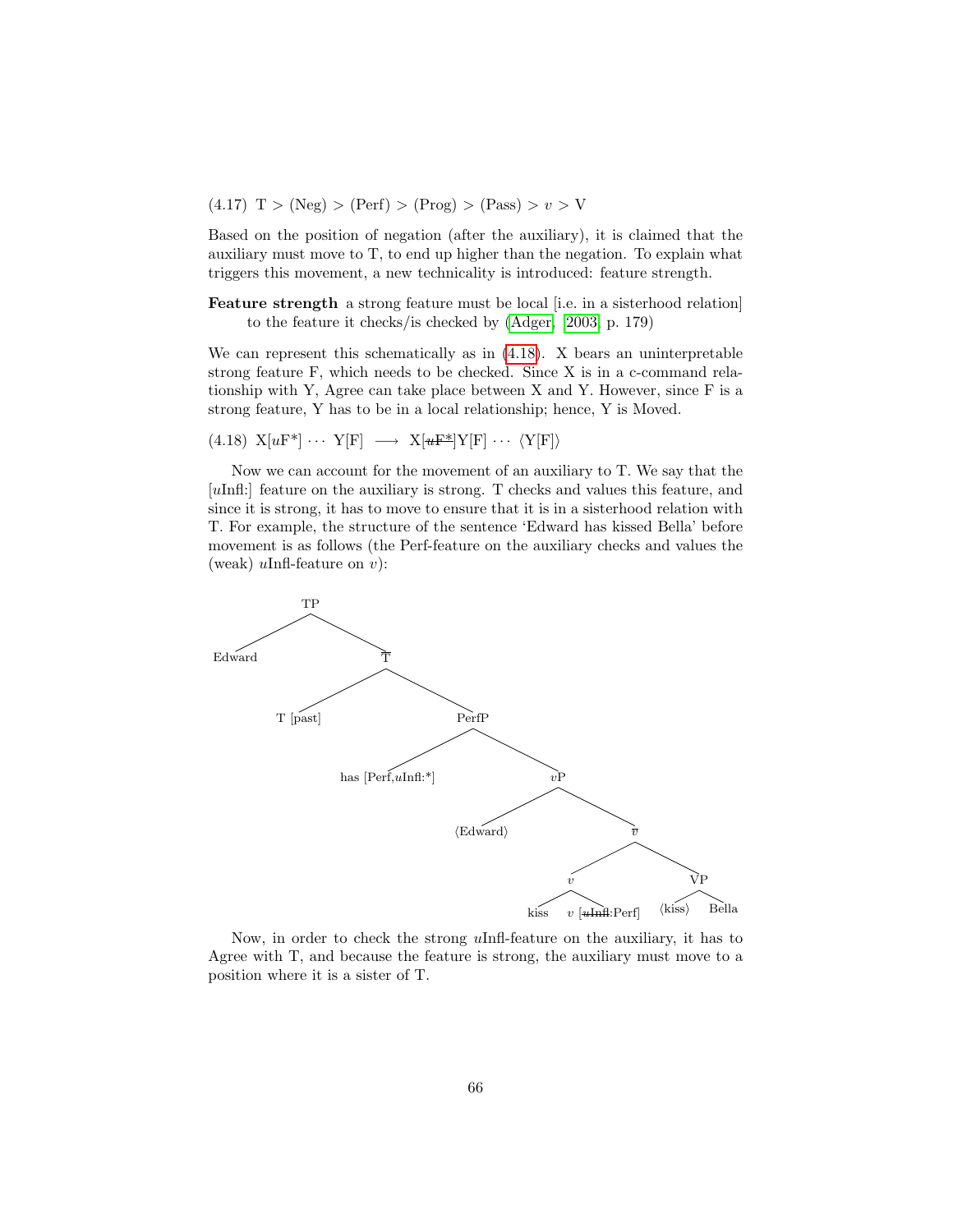

#### 4.2.3 Structure of the CP

The final layer we add to the structure of a sentence is the CP. The difference between the TP and the CP is that the former deals with tense, aspect and other properties of the event picked out by the verb, whereas the latter indicates how the hearer should think of the proposition expressed by the clause. For example, a complementizer such as 'that' indicates that the proposition is considered a fact, whereas a complementizer such as 'whether' indicates that the proposition is a question about facts.

To enforce Merge between the CP and the TP, we adapt the Hierarchy of Projections to its final version:

(4.19)  $C > T > (Neg) > (Perf) > (Prog) > (Pass) > v > V$ 

Like T hosts the tense-features, C hosts a clause-type-feature, with values [Q] (question) and [Decl] (declarative). This feature is interpretable on C, and hence does not need to be checked. However, this feature can check and value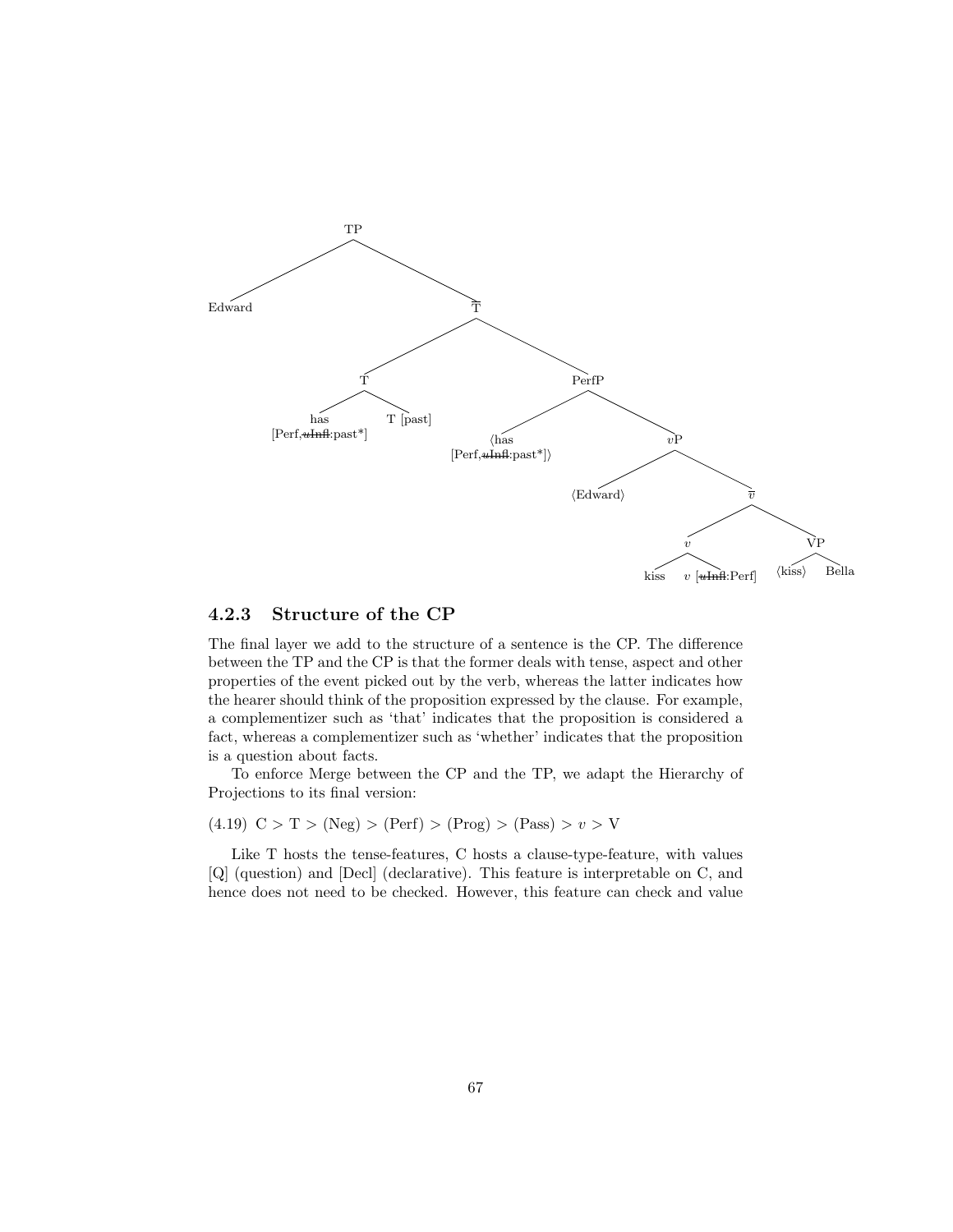an uninterpretable clause-type-feature on T. So we have as structure:



#### 4.3 Summary

| basic unit               | syntactic object, tree               |  |
|--------------------------|--------------------------------------|--|
| syntactic operations     | Merge                                |  |
|                          | Move                                 |  |
|                          | Adjoin                               |  |
| features                 | valued / privative                   |  |
|                          | interpretable / uninterpretable      |  |
|                          | weak $/$ strong                      |  |
| Full Interpretation      | Checking Requirement                 |  |
|                          | Checking under Sisterhood            |  |
|                          | Agree                                |  |
|                          | Locality of Matching                 |  |
| $\theta$ -roles          | Unique $\theta$ -Generalization      |  |
|                          | UTAH                                 |  |
| Hierarchy of Projections | $C > T > (Neg) > (Perf) > \cdots$    |  |
|                          | $\cdots$ > (Prog) > (Pass) > $v$ > V |  |

To summarize, we provide an overview of all the principles and technicalities discussed above.

Finally, we take a look at the final structure of a simple sentence such as 'Edward kisses Bella'. 'Bella' checks the uninterpretable c-selectional feature on 'kiss'; next, 'kiss' moves to  $v$ . The uninterpretable c-selectional feature on  $v$  is projected to the bar-level projection, where it is checked by 'Edward'.  $v$  also has a [uInfl:]-feature, which can be checked and valued by the [Pres]-feature on T. Since  $[u\text{Infl:}]$  is weak on v, no moving is necessary. T also bears a  $[u\text{clause-}$ type:]-feature, which can be checked and valued by the [Decl]-feature on C.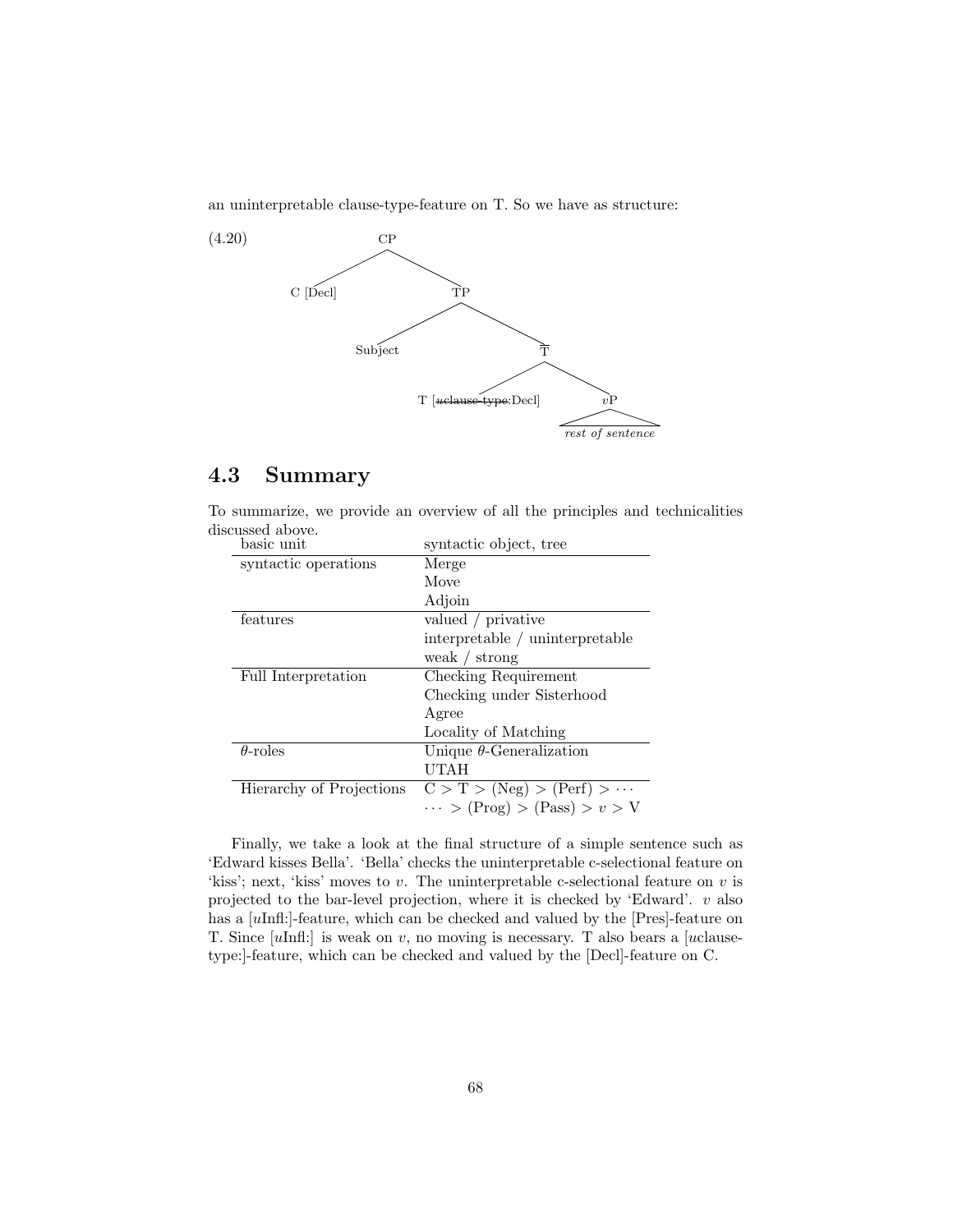

In contrast, U-DOP proposes the following tree for this sentence:



Note that this U-DOP representation is very simple and overgenerates widely: as discussed at the end of Section [2.3,](#page-24-0) U-DOP can generate all sentences (but imposes a distribution on them). Nevertheless, as we will show in the next chapters, this simple, overgenerating framework can solve problems of language acquisition; the involved technical machinery as described in this chapter is not necessary.

According to [Chomsky et al.](#page-146-8) [\(2002\)](#page-146-8), the language-specific component of the brain that is unique for humans, or the Faculty of Language in the Narrow sense (FLN), "comprises only the core computational mechanisms of recursion" [\(Chomsky et al., 2002,](#page-146-8) p. 1573).<sup>[6](#page-70-0)</sup> From the overview in the table above, and the exposition in this chapter, it is clear that at least this version of minimalism assumes quite a lot more. Rather, it seems that the U-DOP framework discussed in Part [I](#page-13-0) better fits the image sketched in [Chomsky et al.](#page-146-8) [\(2002\)](#page-146-8).

<span id="page-70-0"></span> ${}^{6}$ However, we believe a good case can be made for recursion being not typically linguistic.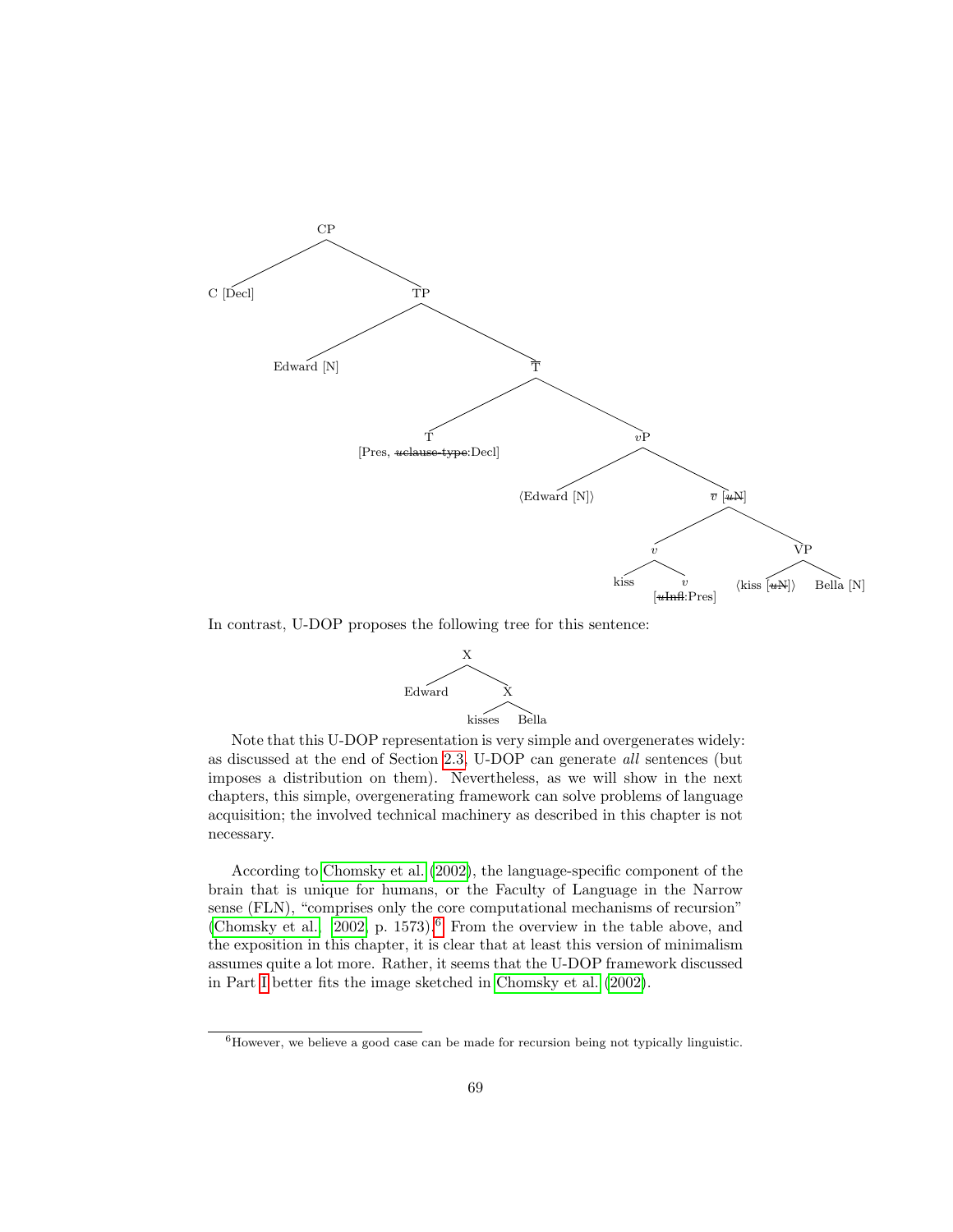### Chapter 5

## Subject Auxiliary Inversion

In the previous chapter we have discussed the framework of Minimalist Grammar. In this chapter, and the next two chapters, we will put this to use to account for several linguistic phenomena. Moreover, we will investigate whether the U-DOP approach developed in Part [I](#page-13-0) is also adequate for accounting for these phenomena.

The first phenomenon we will discuss is Subject Auxiliary Inversion (SAI). This phenomenon is one of the most prominent instantiations of poverty-ofstimulus arguments (cf. [Crain and Thornton](#page-146-6) [\(2006\)](#page-146-6)). The problem lies in the fact that out of [\(5.1\)](#page-71-0), children could deduce a structure-independent rule like [\(5.2\)](#page-71-1). However, such a rule would generate structures like the ungrammatical [\(5.3\)](#page-71-2), rather than the grammatical [\(5.4\)](#page-71-3). The task of the researcher is thus to explain how children acquire a different rule than [\(5.2\)](#page-71-1) and produce [\(5.4\)](#page-71-3) rather than [\(5.3\)](#page-71-2).

- <span id="page-71-0"></span>(5.1) the farmer is beating a donkey  $\Rightarrow$  is the farmer beating a donkey?
- <span id="page-71-1"></span> $(5.2)$  "to form a Yes/No question, move the *first* verbal element is, can, has, . . . of the declarative statement to the front" (cf. [Crain and Thornton](#page-146-6) [\(2006\)](#page-146-6))
- <span id="page-71-2"></span>(5.3) the farmer who is beating a donkey is mean  $\Rightarrow$  is the farmer who  $\langle$ is $\rangle$ beating a donkey is mean?
- <span id="page-71-3"></span>(5.4) the farmer who is beating a donkey is mean  $\Rightarrow$  is the farmer who is beating a donkey  $\langle$  is  $\rangle$  mean?

An empirical approach to this problem has already been undertaken in [Bod](#page-145-2) [\(2009\)](#page-145-2). In this chapter, we will investigate whether our approach can also explain this problem empirically (following the methodology outlined in Subsection [1.2.2\)](#page-9-0). In a first section, however, we will show how the framework of Minimalist Grammar, as described in the previous chapter, deals with Subject Auxiliary Inversion.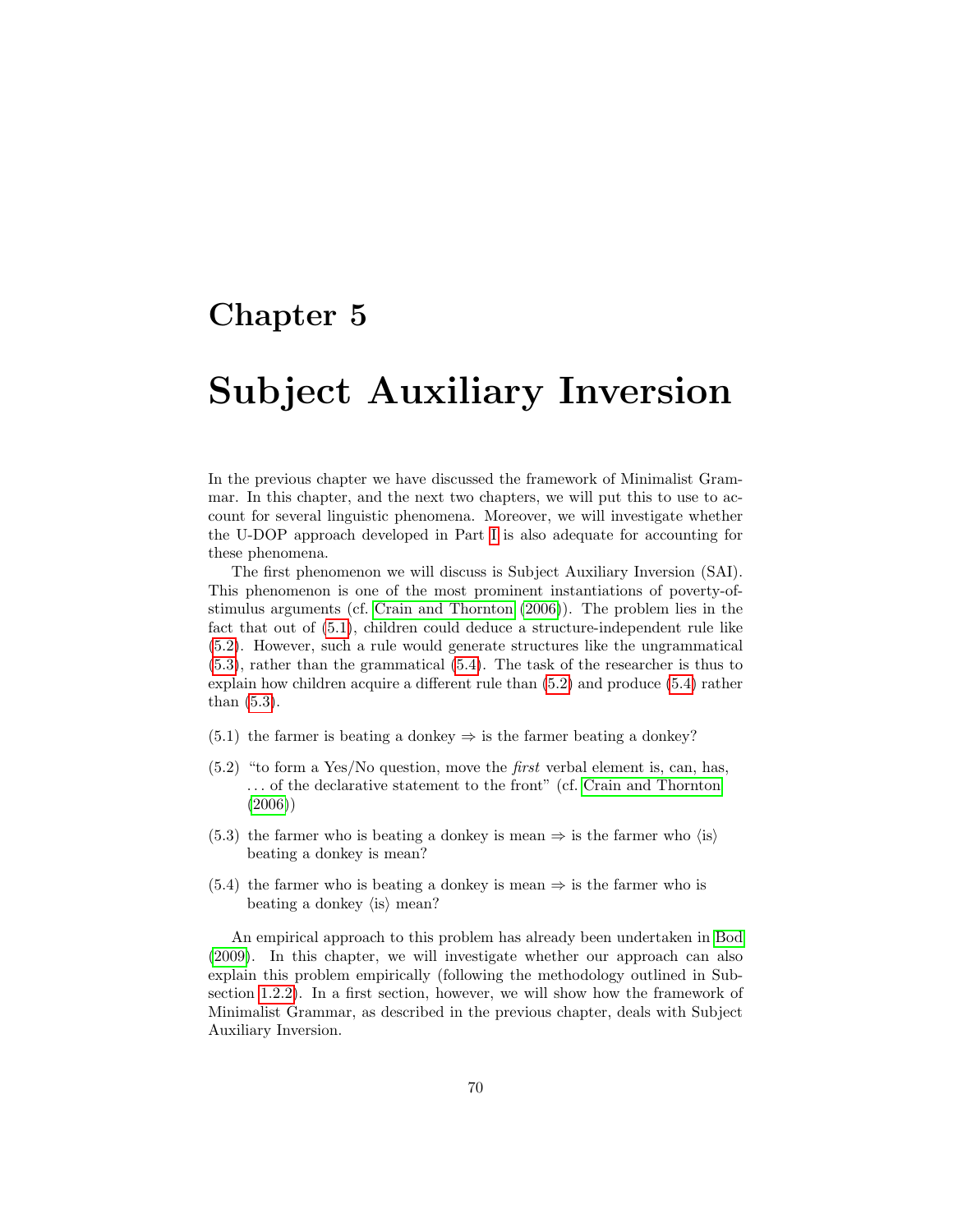# <span id="page-72-0"></span>5.1 The minimalist account

Recall from Section [4.2](#page-62-0) the basic structure of a sentence:



It is clear that in yes/no-questions the auxiliary occurs before the subject. Hence, the auxiliary on T must move to a position before the subject, the C position:



This movement is triggered by the [uclause-type]-feature on T. This is a strong feature; therefore, T has to move into a local (sisterhood) relation with C, so that the [uclause-type]-feature can be valued and checked by the [Q] feature on C: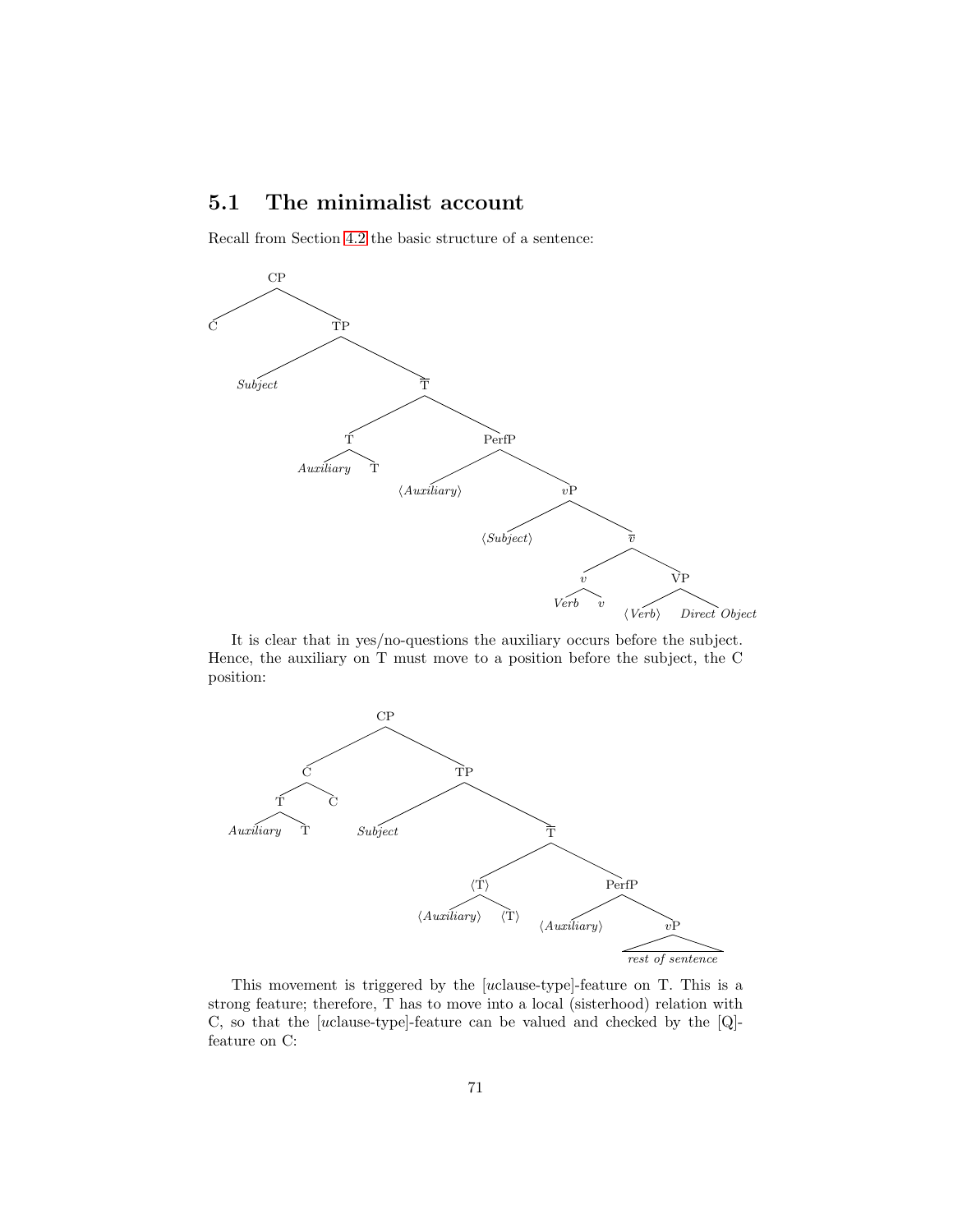

Of course, problems arise when C bears a [Decl]-feature, indicating that the sentence is a statement rather than a question. In that case, this movement should not take place: in that case, the auxiliary occurs after the subject. The solution proposed for this problem is that the [uclause-type]-feature is considered strong when valued with [Q], and weak when valued with [Decl]. So when C bears a [Q]-feature, the [uclause-type]-feature on T is valued with [Q], and hence considered strong, triggering movement from T to C. When C bears a [Decl]-feature, the [uclause-type]-feature on T is valued with [Decl], and hence considered weak, triggering no movement at all.

Finally, we will see how this treatment of yes/no-questions interacts with do-support. For an explanation of do-support, we need a new syntactic entity, the chain, and a pronunciation rule, the Pronouncing Tense Rule (PTR). The minimalist vision on do-support is that it is a last resort: when the PTR cannot apply, do-support will apply instead.

- Chain a chain is an object which is formed by an Agree operation. Whenever one feature checks against another, we say that the two syntactic objects entering into the checking relation are in a chain. Each link in the chain must c-command the next one. If c-command does not hold, then the chain is broken. [\(Adger, 2003,](#page-145-0) p. 192)
- **Pronouncing Tense Rule** in a chain (T[tense],  $v[u \text{Infl:} \text{tense}]$ ), pronounce the tense features on v only if v is the head of T's sister. [\(Adger, 2003,](#page-145-0) p. 192)

Now consider interrogative questions without an auxiliary (no PerfP or ProgP). This is the structure for the interrogative version of the sentence 'Edward kissed Bella':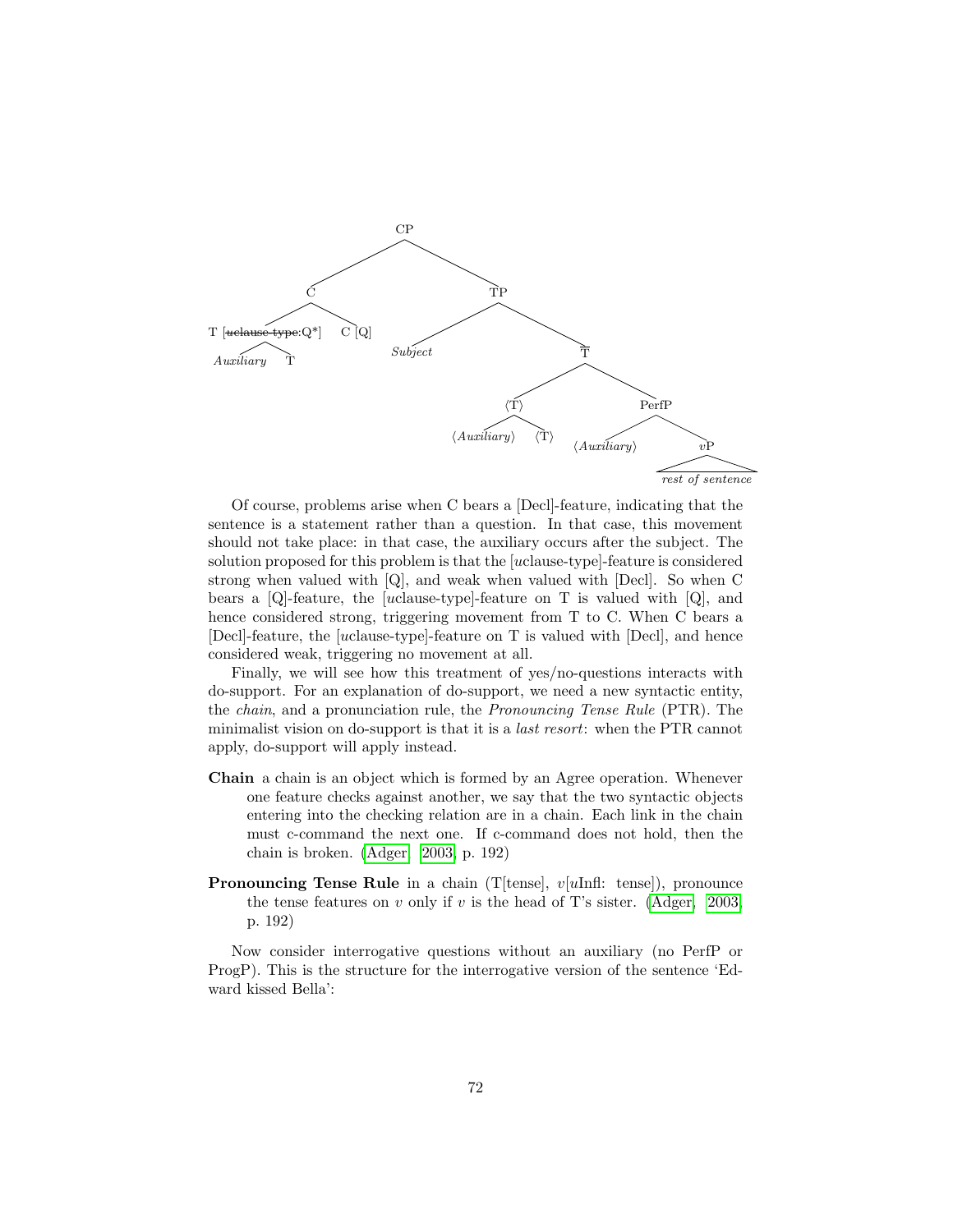

Once the movement from T to C has taken place, T no longer c-commands v. Hence, the chain is broken, and the PTR cannot apply. Therefore, we resort to do-support, and we pronounce some form of 'do' on the place of T, and get: 'did Edward kiss Bella?'.

# 5.2 The U-DOP account

In this section, we will investigate whether an empirical, usage-based account like the U-DOP framework developed in Part [I](#page-13-0) can explain Subject Auxiliary Inversion (following the two-pass model outlined in Subsection [1.2.2\)](#page-9-0). In particular, it has to be able to account for the difference in grammaticality between the following sentences:

<span id="page-74-2"></span>(5.5) is the boy eating

<span id="page-74-0"></span> $(5.6)$  \* is the boy who eating is hungry

<span id="page-74-1"></span>(5.7) is the boy who is eating hungry

In [\(5.6\)](#page-74-0), we could say that Rule [5.2](#page-71-0) is applied: the first auxiliary is fronted. In contrast, in [\(5.7\)](#page-74-1), it is not the first auxiliary that is fronted, but the auxiliary from the matrix sentence.

When we try to let our parser (100-best shortest derivations, with ranking as a second phase, cf. Section [3.1\)](#page-28-0) parse these sentences, we run into memory issues: the parsing of [\(5.6\)](#page-74-0) and [\(5.7\)](#page-74-1) takes too much memory (more than 30 GB RAM). Therefore, we back off to the second pass of the two-pass model, and look for the shortest derivation ourselves. Now we have to explain why [\(5.7\)](#page-74-1) is more grammatical than [\(5.6\)](#page-74-0).

We look at the subtrees from the child-directed speech of the Adam part of the Brown corpus [\(Brown, 1973\)](#page-146-0), and check how  $(5.5 - 5.7)$  $(5.5 - 5.7)$  $(5.5 - 5.7)$  can be derived.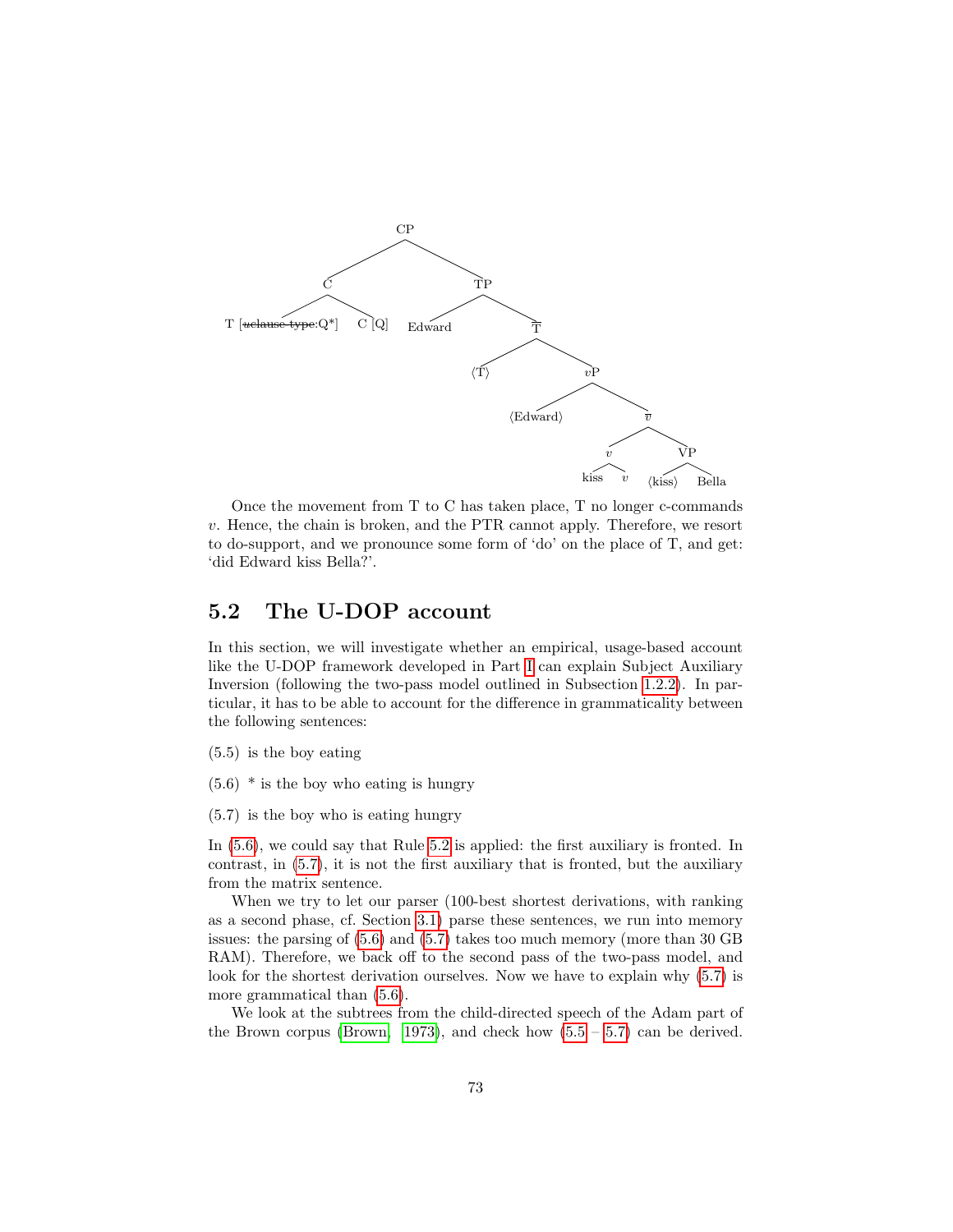First, we investigate whether the entire tree can be found in the subtree-bank: if so, then the shortest derivation consists of that one tree; otherwise, we check whether we can split the tree into two subtrees of the subtree-bank, etc, ...

For [\(5.5\)](#page-74-2), the shortest derivation consists of at least two elements: the entire tree was not found in the subtreebank (ranking:  $14,799 + 594 = 15,393$  $14,799 + 594 = 15,393$ ):<sup>1</sup>



The sentence in [\(5.7\)](#page-74-1) is of the same complexity: its shortest derivation also consists of two elements (ranking:  $1,585,992 + 86,536 = 1,672,528$ ):



Finally, the sentence in [\(5.6\)](#page-74-0) is the most complex: it only has derivations with four or more elements (ranking:  $1,585,992 + 594 + 135 + 4,085 = 1,590,806$ ):



<span id="page-75-0"></span><sup>1</sup>Of course, there are many possible shortest derivations; in our examples, we give just one. We ascertained that there are no shorter derivations, i.e. derivations with fewer elements. Note that we used part-of-speech tags as input to our parser; here we give the words for ease of exposition.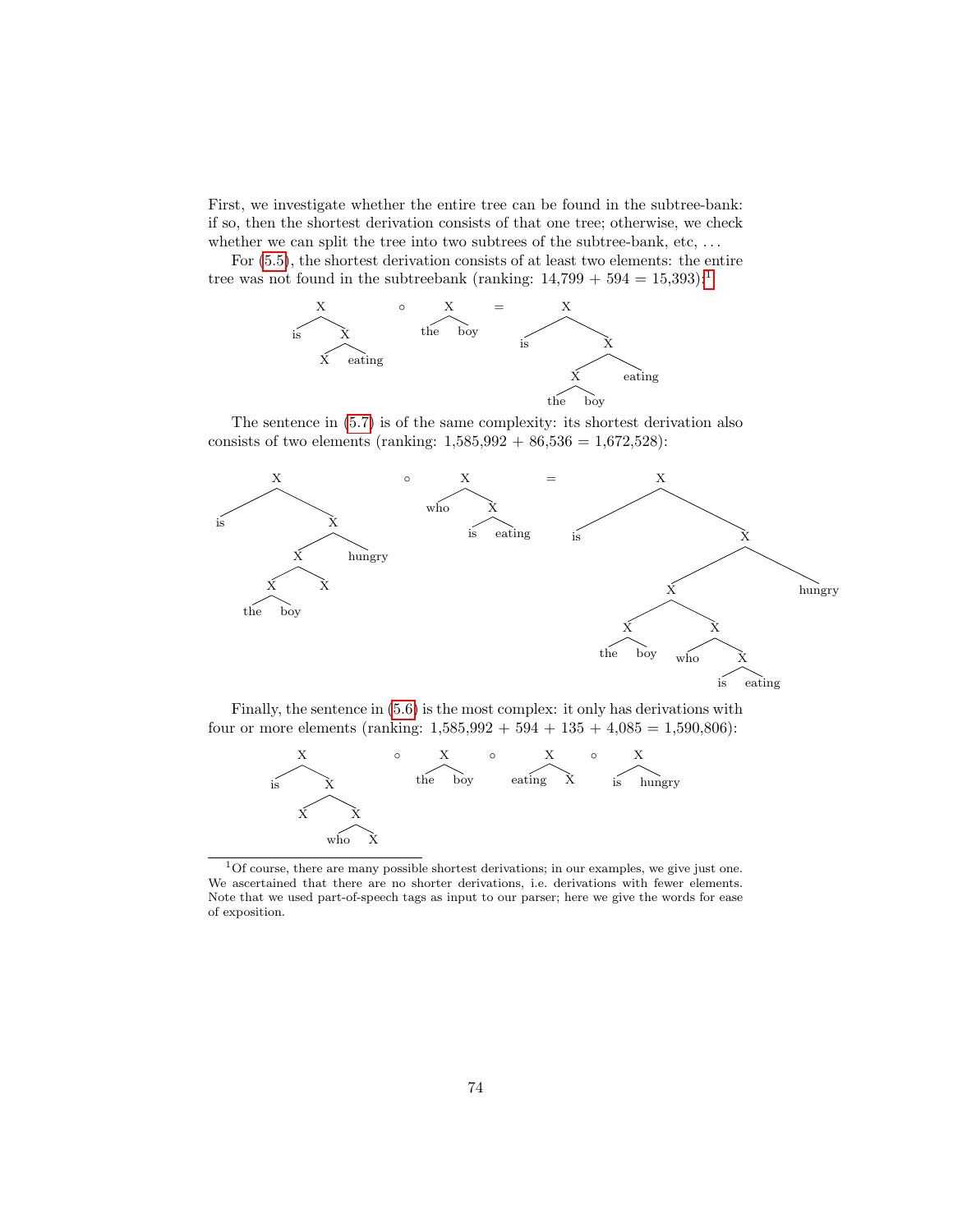

So when a child has to choose between  $(5.6)$  and  $(5.7)$  to express its thoughts, it will always choose [\(5.7\)](#page-74-1), because this sentence has the shortest derivation (the ranking does not matter in this case). In this way, the U-DOP framework can account for Subject Auxiliary Inversion: without any rules, the child will always choose the correct alternative, based on the input it has received (in this case, the child-directed speech from the Adam-part of the Brown corpus). So we see that the criterion of shortest derivation works: children will choose that alternative which bears the greatest similarity with what they have already encountered.

In the derivations, we also see that the preference for [\(5.7\)](#page-74-1) has some linguistic basis: the difference in the derivations is caused by the relative clauses 'who is eating' in [\(5.7\)](#page-74-1) vs. 'who eating' in [\(5.6\)](#page-74-0). U-DOP can capture the fact that the first relative clause is more grammatical than the second one, because the latter does not occur in the input.<sup>[2](#page-76-0)</sup> Hence, the derivation of the relative clause-part of [\(5.6\)](#page-74-0) is more complicated, because we can only use fairly abstract subtrees, whereas for the structure of the first relative clause we have more concrete subtrees at our disposal. We see this for example in the second step of the derivation of  $(5.7)$ : the subtree  $(X \text{ who } (X \text{ is } X))$  can be used, which is a common structure for a relative clause.

When we look at our other criterion, the ranking, we see that this can also explain SAI. We let the parser developed in Section [3.2](#page-38-0) provide analyses for [\(5.5](#page-74-2)  $-5.7$ ),<sup>[3](#page-76-1)</sup> and we get the following results.<sup>[4](#page-76-2)</sup> The derivation for [\(5.5\)](#page-74-2) is (rank: 4  $+ 16 + 594 = 614$  $+ 16 + 594 = 614$  $+ 16 + 594 = 614$ :<sup>5</sup>

<span id="page-76-0"></span> $2$ At least not in the child-directed speech of the Adam-part of the Brown corpus. So it is possible that this relative clause does occur in 'real life' child-directed speech. However, even in that case, it would still be very rare, and hence have little influence.

<span id="page-76-1"></span><sup>3</sup>As was noted in Section [3.2,](#page-38-0) this parser works more efficient. Hence, we do not run into any memory problems here.

<span id="page-76-2"></span><sup>4</sup>When comparing the ranks of these derivations with the ranks of the derivations above, it is obvious that these derivations will have a much lower rank, since they are meant to optimize the frequency/ranking criterion; however, when comparing the number of elements in the derivations, the derivations above will be the shortest, since they are meant to optimize the maximal overlap/shortest derivation criterion.

<span id="page-76-3"></span><sup>&</sup>lt;sup>5</sup>Note that these are not assumed to be the trees that would be proposed by a linguist. Since there is no way of knowing what would be the 'correct' trees, i.e. the trees a child would have in mind, we focus on what we can know: the difference in relative grammaticality, formulated in the ranking score. See also the methodological remarks in Subsection [1.2.2](#page-9-0) and Section [6.3.](#page-101-0)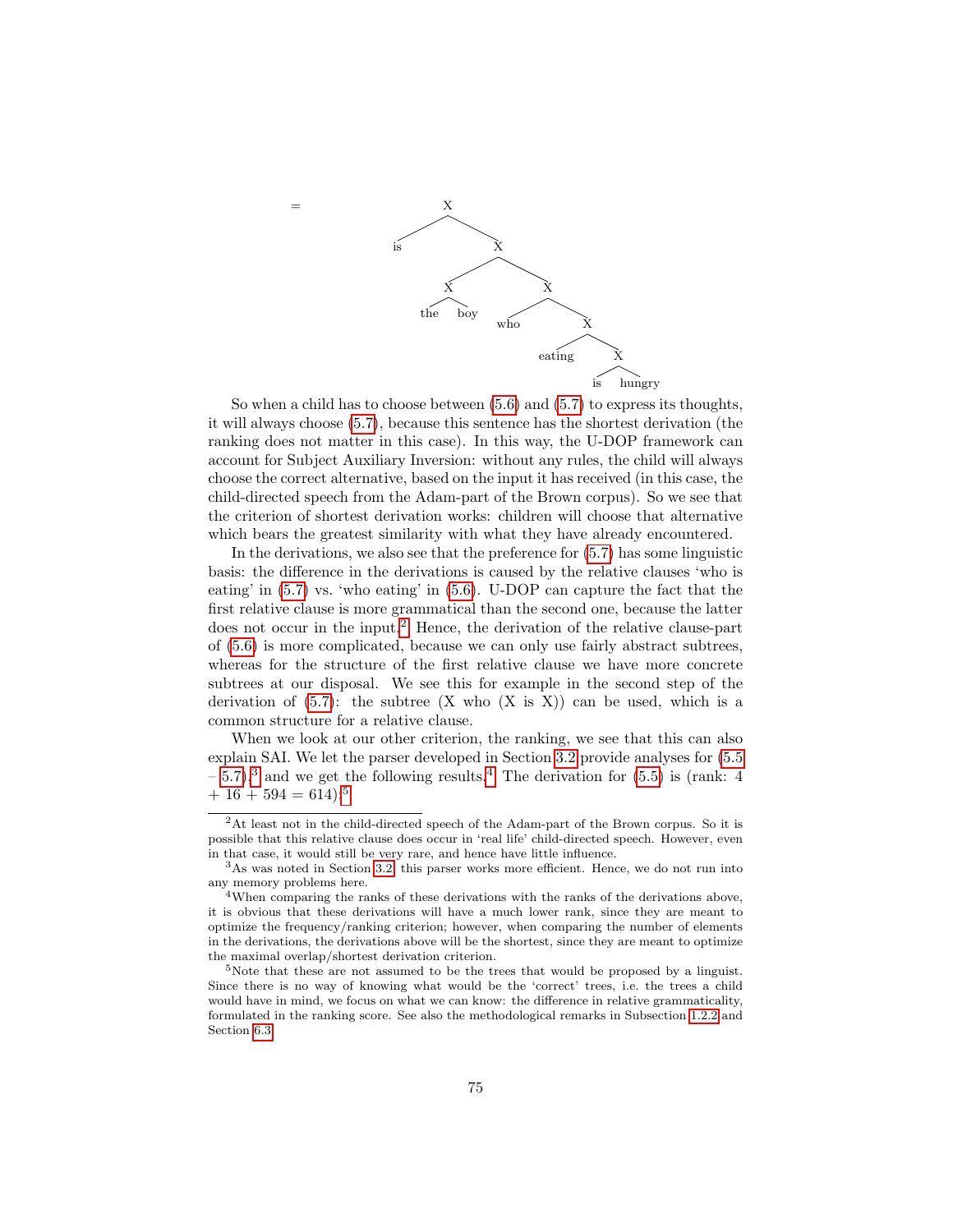

We see that this derivation consists of more elements, but that its composing elements are more frequent (have a lower (and hence, better) rank).

The derivation for [\(5.7\)](#page-74-1) has a higher rank, since this is a more complex sentence (rank:  $4 + 20 + 16 + 13 + 77 + 594 = 724$ ):



Finally, the derivation for [\(5.6\)](#page-74-0) has the highest rank, so the worst score  $(rank: 4 + 20 + 25 + 16 + 77 + 594 = 736)$  $(rank: 4 + 20 + 25 + 16 + 77 + 594 = 736)$  $(rank: 4 + 20 + 25 + 16 + 77 + 594 = 736)$ :<sup>6</sup>

$$
\begin{array}{ccccccccc} & X & \circ & X & \circ & X & \circ & X & \circ & X \\ & \searrow & & & & & & & \swarrow & \\ \text{is} & X & & & & & & \swarrow & \\ & & & & & & & \searrow & & \searrow & \\ \end{array}
$$

<span id="page-77-0"></span> ${}^{6}\mathrm{The}$  subtrees of both derivations look the same, and therefore one would expect the rank to be equal; however, the verb 'is' can be assigned two part-of-speech tags, viz. 'v:cop' when it is used as a copula verb, and 'aux' when it is used as an auxiliary. Therefore, the subtrees used in the derivations are not really the same, since different part-of-speech tags for 'is' are used.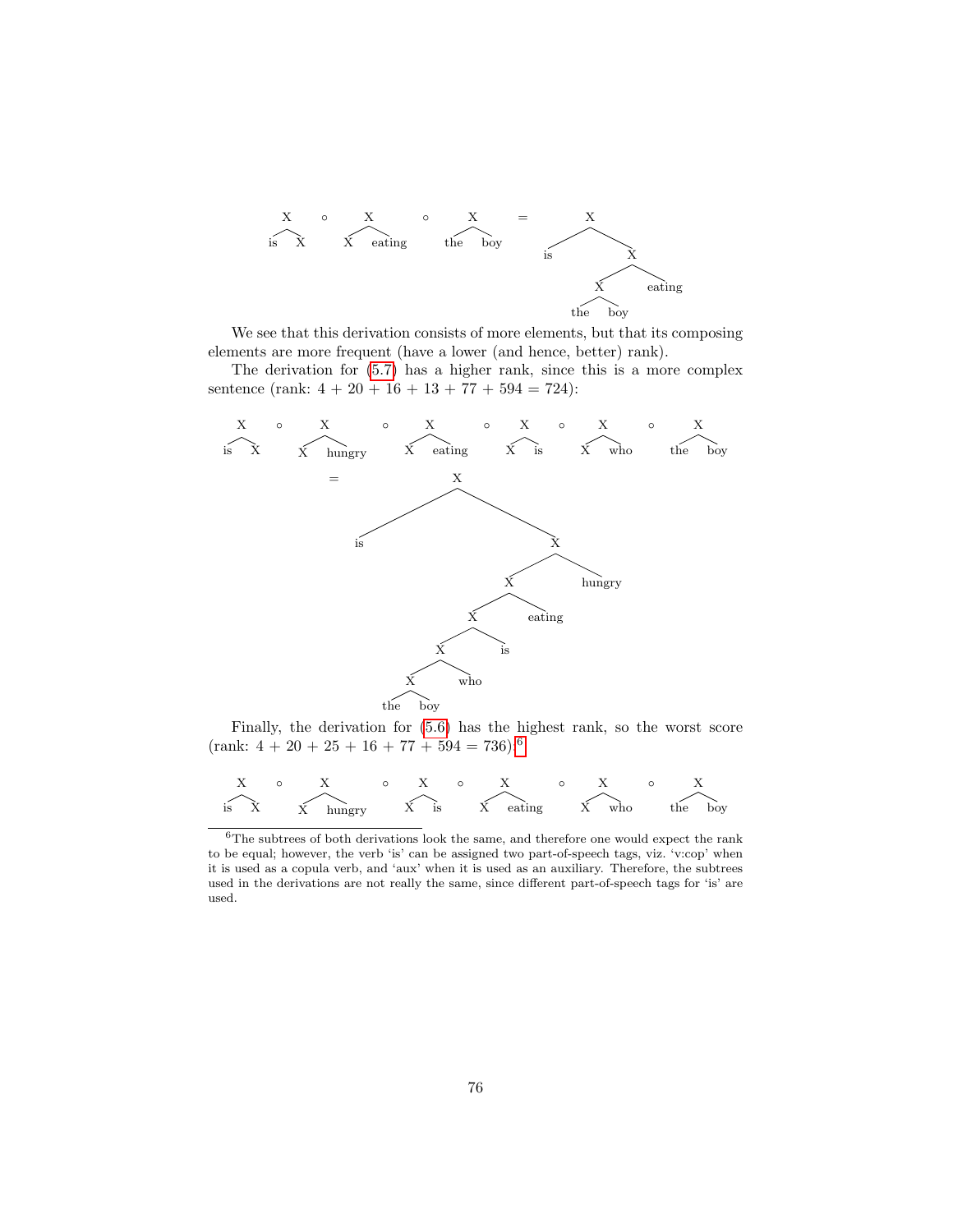

So we see that also according to the frequency-based ranking criterion, children will prefer the grammatical [\(5.7\)](#page-74-1) over the ungrammatical [\(5.6\)](#page-74-0) when they have to choose between the two alternatives: they will choose that alternative whose composing parts they have encountered most frequently.

# 5.3 Summary

In this chapter, we have first introduced the minimalist account of Subject Auxiliary Fronting, and shown how this framework can correctly predict differences in grammaticality. However, this account needs the fairly involved machinery of Minimalist Grammar, as described in Chapter [4,](#page-55-0) and even some additional tweaks have to be made to make everything fit. For example, in the original machinery, features are either strong or weak on a constituent. To account for SAI, however, we must allow that features can be weak on a constituent when they are valued with one value, and strong on that same constituent when valued with another value. Also the analysis of do-support needs new technicalities (e.g. the notion of chains), and a whole new mechanism: a last-resort rule —when all else fails, we apply do-support.

So the minimalist framework can account for SAI, but at a great theoretical cost. The U-DOP framework, in contrast, needs only five things:

- 1. representations of language expressions: trees
- 2. fragments of representations: subtrees
- 3. composition operation: ◦
- 4. disambiguation mechanism: shortest derivation / ranking based on frequency  $/\ldots$
- 5. input: a corpus of language expressions that may be assumed to be the input a child has received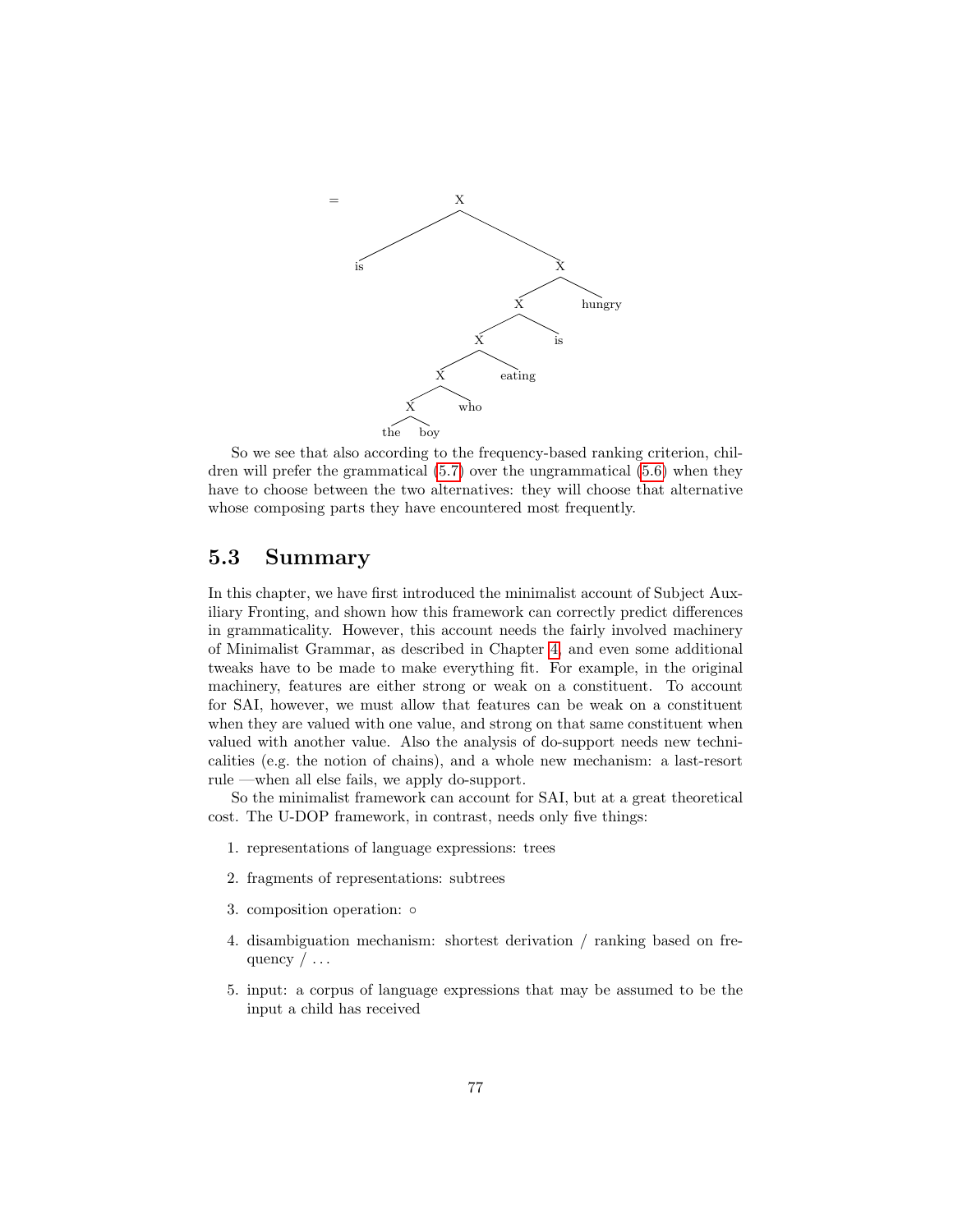Whereas the input plays only a small role in the minimalist framework (in the account of SAI even no role at all —the grammar does all the work), it is crucial in the U-DOP account: both to provide composing elements for derivations (subtrees), as well as to provide information about frequency (rank).

So we see that the poverty of stimulus argument with respect to SAI is refuted. The poverty of stimulus argument says that it is impossible that children learn such complex constructions on the basis of input alone —therefore, innate constraints are necessary. However, in this section we have shown that it is possible to account for SAI mainly on the basis of the input, viz. in the simple framework of U-DOP.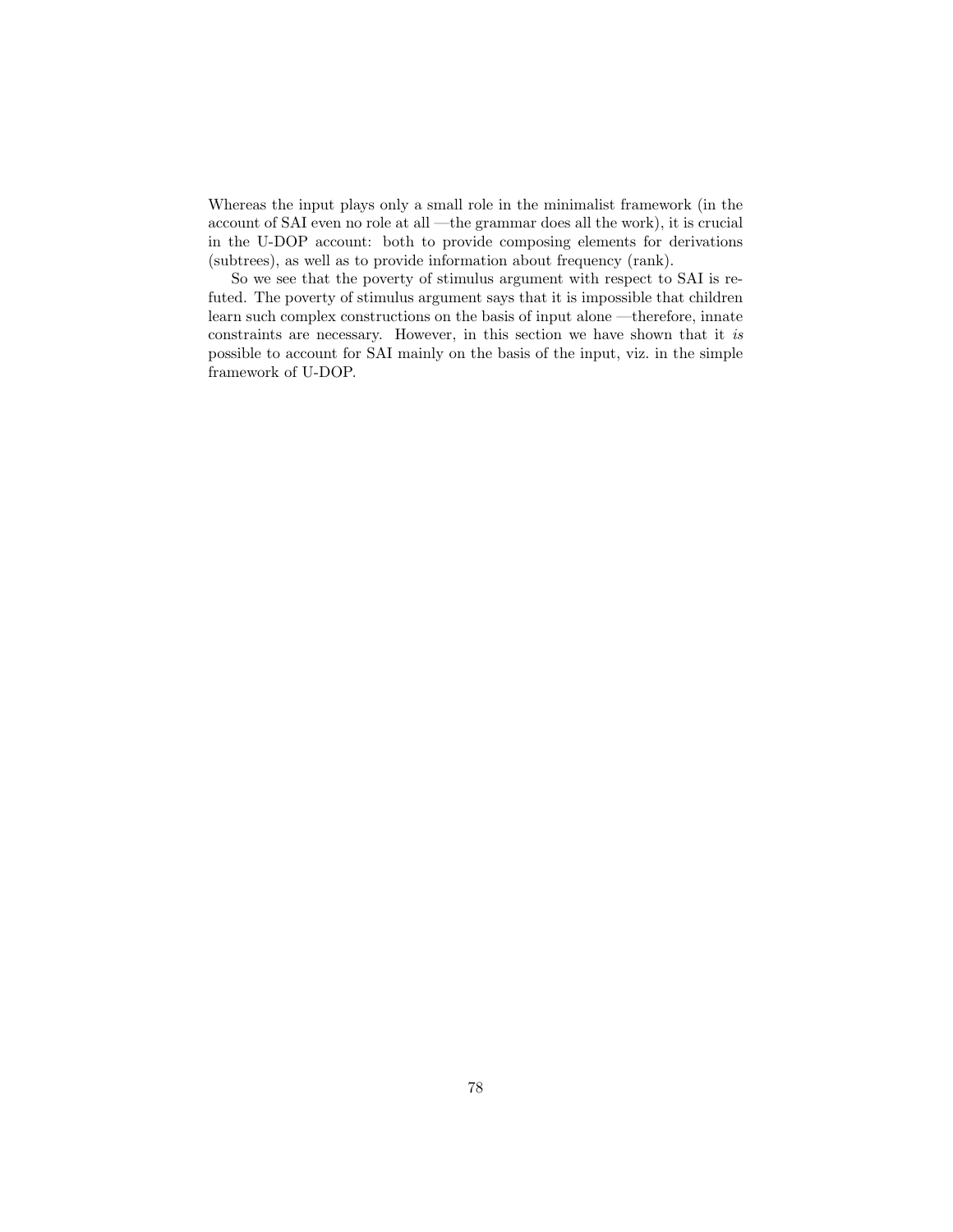# Chapter 6

 $(6.1)$ 

# WH-questions

In the remainder of this thesis, we will look at a range of phenomena that in generative linguistics are claimed to be explained by a coherent set of constraints, viz. the island constraints. The phenomenon that is most heavily studied in this research area is that of wh-questions. In this chapter, we will investigate this phenomenon in depth; in the next chapter, we will look at related phenomena. First, we go back to the roots of generative grammar: the PhD thesis of [Ross](#page-147-0) [\(1967\)](#page-147-0), where the island constraints were first developed. Next, we describe how the more recent framework of minimalism, as described in Chapter [4,](#page-55-0) deals with wh-questions. Finally, we show that it is not necessary to assume innate constraints, but that the U-DOP theory developed in Part [I](#page-13-0) can deal with wh-questions in an empirical way.

### <span id="page-80-1"></span>6.1 The basic explanation of Ross (1967)

The framework that Ross worked in was that of transformational grammar. The syntactic component consists of two parts: a set of context-free phrase structure rules, which generate deep structures, and a set of transformations, which convert deep structures into *surface* structures.

WH-questions are formed by the transformational rule **Question**:

<span id="page-80-0"></span>
$$
Q - X - NP - Y
$$
  
\n1 2 3 4  $\stackrel{\text{OBLIG}}{\Longrightarrow}$   
\n1 3 + 2 0 4  
\nCondition: 3 dominates WH + some

In general, such rules state that if you have a configuration like the left-handside of the arrow, it obligatorily has to be transformed into the configuration specified in the right-hand-side. Variables like X and Y can range over all strings, including the null string.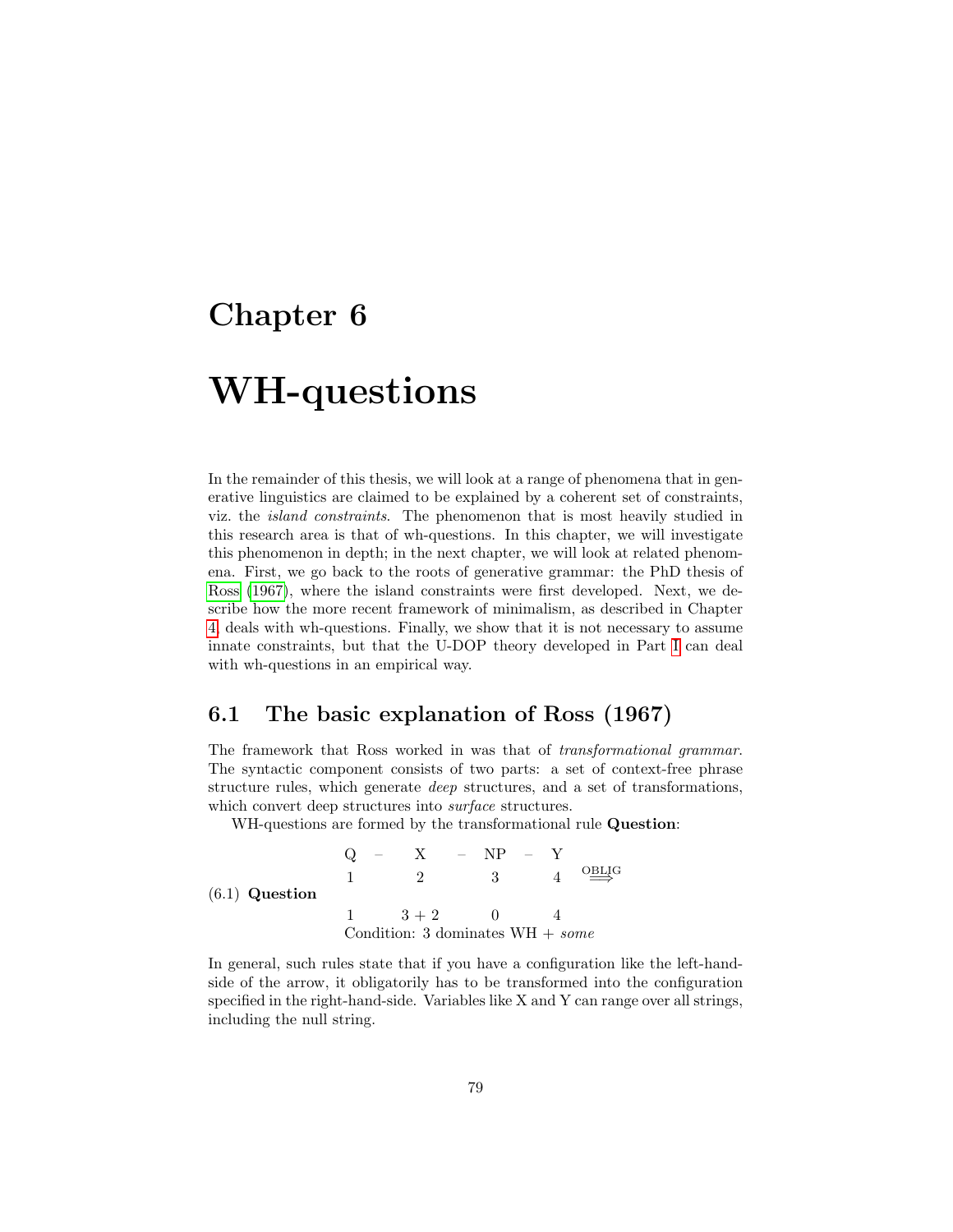So in this case, the configuration we start from has a Q element (a nonpronounced element that signifies we're dealing with a question), then an arbitrary string (labeled with variable  $X$ ), then a noun phrase, and then again an arbitrary string (labeled with variable Y). The transformation consists in moving the noun phrase to a place between the Q-element and the string X.

For example, the question 'who did Bella kiss yesterday' is derived from 'did Bella kiss who yesterday' as follows: $<sup>1</sup>$  $<sup>1</sup>$  $<sup>1</sup>$ </sup>

|                                                  | did Bella kiss         |   | $-$ who $-$ vesterday |                          |  |
|--------------------------------------------------|------------------------|---|-----------------------|--------------------------|--|
|                                                  |                        | 3 |                       | $\overrightarrow{OBLIG}$ |  |
|                                                  |                        |   |                       |                          |  |
|                                                  | $3 + 2$                |   |                       |                          |  |
| $\circ$                                          | $who + did$ Bella kiss |   | vesterday             |                          |  |
| Condition satisfied: 'who' dominates $WH + some$ |                        |   |                       |                          |  |

It is clear that variables like X and Y are indispensable in rules like  $(6.1)$ : the place of X can be filled by an infinite variety of strings, cf.  $(6.2 - 6.4)$  $(6.2 - 6.4)$  $(6.2 - 6.4)$  (the string spanned by X is in italics); this infinite variety cannot be captured in a finite conjunction. We say that wh-questions can be infinitely deeply embedded:  $(6.2)$  has level 1 of embedding,  $(6.3)$  level 2,  $(6.4)$  level 3, and in principle we could go on building sentences with ever deeper embeddings. This phenomenon is called 'unbounded scope'.

- <span id="page-81-1"></span>(6.2) who did Bella kiss
- <span id="page-81-3"></span>(6.3) who did Jacob say that Bella kissed
- <span id="page-81-2"></span>(6.4) who did Sam order Jacob to say that Bella kissed

With respect to language acquisition, the puzzle lies in the fact that children only hear constructions of level 1 —but how is it then possible that they can generalize (certainly as adults) this simple construction to more complex ones like [\(6.3\)](#page-81-3) and [\(6.4\)](#page-81-2)? Ross answers this question with the variables in Rule [6.1.](#page-80-0) We will come back to how our U-DOP approach solves this in Subsection [6.3.1.](#page-102-0)

The immediate next observation, however, is that although variables are indispensable, they also cause problems: by Rule [6.1,](#page-80-0) we can also derive the ungrammatical sentences  $(6.5 - 6.8)$  $(6.5 - 6.8)$  $(6.5 - 6.8)$  (again the string spanned by X is in italics).

- <span id="page-81-4"></span> $(6.5)$  \* who did you know a girl who is jealous of
- <span id="page-81-6"></span> $(6.6)$  \* what do you love chicken and
- $(6.7)$  \* who *was that you loved* obvious
- <span id="page-81-5"></span> $(6.8)$  \* which *did you read* book

<span id="page-81-0"></span> $1$ Do-support and auxiliary inversion are not dealt with in Ross' thesis. In the next section, we will discuss the minimalist account of wh-questions, where these details are dealt with.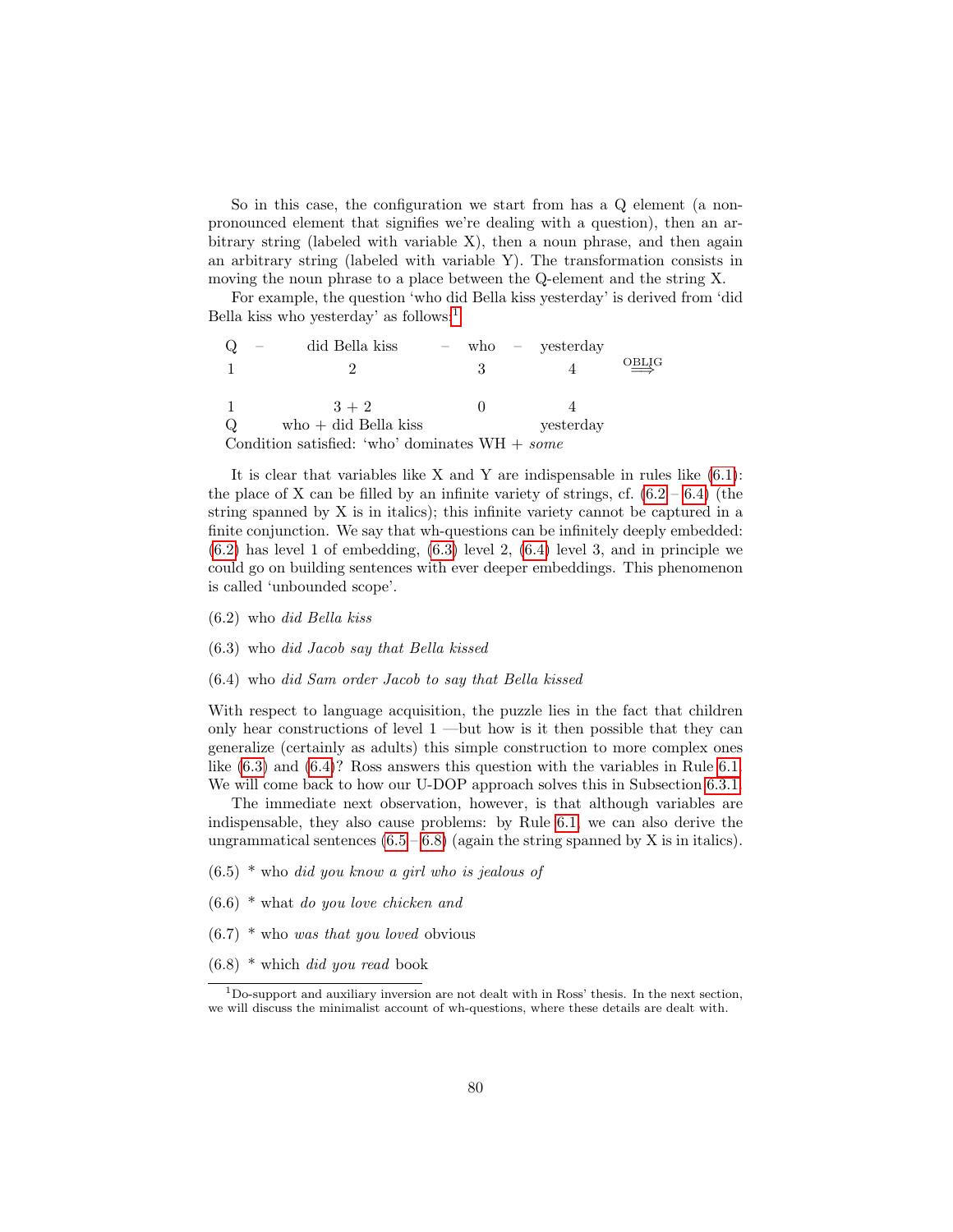Now the question is, how do children know that they can generalize from what they hear in  $(6.2)$  to  $(6.3)$  and  $(6.4)$ , but not to  $(6.5 - 6.8)$  $(6.5 - 6.8)$  $(6.5 - 6.8)$ ?

To this end, Ross proposes the island constraints: these constraints define islands, within which certain rules are constrained to operate.

There is a specific class of rules which obey the constraints. Ross makes a distinction between 'copying' and 'chopping' transformations. The former move a constituent, but leave behind a 'trace' (not in the modern sense of the word, but a pronominal form); the latter move a constituent, and leave nothing behind. Now Ross stipulates that only the latter obey the island constraints. Moreover, only chopping transformations where the chopped constituent is moved over a variable obey the constraints.

In the next section, we will introduce the constraints, and look at their effect on wh-questions. In the next chapter, we will look at other transformations which should obey the constraints, and also at a transformation that doesn't obey the constraints. We will show that, whereas Ross' island constraints only apply to chopping transformations with movement over a variable, our U-DOP approach is more general in that it can capture all kinds of constructions.

#### <span id="page-82-2"></span>6.1.1 Complex NP Constraint

Ross' first constraint is the Complex NP Constraint. Intuitively, this constraint says: "elements of relative clauses cannot be questioned". Formally, it is stated as follows:

No element contained in a sentence dominated by a noun phrase with a lexical head noun may be moved out of that noun phrase by a transformation [\(Ross, 1967,](#page-147-0) p. 127)

<span id="page-82-0"></span>An illustration can be found in Figure [6.1.](#page-82-0) This means that wh-phrases can

Figure 6.1: An illustration of the Complex NP Constraint



move out of VPs, as in  $(6.2 - 6.4)$  $(6.2 - 6.4)$  $(6.2 - 6.4)$ , but they cannot move out of 'complex' NPs. A complex NP consists of a lexical head (so not a pronominal form like 'it'), and a sentence (most likely, a relative clause). For example, [\(6.9\)](#page-82-1) and [\(6.10\)](#page-83-0) are ungrammatical, because 'who' moved out of the complex NP 'a girl who is jealous of  $\langle \text{who} \rangle$ .

<span id="page-82-1"></span> $(6.9)$  \* who did you know a girl who is jealous of?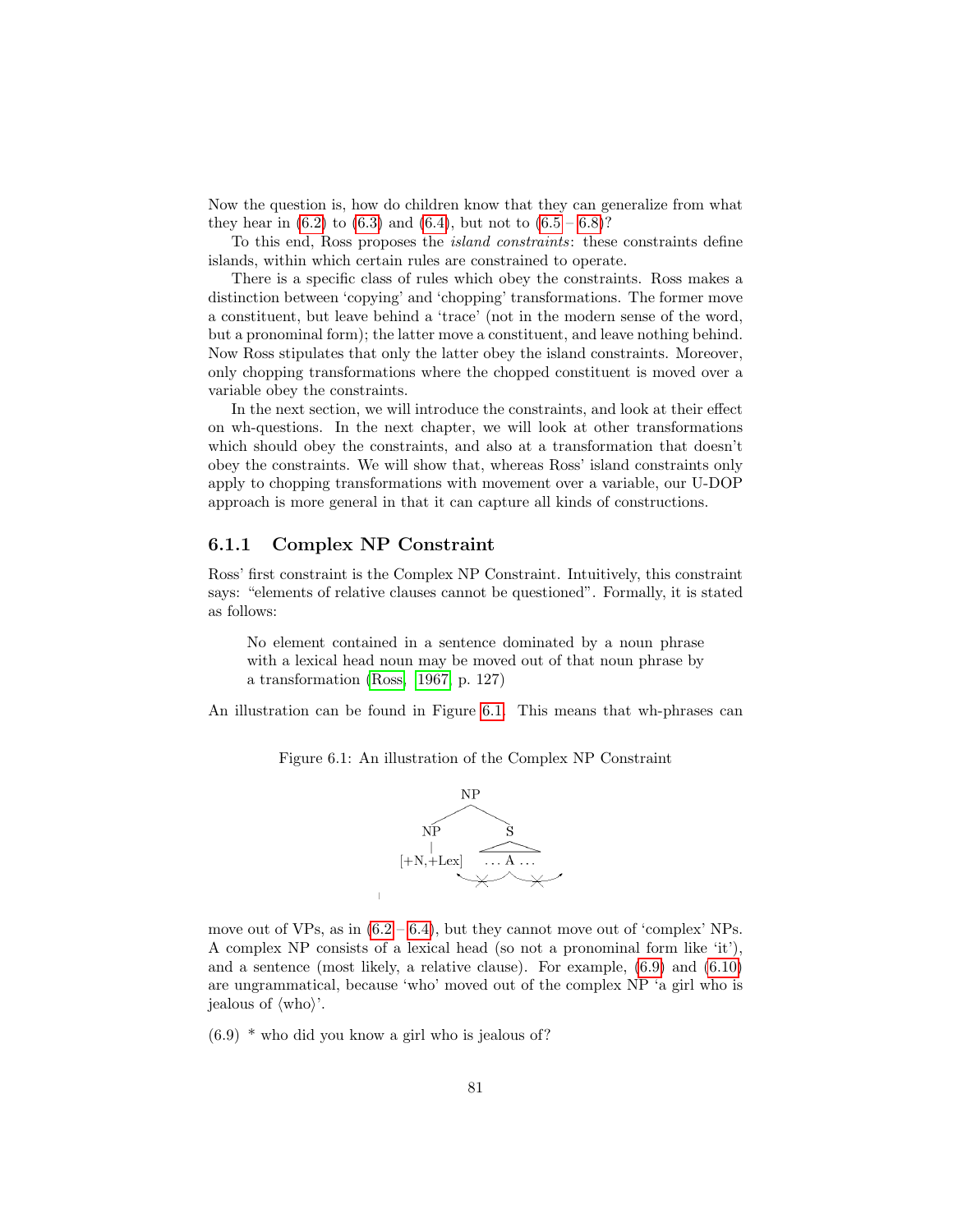<span id="page-83-0"></span> $(6.10)$  \* who did she say you know a girl who is jealous of?

With this constraint, we have now ruled out the first of the ungrammatical sentences in  $(6.5 - 6.8)$  $(6.5 - 6.8)$  $(6.5 - 6.8)$ .

Although there are some counterexamples to this constraint in certain dialects, Ross "believe[s] the Complex NP Consraint to be universal" [\(Ross, 1967,](#page-147-0) p. 138). So this constraint is assumed to be part of the language-specific component of the brain that is present in all humans, and hence, to apply in all languages. In Section [6.3,](#page-101-0) we will see that it is not necessary to assume such a universal, innate constraint, and that this behavior of wh-questions can also be explained on the basis of empirical input alone (together with some general cognitive capabilities).

#### <span id="page-83-4"></span>6.1.2 Coordinate Structure Constraint

The second type of wh-questions which should be constrained has to do with coordination. Consider, for example, [\(6.11\)](#page-83-1) and [\(6.12\)](#page-83-2).

<span id="page-83-1"></span> $(6.11)$  \* what do you love chicken and

<span id="page-83-2"></span> $(6.12)$  \* what did Bella read a book and Edward sing

Intuitively, the constraint says: "a conjoined NP cannot be questioned". Formally, Ross formulates this constraint as follows:

In a coordinate structure, no conjunct may be moved, nor may any element contained in a conjunct be moved out of that conjunct [\(Ross, 1967,](#page-147-0) p. 161)

<span id="page-83-3"></span>An illustration can be found in Figure [6.2.](#page-83-3) So [\(6.11\)](#page-83-1) is ungrammatical, because

Figure 6.2: An illustration of the Coordinate Structure Constraint



'what' is a conjunct in the coordinate structure 'chicken and  $\langle \text{what}\rangle$ ' and hence cannot be moved. Similarly, [\(6.12\)](#page-83-2) is ungrammatical, because 'what' is an element contained in the conjunct 'Edward sings  $\langle \text{what}\rangle$ ', and according to the constraint, it cannot be moved out of this conjunct.

Now the question how children know that sentences like [\(6.6\)](#page-81-6) are ungrammatical is answered: also the Coordinate Structure Constraint is considered universal, and part of the language-specific component of the brain.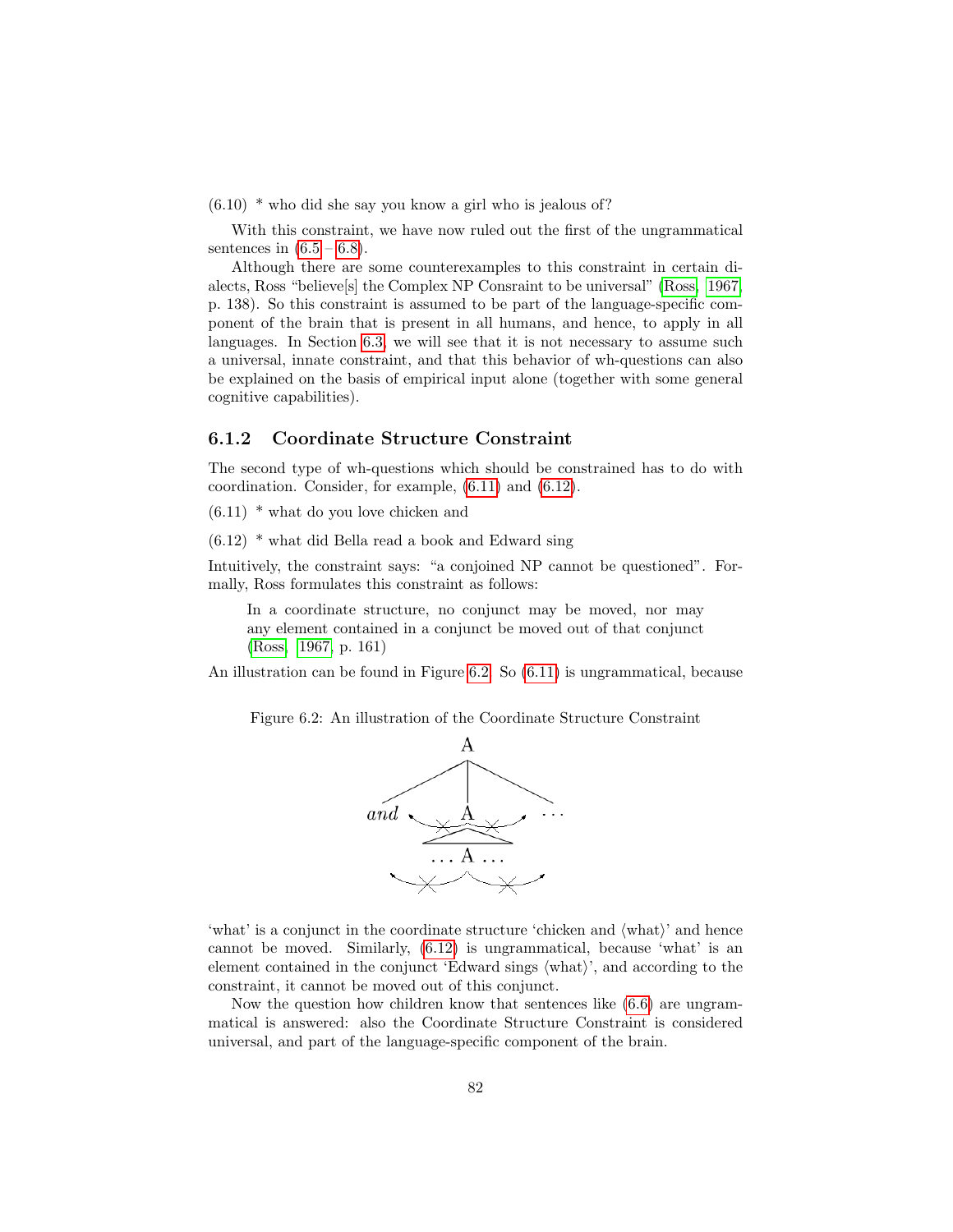#### 6.1.3 Sentential Subject Constraint

The third constraint deals with the interesting difference in grammaticality between [\(6.13\)](#page-84-0) and [\(6.14\)](#page-84-1):

- <span id="page-84-0"></span>(6.13) who was it obvious that you loved?
- <span id="page-84-1"></span> $(6.14)$  \* who was that you loved obvious?

Formally, the constraint is formulated as follows:

No element dominated by an S may be moved out of that S if that node S is dominated by an NP which itself is immediately dominated by S [\(Ross, 1967,](#page-147-0) p. 243)

<span id="page-84-2"></span>An illustration can be found in Figure [6.3.](#page-84-2)

Figure 6.3: An illustration of the Sentential Subject Constraint



This constraint applies to structures with a subject NP that itself consists of a sentence (e.g. 'that you loved Edward' in 'that you loved Edward is obvious'). According to the constraint, it is not allowed to move elements out of that NP-sentence. However, when this NP is not the subject of the sentence (e.g. 'that you loved Edward' in 'it is obvious that you loved Edward'), it is allowed to move elements out of that NP-sentence. So according to this constraint, [\(6.13\)](#page-84-0) is grammatical, because 'who' was moved out of the NP-sentence 'that you loved  $\langle \text{who} \rangle$ ' in 'it was obvious that you loved  $\langle \text{who} \rangle$ '. However,  $(6.14)$ is ungrammatical, because 'who' was moved out of the sentence 'that you loved  $\langle \text{who} \rangle'$  in 'that you loved  $\langle \text{who} \rangle$  is obvious'.

We included this constraint for completeness' sake, but it is not really interesting for investigation: sentences of this kind are rarely found in speech, let alone in child-directed or -produced speech. We believe that these structures are learned by schooling, rather than some automatic mechanism.

Interestingly, Ross himself does not consider this constraint to be universal, but rather language-specific. It is claimed that each language has a 'conditionsbox'; if a constraint is present in the conditions-box of a certain language, it applies to all relevant rules of that language. So there are languages where the Sentential Subject Constraint does not apply to wh-questions (e.g. Japanese),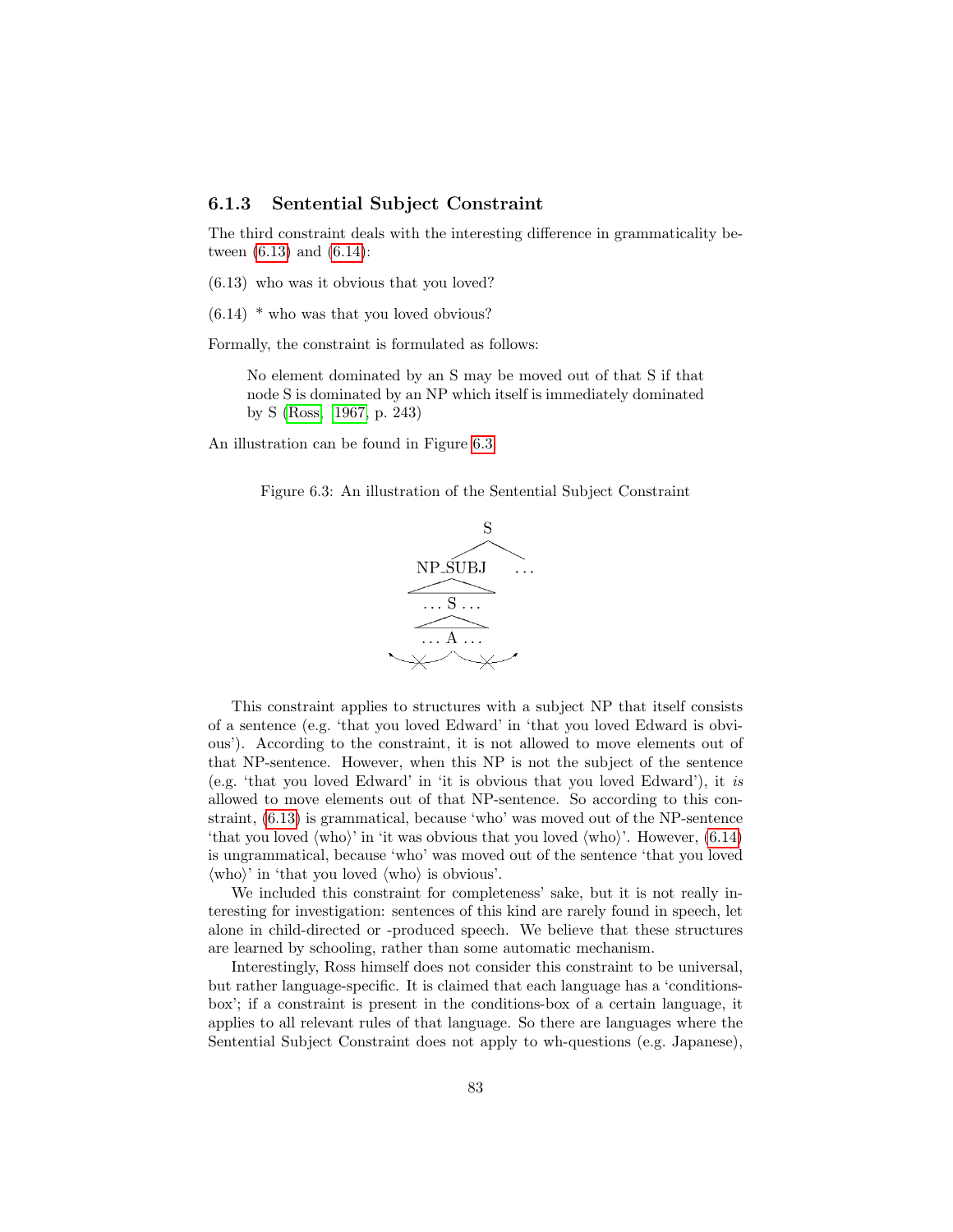but then it also does not apply to other chopping transformations; in languages where the Sentential Subject Constraint applies to one chopping transformation, i.e. it is in the conditions-box, it also applies to all other chopping transformations.

#### <span id="page-85-5"></span>6.1.4 Left Branch Condition

The final constraint Ross proposed to restrict the seemingly unbounded scope of wh-questions is the Left Branch Condition:

No NP which is the leftmost constituent of a larger NP can be reordered out of this NP by a transformational rule. [\(Ross, 1967,](#page-147-0) p. 207)

<span id="page-85-0"></span>An illustration can be found in Figure [6.4.](#page-85-0)





This means intuitively that you can only move elements which were right of the head of an NP, not elements left of the head. For example, [\(6.15\)](#page-85-1) is grammatical, because the entire NP is moved; [\(6.16\)](#page-85-2), however, is not, because 'which' is moved out of the NP '(which) book', where it was the leftmost constituent.

- <span id="page-85-1"></span>(6.15) which book did you read
- <span id="page-85-2"></span>(6.16) \* which did you read book

Problematically, the condition only speaks of NPs. The difference in grammaticality between [\(6.17\)](#page-85-3) and [\(6.18\)](#page-85-4) can then only be explained by analyzing 'how' as deriving from an underlying NP, and stating that the adjective 'sane' is dominated by an NP; otherwise, the Left Branch Condition cannot be enforced.

- <span id="page-85-3"></span>(6.17) how jealous is Jacob
- <span id="page-85-4"></span> $(6.18)$  \* how is Jacob jealous

Similar to the previous constraint, also the Left Branch Condition is not assumed to be universal, but language-specific. Therefore, it may or may not be present in the conditions-box for a specific language. If it is present, then it applies to all 'relevant' rules, viz. all chopping transformations with movement over a variable.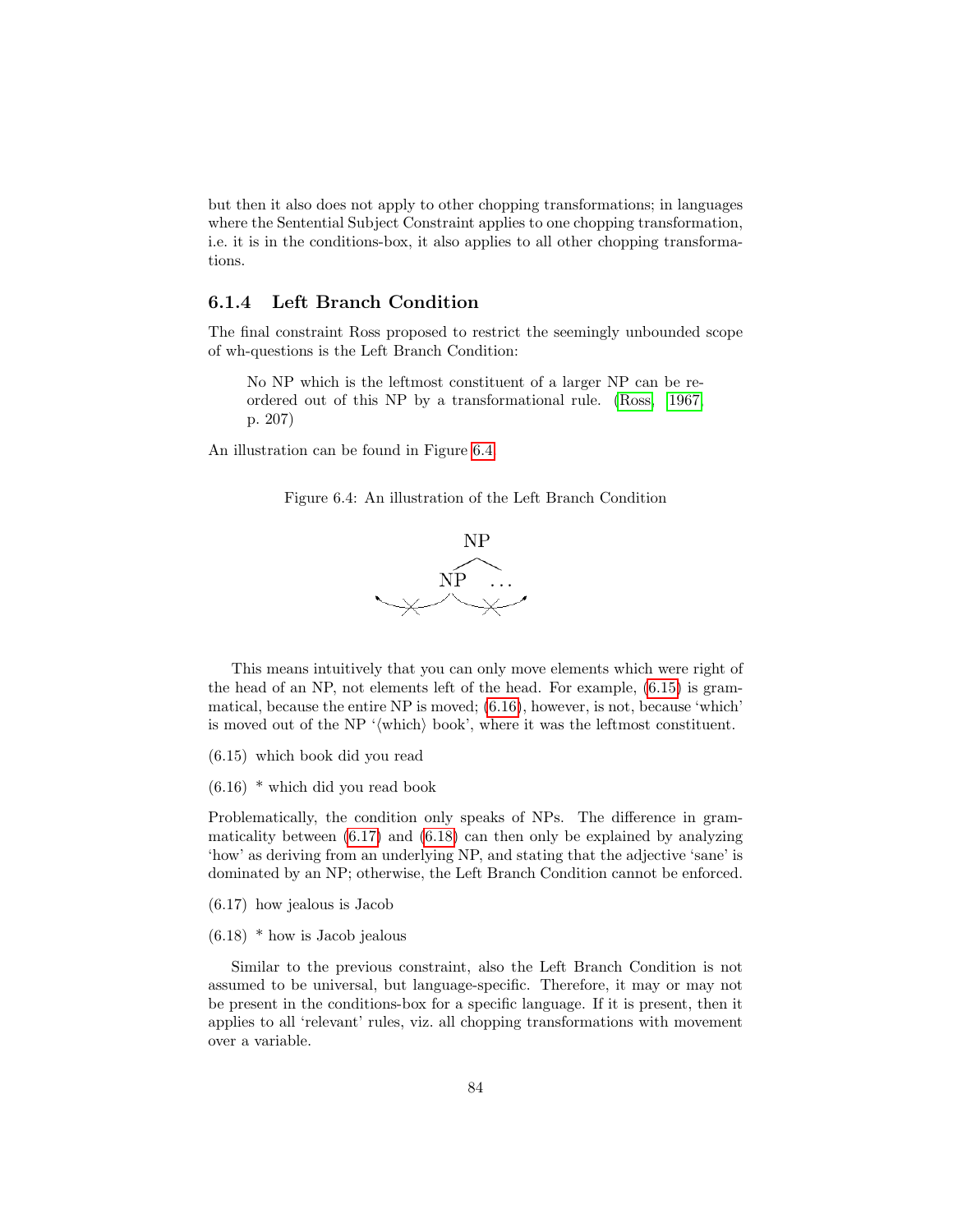#### 6.1.5 Summary

In this section, we have seen how the foundations of the generative grammar approach to wh-questions were laid. The seemingly unbounded scope was explained by using variables in transformational rules. To rule out ungrammatical sentences which can then arise, certain constraints were imposed. These constraints do not only apply to wh-questions, but to all chopping transformations with movement over a variable.

Two of these constraints are assumed to be universal: the Complex NP Constraint and the Coordinate Structure Constraint. The other two constraints, the Sentential Subject Constraint and the Left Branch Condition, are languagespecific, and may or may not be present in the *conditions-box* of a language; if they are present, they apply to all relevant rules.

With respect to language acquisition, it is assumed that children have the transformational rule **Question** (cf.  $(6.1)$ ), and the two universal constraints in the language-specific component of the brain. In this initial version of generative grammar, it is not yet stated how children acquire the (contents of the) conditions-box: how do they know which language-specific rules apply to their language? Later versions of generative grammar claim that this occurs via a system of parameters, which may be set according to the input children receive.

This initial account still leaves many issues on wh-questions open; therefore, we will look in the next section at what the current framework in generative grammar, minimalism, has to say about wh-questions. In Section [6.3](#page-101-0) we will then see how our U-DOP approach accounts for the facts concerning wh-questions in an empirical way.

#### 6.2 The minimalist account

The framework of Minimalist Grammar, as developed in Chapter [4,](#page-55-0) deals with wh-questions in more detail. In this section, we will first discuss the basic explanation for wh-questions. Next, we will focus on several problematic constructions and how they can be solved. Finally, we will discuss the minimalist view on the island constraints of Ross, which were discussed above.

#### 6.2.1 Basic explanation

Recall the basic structure we built in Section [5.1](#page-72-0) for a simple yes/no-question, e.g. 'did Edward kiss Bella'. The [uclause-type]-feature on T is valued by the [Q]-feature on C, and hence strong. Therefore, T must move into a sisterhood relation with C.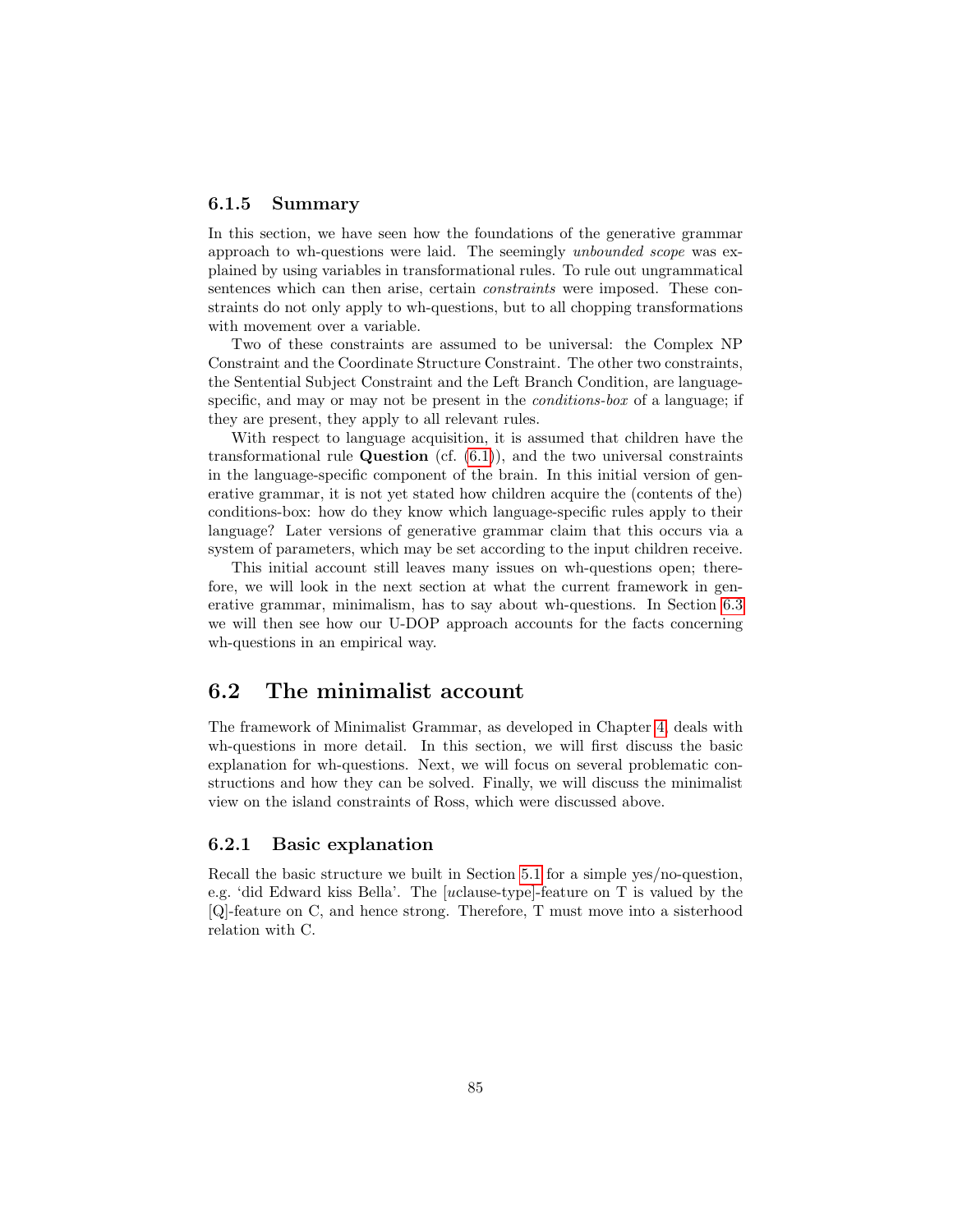

When we now look at a question which contains a wh-element (an element which bears a [wh]-feature], we see that the wh-element occurs before the auxiliary, and hence must be in the specifier of CP. Therefore, it must move to that place from somewhere lower in the structure where it is assigned its  $\theta$ -role. For example, in  $(6.19)$ , the wh-element 'who' is assigned its  $\theta$ -role by 'kiss', and by the UTAH, it must then be a daughter of the VP. To obtain the surface structure, however, 'who' must be moved so that it is in the specifier of CP, before the auxiliary. The structure then looks as follows:

<span id="page-87-0"></span>(6.19) who did Edward kiss

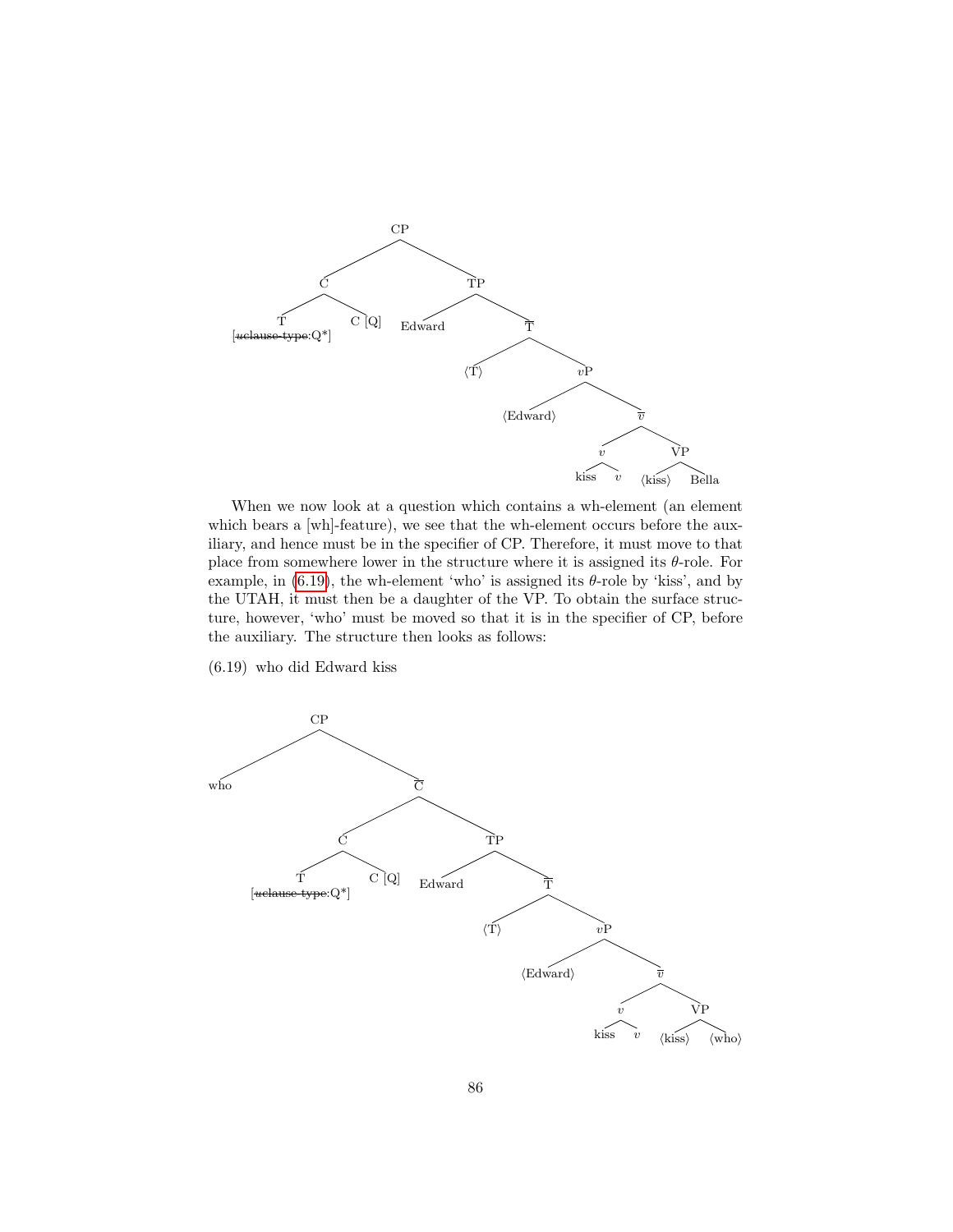Now the question arises what triggers this movement. This is established by proposing an optional, strong  $[uwh<sup>*</sup>]$ -feature on C[Q].<sup>[2](#page-88-0)</sup> Since this feature is uninterpretable, it must be checked. It can be checked by the wh-element lower in the structure, but since it is a strong feature, this wh-element must move into a local configuration with C. We can see this at work in the following structure. Note that the  $[uwh*]$ -feature on C is projected to the bar-level projection.



The optionality of the  $[uwh<sup>*</sup>]$ -feature on C[Q], however, leads to problems. Sentences where the wh-element is not moved, like [\(6.20\)](#page-88-1), can be given a grammatical structure: there is no uninterpretable, strong feature that forces the wh-element to move, so it simply stays in place, and all uninterpretable features can be checked.<sup>[3](#page-88-2)</sup>

<span id="page-88-1"></span>(6.20) \* did Edward kiss who

<span id="page-88-0"></span> $\rm ^2$  Note that we are now defining features on configurations, rather than on basic categories: the features we introduced earlier either were or were not present on a syntactic category; the  $[uwh<sup>*</sup>]$ -feature can only be present on C, when the  $[Q]$ -feature is also present.

<span id="page-88-2"></span><sup>3</sup>For an explanation of the appearance of do-support, see Section [5.1.](#page-72-0)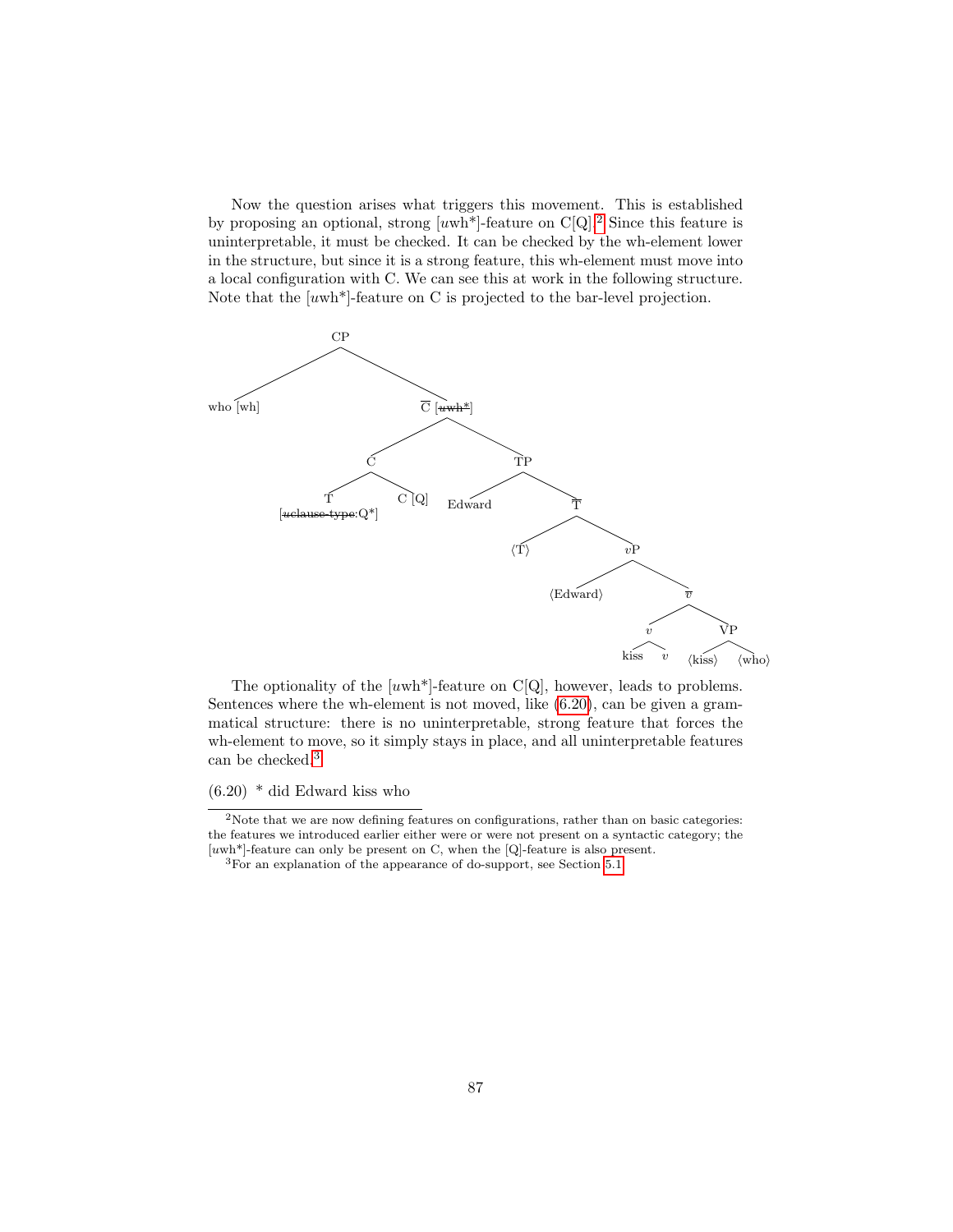

A possible solution is to make the [uwh\*]-feature on C[Q] obligatory, rather than optional. In this case, the wh-element must move in order to check the uninterpretable strong  $[uwh<sup>*</sup>]$ -feature, causing sentences like  $(6.20)$  to be ungrammatical. However, now problems arise with yes/no-questions: they have no wh-element to check the uninterpretable feature; hence, the Checking Requirement (cf. Section [4.1.4\)](#page-58-0) will not be met, and the derivation will eventually crash. The minimalist solution to this problem is to propose a null operator, **Op**, which bears a [wh]-feature. In this way, the  $[uwh^*]$ -feature on C[Q] can be checked by the [wh]-feature on Op. This null operator is Merged directly into the specifier of the CP. Now the structure for 'did Edward kiss Bella' looks as follows:

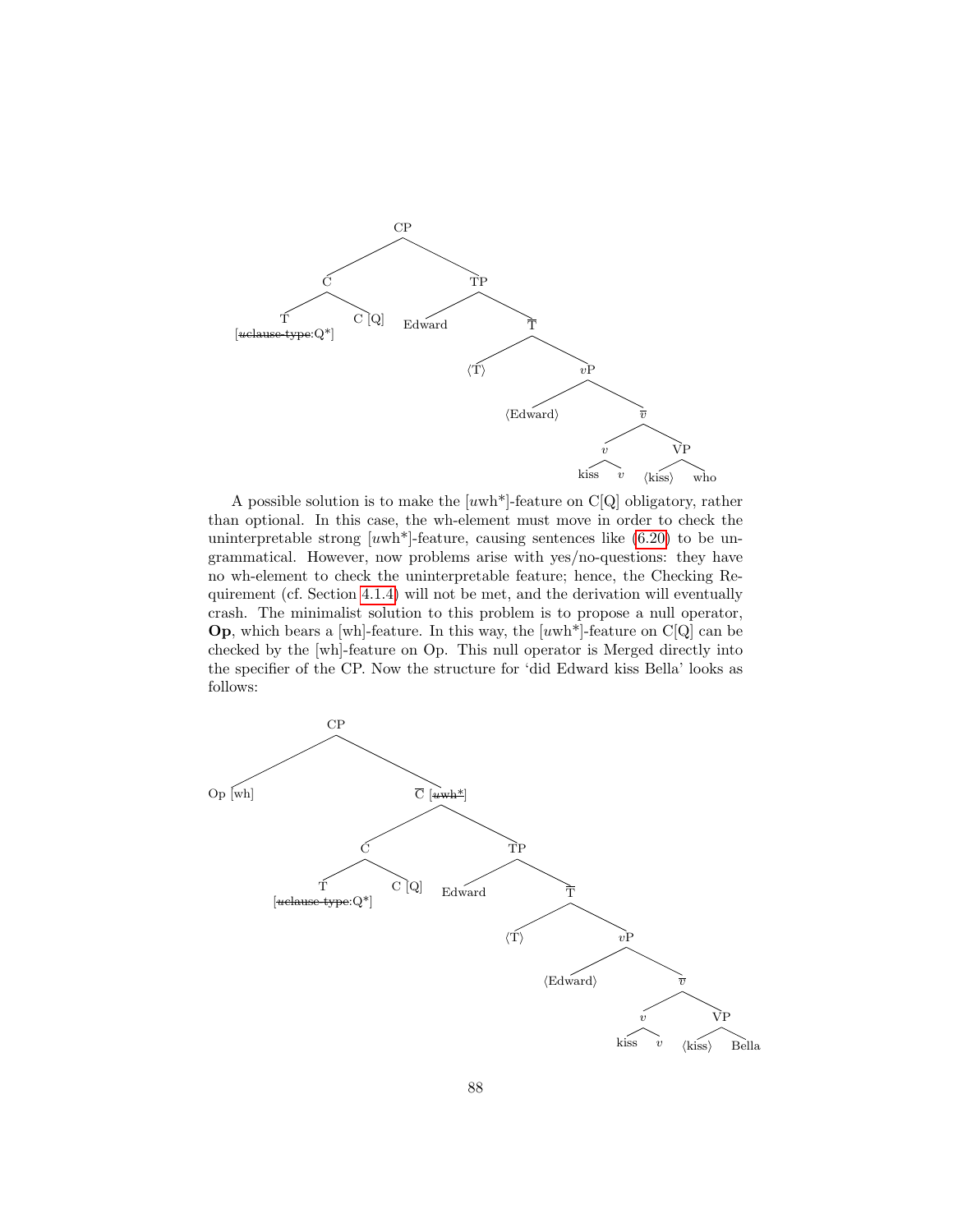This is the basic set-up for wh-questions in the minimalist framework. However, there are still several problems left to be dealt with. These will be considered in the next subsections.

#### 6.2.2 Subject WH-questions

The first problem that we encounter are subject wh-questions. Naievely, we might propose the following structure for sentences like [\(6.21\)](#page-90-0). The subject is assigned its  $\theta$ -role by v; by the UTAH, it originally occurs as the daughter of vP. Then, the [wh]-feature on the subject checks the  $[uwh*]$ -feature on C[Q], causing it to move into a local configuration with C[Q].

<span id="page-90-0"></span>(6.21) who has kissed Bella



Problematic with this approach, however, is that we still assume T to C movement, triggered by the valuing of [uclause-type] on T with the [Q]-feature of C, causing the [uclause-type]-feature to be strong, and hence forcing T to move into a local configuration with C. But with sentences like [\(6.22\)](#page-90-1), where there is no auxiliary, such T to C movement shouldn't occur. If it did occur, the *chain* would be broken (T would no longer c-command  $v$ ), and do-support would arise (cf. Section [5.1\)](#page-72-0), leading to the ungrammatical [\(6.23\)](#page-90-2).

- <span id="page-90-1"></span>(6.22) who kissed Bella
- <span id="page-90-2"></span>(6.23) \* who did kiss Bella

Note that the T to C movement, which is the root of the problem, arises because the [uclause-type]-feature on T is valued by the [Q]-feature on C. Therefore, the solution to the problem is to let the [uclause-type]-feature on T be valued by something else, viz. the [wh]-feature of the wh-subject. In this way, the uninterpretable feature can be checked, and it is not strong, so no movement will arise. We see this at work in the following structure: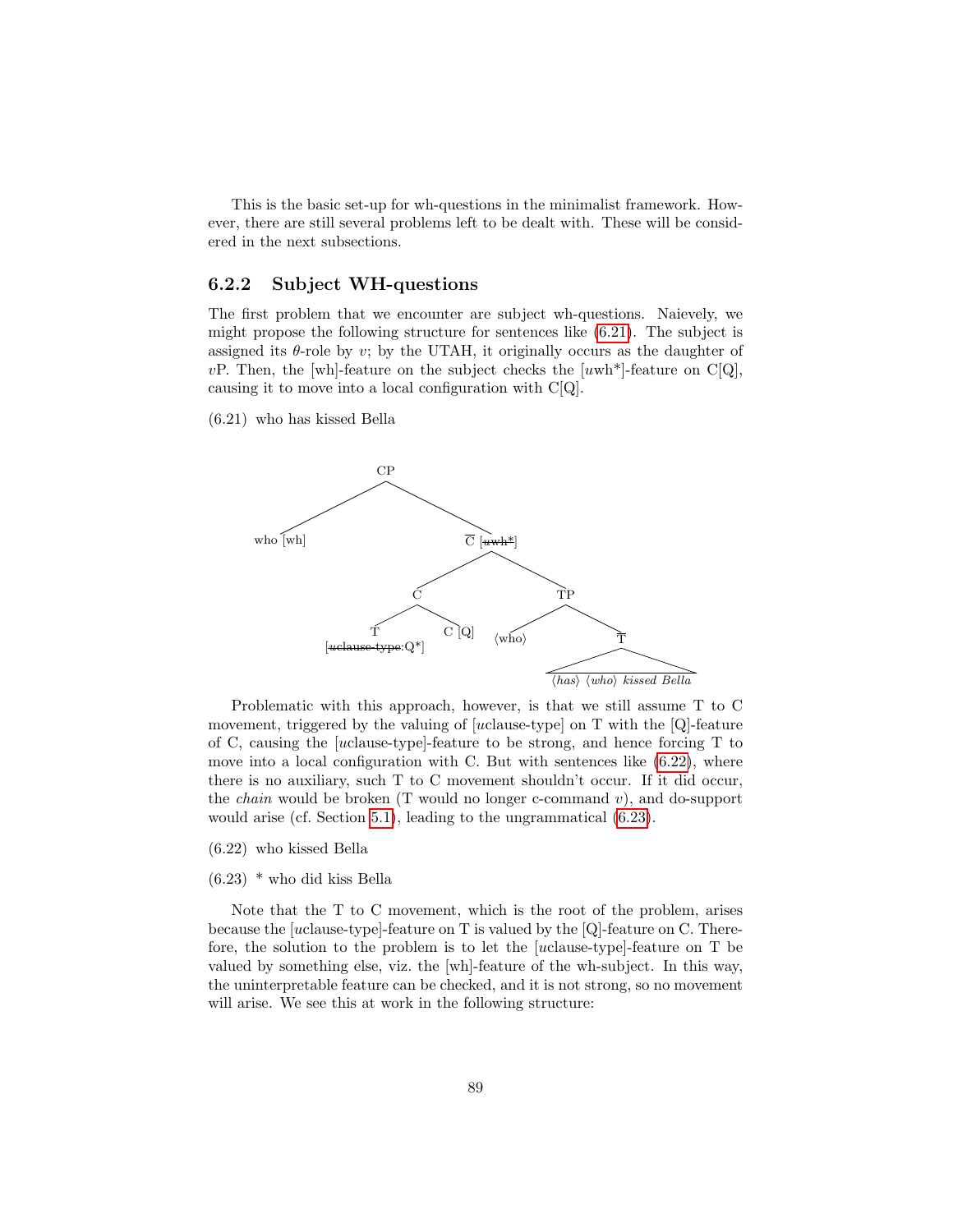

In its original place, the wh-subject allows the checking and valuing of [uclause-type] on T; because of this, T needn't be checked by [Q] on C anymore, and hence it doesn't have to move. Next, the wh-subject moves to the specifier of CP to be able to check  $[uwh*]$  on C. In this way, no uninterpretable features are left unchecked, and the Checking Requirement is satisfied.

#### 6.2.3 WH-questions in situ

The obligatory strong [uwh]-feature on C[Q] forces the wh-element to move. However, this is not always desirable: in [\(6.24\)](#page-91-0) and [\(6.25\)](#page-91-1), we want the whelement in italics to stay in situ, i.e. in its original place.

<span id="page-91-0"></span>(6.24) Edward kissed who

<span id="page-91-1"></span>(6.25) who kissed what

Questions like  $(6.24)$  are called *echo questions*, questions like  $(6.25)$  multiple wh-questions. Minimalist Grammar quickly dispenses with questions of the first type, because they are not considered 'real' questions:

Echo-questions are usually used to express surprise or amazement, or to simply request that a Part of a sentence should be repeated for clarity. They are not questions in the usual sense of the word, and don't seem to involve the kind of semantics [of regular questions]. [\(Adger, 2003,](#page-145-0) p. 352)

Since these are not 'real' questions, it is assumed that the C-element does not bear the [Q]-feature (which marks interrogative statements), and hence it cannot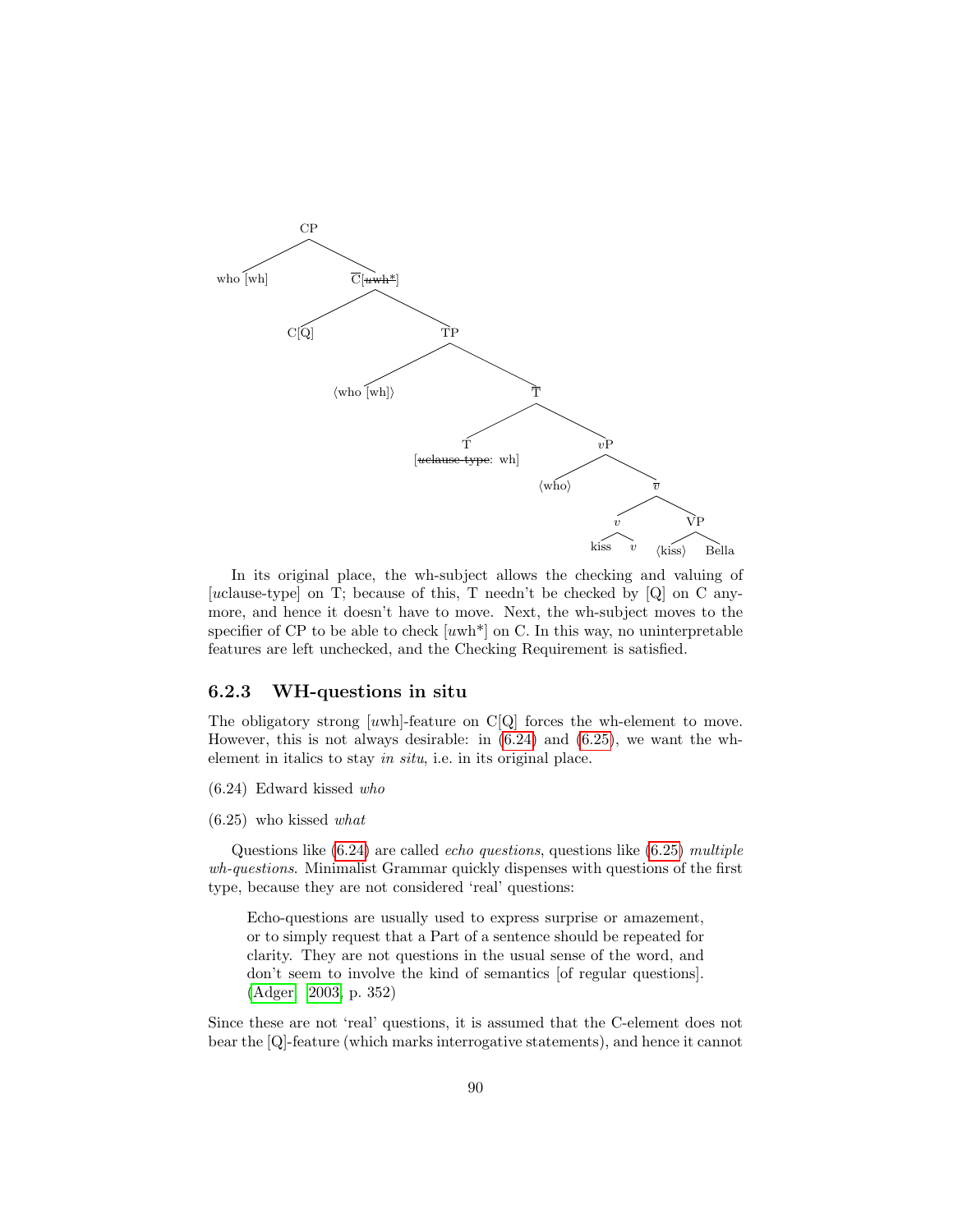bear the  $[uwh$ -feature] (which only appears on configurations  $C[Q]$ , cf. Footnote [2\)](#page-88-0). However, in the data we are looking at, viz. child-directed speech, echo questions seem to be the preferred way of requesting information. An example from the child-directed speech in the Adam-part of the Childes-corpus [\(Brown, 1973\)](#page-146-0) is in [\(6.26\)](#page-92-0). In this example, it is clear that there is no surprise or amazement, and that it is not a request that a part of a sentence be repeated: the mother simply asks for information about 'the little boy's name'.

<span id="page-92-0"></span>

|        |         | MOTHER: Rin-tin-tin is the doggie.         |
|--------|---------|--------------------------------------------|
|        | CHILD:  | no.                                        |
| (6.26) | MOTHER: | the little boy's name is what?             |
|        | CHILD:  | Rin-tin-tin.                               |
|        | MOTHER: | no, that's the doggie.                     |
|        |         | $(Adam Corpus, file 9, lines 2213 - 2226)$ |

Therefore, we believe that echo questions should be explained with the same mechanism as 'regular' wh-questions. The minimalist framework is unable to establish this; in Section [6.3,](#page-101-0) we will show how our U-DOP approach is able to do this.

The explanation for multiple wh-questions is fairly straightforward. Building on the analysis of subject questions in the previous section, the following structure for [\(6.25\)](#page-91-1) is proposed.



The [wh]-feature on the wh-subject first checks and values the [uclause-type] feature on T, ensuring that no T to C movement (and hence no do-support) takes place. Next, the wh-subject is moved to the specifier of CP where it can check the [uwh\*]-feature on C. The [wh]-feature of the direct object ('what') doesn't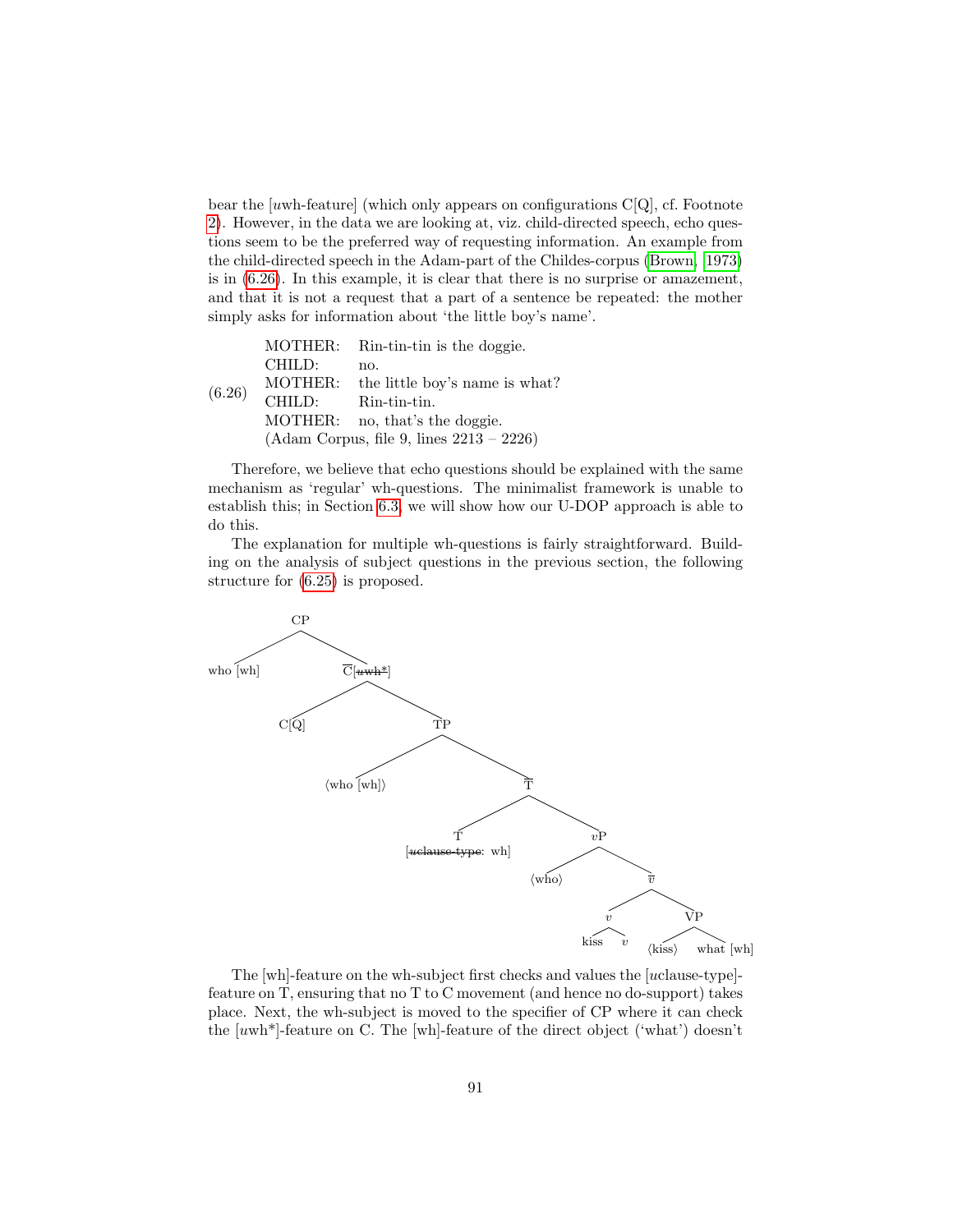check anything, but this is not necessary, since it is an interpretable feature. All uninterpretable features are checked, so the derivation is correct.

#### 6.2.4 Superiority

Problematic with the approach in the previous section to multiple wh-questions is that it still has to explain how sentences like [\(6.27\)](#page-93-0) can be ruled out: isn't it possible that the [wh]-feature on the direct object (rather than the subject) checks the  $[uwh*]$ -feature on C, and hence moves to the specifier of CP, as in the following structure?

<span id="page-93-0"></span> $(6.27)$  \* what who kissed



The answer lies in the principle of Locality of Matching (cf. Section [4.2.2\)](#page-65-0): a head checks the closest matching feature it c-commands. In  $(6.27)$ , [uwh<sup>\*</sup>] on C cannot be checked by [wh] on 'what', because there is an intervening constituent with the feature [wh], viz. 'who'.

Following this line of thinking, it is easy to see that it will always have to be the highest wh-phrase that moves; this is called the Superiority Effect. We can also see this at work in, for example, [\(6.28\)](#page-93-1) and [\(6.29\)](#page-93-2): the direct object is located higher than the prepositional phrase; hence, it is the direct object that moves.

<span id="page-93-1"></span>(6.28) who did Bella introduce to whom

<span id="page-93-2"></span>(6.29) \* who did Bella introduce who to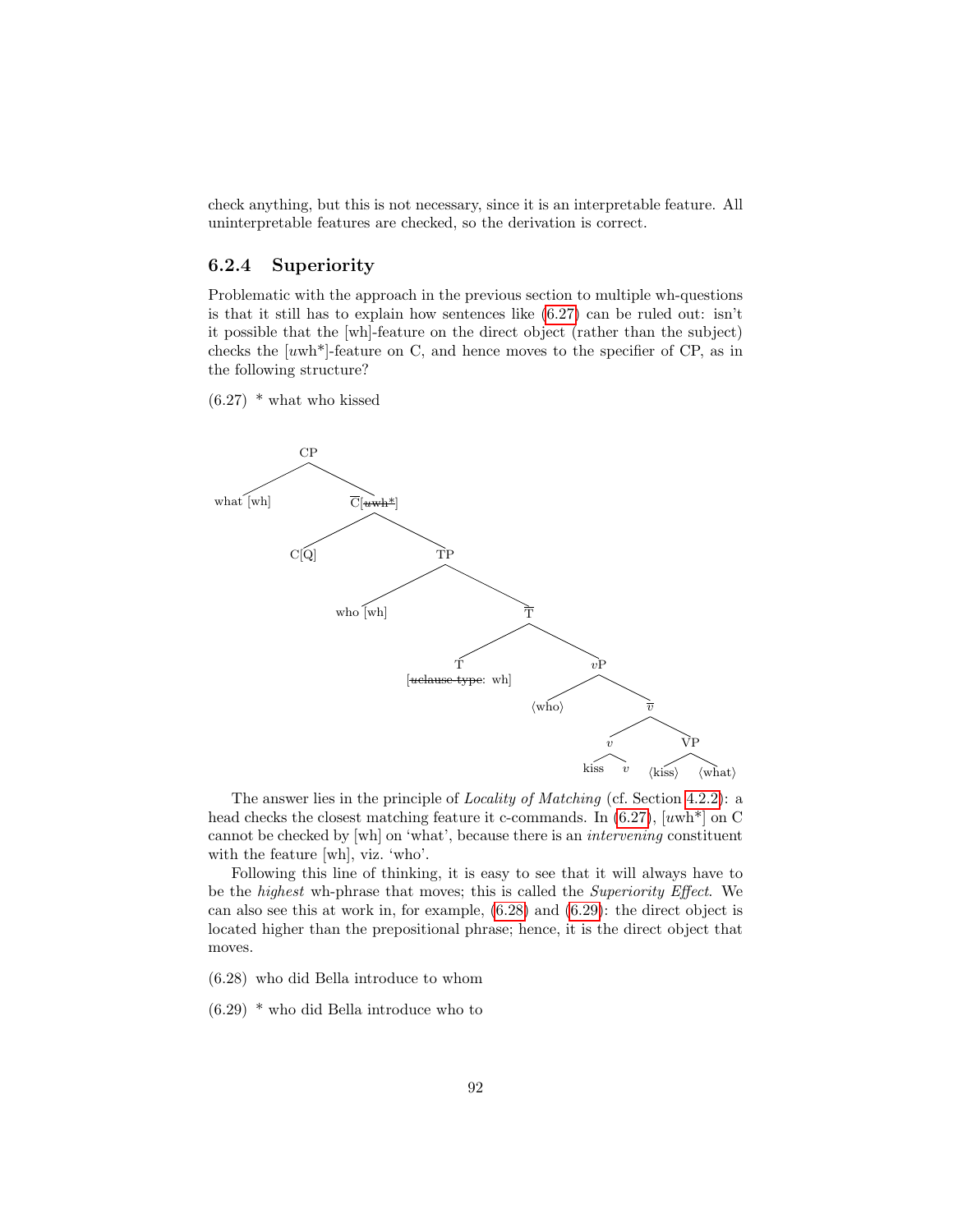However, this approach runs into problems with questions like [\(6.30\)](#page-94-0) and [\(6.31\)](#page-94-1): in principle [\(6.30\)](#page-94-0) should be grammatical, and [\(6.31\)](#page-94-1) not, because the subject is higher than the direct object, and hence it is the subject that should move.

<span id="page-94-0"></span>(6.30) which poet wrote which ode

<span id="page-94-1"></span>(6.31) which ode did which poet write

In the minimalist framework, this is explained in pragmatic terms, by the Dlinking effect. However, we believe that sentences like [\(6.30\)](#page-94-0) and [\(6.31\)](#page-94-1) are not fundamentally different from [\(6.28\)](#page-93-1) and [\(6.29\)](#page-93-2), and hence should be explained by the same mechanism. In Section [6.3,](#page-101-0) we will show how our U-DOP approach can establish this.

#### 6.2.5 Embedded WH-questions

When wh-questions are embariseedded, we again run into problems with respect to auxiliary inversion. Since the verbs that select wh-questions can also select yes/no-questions (cf.  $(6.32)$  and  $(6.33)$ ), they have a [uQ]-feature, which is satisfied by the Q-feature on C.

<span id="page-94-2"></span>(6.32) I wondered if Edward has kissed Bella

<span id="page-94-3"></span>(6.33) I wondered who Edward has kissed

Now, similarly as with subject questions, the problem arises that the [Q] feature on C will value the [uclause-type]-feature on T, making it strong, and hence causing T to move to C. But if T moves to C, the auxiliary occurs before the subject, and we would expect the ungrammatical [\(6.34\)](#page-94-4) and [\(6.35\)](#page-94-5) to arise, rather than [\(6.32\)](#page-94-2) and [\(6.33\)](#page-94-3).

- <span id="page-94-4"></span>(6.34) \* I wondered if has Edward kissed Bella
- <span id="page-94-5"></span>(6.35) \* I wondered who has Edward kissed

The rather ad-hoc solution to this problem is to state that if C is embedded, then it values the [uclause-type]-feature of T as weak [Q], rather than strong [Q]. So with respect to the [uclause-type]-feature on T, we have the following possibilities:

- 1. [uclause-type: Decl]: in a declarative sentence, the feature is valued by the [Decl]-feature on C, and it is weak, so no movement arises
- 2.  $[*ucleus*-type: Q<sup>*</sup>]:$  in a 'regular' interrogative sentence, the feature is valued by the [Q]-feature on C, and it is strong, causing movement from T to C
- 3.  $[$ uelause-type: wh]: in subject questions, the feature is valued, not by a feature on C, but by the [wh]-feature on the wh-subject; the feature is weak, and doesn't have to be checked by C, so no movement arises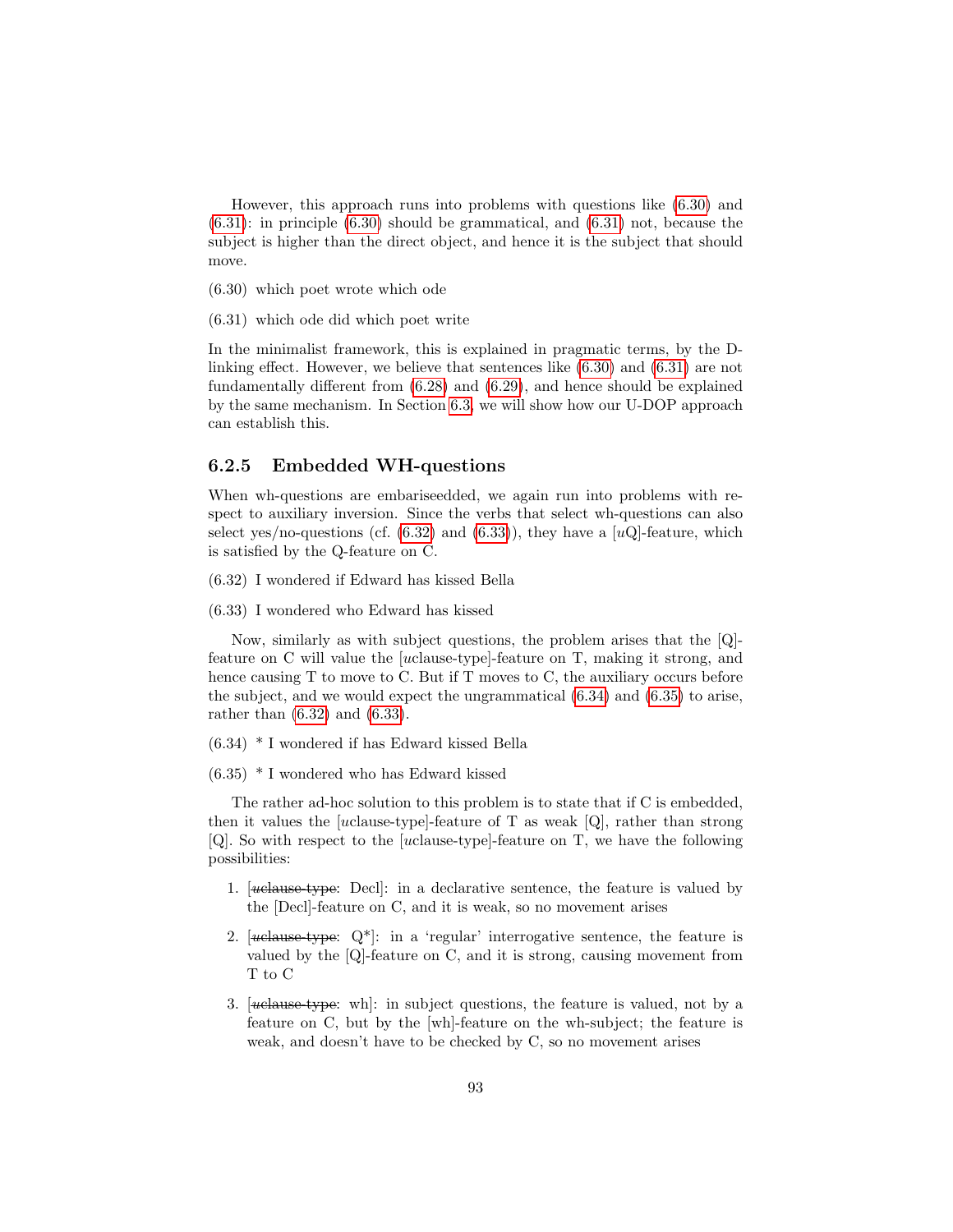4.  $[*ucleu*sec-type: Q]: in an embedded question, the feature is valued by the$ [Q]-feature on C, and it is weak, so no movement arises

#### 6.2.6 Long-distance WH-movement

In the next two subsections, we will see how the minimalist framework is a further development of Ross' initial observations. In this subsection, we will see how long-distance wh-movement, which corresponds to Ross' notion of unbounded scope, discussed in the beginning of Section [6.1,](#page-80-1) is treated in the minimalist framework. In the next section, we will look at how Ross' island constraints fit in the framework, and at how additional islands can be formulated.

The basic observation is that (except for some restrictions) wh-elements can move to the front of the sentence from an unlimitedly deep position. We repeat the examples given above:

- $(6.2)$  who did Bella kiss  $\langle$ who $\rangle$
- $(6.3)$  who did Jacob say that Bella kissed  $\langle \text{who} \rangle$
- $(6.4)$  who did Sam order Jacob to say that Bella kissed  $\langle \text{who} \rangle$

It is obvious that the wh-element is assigned its  $\theta$ -role at its original position (indicated in angled brackets). We also see that the wh-element occurs in front of the sentence in the surface structure. Now the question is: does the movement from the original to the front position occur in one or multiple steps? The minimalist answer is that the movement occurs in multiple steps: "a wh-expression cannot skip a specifier of CP when it moves" [\(Adger, 2003,](#page-145-0) p. 363). So a wh-element moves from one specifier of CP to the next. We see this in the following structure for [\(6.3\)](#page-81-3):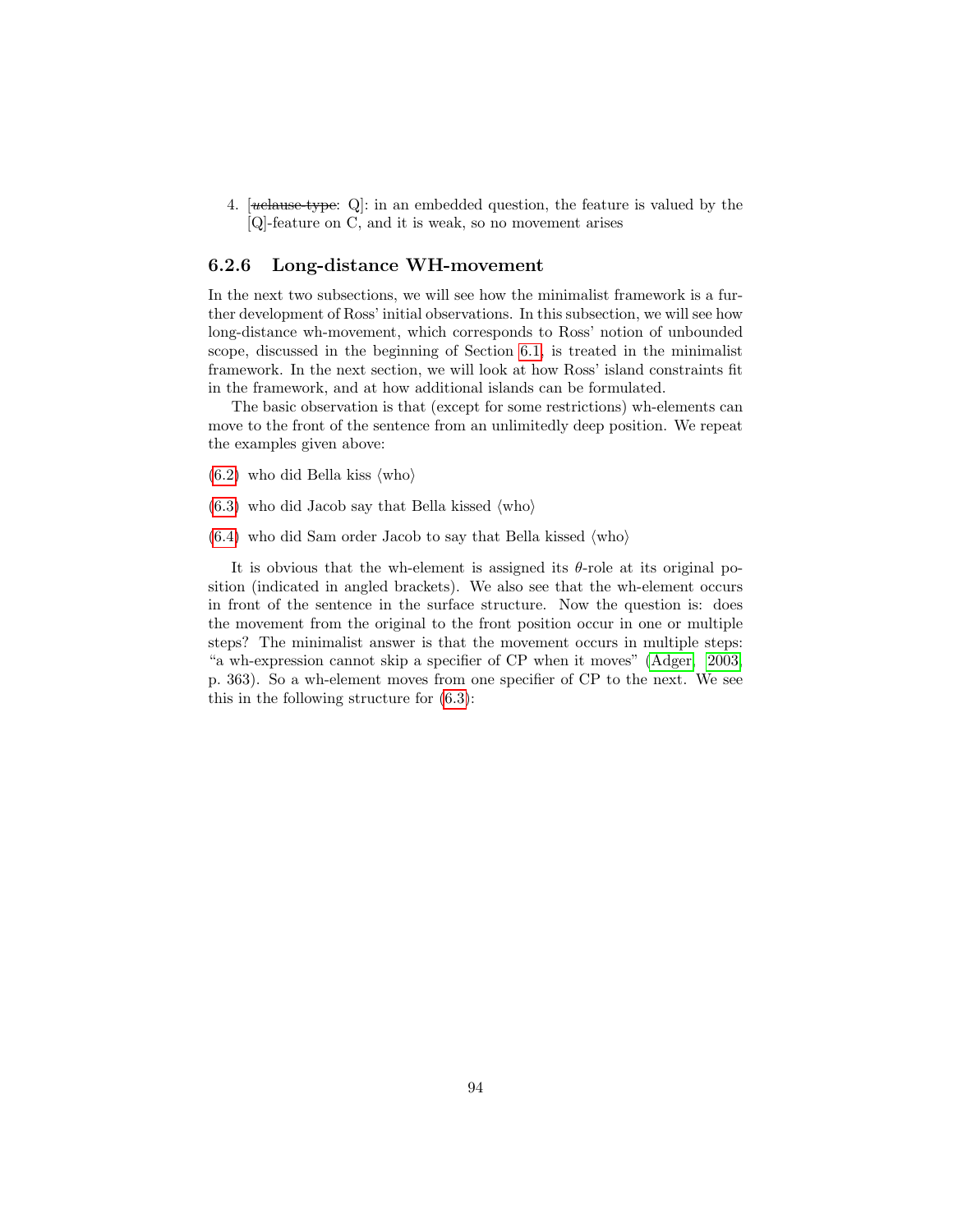

The wh-element 'who' is assigned its  $\theta$ -role in the lowest TP, by the predicate 'kiss'. Then the first step is movement to the specifier of the lowest CP. In the second step, 'who' moves to the specifier of the top CP, satisfying its  $[uwh*]$ feature.

Now the question is: how do we ensure that movement takes place in this way? We define the concept of phases (CPs, but also other constituents can be phases) and formulate the Phase Impenetrability Constraint (PIC):

Phases constituents which have the property that only their specifier is accessible for feature matching [\(Adger, 2003,](#page-145-0) p. 389)

Phase Impenetrability Constraint (PIC) feature matching reaches no further than the specifier of an embedded phase [\(Adger, 2003,](#page-145-0) p. 386)

Moreover, we assume that an embedded C can optionally bear  $[uwh^*]$ . Now we can derive long distance wh-questions in a correct way. If we look at the structure for [\(6.3\)](#page-81-3) given above, we see that, because of the PIC, the wh-element on the bottom of the structure is not allowed to check the  $[uwh*]$ -feature of the top CP; hence, it cannot move there in one step. However, the wh-element is allowed to check the optional  $[uwh*]$ -feature on the embedded CP, so it moves to the specifier of the embedded CP. Once the wh-element is in the specifier of the embedded CP, it is allowed to check the  $[uwh^*]$ -feature of the top CP, and it can move to its final place, the specifier of the top CP.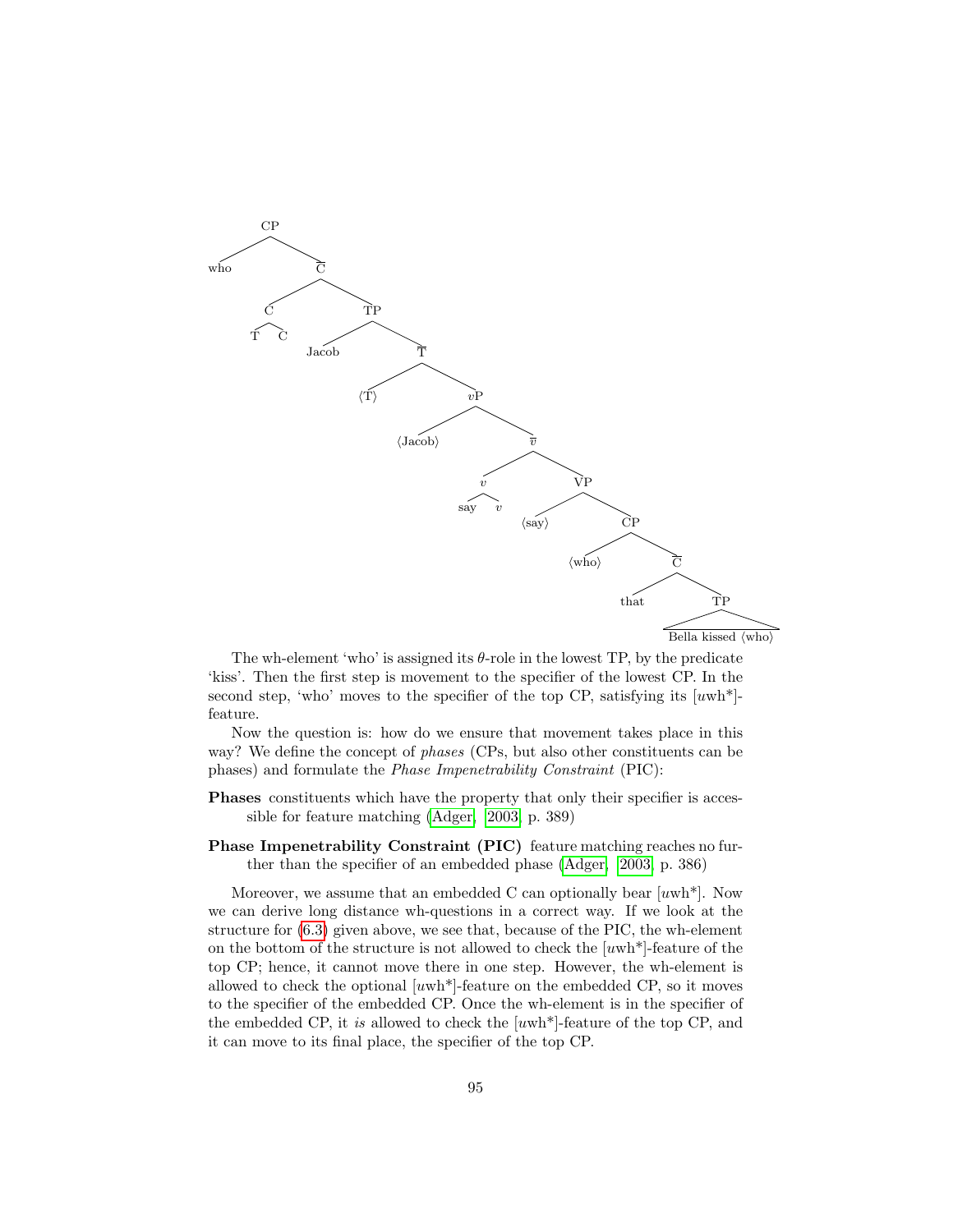A final problem arises. As the theory stands now, the sentence in [\(6.36\)](#page-97-0) is considered grammatical:

<span id="page-97-0"></span>(6.36) \* who seemed kissed Bella

After all, we can have the following derivation. We start with the TP 'who kissed Bella'. We make it into a CP by merging it with  $C[uwh^*]$ . The  $[uwh^*]$ feature on C can be checked by 'who', which then moves to the specifier of the CP. We have the following intermediate structure:



Now we can Merge 'seem', and make it into another TP. Then 'who' moves again to satisfy the  $[uN^*]$ -feature on T (i.e. to become the subject of the matrix clause).[4](#page-97-1)



Finally, we can make this TP into a CP by Merging a C. Then 'who' moves to its final place, the specifier of the top CP, to check the [uwh\*]-feature on C.

<span id="page-97-1"></span> ${}^{4}{\rm A}$  lot of irrelevant details, such as the discussion of the EPP-feature and the fact that noun phrases are actually determiner phrases, are omitted, because they are not important for the constructions discussed in this thesis.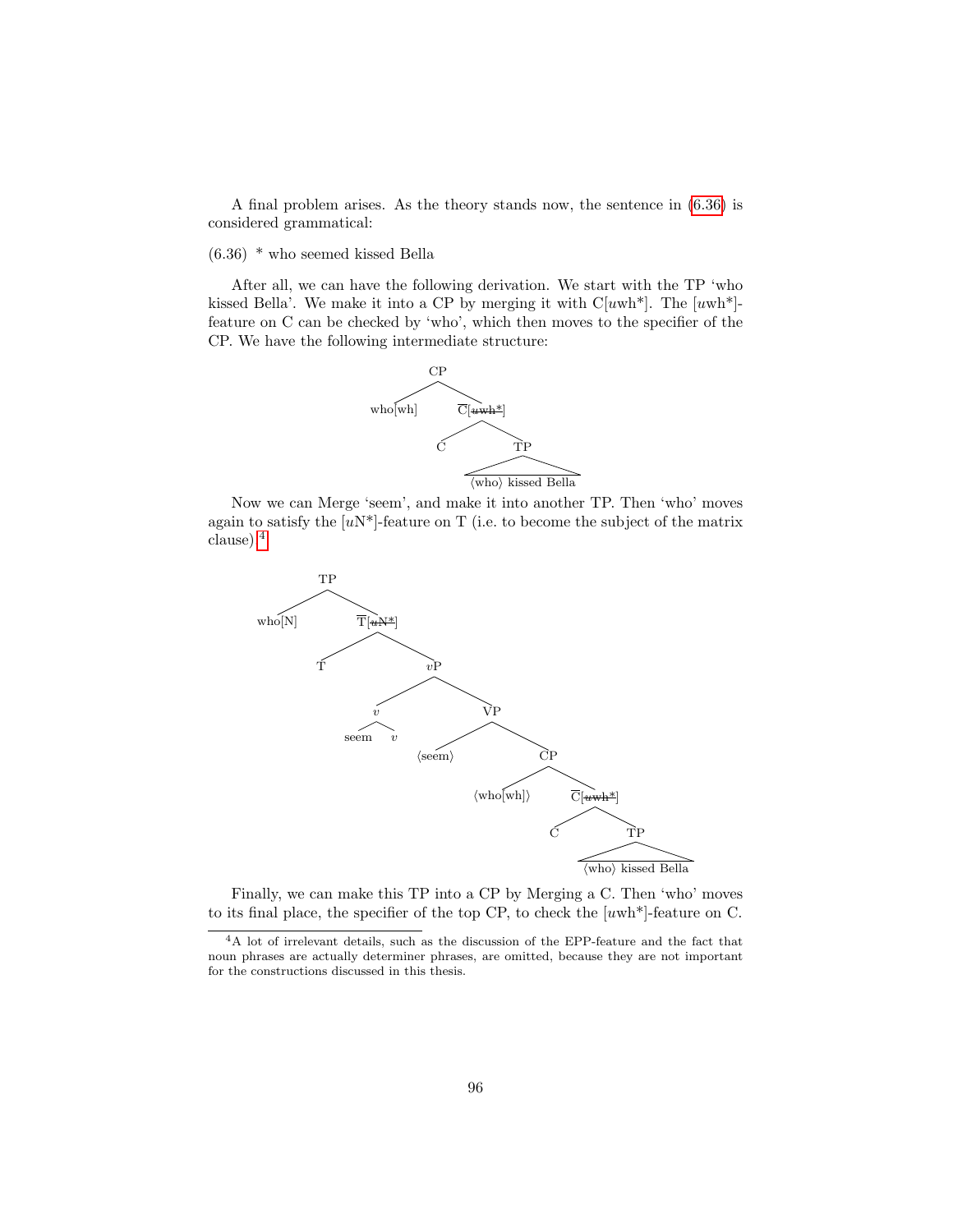

The (again, rather ad-hoc) solution to this problem is by imposing a restriction on Improper Movement:

Improper Movement Restriction only wh-features are visible in the specifier of CP [\(Adger, 2003,](#page-145-0) p. 388)

With this restriction, the movement in the second step of 'who' from the specifier of the first CP to the specifier of the TP is not triggered: since 'who' is in the specifier of a CP, only its [wh]-feature is visible; its [N]-feature is not. Hence, it cannot be used to check the  $[uN^*]$ -feature on T, and it does not move to the TP.

Without this step in the derivation, the ungrammatical [\(6.36\)](#page-97-0) cannot be derived, and the problem is solved.

#### 6.2.7 Islands

In this final subsection, we will see how the minimalist framework deals with Ross' island constraints, and we will look at how additional islands can be defined.

An *island* is defined as "a constituent which is impervious to wh-movement" [\(Adger, 2003,](#page-145-0) p. 389). The island constraints as formulated by Ross can be captured by the notion of 'phase' and the PIC.

The Complex NP Constraint (cf. Section [6.1.1\)](#page-82-2) can be captured by treating NPs as phases, like we did with CPs. Informally, the Complex NP Constraint says that elements cannot move out of a 'complex' NP, viz. an NP which itself dominates a sentence (e.g. a relative clause). If NPs are phases, then they have to obey the PIC.

For example, consider [\(6.9\)](#page-82-1), repeated below. Its ungrammaticality is explained by Ross' Complex NP Constraint, because 'who' is moved out of the complex NP 'a girl who is jealous of  $\langle \text{who} \rangle$ '. In the minimalist framework, its ungrammaticality is explained as follows. If we want to build a derivation of this sentence, we first build the CP 'who<sub>wh</sub> who<sub>rel</sub> is jealous of  $\langle \text{who}_{wh} \rangle$ '. The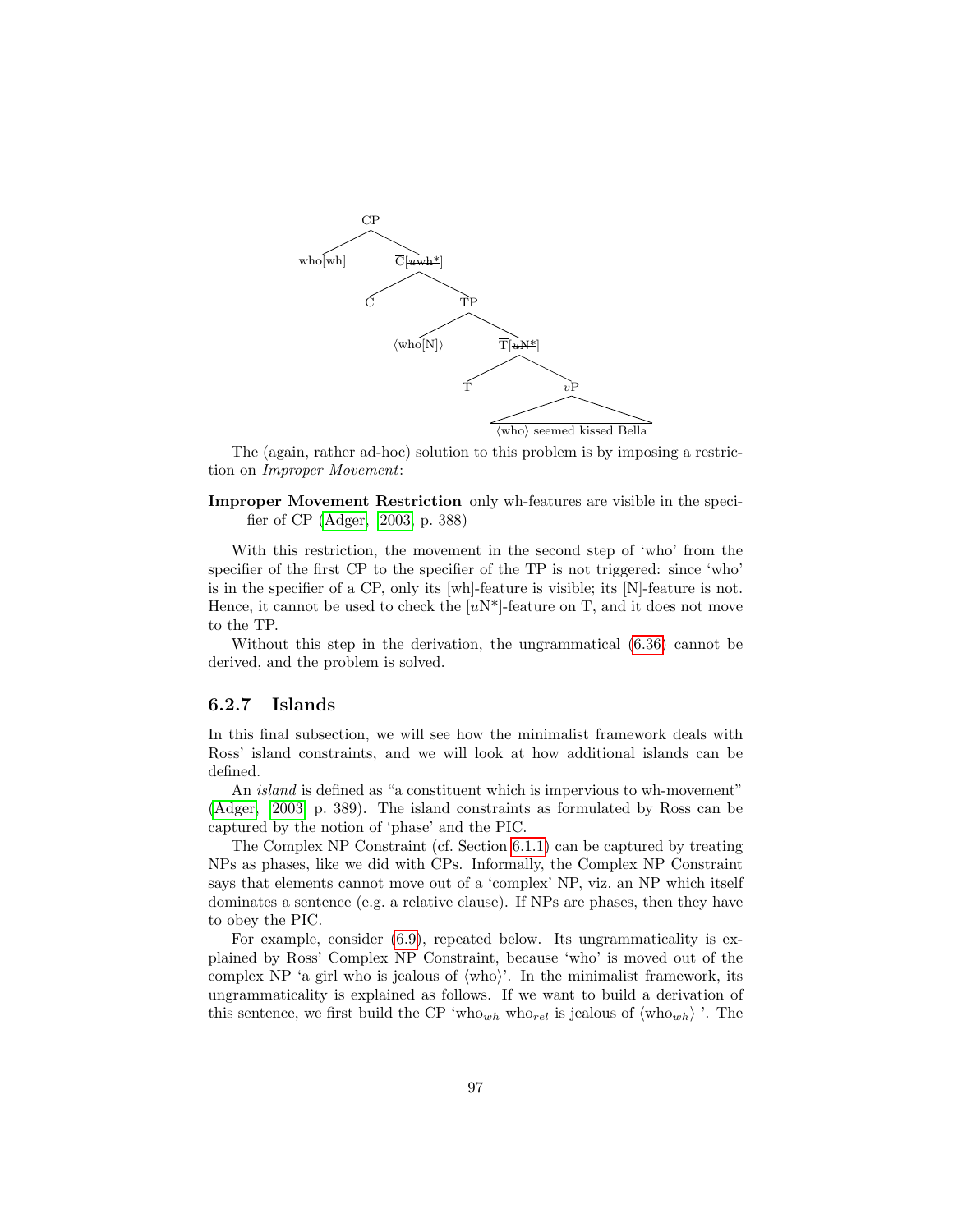wh-element moves to the specifier of the CP to check the  $[uwh*]$ -feature of the  $CP<sup>5</sup>$  $CP<sup>5</sup>$  $CP<sup>5</sup>$ 

[\(6.9\)](#page-82-1) \* who did you know a girl who is jealous of?



Next, this CP merges with 'a girl' to form an NP, which is then merged with 'know' and the top CP is built.<sup>[6](#page-99-1)</sup>

<span id="page-99-0"></span> $5$ Note that the subject 'who' is not a wh-element, but a relative pronoun. Hence it cannot be used to satisfy the [uwh\*]-feature of the CP. To distinguish between the 'wh-who' and the 'relative who', we label them with subscripts:  $\mathrm{who}_{wh}$  and  $\mathrm{who}_{rel}.$ 

<span id="page-99-1"></span> $6$ Again we omit irrelevant details, like the precise structure of the NP 'a girl who is jealous of  $\langle \text{who} \rangle$ .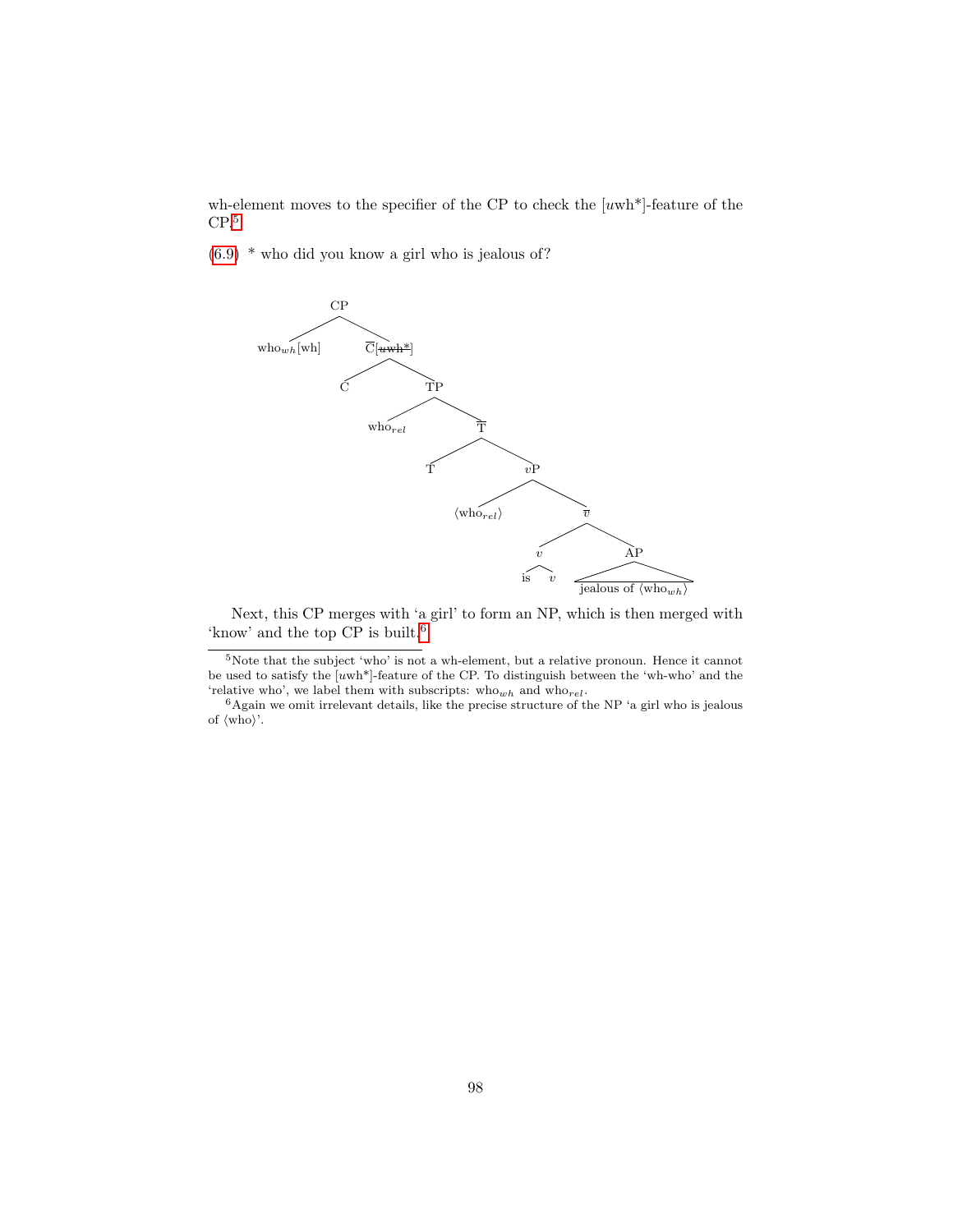

a girl who<sub>rel</sub> is jealous of  $\langle \text{who}_{wh} \rangle$ 

Now to make the derivation succesful, the uninterpretable  $[uwh*]$ -feature on C must be checked. The only element that could check this is 'who<sub>wh</sub>'. However, because of the PIC, this is impossible: the NP is a phase, and feature matching cannot reach further than the specifier of an embedded phase, i.e. the [uwh\*]-feature on C can only be checked by elements up to the specifier of the NP.

Since we cannot build a derivation for [\(6.9\)](#page-82-1), the sentence is ungrammatical. In this way, Ross' Complex NP Constraint is captured by the more recent minimalist framework. The other constraints developed by Ross (cf. Subsections  $6.1.2 - 6.1.4$  $6.1.2 - 6.1.4$  can be captured in a similar fashion.

Ross' constraints already capture the fact that wh-elements cannot move out of complex NPs, coordinate structures, sentential subjects and the left branch of an NP. In the minimalist framework, we can explain a few additional islands, i.e. other configurations that wh-elements cannot move out of.

For example, also wh-phrases themselves are islands:

It is impossible to move a wh-phrase out of a CP with another whphrase in its specifier. [\(Adger, 2003,](#page-145-0) p. 389)

For example, [\(6.37\)](#page-100-0) is ungrammatical, because 'what' has moved out of the CP 'who saw  $\langle \text{what}\rangle$ ', which has 'who' in its specifier.

<span id="page-100-0"></span> $(6.37)$  \* what did you ask who saw  $\langle \text{what} \rangle$ 

The ungrammaticality of [\(6.37\)](#page-100-0) is immediately explained by the PIC and the fact that CPs are phases: the [uwh\*]-feature on the highest CP cannot be checked by the [wh]-feature on 'what', because 'what' is not in the specifier of the embedded CP —hence, it is unaccessible for feature matching.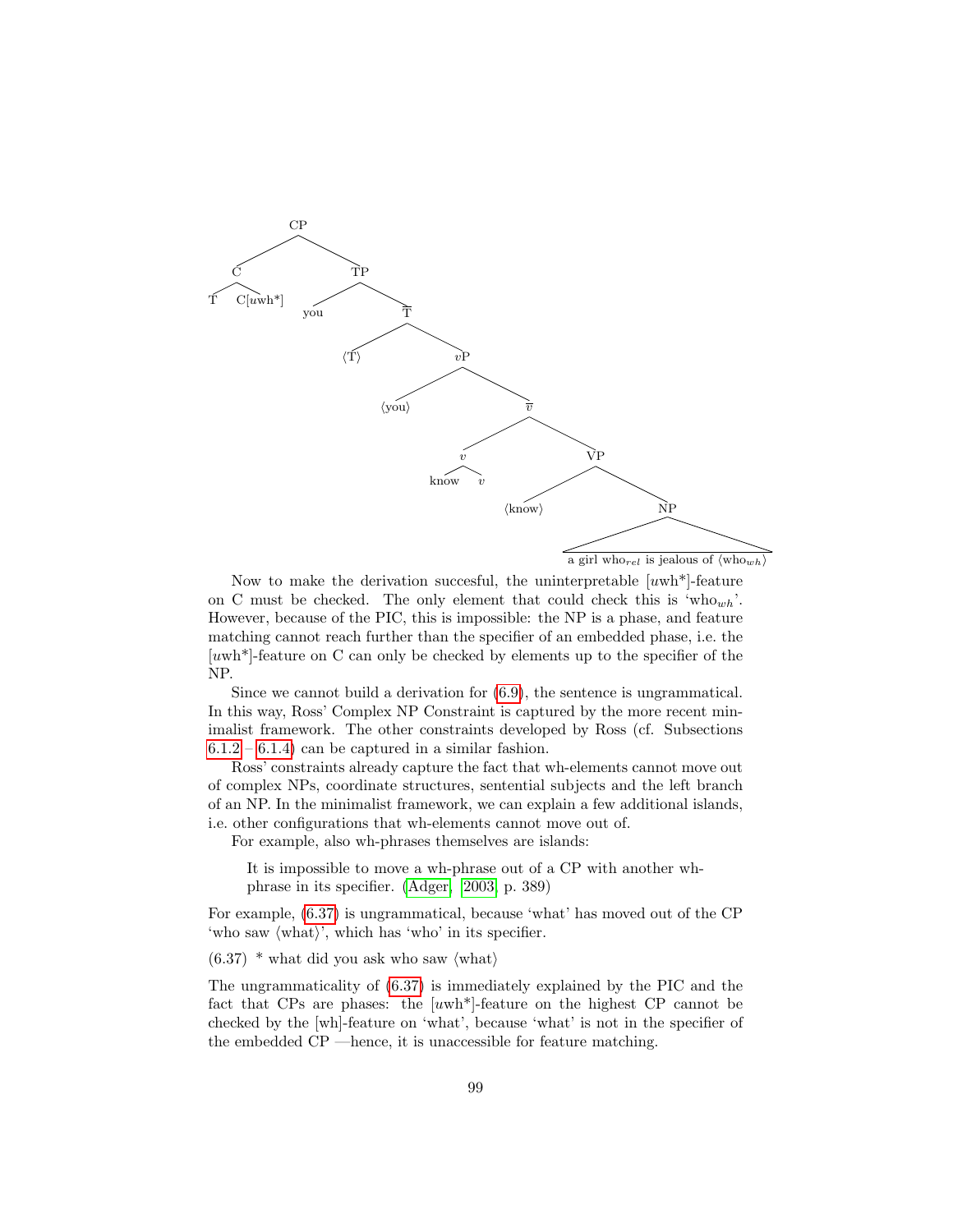#### 6.2.8 Summary

In the last two sections, we have discussed some phenomena which the nativist approach to language can explain: of all given sentences, the theory correctly predicted whether they were grammatical or ungrammatical. However, we had to extend the theory developed in Chapters [4](#page-55-0) and [5](#page-71-1) a bit: next to the principles and technical apparatus discussed in Sections [4.3](#page-69-0) and [5.1,](#page-72-0) we also needed the following:

| null operator                 | Op[wh]                                      |
|-------------------------------|---------------------------------------------|
| phases                        | constituents of which only the specifier is |
|                               | accessible for feature matching             |
|                               | $CPs$ , $NPs$ ,                             |
| Phase Imperature Constraint   | feature matching reaches no further than    |
|                               | the specifier of an embedded phase          |
| Improper Movement Restriction | only wh-features are visible in specifier   |
|                               | of CP                                       |
| islands                       | constituents out of which wh-elements       |
|                               | cannot move                                 |

In the next section, we will investigate whether the much simpler framework of U-DOP, developed in Part [I,](#page-13-0) can also account for these sentences, i.e. whether it can also predict which ones are (un)grammatical.

# <span id="page-101-0"></span>6.3 The U-DOP account

In this section, we will investigate whether the U-DOP approach developed in Part [I](#page-13-0) can be used to adequately model the acquisition of wh-questions. For most phenomena, the crucial question is: how do children know that sentence A is grammatical, and sentence B is not? Or, in other words, how do children know that they can produce sentence A, but cannot produce sentence B?

In general, the U-DOP answer to these questions is: there is no such thing as absolute grammaticality, there is only relative grammaticality. Hence, the distinction between grammatical and ungrammatical sentences is irrelevant; rather, we explain why children prefer some sentences over others. So where a nativist approach to language acquisition tries to explain how children know that sentence A is grammatical and sentence B is not, the empiricist approach developed in this thesis tries to explain how it comes about that children prefer sentence A over sentence B.

In this section, we will look at the phenomena discussed in the two previous sections. Our methodology is the following (cf. Subsection [1.2.2\)](#page-9-0). We look at the child-directed speech from the Adam part of the Brown Corpus [\(Brown, 1973\)](#page-146-0). We assume that this is the input a child receives,<sup>[7](#page-101-1)</sup> so we train our parser on

<span id="page-101-1"></span><sup>7</sup>Note that this assumption makes the problems of language acquisition harder than they are: in reality, a child receives much more input. Therefore, when we can explain phenomena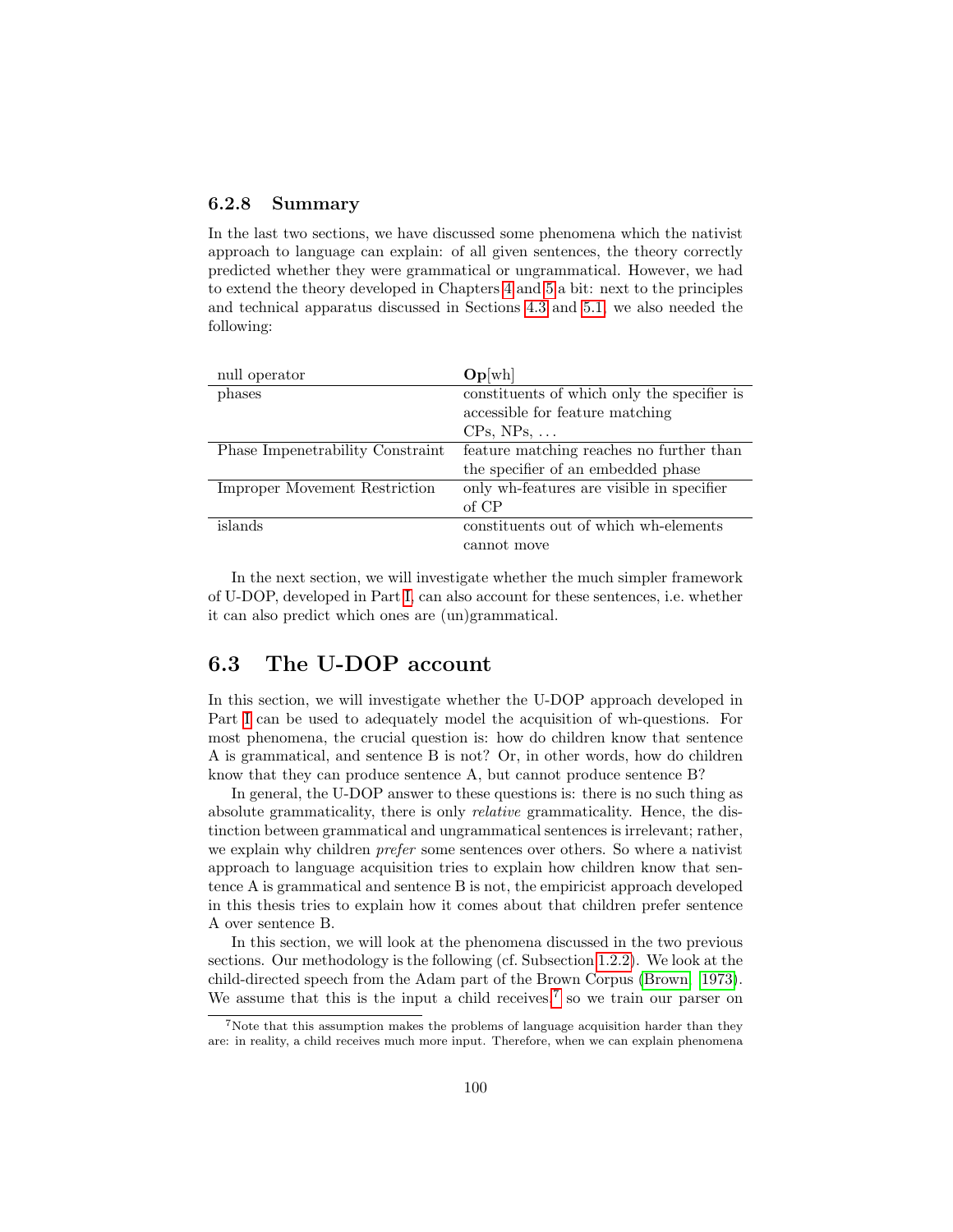these sentences.[8](#page-102-1) Eventually, we let our parser provide analyses for the sentences under investigation, and we look at the relative scores: the sentence with the best score is considered the more grammatical one.

Finally, we need to make a methodological remark. When we let our parser analyze the sentences under investigation, we only look at the scores, we do not look at the trees. We believe that it is not relevant whether the tree the parser proposes is identical to the tree a linguist would propose; after all, we cannot know which is the 'correct' tree, i.e. which is the tree constructed by the child. Therefore, we only look at the score of a derivation: we can know which sentence should have the best score, viz. the more grammatical one.

#### <span id="page-102-0"></span>6.3.1 Unbounded scope

The first phenomenon we need to account for, is the seemingly unbounded scope that wh-movement has: wh-questions can have infinitely deep levels of embedding. The puzzle lies in the fact that children only hear constructions of level 1, e.g.  $(6.38)$  —but how is it then possible that they can generalize (certainly as adults) this simple construction to more complex ones of levels 2 and 3 (e.g.  $(6.39 - 6.40)$  $(6.39 - 6.40)$  $(6.39 - 6.40)$ )?

- <span id="page-102-2"></span>(6.38) who did you steal from?
- <span id="page-102-3"></span>(6.39) who did he say you stole from?
- <span id="page-102-4"></span>(6.40) who did he want her to say you stole from?

In the previous sections, we saw the initial nativist answer developed by [Ross](#page-147-0) [\(1967\)](#page-147-0): a transformational rule with variables; in the more recent framework of minimalism, this is explained by a complex interplay between the Phase Impenetrability Constraint and the Feature Checking Requirement.

With our U-DOP theory, the answer is very clear: children can build constructions like [\(6.39\)](#page-102-3) and [\(6.40\)](#page-102-4) by simply using fragments they heard before. When we let our parser parse sentence  $(6.38)$ , we get the following derivation:





already on the basis of this small input, we can be sure that they can also certainly be explained in reality.

<span id="page-102-1"></span><sup>8</sup>Normally, we will use the parser from Section [3.1,](#page-28-0) looking at the 100-best shortest derivations, with the ranking as a second phase. Note that we train on the basis of part-of-speech tags; in the examples we will use words for ease of exposition.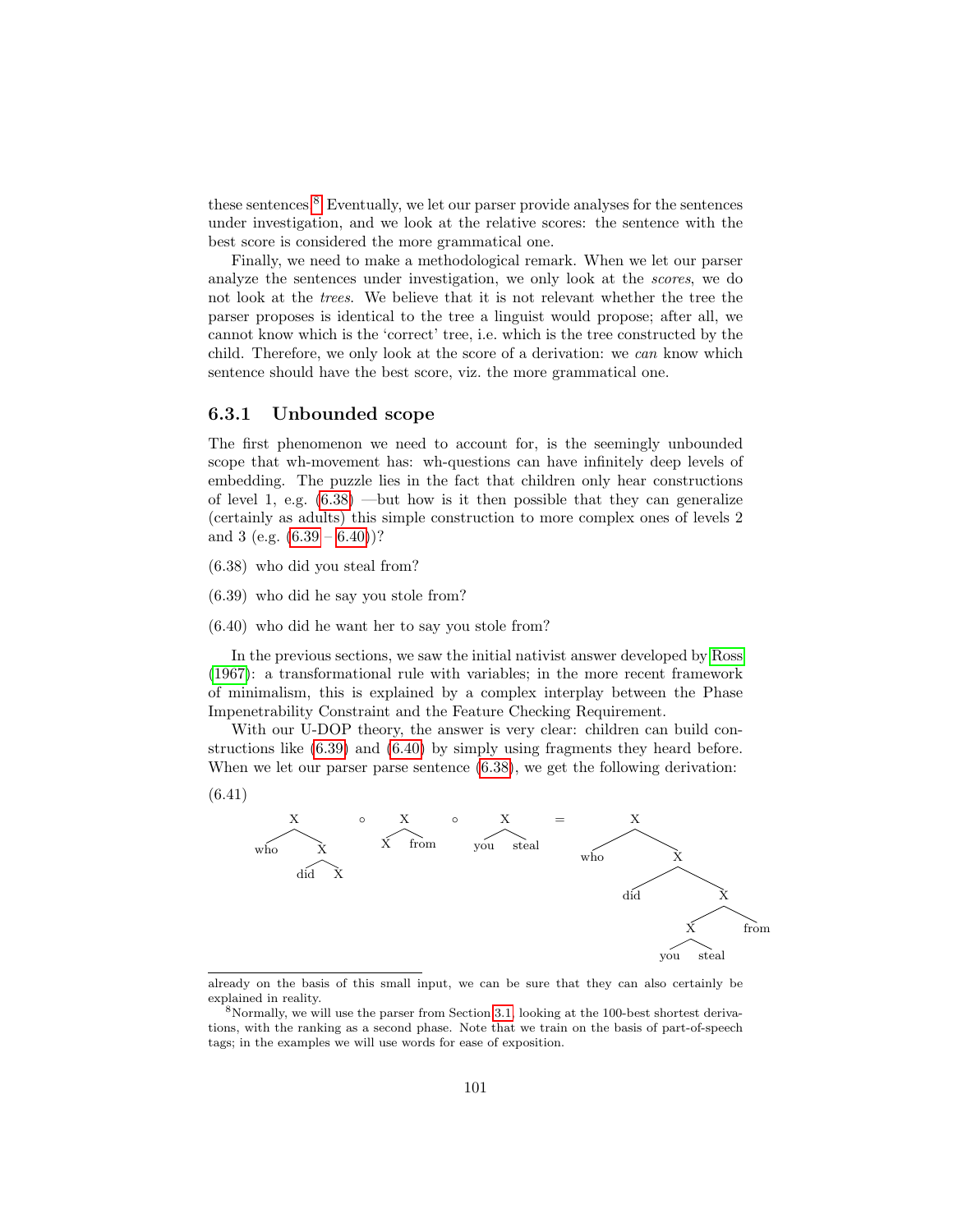Of course, this is not the shortest derivation; however, it is the best weighoff between counting the steps in the derivation, and taking the frequency into account: this derivation consists of three highly frequent subtrees (ranking 1,153  $+ 7 + 488 = 1,648$ , whereas the shortest derivation consists of only one subtree (viz. the entire tree) with ranking 26,223.

Sentences [\(6.39\)](#page-102-3) and [\(6.40\)](#page-102-4) could not be parsed by the parser, because of memory limitations. Therefore, we back off to the second pass of the two-pass model (cf. Subsection [1.2.2\)](#page-9-0). We find that sentence [\(6.39\)](#page-102-3) also has the entire tree as its shortest derivation (ranking 2,325,562), and sentence [\(6.40\)](#page-102-4) can be parsed with as few as 2 subtrees (ranking 1,585,992 and 75,747; totalling 1,661,739), cf. [\(6.42\)](#page-103-0).

<span id="page-103-0"></span>

Looking at the speech produced by Adam himself, it is interesting to see that he has only produced [\(6.38\)](#page-102-2), not [\(6.39\)](#page-102-3) and [\(6.40\)](#page-102-4) —so while he did not produce these constructions, he could have, if he were prompted to do so (under the assumption that children can perform analogical operations).

In this subsection, we have shown how the unbounded scope of wh-questions can be explained in the U-DOP approach, viz. by the combination of fragments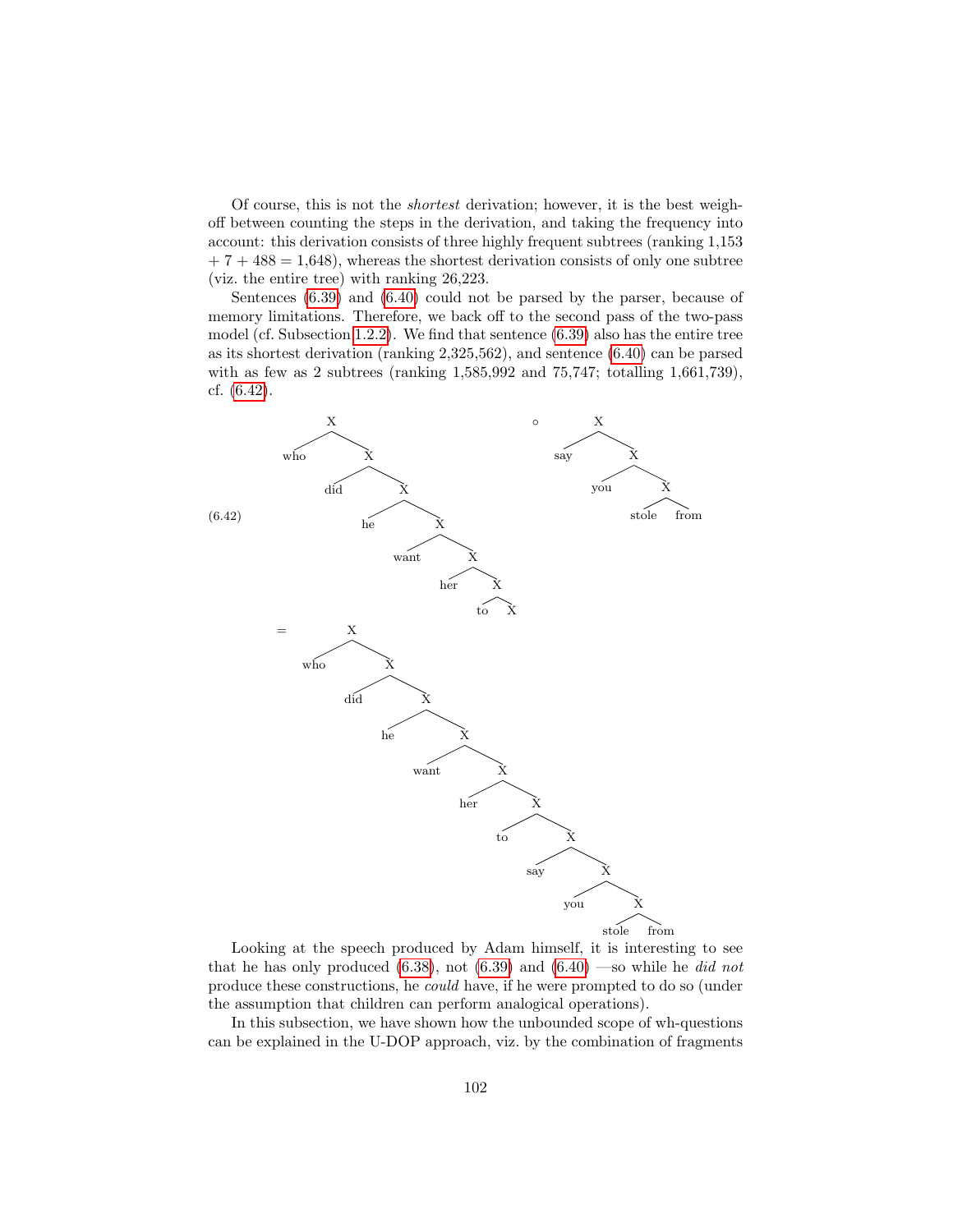heard earlier. In the next subsections, we will explain how ungrammatical instantiations of wh-constructions can be prevented, without resorting to innate constraints.

#### 6.3.2 Complex NP Constraint

The first problem has to do with 'complex' NPs. We observe a difference in grammaticality between  $(6.39 - 6.40)$  $(6.39 - 6.40)$  $(6.39 - 6.40)$  and  $(6.43 - 6.44)$  $(6.43 - 6.44)$  $(6.43 - 6.44)$ :

- <span id="page-104-0"></span>(6.43) \* who did you know a girl who is jealous of?
- <span id="page-104-1"></span>(6.44) \* who did she say you know a girl who is jealous of?

Now the question is, how do children know that they can generalize from what they hear in  $(6.38)$  to  $(6.39)$  and  $(6.40)$ , but not to  $(6.43)$  and  $(6.44)$ ? To answer this question, we look at relative grammaticality: we compare sentences with the same level of embedding, i.e.  $(6.39)$  and  $(6.43)$ , both of level 2, and  $(6.40)$ and [\(6.44\)](#page-104-1), of level 3.

Similar to  $(6.39)$  and  $(6.40)$ ,  $(6.43)$  and  $(6.44)$  cannot be parsed by the parser, due to memory issues. Therefore, we again backed off to the second pass of the two-pass model. We found that [\(6.43\)](#page-104-0), unlike [\(6.39\)](#page-102-3) can only be derived with minimally three subtrees (cf.  $(6.45)$ ), although its ranking score is better  $(590,659 + 1,153 + 26,010 = 617,822)$ . On the other hand,  $(6.40)$  and  $(6.44)$ can both be derived with two subtrees  $(cf. (6.46))$  $(cf. (6.46))$  $(cf. (6.46))$ , but in this case, the ranking score of  $(6.44)$  is worse  $(2,325,562 + 1,264,000 + 26,010 = 3,615,572)$ .

<span id="page-104-2"></span>

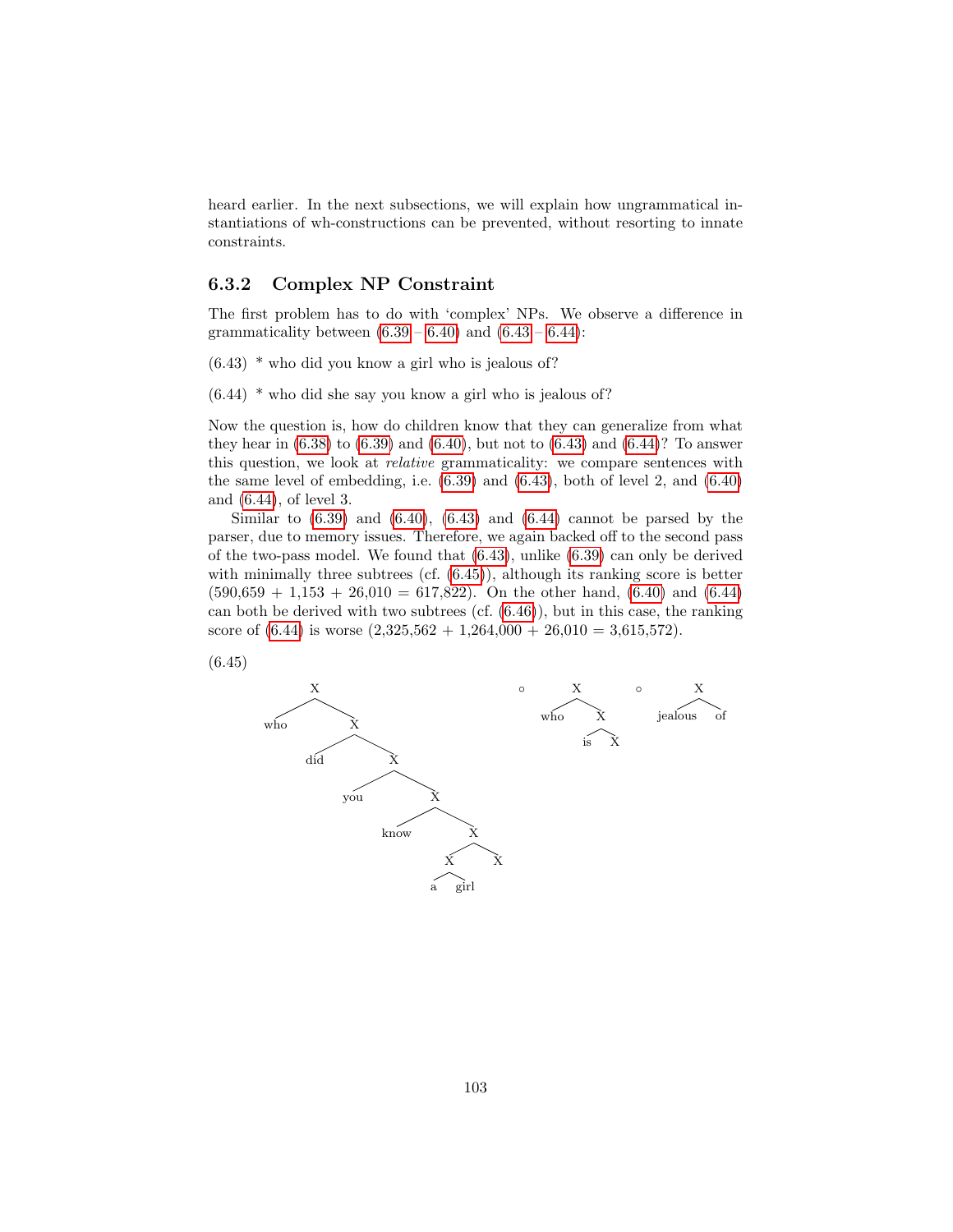<span id="page-105-0"></span>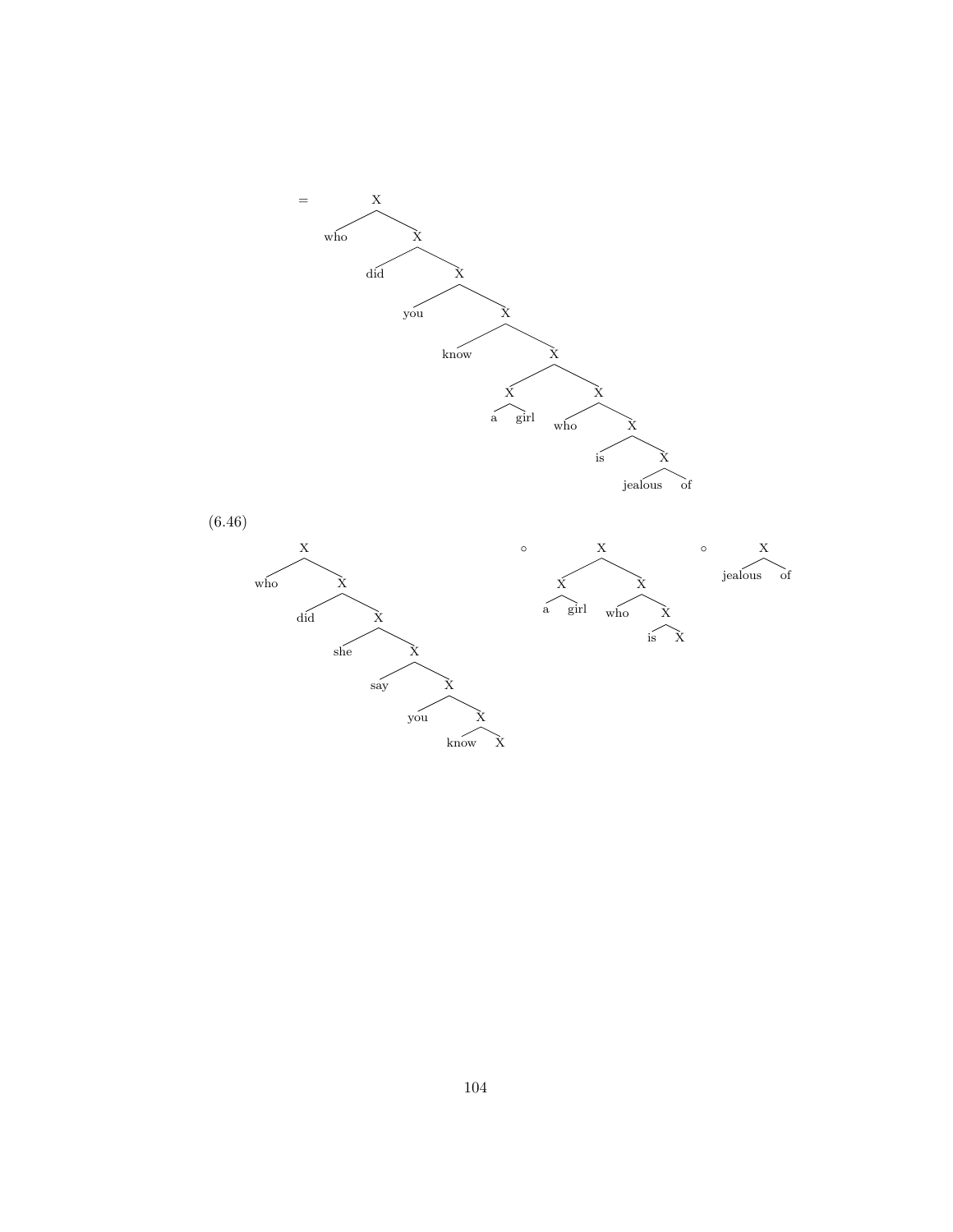

Now we can see that at each level the construction with movement out of VPs is relatively speaking more grammatical than the construction with movement out of NPs. So the Complex NP Constraint emerges naturally from the data: based on the input they receive, children can figure out that constructions as in  $(6.39)$  and  $(6.40)$  are more grammatical than those in  $(6.43)$  and  $(6.44)$ . The nativist argument that the Complex NP Constraint must be innate, because otherwise children wouldn't be able to tell the difference between generalizing to  $(6.39) - (6.40)$  $(6.39) - (6.40)$  $(6.39) - (6.40)$  and to  $(6.43) - (6.44)$  $(6.43) - (6.44)$  $(6.43) - (6.44)$ , is now of course directly rebuked: they can know the difference according to the U-DOP approach.

A small remark is in order, though. It is remarkable that according to one disambiguation criterion (ranking) [\(6.40\)](#page-102-4) is indeed preferable over [\(6.44\)](#page-104-1), but according to another (shortest derivation), we cannot tell the difference in grammaticality. Moreover, according to one criterion (shortest derivation)  $(6.39)$  is preferable over  $(6.43)$ , but according to another (ranking)  $(6.43)$  is preferable over [\(6.39\)](#page-102-3)! We believe this is due to the delicate interplay between desiring on the one hand maximal structural overlap, i.e. the shortest derivation, and on the other hand, the most frequent subtrees, i.e. the lowest ranking score. It is clear that both frequency and derivation length play a role in parsing, but the details of this interplay still need to be further investigated. In any case, it cannot be claimed that there is no non-innate way of telling the difference between  $(6.39 - 6.40)$  $(6.39 - 6.40)$  $(6.39 - 6.40)$  and  $(6.43 - 6.44)$  $(6.43 - 6.44)$  $(6.43 - 6.44)$ : both can be explained, albeit not yet in a uniform way.

Finally, it is noteworthy that neither [\(6.43\)](#page-104-0) nor [\(6.44\)](#page-104-1) are produced by Adam. We could make the same argument here as in Subsection [6.3.1](#page-102-0) —that he could produce them if he wanted to—, but the parsing results suggest that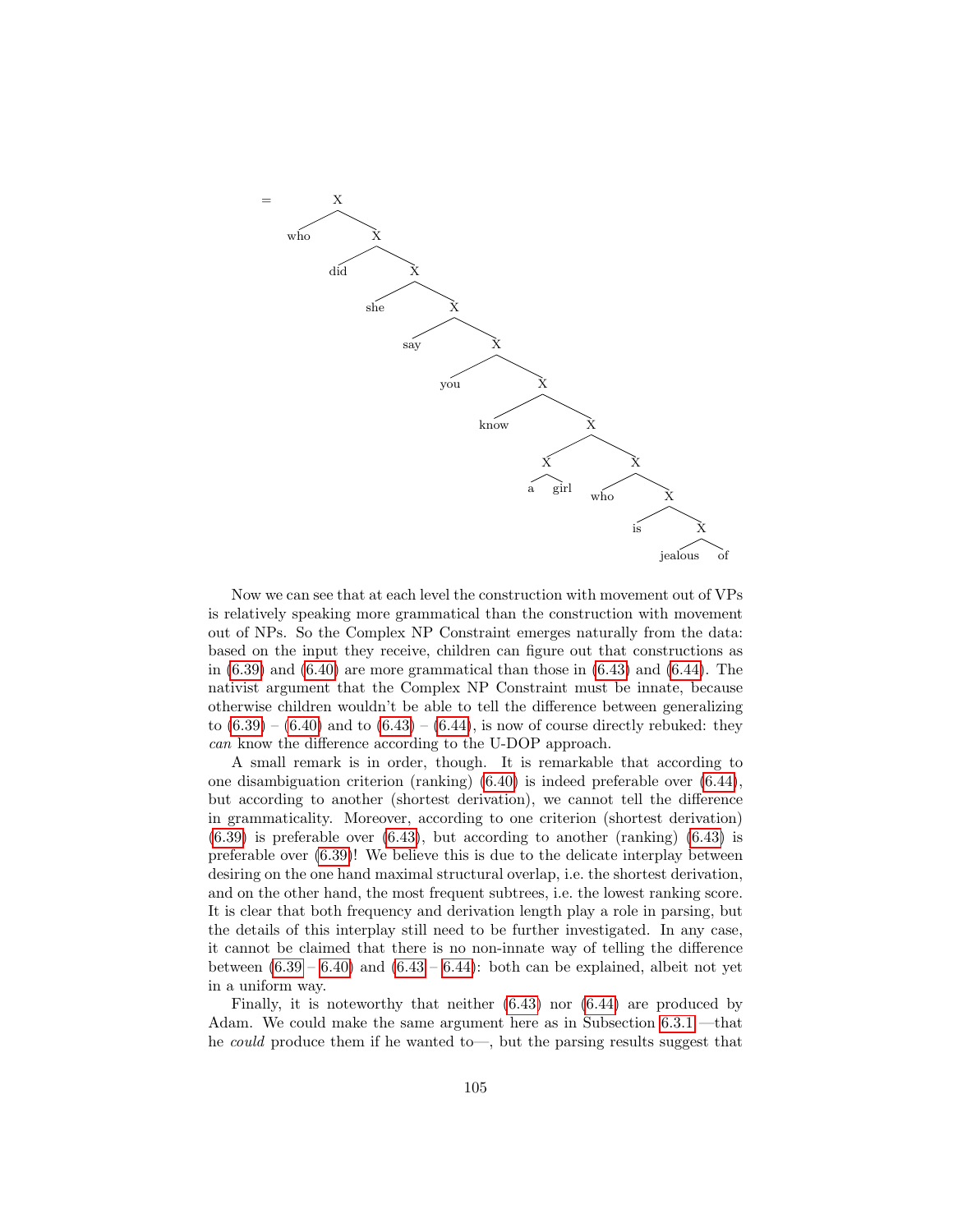if he wanted to express the meaning of [\(6.43\)](#page-104-0) or [\(6.44\)](#page-104-1), he would have chosen a 'more grammatical' sentence (with a shorter derivation / better ranking score).

#### 6.3.3 Coordinate Structure Constraint

The second problem involves coordination. There is a difference in grammaticality between [\(6.47\)](#page-107-0) and [\(6.48\)](#page-107-1).

<span id="page-107-0"></span>(6.47) you love chicken and what?

<span id="page-107-1"></span>(6.48) \* what do you love chicken and?

Now the question is: how do children know that [\(6.48\)](#page-107-1) is ungrammatical? Unfortunately, we cannot develop the same line of reasoning here as above. When we let our parser parse these sentences we get the following results:



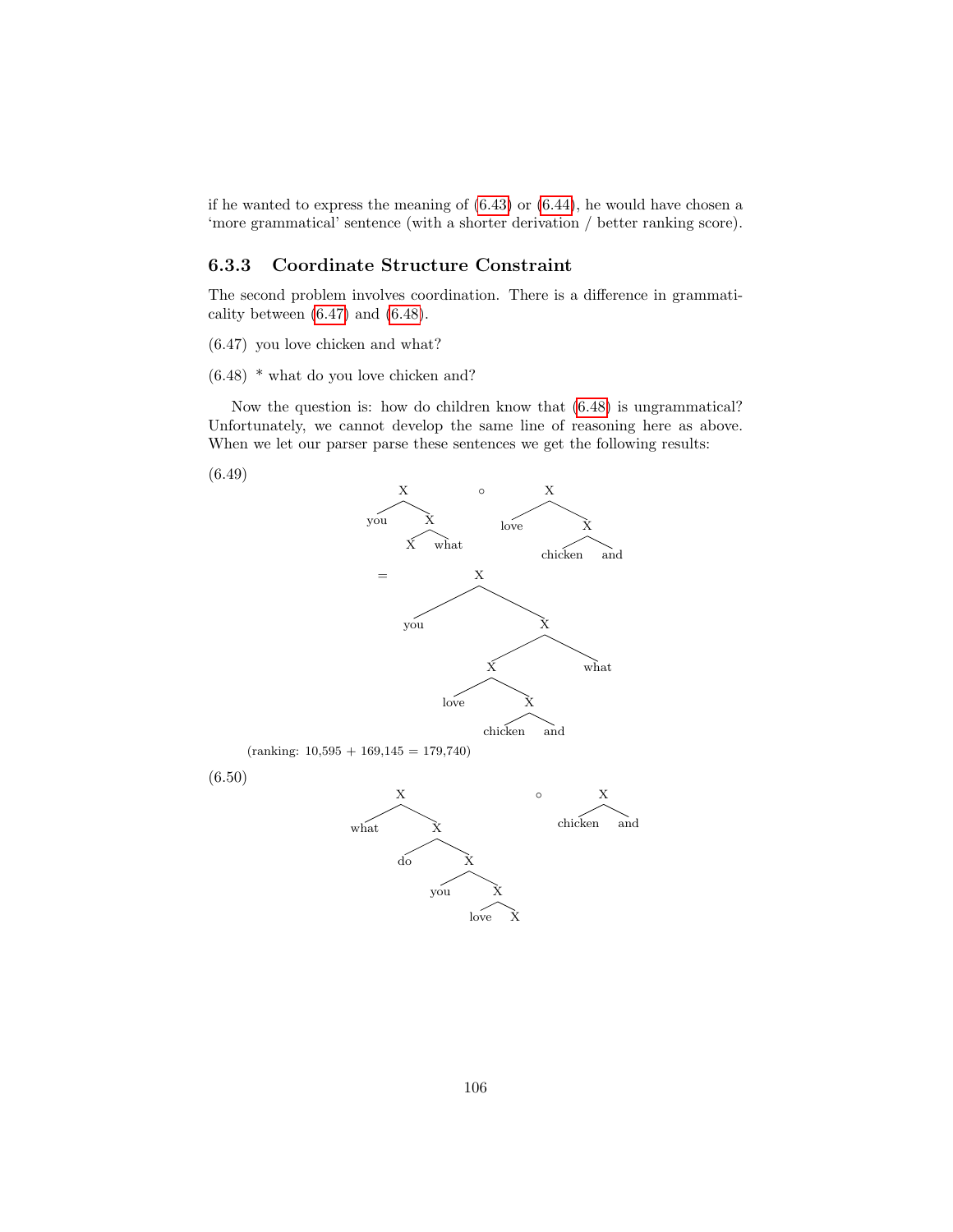

 $(ranking: 5,347 + 9,392 = 14,739)$ 

We see that both derivations are equally short, and that the ranking score of the ungrammatical sentence is even better than that of the grammatical sentence. So within the current framework, we cannot explain how children know that [\(6.47\)](#page-107-0) is more grammatical than [\(6.48\)](#page-107-1). However, this does not mean that it is impossible to explain this in an empirical (non-nativist) way.

We think that the reason that the ungrammatical sentence scores so well, is the fact that the subtree (X noun coordinating-conjunction) has an unusually low ranking score. This comes about because the parser takes into account all subtrees that can be extracted from the training corpus, also the 'flawed' ones. So every time the parser encounters a sentence containing the sequence "noun coordinating-conjunction" (e.g. in the perfectly grammatical sentence 'Bella loves werewolves and vampires'), the subtree (X noun coordinating-conjunction) is extracted, even though this subtree doesn't occur in the 'correct' parse of the sentence.[9](#page-108-0) This inclusion of 'faulty' subtrees is countered effectively by a supervised DOP-parser, since such a parser only looks at the 'correct' trees. Such a parser would then give a much worse score to [\(6.48\)](#page-107-1), because either it couldn't use (X noun coordinating-conjunction) as a fragment (if it didn't occur), or because (X noun coordinating-conjunction) would have a much worse (i.e. higher) ranking score (because it certainly wouldn't occur very frequently).

However, using a supervised parser would not solve the problem of language acquisition. The question remains: how do children acquire the training corpus of (correctly) parsed trees in the first place? For this problem, we can take the approach developed in Section [3.4.](#page-46-0) In this approach, an initial corpus (the Extraction Corpus) is trained on in the usual, unsupervised, way. The unsupervised parser resulting from this is used to parse a second corpus (the Held-out Corpus). The result is then a corpus with syntactically annotated trees that can be used as the input for a supervised parser. In this way, we can simulate supervised parsing in an unsupervised way: we still assume no richer input than a raw corpus of part-of-speech tags.

Now the expectation is that subtrees like (X noun coordinating-conjunction) won't occur very often in the parsed HC. Therefore, the (supervised) parser trained on the HC will give a much worse score to [\(6.48\)](#page-107-1), because either it couldn't use (X noun coordinating-conjunction) as a fragment (if it wasn't used

<span id="page-108-0"></span><sup>&</sup>lt;sup>9</sup>See Subsection [3.4](#page-46-0) for a discussion on the 'correctness' of this analysis.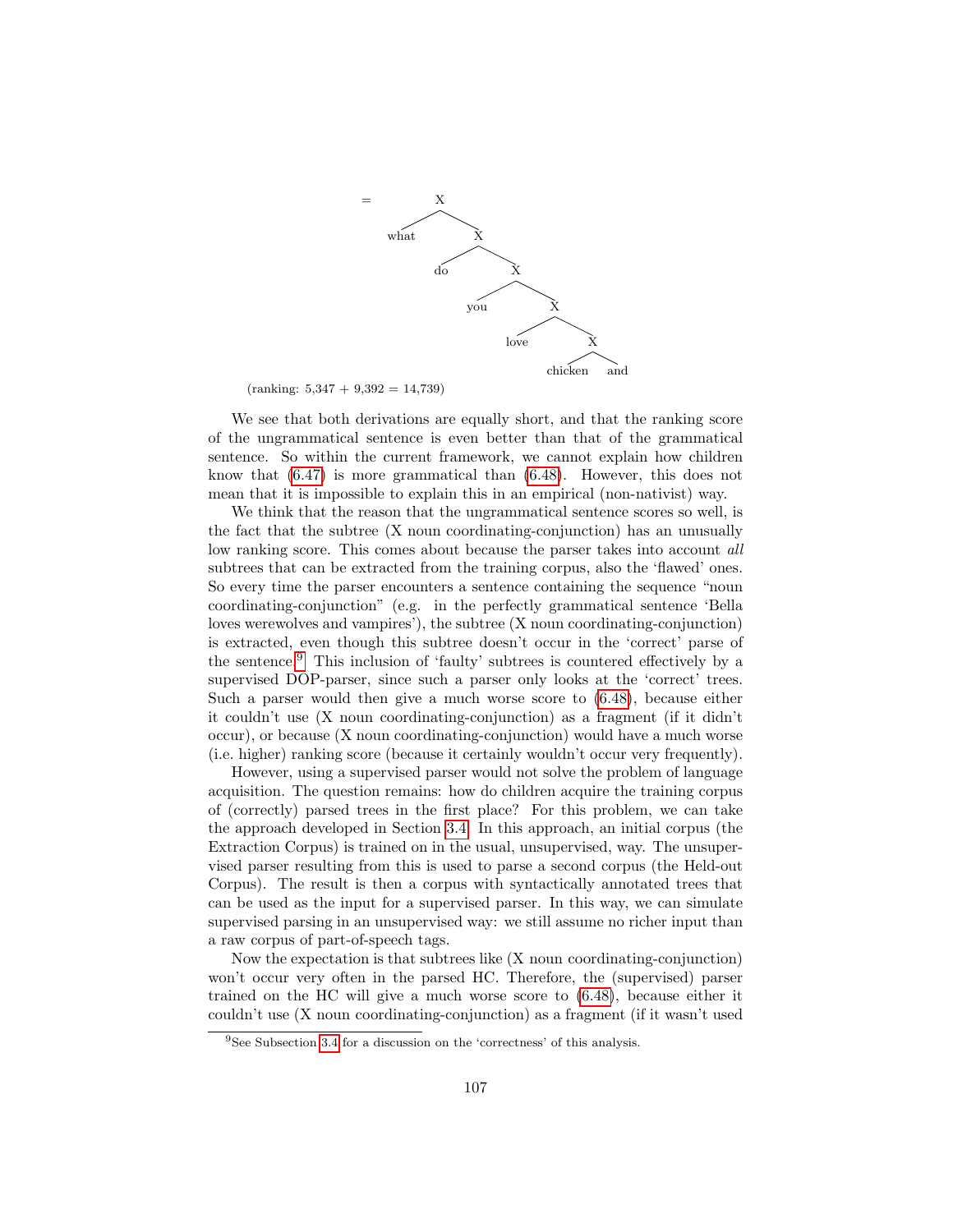in the derivations), or because (X noun coordinating-conjunction) would have a lower frequency and hence a much worse ranking score. Unfortunately, applying this methodology to the child-directed speech of the Adam corpus would require parsing half of the corpus (around 11,000 sentences), which the parsers developed in this thesis cannot yet do in a feasible amount of time.

#### 6.3.4 Sentential Subject Constraint

The third constraint applies to constructions with a sentential subject, such as [\(6.51\)](#page-109-0) and [\(6.52\)](#page-109-1).

- <span id="page-109-0"></span>(6.51) who was it obvious that you loved?
- <span id="page-109-1"></span> $(6.52)$  \* who was that you loved obvious?

As noted above, we include them in this overview for completeness' sake, but we do not believe that they are relevant to language acquisition: sentences of this kind are rarely found in speech, let alone in child-directed or -produced speech. We believe that these structures are learned by schooling, rather than by some automatic mechanism.

#### 6.3.5 Left Branch Condition

The Left Branch Condition has to do with the difference in grammaticality between [\(6.53\)](#page-109-2) and [\(6.54\)](#page-109-3):

- <span id="page-109-2"></span>(6.53) which book did you read?
- <span id="page-109-3"></span>(6.54) \* which did you read book?

When we let our parser parse these two sentences, we get the following derivations:

(6.55)



 $(ranking: 608 + 743 + 8,708 = 10,059)$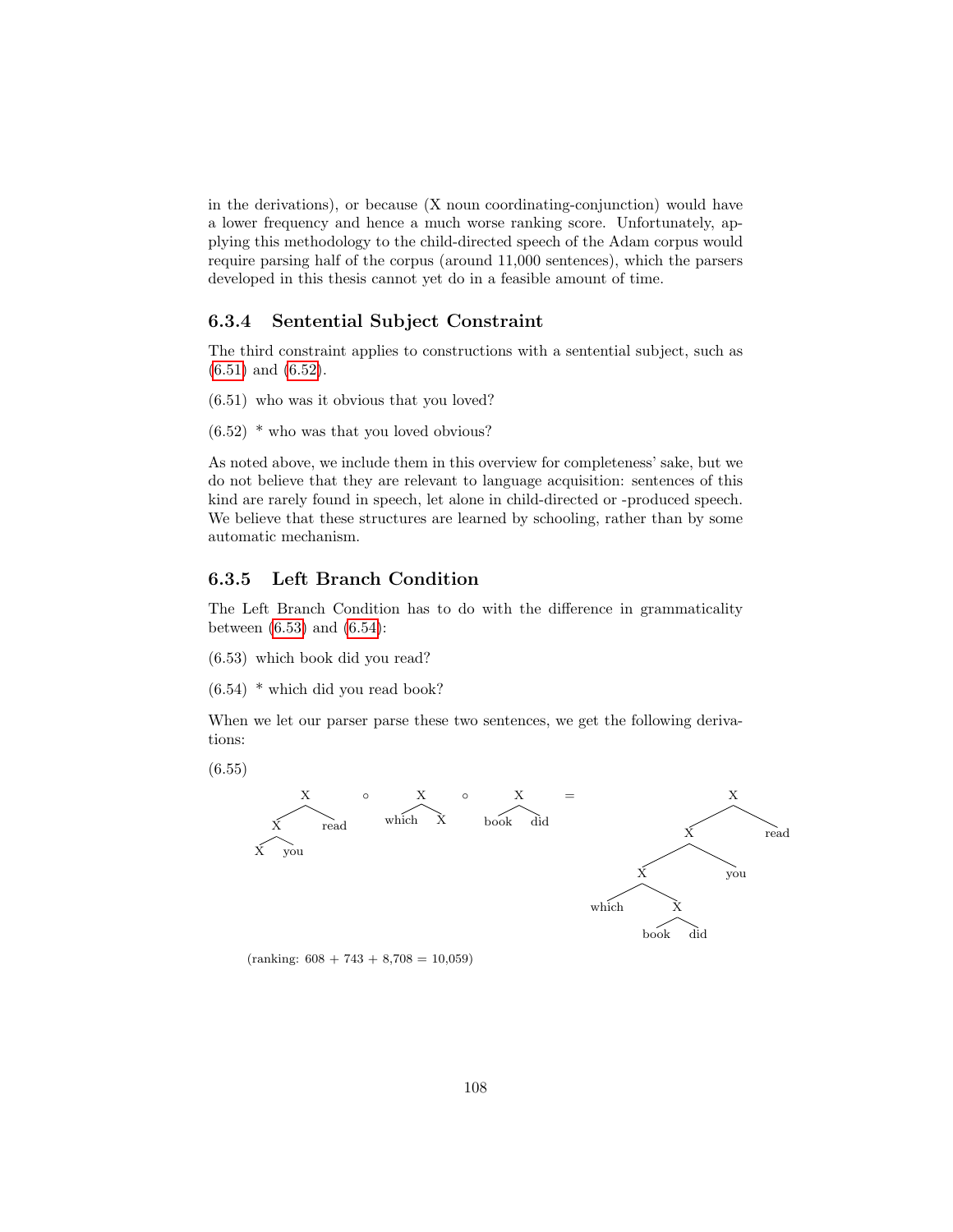

 $(ranking: 12,809 + 1 = 12,810)$ 

So when looking at the 100-best derivations, we get a derivation of three elements for  $(6.53)$ , while one of two elements for  $(6.54)$ . At first sight, one might think that this means that the parser (incorrectly) prefers [\(6.54\)](#page-109-3) over [\(6.53\)](#page-109-2). However, this version of the parser also takes the ranking into account, and then [\(6.53\)](#page-109-2) is preferred over [\(6.54\)](#page-109-3). Moreover, when looking at the shortest derivation only, we find that [\(6.53\)](#page-109-2) can be parsed in just one step (the entire tree), whereas [\(6.54\)](#page-109-3) would always need at least two steps. So also with respect to the shortest derivation-criterion  $(6.53)$  is to be preferred over  $(6.54)$ . Hence, it is certainly possible in this case to explain how children can infer that  $(6.53)$  is more grammatical than  $(6.54)$ , without resorting to claims about innate constraints.

Recall that the Left Branch Condition was also invoked to explain the difference in grammaticality between [\(6.57\)](#page-110-0) and [\(6.58\)](#page-110-1). However, for this explanation to work the implausible assumption had to be made that 'how jealous' is an NP. We would like for the U-DOP account to explain the difference, without making such an assumption.

#### <span id="page-110-0"></span>(6.57) how jealous is Jacob

#### <span id="page-110-1"></span> $(6.58)$  \* how is Jacob jealous

Problematically, however, the parser trained on the Adam-part of the Childes corpus cannot do this. It finds for both sentences a shortest derivation of one tree, because both occur literally in the corpus. Hence, the ranking must be used to decide between both derivations. It turns out that the ranking of [\(6.57\)](#page-110-0) is much higher  $(2,325,562)$  than that of  $(6.58)$   $(693,021)$ ; therefore, the parser would incorrectly prefer [\(6.58\)](#page-110-1) over [\(6.57\)](#page-110-0).

A quick inspection of the data reveals why the parser would make such a wrong decision. The reason is that there is only one sentence like [\(6.57\)](#page-110-0) in the corpus ('how old are you'), and there are five sentences like [\(6.58\)](#page-110-1); therefore the ranking of [\(6.58\)](#page-110-1) is better. Of course, it still seems strange that there are five sentences like [\(6.58\)](#page-110-1), until one sees the examples:

- (6.59) why is it dangerous
- (6.60) why is it naughty
- (6.61) why is it nighttime

(6.56)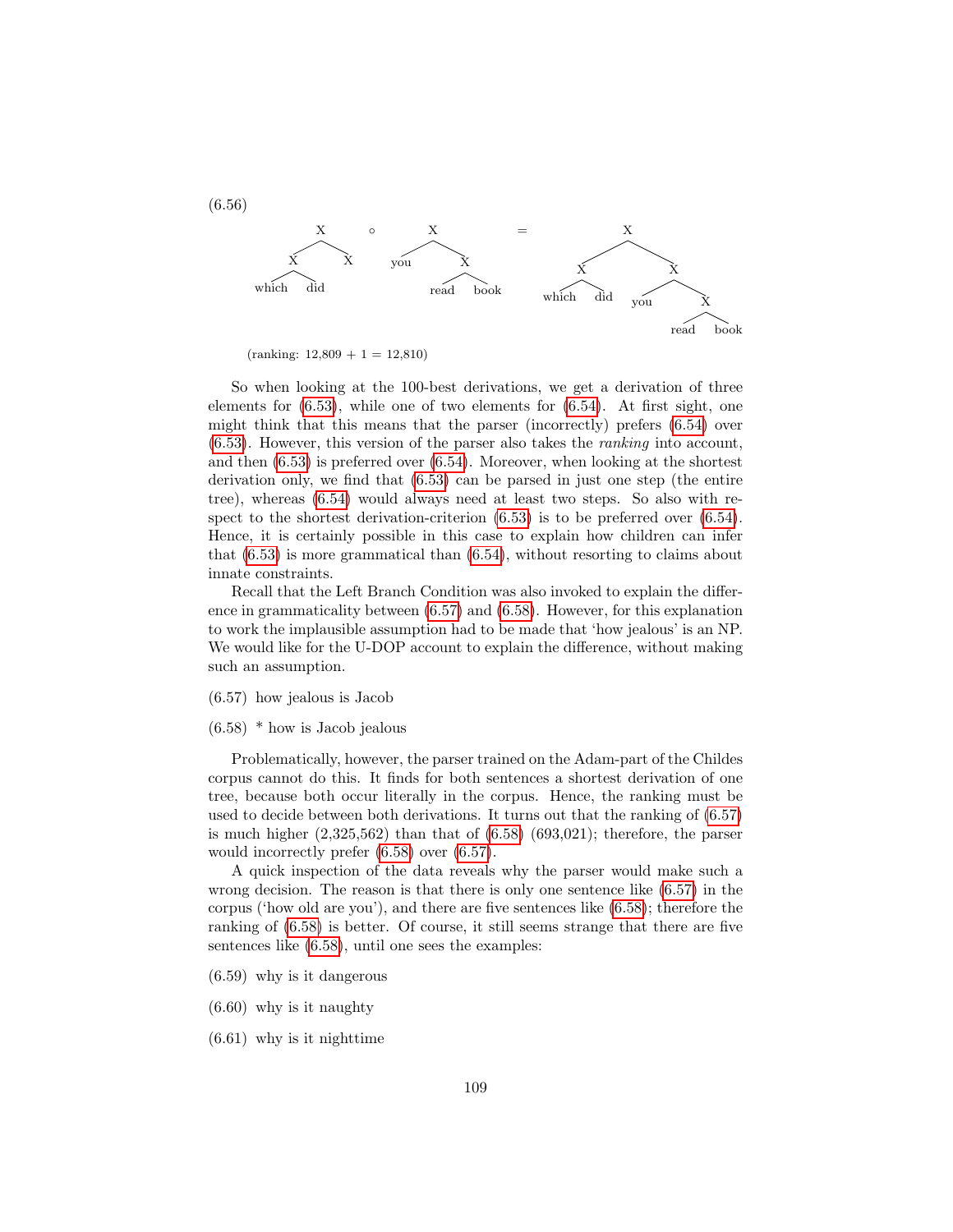(6.62) why is it dark

From this inspection of the data it is clear that the parser only goes wrong because it cannot tell the difference between 'how' and 'why', since it only looks at part-of-speech tags. However, a more advanced version of the parser, which could look at words rather than part-of-speech tags, would be able to succesfully recognize the difference, and hence prefer  $(6.57)$  over  $(6.58)$ . So there is a way children could learn that from the input; only, we would need a more advanced parser (or a more refined part-of-speech annotation) to actually implement this.

#### 6.3.6 Subject WH-questions

In the next subsections, we turn to issues with wh-questions that are not considered by Ross, but which are explained in the minimalist framework, cf. Section [6.2.](#page-86-0) We will now explain these phenomena in an empirical way.

The first issue arises with subject wh-questions: we have to explain how children know that [\(6.63\)](#page-111-0) is the grammatical way of asking such a question, and  $(6.64 - 6.66)$  $(6.64 - 6.66)$  $(6.64 - 6.66)$  are not.

- <span id="page-111-0"></span>(6.63) who kissed Bella
- <span id="page-111-1"></span>(6.64) \* kissed who Bella
- (6.65) \* did who kiss Bella
- <span id="page-111-2"></span>(6.66) \* who did kiss Bella

When we let our parser (100-best derivations, with ranking as a second phase) parse these sentences, we get the following derivations:

(6.67)



 $(ranking: 24 + 6,978 = 7,002)$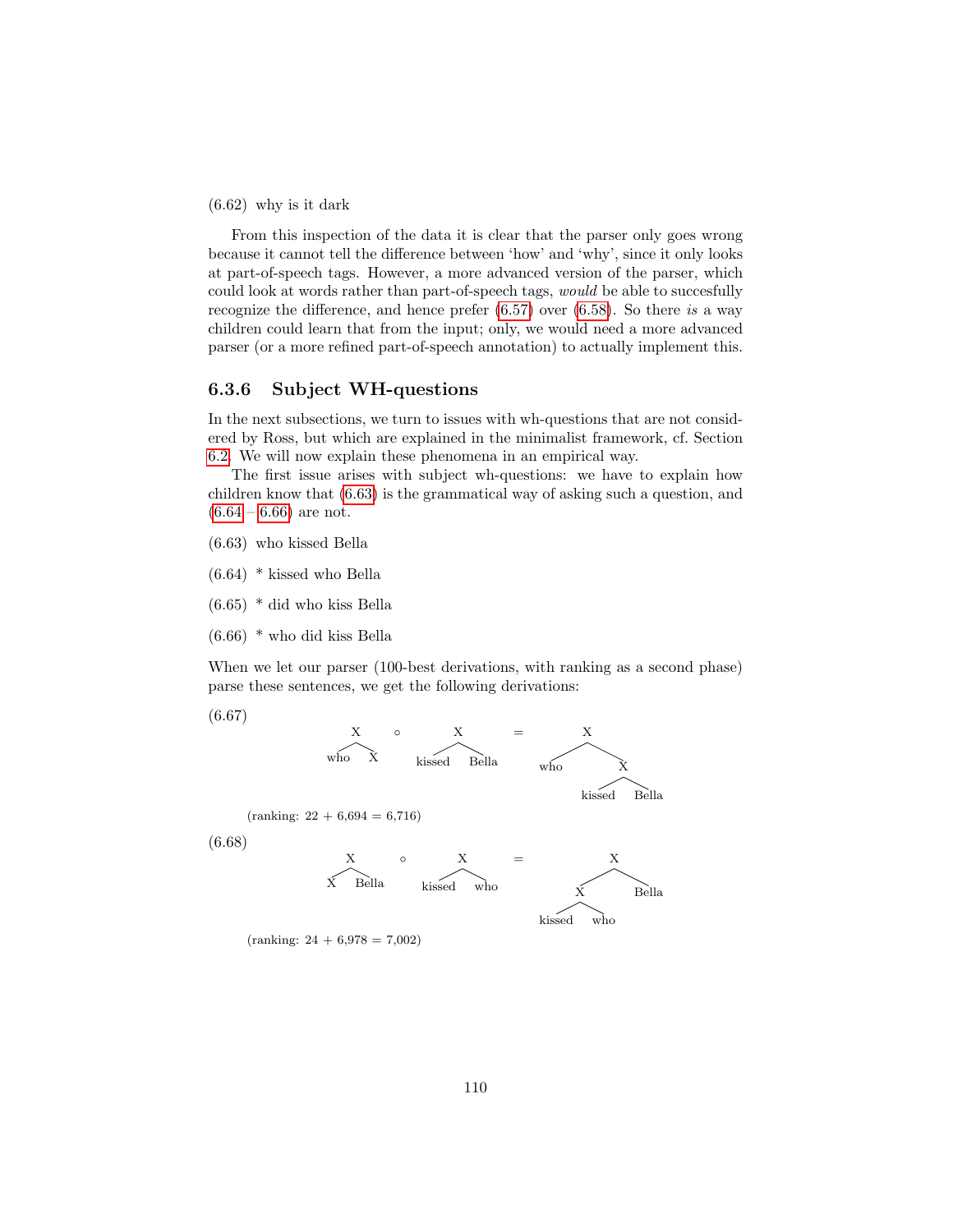

 $(ranking: 4,636 + 2,563 = 7,199)$ 

We see that, although all alternatives have equally short derivations, the parser will prefer the correct alternative,  $(6.63)$ , because it has the best (= lowest) ranking score. So if we consider the U-DOP parser to be a model of language acquisition, we can explain how children will utter [\(6.63\)](#page-111-0) when formulating a subject wh-question, and not  $(6.64 - 6.66)$  $(6.64 - 6.66)$  $(6.64 - 6.66)$ : the former is preferred over the latter.

So we see that also the phenomenon of subject wh-questions can be explained without resorting to the complex, supposedly innate machinery of minimalism; in this subsection we have shown that it is at least possible to predict the (most) grammatical alternative, solely based on the input children receive and the simple U-DOP framework.

## 6.3.7 WH-questions in situ

Recall from Subsection [6.2.3](#page-91-0) that there are two types of wh-questions in situ: echo-questions, such as [\(6.71\)](#page-112-0), and multiple wh-questions, such as [\(6.72\)](#page-112-1). The former are not really explained in the minimalist framework: they are not considered 'real questions'; the latter are explained via the regular processes of feature valuing and checking.

- <span id="page-112-0"></span>(6.71) Edward kissed who
- <span id="page-112-1"></span>(6.72) who kissed what

In the U-DOP framework, these constructions are fairly easily generated. We let our parser parse them, and get the following derivations: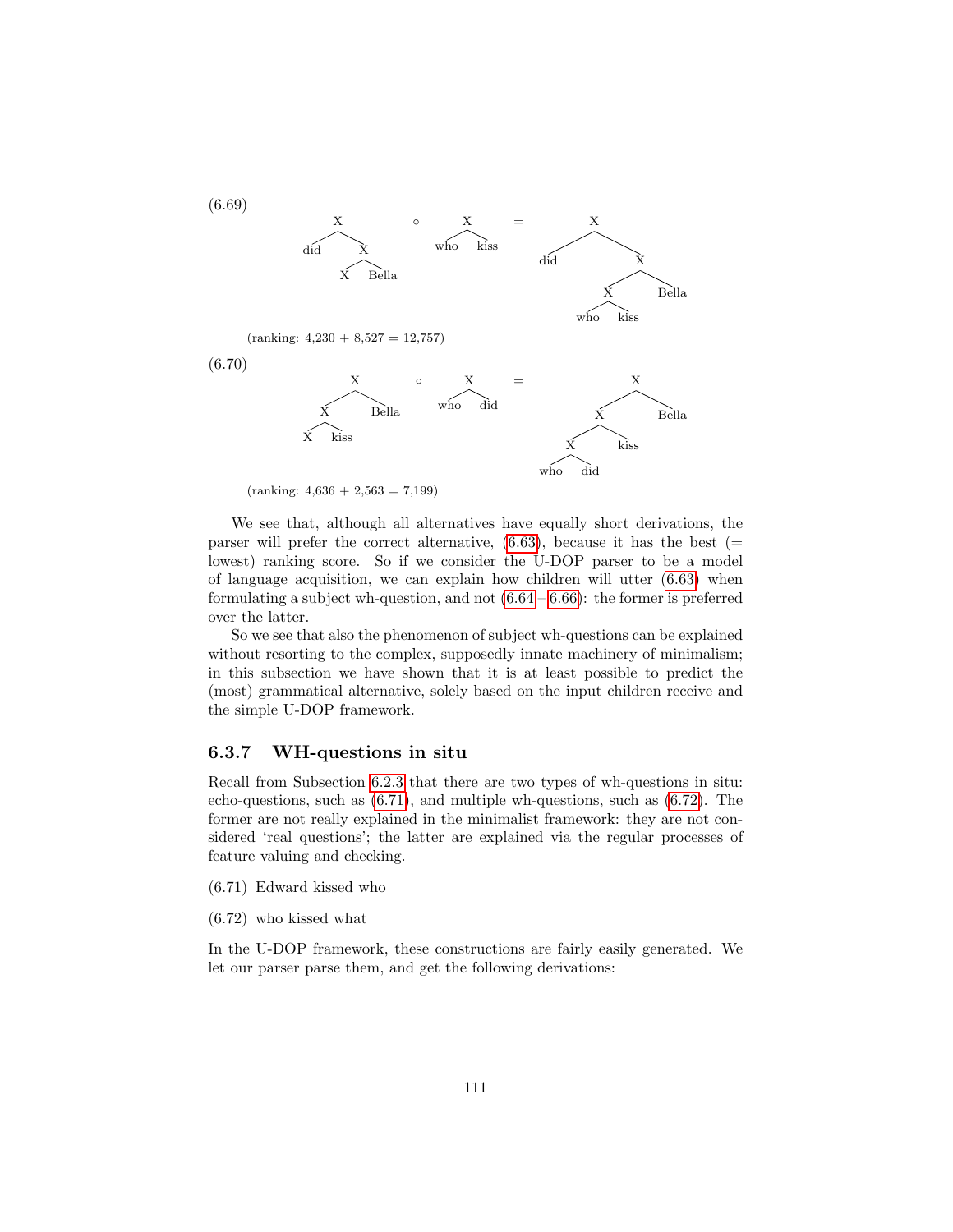(6.73)

<span id="page-113-1"></span>

For example, an alternative for  $(6.71)$  such as  $(6.75)$  is considered less grammatical: its derivation has a much worse ranking score.

<span id="page-113-0"></span>(6.75) \* did Edward kiss who

(6.76)



 $(ranking: 11,282 + 10,109 = 21,391)$ 

So the U-DOP framework provides a very simple explanation of wh-questions in situ, without considering them something special, or developing special technical tricks: children can simply generate these type of questions using fragments they heard before.

### 6.3.8 Superiority

In Subsection [6.2.4,](#page-93-0) we observed that a *superiority effect* takes place with multiple wh-questions: the 'superior' wh-phrase is the one that gets moved. However, in certain cases this effect does not occur. Therefore, the minimalist account had to take refuge in a combination of syntax and pragmatics to deal with all cases of superiority. In this subsection, we will show how the U-DOP account can deal with all cases in a uniform matter.

In the first place, we need to explain why multiple wh-questions are formed like  $(6.72)$  from the previous subsection, and not like  $(6.77)$ . The derivation by our parser of  $(6.72)$  can be found above in  $(6.74)$ ; the derivation of  $(6.77)$  is in [\(6.78\)](#page-114-1). We clearly see that, although both derivations are equally long, the parser will prefer [\(6.74\)](#page-113-1), because its ranking score is better.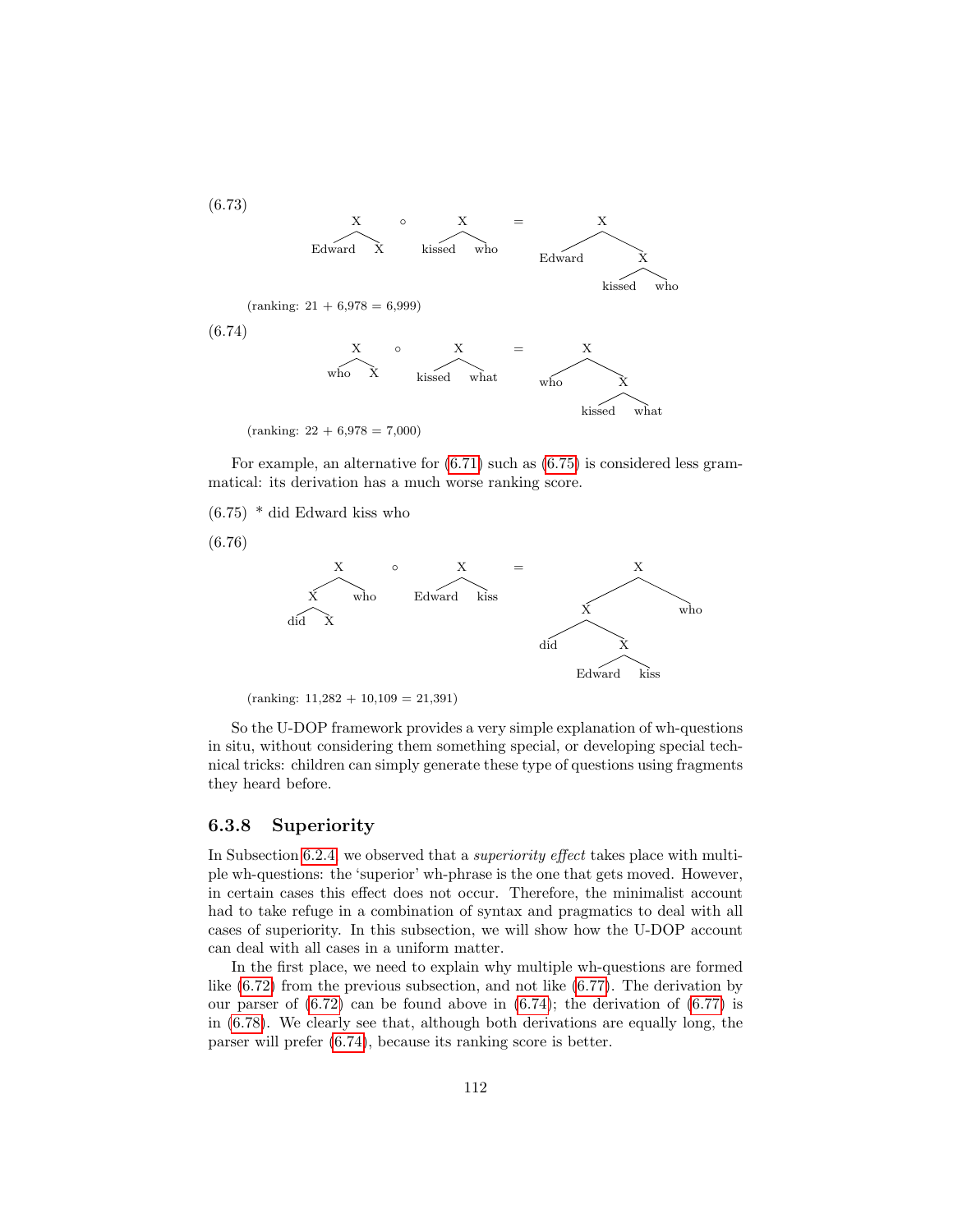<span id="page-114-0"></span> $(6.77)$  \* what who kissed

<span id="page-114-1"></span>(6.78)



 $(ranking: 22 + 8,527 = 8,549)$ 

Second, we see that the superiority effect also plays with other types of constituents. For example, [\(6.79\)](#page-114-2) is grammatical, but [\(6.80\)](#page-114-3) is not, because in the original structure 'Edward kissed  $\langle \text{who} \rangle$   $\langle \text{when} \rangle$ ',  $\langle \text{who} \rangle$  is the superior wh-phrase, and hence needs to move (according to the minimalist framework).

<span id="page-114-2"></span>(6.79) who did Edward kiss when

#### <span id="page-114-3"></span>(6.80) \* when did Edward kiss who

Our parser could not parse these sentences because of memory issues. Therefore, we backed off to the second pass of the two-pass model and checked manually what the shortest derivations are (cf. Subsection [1.2.2\)](#page-9-0). The derivation for [\(6.79\)](#page-114-2) is in [\(6.81\)](#page-114-4), that for [\(6.80\)](#page-114-3) in [\(6.82\)](#page-114-5).

<span id="page-114-4"></span>(6.81)

<span id="page-114-5"></span>

 $(ranking: 287,863 + 6,978 = 294,841)$ 

Again the U-DOP theory makes the correct predictions: [\(6.79\)](#page-114-2) is preferable, because its derivation has a lower ranking score.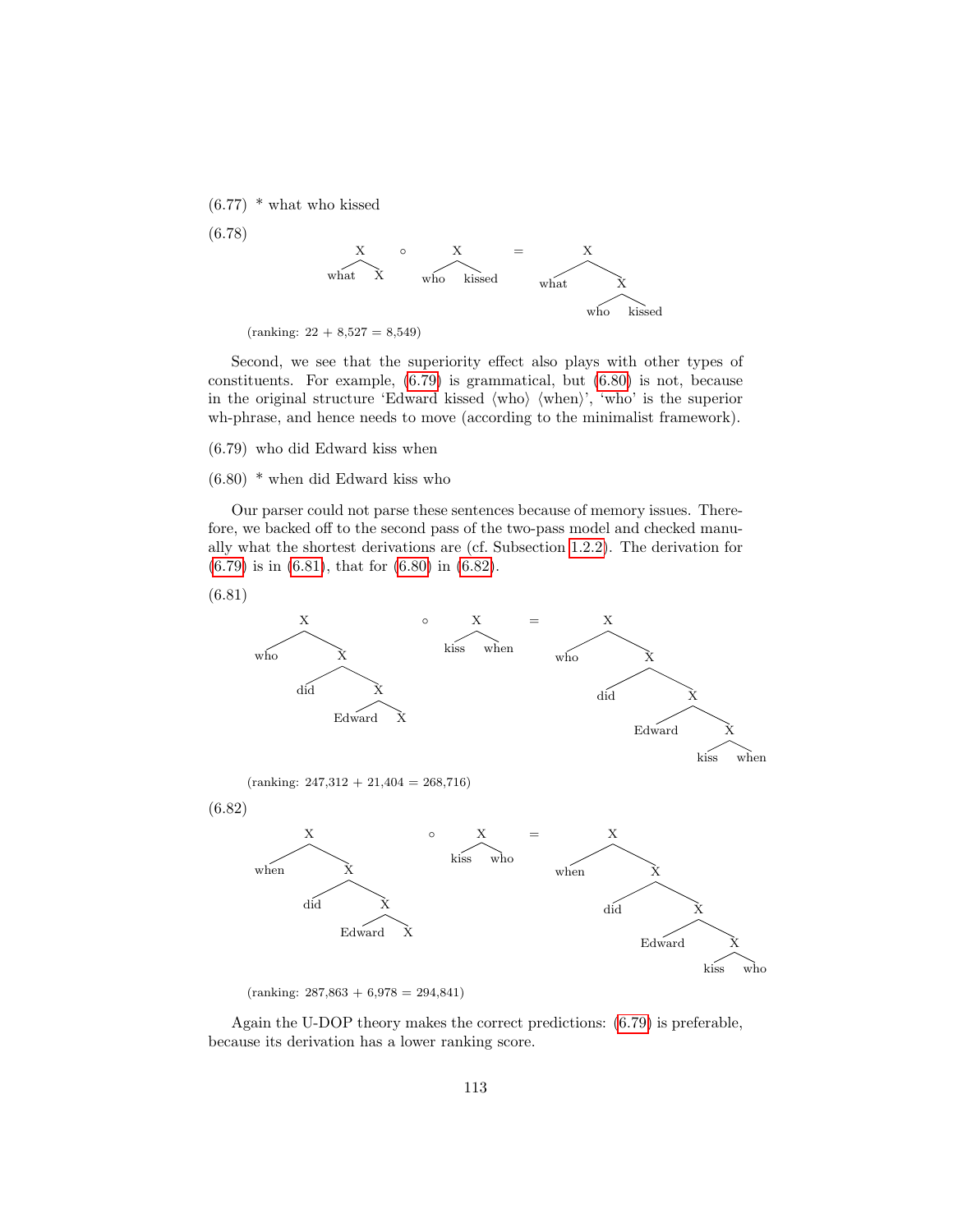Finally, we need to account for cases where the superiority effect does not play. For example, both [\(6.83\)](#page-115-0) and [\(6.84\)](#page-115-1) are grammatical. The minimalist framework cannot in itself explain this; it needs to resort to pragmatics.

<span id="page-115-0"></span>(6.83) which poet wrote which ode

<span id="page-115-1"></span>(6.84) which ode did which poet write

In U-DOP, such issues do not arise. As we discussed in the end of Section [2.3,](#page-24-0) U-DOP generates all sentences. So in principle, all sentences are grammatical. This does not mean that all sentences are equally likely to be uttered: U-DOP imposes a distribution on the set of all sentences: some sentences are more grammatical, i.e. more likely to be uttered, than others.

The fact that both [\(6.83\)](#page-115-0) and [\(6.84\)](#page-115-1) can be generated is therefore trivially explained: since all sentences can be generated, also these sentences can be generated. (The U-DOP approach has no problem to explain why some sentences can be generated; it has more difficulty to explain why some sentences cannot be generated, cf. Footnote [4](#page-137-0) of Chapter [7.](#page-120-0)) When we let our parser parse both sentences, we get the derivations in [\(6.85\)](#page-115-2) and [\(6.86\)](#page-115-3).

<span id="page-115-2"></span>



<span id="page-115-3"></span> $(ranking: 8,274 + 8,708 + 743 + 9,060 = 26,785)$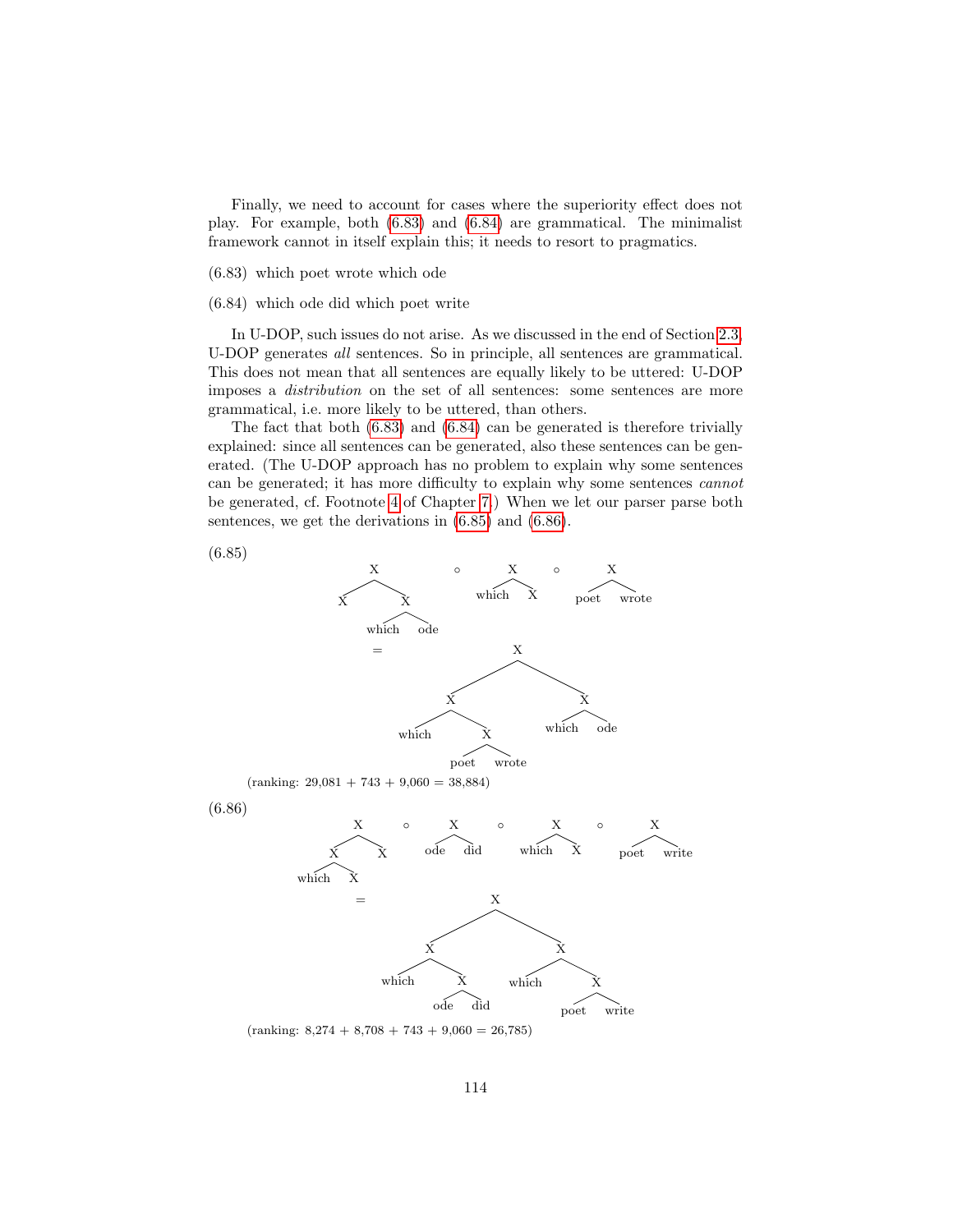We see that [\(6.85\)](#page-115-2) is preferred over [\(6.86\)](#page-115-3) when taking the shortest derivation as the criterion, but [\(6.86\)](#page-115-3) is preferred over [\(6.85\)](#page-115-2) when taking the ranking into account. In any case, we see a different pattern here from the examples with superiority above. Hence, we have eluded the superiority effect for these special cases, without having to do anything special: we can account for both the cases with superiority  $(6.77 - 6.80)$  $(6.77 - 6.80)$  $(6.77 - 6.80)$  and those without  $(6.83 - 6.84)$  $(6.83 - 6.84)$  $(6.83 - 6.84)$  in a uniform way.

## 6.3.9 Embedded WH-questions

Another problem which the minimalist framework can only solve with an ad-hoc solution, has to do with embedded questions. With embedded questions, auxiliary fronting mustn't occur. Hence, [\(6.87\)](#page-116-0) should be considered grammatical and [\(6.88\)](#page-116-1) not.

- <span id="page-116-0"></span>(6.87) I wonder who you had kissed
- <span id="page-116-1"></span>(6.88) \* I wonder who had you kissed

In the U-DOP framework, this can be explained fairly straightforward. We could not let the parser parse the sentences, due to memory issues, so we did a manual check of possible derivations. Both sentences can be derived in one step, cf. [\(6.89\)](#page-116-2) and [\(6.90\)](#page-117-0), so the shortest derivation criterion cannot be used for disambiguation. However, when we look at the ranking scores, we see that the U-DOP approach correctly prefers  $(6.89).^{10}$  $(6.89).^{10}$  $(6.89).^{10}$  $(6.89).^{10}$ 

<span id="page-116-2"></span>



<span id="page-116-3"></span> $10$ It might seem surprising that trees like [\(6.90\)](#page-117-0) are found at all in the corpus; however, this is explained when we look at the actual sentences from which this tree is derived: 'what do you mean what do I want' and 'let's see what shall we make'. These are not 'real' embedded sentences, with indirect speech, but the first sentence uses reported speech, and the second sentence merely puts two questions next to each other. When we use punctuation, this is immediately clear: 'what do you mean: "what do I want"' and 'let's see, what shall we make'.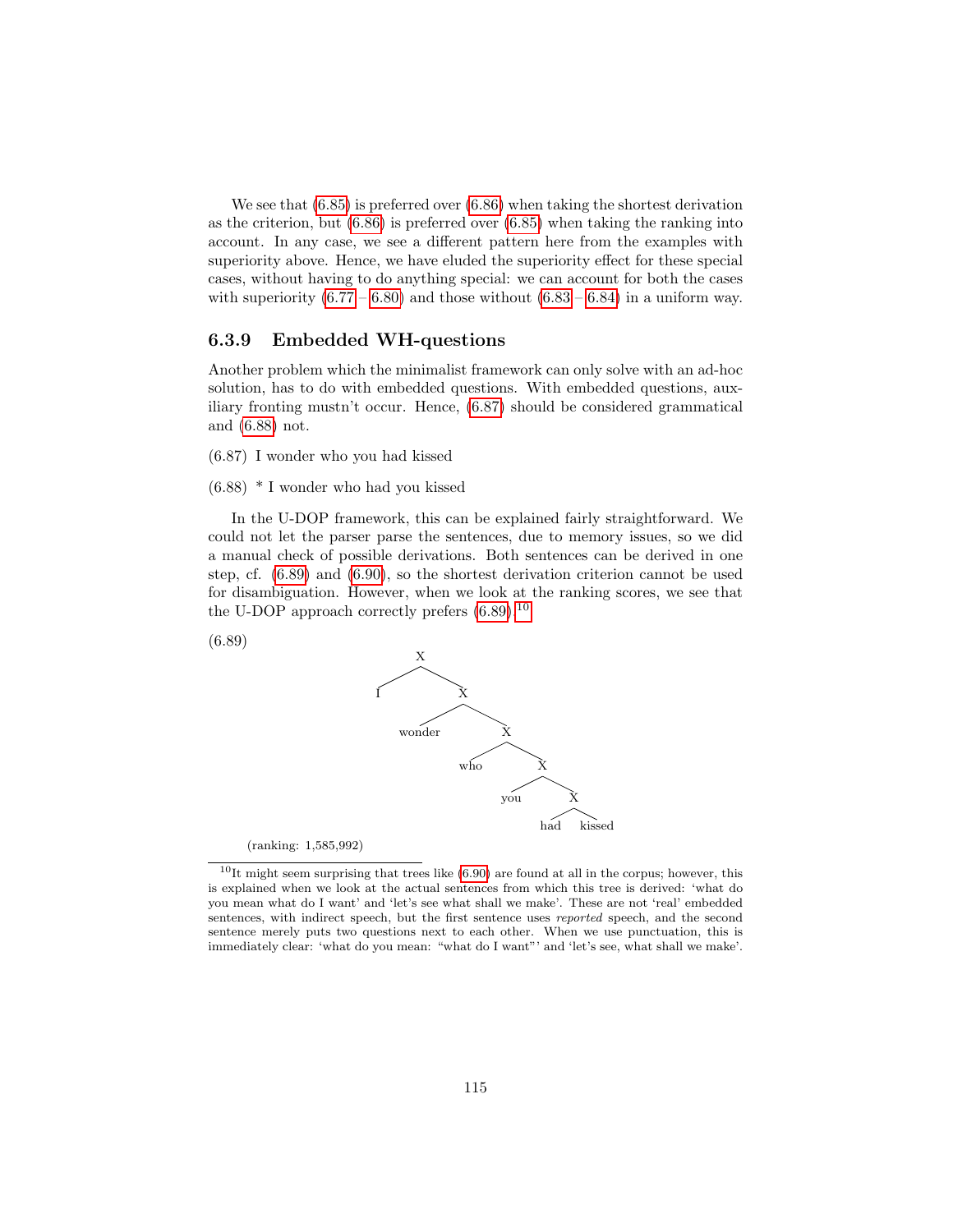<span id="page-117-0"></span>

(ranking: 2,325,562)

So we see that the U-DOP framework can also account for this construction in a simple and straightforward way, in contrast with the minimalist framework, which needs technical tricks to accomplish this.

### 6.3.10 WH-islands

Finally, we saw that the minimalist framework was also capable of dealing with 'other islands', i.e. other constituents that wh-phrases cannot move out of. An example of such an island are wh-islands: wh-phrases cannot move out of whphrases. We see this in [\(6.91\)](#page-117-1) and [\(6.92\)](#page-117-2): the former is grammatical, but the latter is not, because 'what' has moved out of the wh-phrase 'who saw  $\langle \text{what}\rangle$ '.

- <span id="page-117-1"></span>(6.91) you asked who saw what
- <span id="page-117-2"></span>(6.92) \* what did you ask who saw

The U-DOP framework can also account for these sentences easily. We let our parser parse both sentences, and we find the derivations in [\(6.93\)](#page-117-3) and [\(6.94\)](#page-118-0).

<span id="page-117-3"></span>(6.93)



 $(ranking: 14,231 + 6,978 = 21,209)$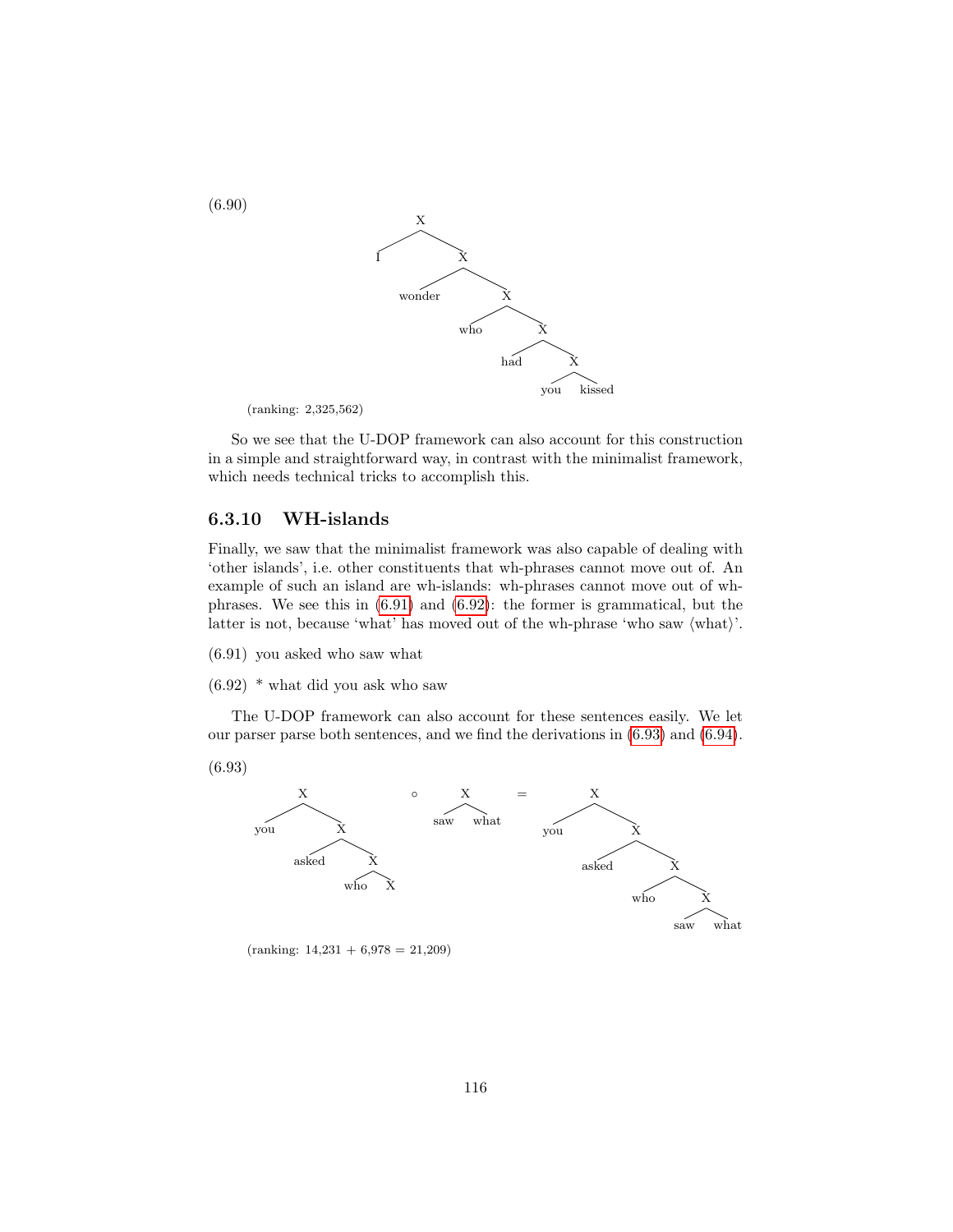<span id="page-118-0"></span>

 $(ranking: 2,892 + 35,439 = 38,331)$ 

Both alternatives have a shortest derivation of two steps, but we can use the ranking as a disambiguation criterion: [\(6.93\)](#page-117-3) has a lower ranking than [\(6.94\)](#page-118-0) and is hence preferable. Hence, U-DOP makes the correct prediction that [\(6.91\)](#page-117-1) is the more grammatical sentence.

So the additional islands that the minimalist framework proposes can also be explained by U-DOP in a very straightforward way.

## 6.4 Conclusion

In this chapter we have studied the phenomenon of wh-questions in depth. First, we looked at the basis for every nativist account of wh-questions, viz. the PhD thesis of [Ross](#page-147-0) [\(1967\)](#page-147-0). This account already captured basic facts concerning the construction, but still left open many details. Next, we discussed the account of wh-questions in a more recent nativist framework, viz. minimalism, building further on the theory described in Chapter [4.](#page-55-0) Finally, we showed that each of the problems that occurred in the discussion of the two nativist frameworks could be accounted for by the usage-based U-DOP theory developed in Part [I.](#page-13-0) We did not constrain ourselves to only showing that the theory could in principle explain the phenomena, but we conducted actual computational experiments, using the implementations from Chapter [3.](#page-28-0) With this methodology, we could model the acquisition of wh-questions on the basis of (a small portion of) the real-life data that a child receives —this makes the U-DOP approach all the more plausible.

Interestingly, the main difference between the nativist and the U-DOP account of wh-questions is the role of the input. In the nativist account, the construction is mostly explained by involved theoretical machinery; in the U-DOP account, however, the machinery is fairly limited, and the input plays a large role.

Note that we do not claim to have given the correct way of modeling the acquisition of wh-questions. Rather, we hope to have proven false the nativist argument that these constructions cannot be explained on the basis of input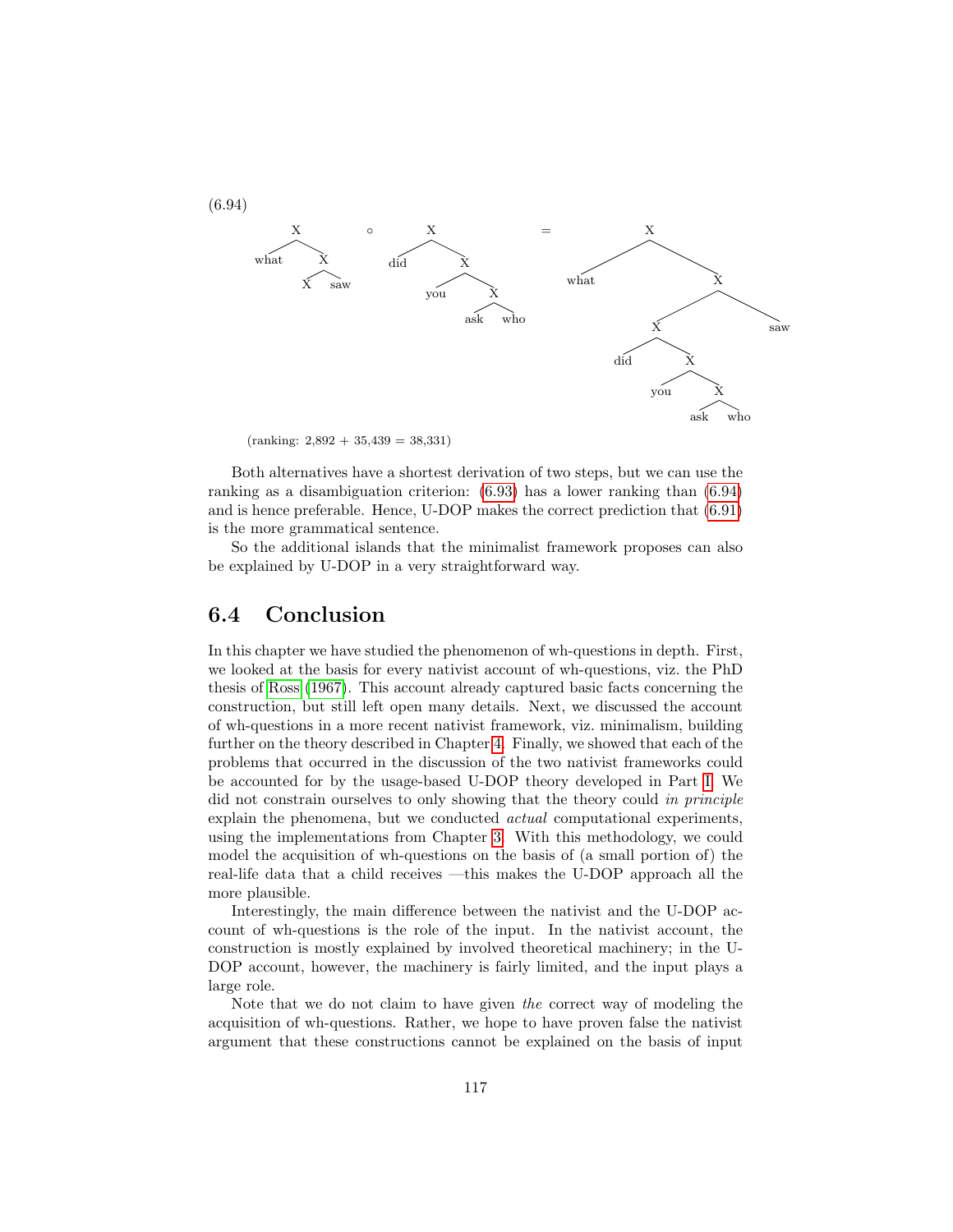alone, by showing that it is at least possible to explain these constructions with (a version of) the usage-based U-DOP theory.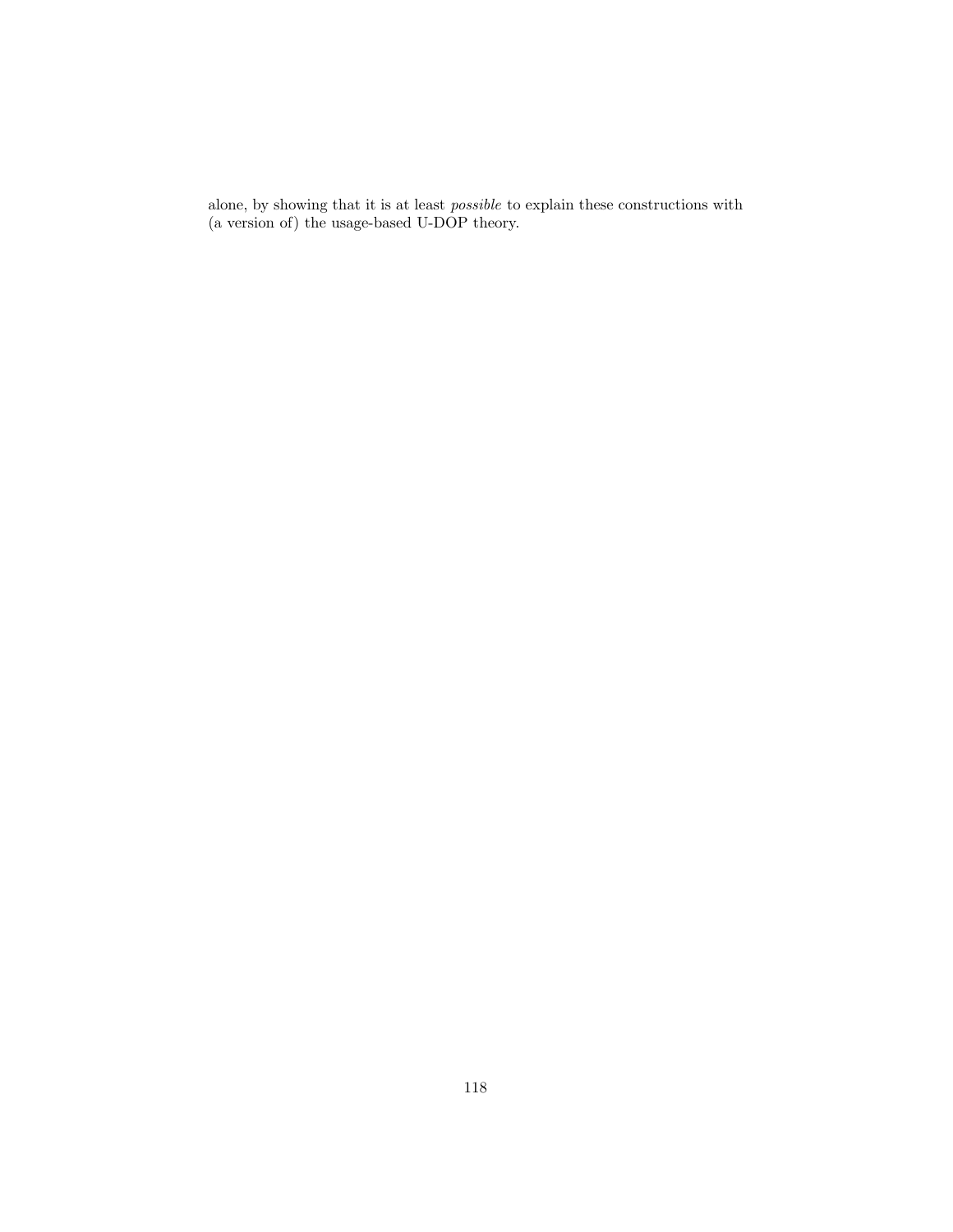## <span id="page-120-0"></span>Chapter 7

# Related phenomena

Recall from Section [6.1](#page-80-0) that Ross claimed that the constraints he proposed to account for wh-questions are fairly general and apply to a well-defined class of other rules as well. In this section, we will show that our U-DOP account of Part [I](#page-13-0) is at least equally general, by showing that it also can account for these other phenomena. Moreover, we will show that the U-DOP account is even more general, by applying it to a phenomenon that is no element of the class of rules obeying the constraints, viz. left dislocation.

Since the examples for the phenomena in this chapter are fairly intricate, we will find that more often than not the implementation of the parser is not able to analyze the sentences due to memory issues. However, we believe this reflects the way children would respond to such sentences: also they would have difficulty with processing them. Therefore, also with respect to processing difficulties, the U-DOP approach is more adequate at modeling language acquisition than the nativist account.

## 7.1 Relative clause formation

The phenomenon that is most closely related to wh-questions is relative clause formation. It, too, is accounted for by a transformational rule:

| (7.1) Relative Clause Formation |  |                |  |  |               |  |  |  |  |                                                        |  |                                |
|---------------------------------|--|----------------|--|--|---------------|--|--|--|--|--------------------------------------------------------|--|--------------------------------|
|                                 |  |                |  |  |               |  |  |  |  | $W - [_{NP} NP - [_{S} X - NP - NP - Y]_{S}]_{NP} - Z$ |  |                                |
|                                 |  | $\overline{2}$ |  |  |               |  |  |  |  | $3 \qquad \qquad 4 \qquad \qquad 5$                    |  | $6 \stackrel{\text{OBLIG}}{=}$ |
|                                 |  |                |  |  | $4 + 3 = 0$ 5 |  |  |  |  |                                                        |  |                                |
| Condition: $2 = 4$              |  |                |  |  |               |  |  |  |  |                                                        |  |                                |

For example, the sentence 'I saw that the boy that kissed Bella was jealous' is derived as follows: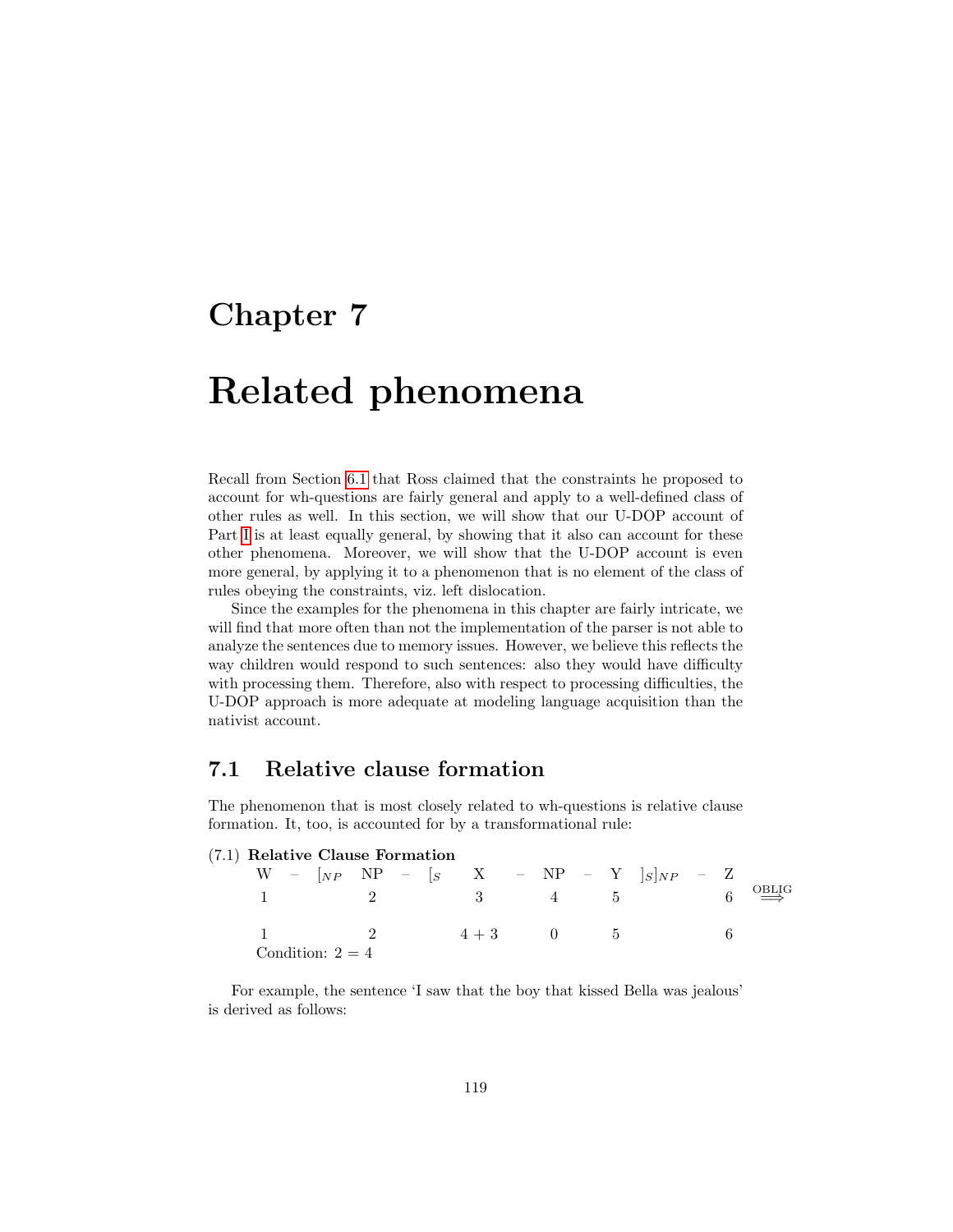|                    |                                                 |                              |         |              | I saw that $- _{NP}$ the boy $- _{S}$ that $-$ the boy $-$ kissed Bella $ _{S} _{NP}$ - was jealous |  |                                                                                       |
|--------------------|-------------------------------------------------|------------------------------|---------|--------------|-----------------------------------------------------------------------------------------------------|--|---------------------------------------------------------------------------------------|
|                    | the contract of the contract of the contract of | 2 3 3                        |         |              | $\frac{4}{5}$ 5                                                                                     |  | $\overrightarrow{O}$ <sub>D</sub> <sub>D</sub> <sub>D</sub> <sub>D</sub> <sub>D</sub> |
|                    |                                                 | $\sim$ 2 $\sim$ 0.000 $\sim$ | $4 + 3$ | $\mathbf{U}$ |                                                                                                     |  |                                                                                       |
| Condition: $2 = 4$ |                                                 |                              |         |              |                                                                                                     |  |                                                                                       |

Complex NP Constraint. The first constraint this rule has to obey is the Complex NP Constraint (cf. Subsection [6.1.1\)](#page-82-0). This means that [\(7.2\)](#page-121-0) should be grammatical, but [\(7.3\)](#page-121-1) not. In [\(7.2\)](#page-121-0), the moved phrase 'the vampire' is moved out of the non-complex NP 'a book about  $\langle$  the vampire $\rangle$ '; in [\(7.3\)](#page-121-1), however, 'the vampire' is moved out of the complex NP 'a book which was about (the vampire $\rangle'$ , which is not allowed.

<span id="page-121-0"></span>(7.2) the vampire who I read a book about is dangerous

<span id="page-121-1"></span>(7.3) \* the vampire who I read a book which was about is dangerous

Given the complexity of these sentences, it is not surprising that we ran into memory issues when we tried to let our parser parse them. This is also plausible from a language acquisition modeling point of view: it is unlikely that children are confronted with such sentences, let alone utter them theirselves.

Therefore, we backed off to the second pass of the two-pass model, following the methodology outlined in Subsection [1.2.2.](#page-9-0) We find the following derivations:

<span id="page-121-2"></span>(7.4)

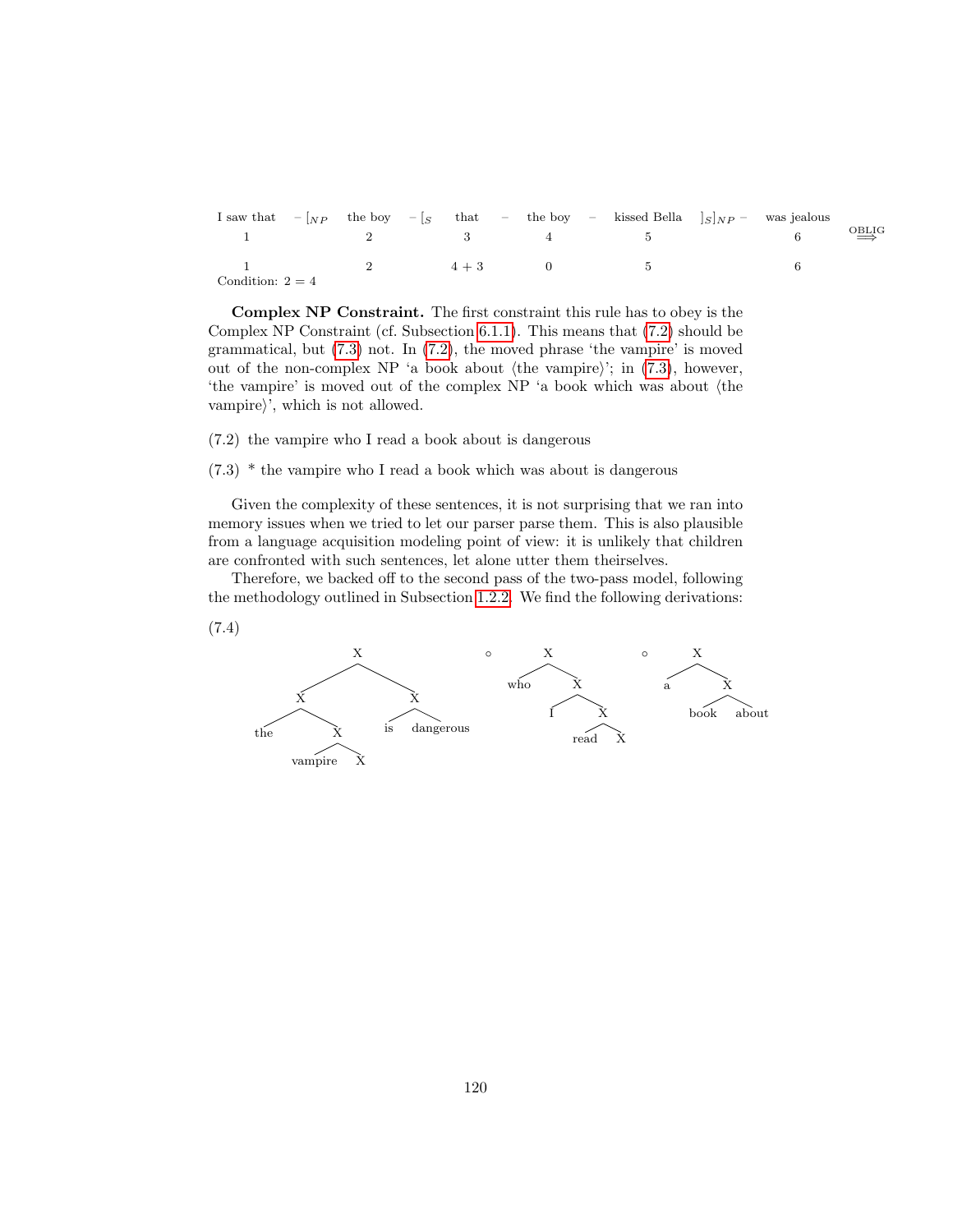<span id="page-122-0"></span>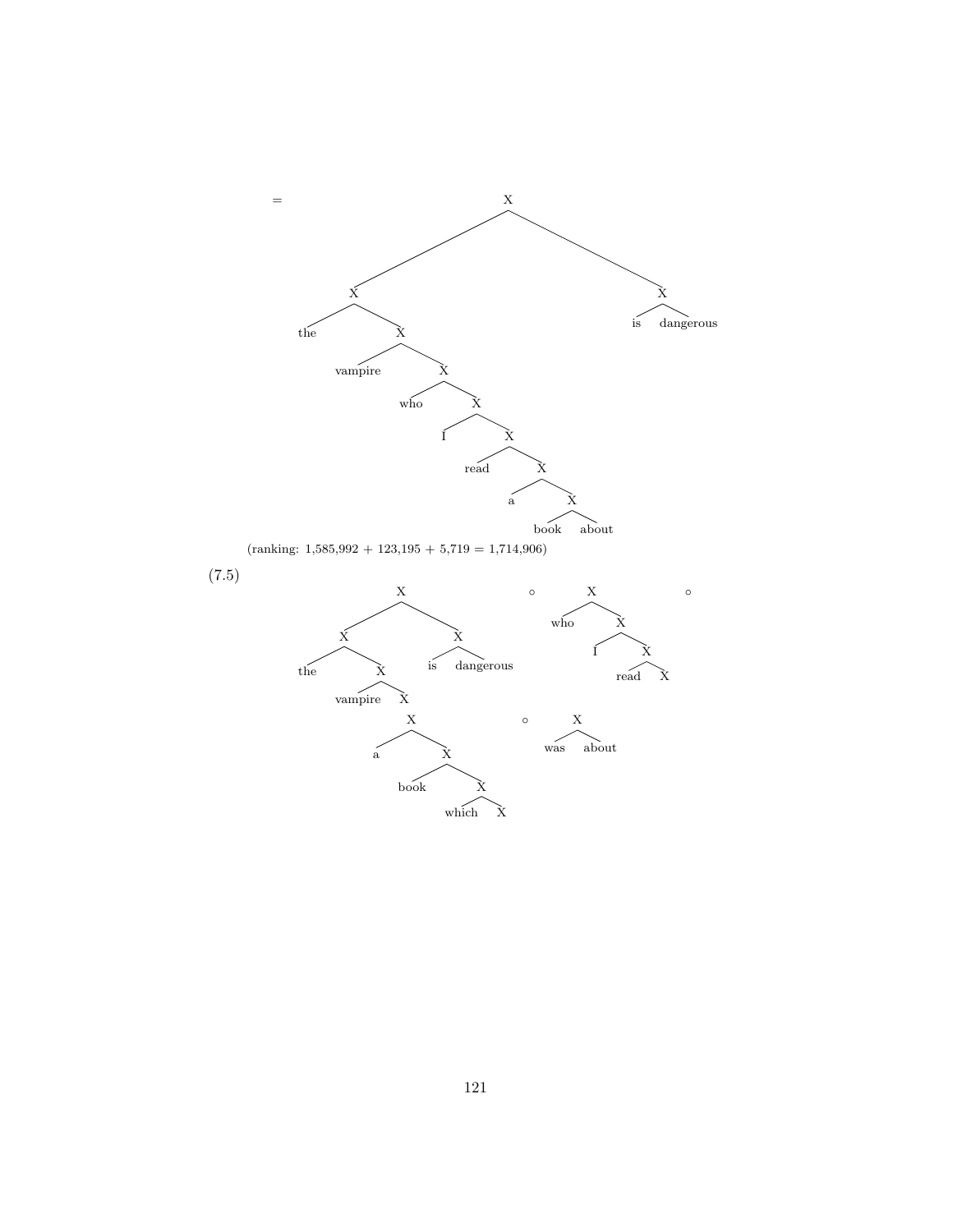

 $(ranking: 1,585,992 + 123,195 + 184,665 + 12,745 = 1,906,597)$ 

We see that the derivation for  $(7.3)$  consists of four steps, whereas the derivation for [\(7.2\)](#page-121-0) consists of only three steps. Hence, the U-DOP approach correctly prefers the latter.[1](#page-123-0)

Coordinate Structure Constraint. The second constraint that has to be obeyed is the Coordinate Structure Constraint (cf. Subsection [6.1.2\)](#page-83-0). This means that [\(7.6\)](#page-123-1) should be grammatical and [\(7.7\)](#page-123-2) not.

<span id="page-123-1"></span>(7.6) Bella loves vampires and werewolves who are unstable

<span id="page-123-2"></span>(7.7) \* werewolves who Bella loves vampires and are unstable

Again it was not feasible to let our parser parse these sentences; therefore, we backed off to the second pass of the two-pass model and found the following:

<span id="page-123-0"></span><sup>&</sup>lt;sup>1</sup>Of course, the ranking score of  $(7.4)$  is also better than that of  $(7.5)$ . However, in this second pass of the two-pass model, we first look at the length of the derivations; the ranking is only used to break ties.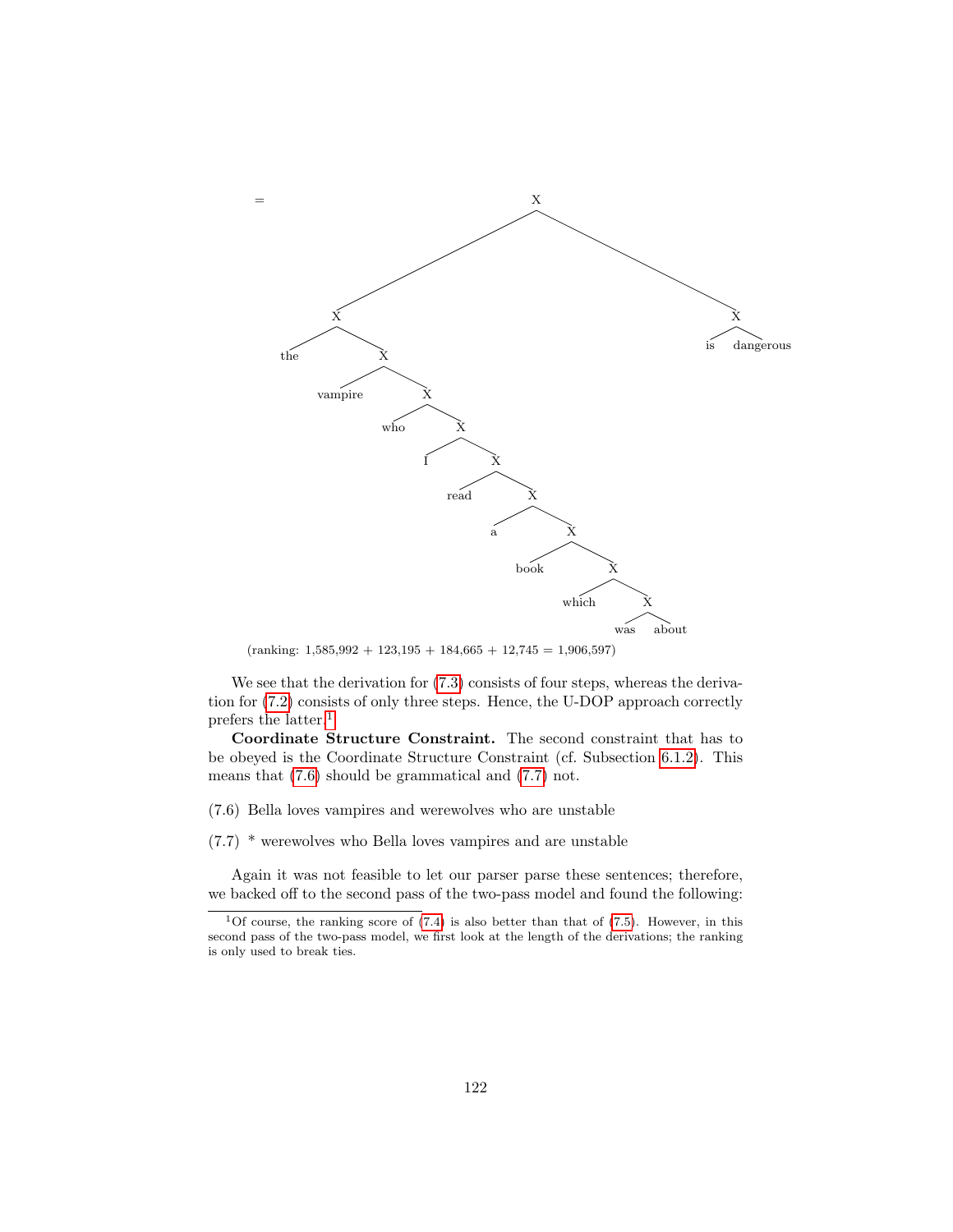<span id="page-124-1"></span><span id="page-124-0"></span>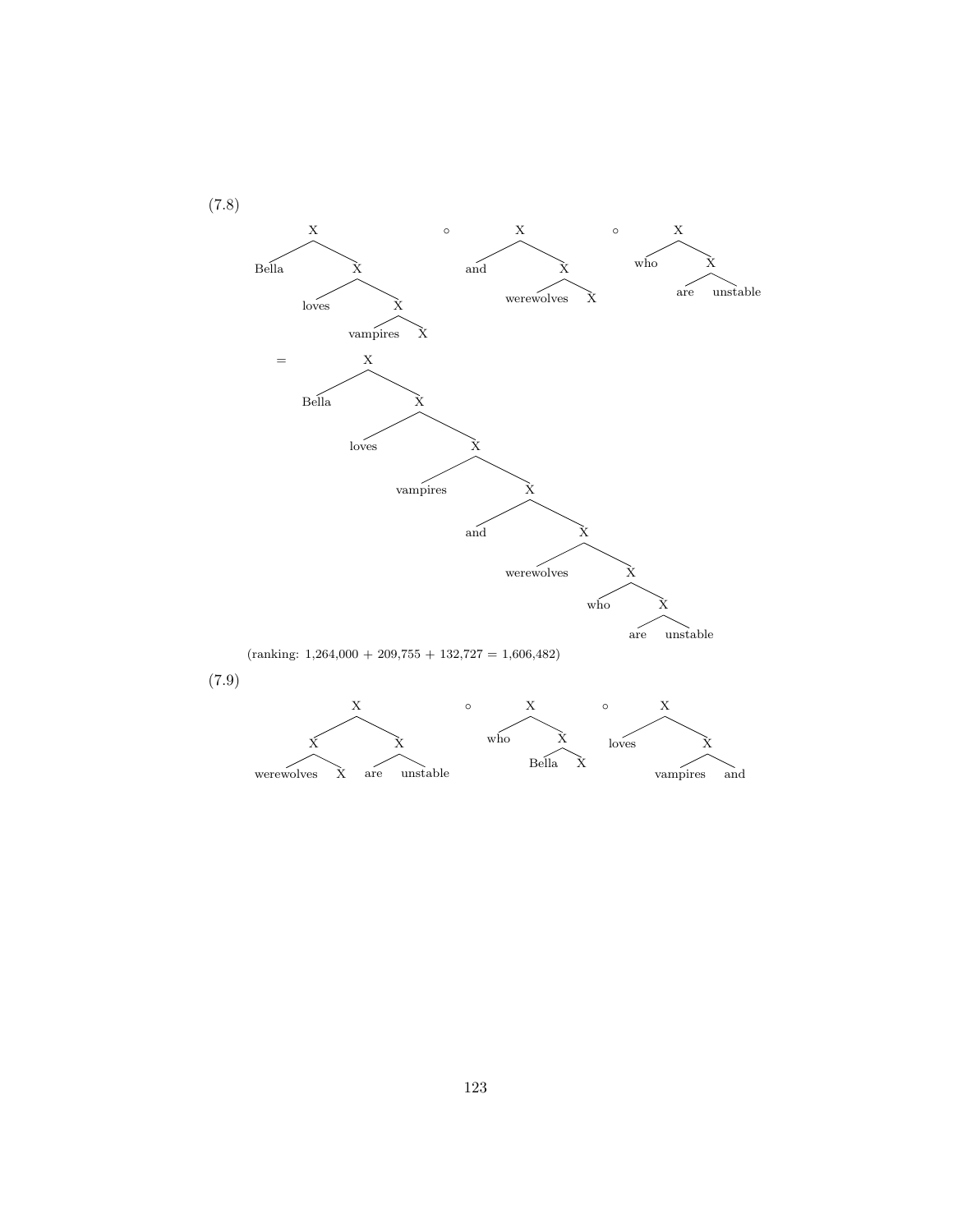

 $(ranking: 515,341 + 2,325,562 + 169,145 = 3,010,048)$ 

Although both derivations are equally short, we see that the ranking criterion makes the right decision: [\(7.8\)](#page-124-0) has a lower ranking score and is hence preferred over [\(7.9\)](#page-124-1).

Sentential Subject Constraint. Third, the Sentential Subject Constraint must apply (cf. Subsection [6.1.3\)](#page-84-0). Therefore, [\(7.10\)](#page-125-0) must be predicted to be more grammatical than  $(7.11)$ .

<span id="page-125-0"></span>(7.10) Edward who it is obvious that you love is dangerous

<span id="page-125-1"></span>(7.11) \* Edward who that you love is obvious is dangerous

Not surprisingly, the parser could not parse these sentences either. Again this is actually cognitively plausible: even adults have to think about [\(7.10\)](#page-125-0) before they grasp its meaning. We backed off to the second pass of the two-pass model and found the following:

<span id="page-125-2"></span>(7.12)

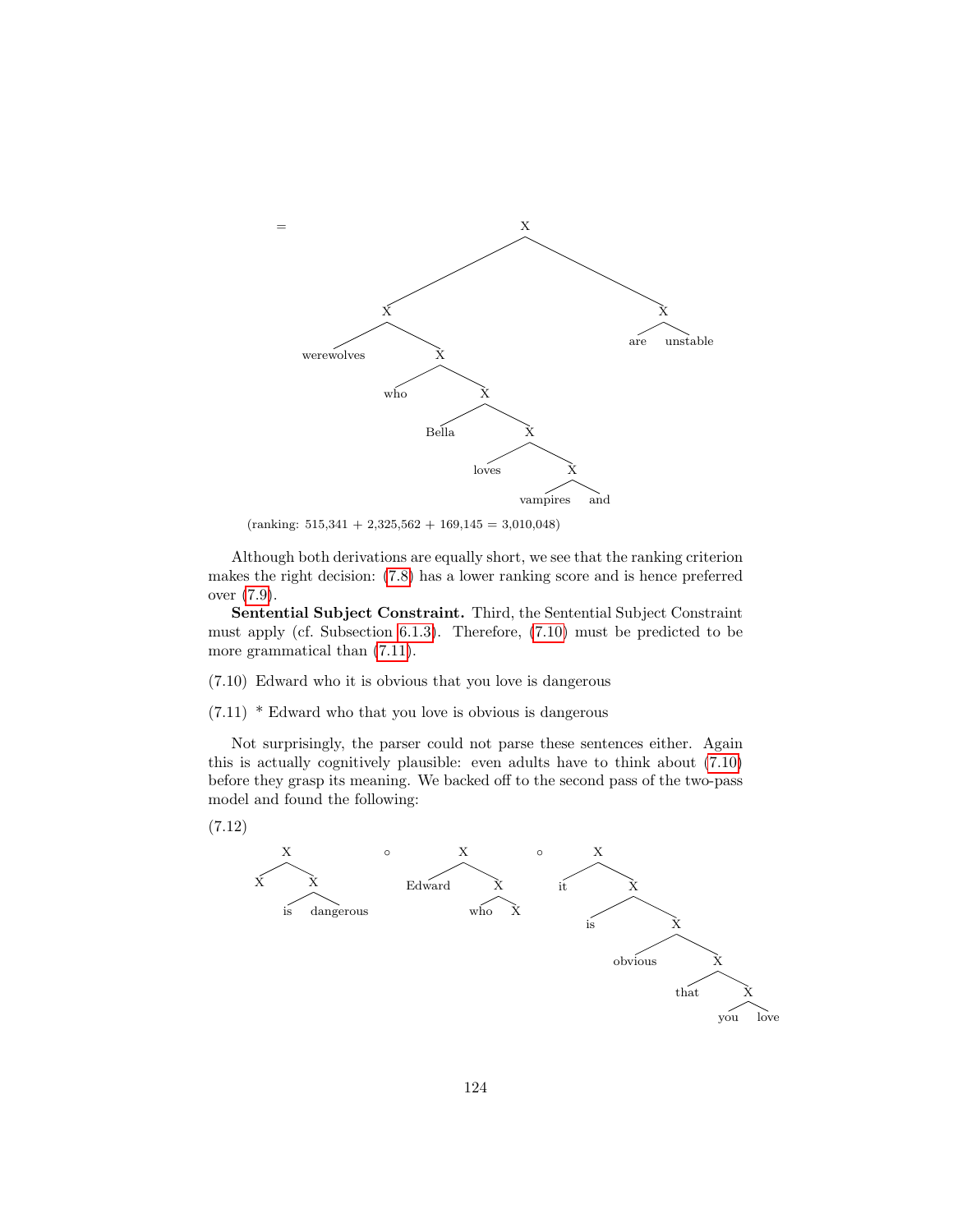<span id="page-126-0"></span>

 $(ranking: 23,274 + 6,444 + 4,085 + 4,085 = 37,888)$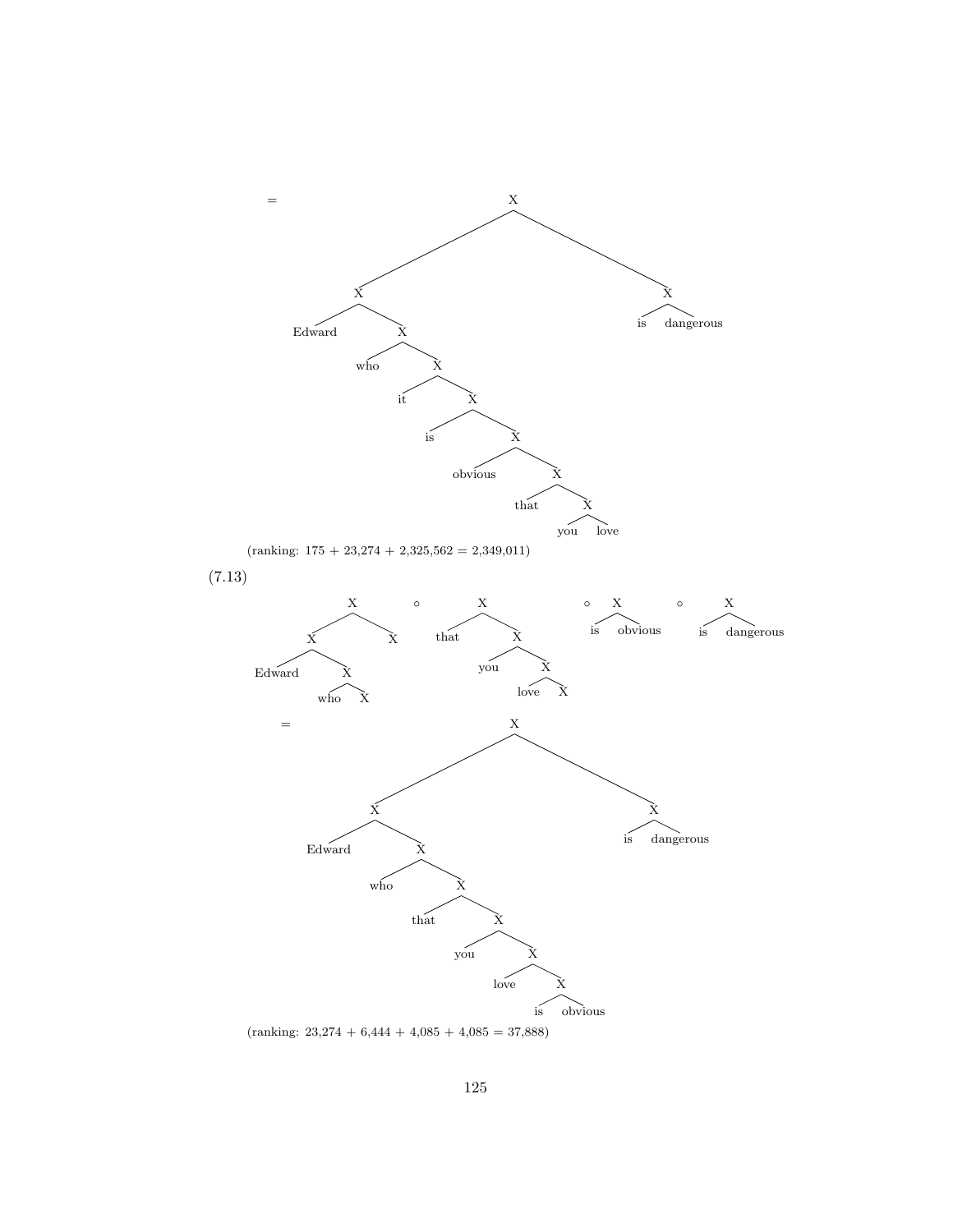We see that the derivation in [\(7.12\)](#page-125-2) has three steps, whereas the derivation in [\(7.13\)](#page-126-0) needs four steps. Hence, the U-DOP approach correctly predicts that  $(7.10)$  is more grammatical than  $(7.11).<sup>2</sup>$  $(7.11).<sup>2</sup>$  $(7.11).<sup>2</sup>$  $(7.11).<sup>2</sup>$ 

Left Branch Condition. The final constraint the rule has to obey is the Left Branch Condition. According to this condition, [\(7.14\)](#page-127-1) should be grammatical and [\(7.15\)](#page-127-2) not.

<span id="page-127-1"></span>(7.14) Stephenie whose book you read is happy

<span id="page-127-2"></span>(7.15) \* Stephenie whose you read book is happy

Again, we could not let our parser parse these sentences, so we backed off to the second pass of the two-pass model. We find that both [\(7.14\)](#page-127-1) and [\(7.15\)](#page-127-2) have a shortest derivation of three steps (cf.  $(7.16)$ ) and  $(7.17)$ ). However, there is a clear difference in ranking score: the score of  $(7.16)$  is much better than the score of [\(7.17\)](#page-127-4). Hence, our parser correctly predicts that [\(7.14\)](#page-127-1) will be preferred over [\(7.15\)](#page-127-2).

<span id="page-127-3"></span>(7.16)



<span id="page-127-4"></span><span id="page-127-0"></span><sup>&</sup>lt;sup>2</sup>Of course, the ranking score of  $(7.13)$  is better than that of  $(7.12)$ ; however, in this second pass of the two-pass model, the ranking is only used to break ties.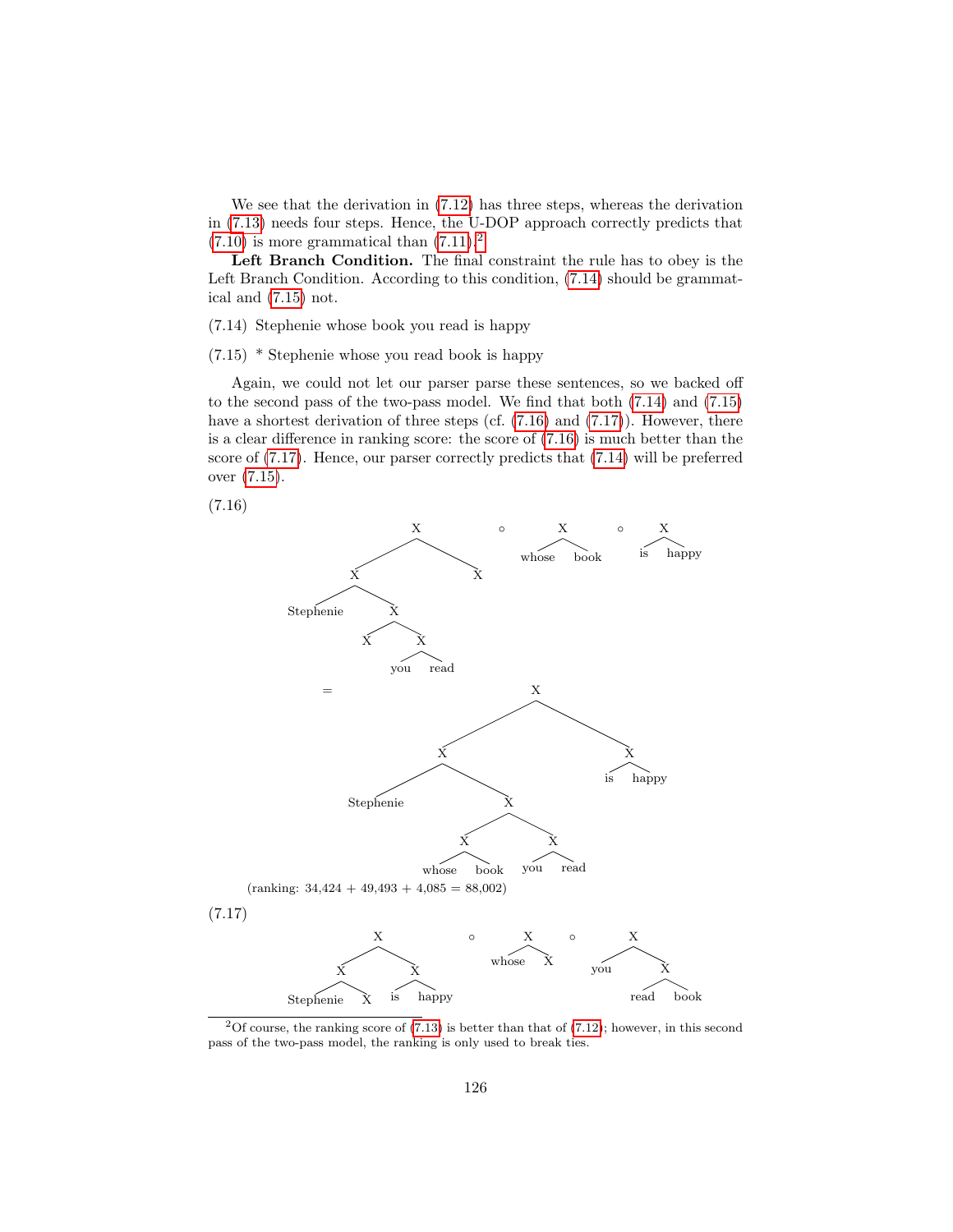

 $(ranking: 590,659 + 743 + 14,574 = 605,976)$ 

In this section we have shown that the U-DOP approach that we succesfully applied to wh-questions can also be extended to account for other, similar structures such as relative clauses. In the next sections, we will look at structures which are gradually more dissimilar from wh-questions, and show that U-DOP can still account for them. In this way, we hope to show the generality of the U-DOP approach.

## 7.2 Extraposition from NP

In Section [6.1,](#page-80-0) we explained which rules are subject to the island constraints according to Ross: so-called 'chopping' transformations where the chopped constituent is moved over a variable. Now when we look at the rule for Extraposition from NP in [\(7.18\)](#page-128-0), we see that, formally speaking, this rule must obey the constraints: constituent  $S (= 2)$  is chopped and moved over variable  $Y (= 3)$ .

<span id="page-128-0"></span>

| $(7.18)$ Extraposition from NP |  |  |  |  |                                                                                       |  |  |                                        |
|--------------------------------|--|--|--|--|---------------------------------------------------------------------------------------|--|--|----------------------------------------|
|                                |  |  |  |  | $X$ $\begin{bmatrix} NP & - & S \end{bmatrix}$ $\begin{bmatrix} NP & - \end{bmatrix}$ |  |  |                                        |
|                                |  |  |  |  |                                                                                       |  |  | $\overline{\mathcal{O}_{\text{BLIG}}}$ |
|                                |  |  |  |  |                                                                                       |  |  |                                        |

For example, the sentence 'the book was Stephenie's which I read' is derived from 'the book which I read was Stephenie's as follows:

| $(7.19)$ Extraposition from NP |                                                                |       |                                        |
|--------------------------------|----------------------------------------------------------------|-------|----------------------------------------|
|                                | $\oint$ [NP the book - which I read $ _{NP}$ - was Stephenie's |       |                                        |
|                                |                                                                |       | $\overline{\mathcal{O}_{\text{BLIG}}}$ |
|                                |                                                                | $3+2$ |                                        |

So the rule has to obey the constraints. However, according to Ross, this does not explain the difference in grammaticality between [\(7.20\)](#page-129-0) and [\(7.21\)](#page-129-1).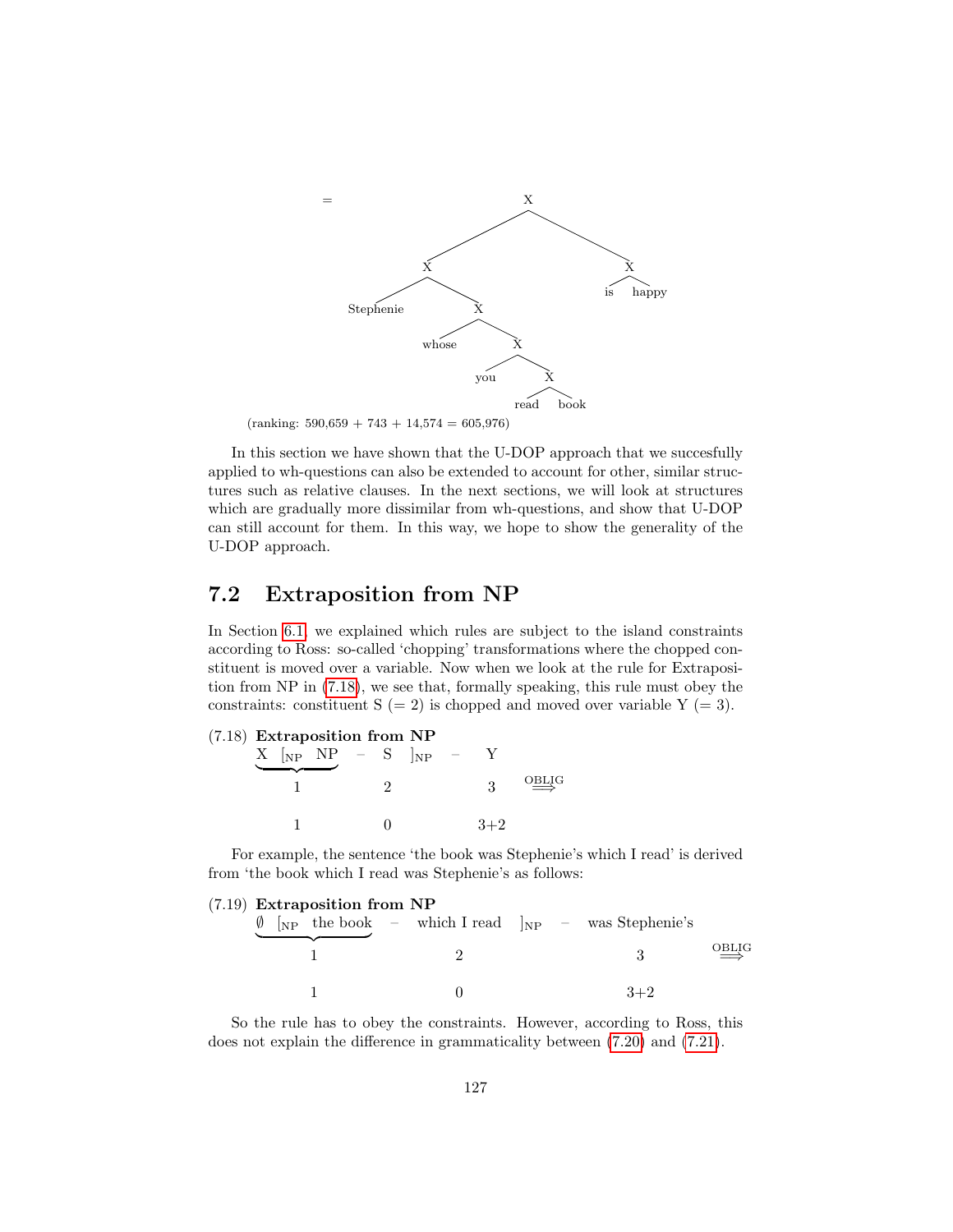- <span id="page-129-0"></span>(7.20) that Jacob picked Bella up who loves Edward is possible
- <span id="page-129-1"></span>(7.21) \* that Jacob picked Bella up is possible who loves Edward

The Complex NP Constraint cannot explain this, because it applies to elements of a sentence dominated by an NP, and here the moved constituent 'who loves Edward' is a sentence dominated by an NP. Therefore, a new concept is introduced: 'upward boundedness'.

Upward bounded a rule [is] upward bounded if elements moved by that rule cannot be moved over [the boundaries of the first sentence above the elements being operated on] [\(Ross, 1967,](#page-147-0) p. 298)

The rule Extraposition from NP is then claimed to be upward bounded, and this explains the difference between [\(7.20\)](#page-129-0) and [\(7.21\)](#page-129-1). After all, 'who loves Edward' cannot be moved over the boundaries of "the first sentence above the elements being operated on", i.e. the 'that'-clause. In [\(7.20\)](#page-129-0), the constituent is merely moved within these boundaries, which is allowed; in [\(7.21\)](#page-129-1), however, it is moved over the boundaries, which leads to an ungrammatical sentence.

So to explain the phenomenon of Extraposition from NP, Ross needs additional machinery. We will now show that this is not necessary in the U-DOP account.

As expected, our parser could not parse these sentences due to memory issues. Therefore, we checked the possible derivations manually, and we found the following:

<span id="page-129-2"></span>

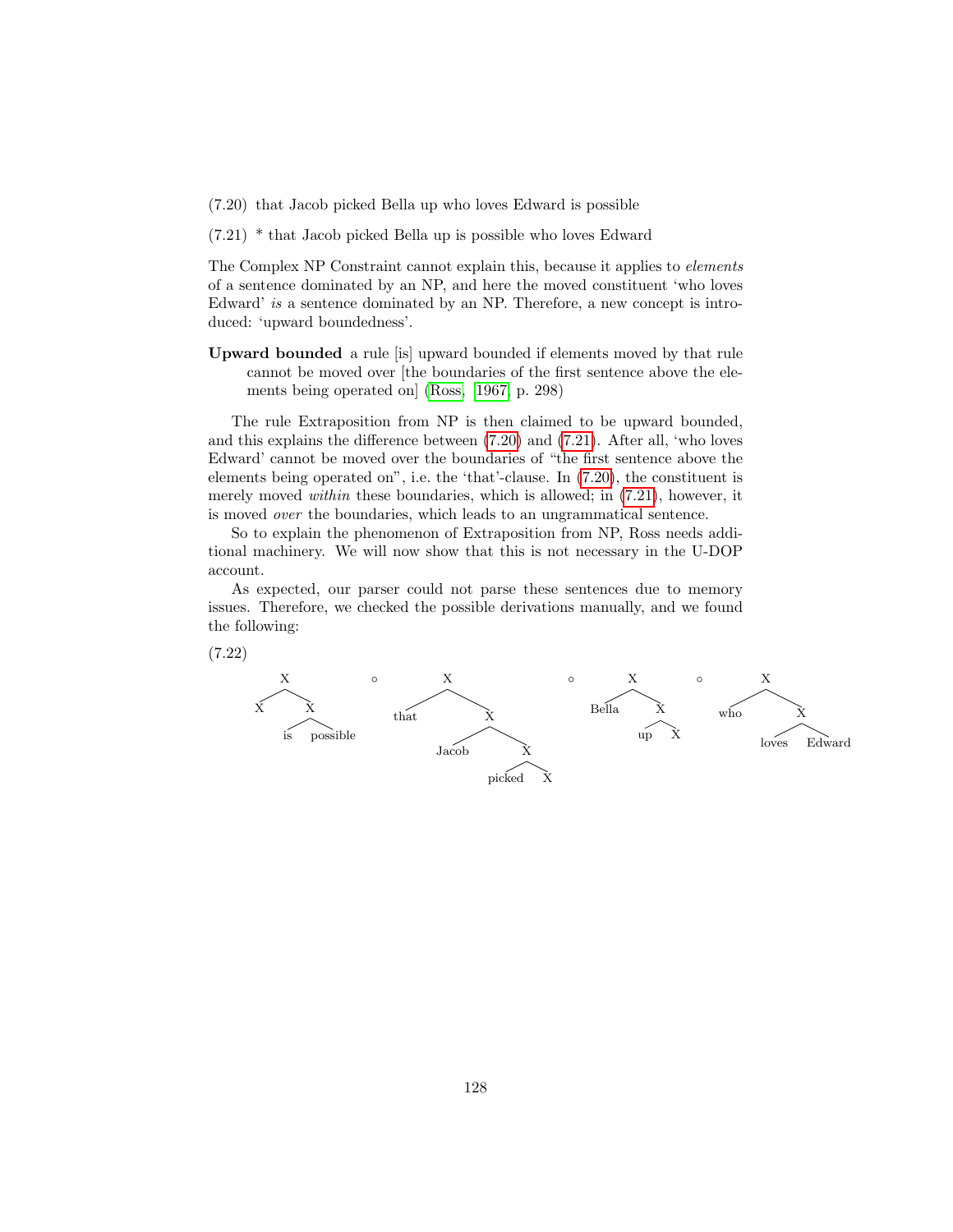

<span id="page-130-0"></span> $(ranking: 3,257 + 465,494 + 176,910 + 465,494 = 1,111,155)$ 

Both derivations consist of four elements, so the ranking needs to break the tie. We see that the ranking of [\(7.22\)](#page-129-2) is lower than that of [\(7.23\)](#page-130-0), so the U-DOP approach correctly prefers [\(7.20\)](#page-129-0) over [\(7.21\)](#page-129-1).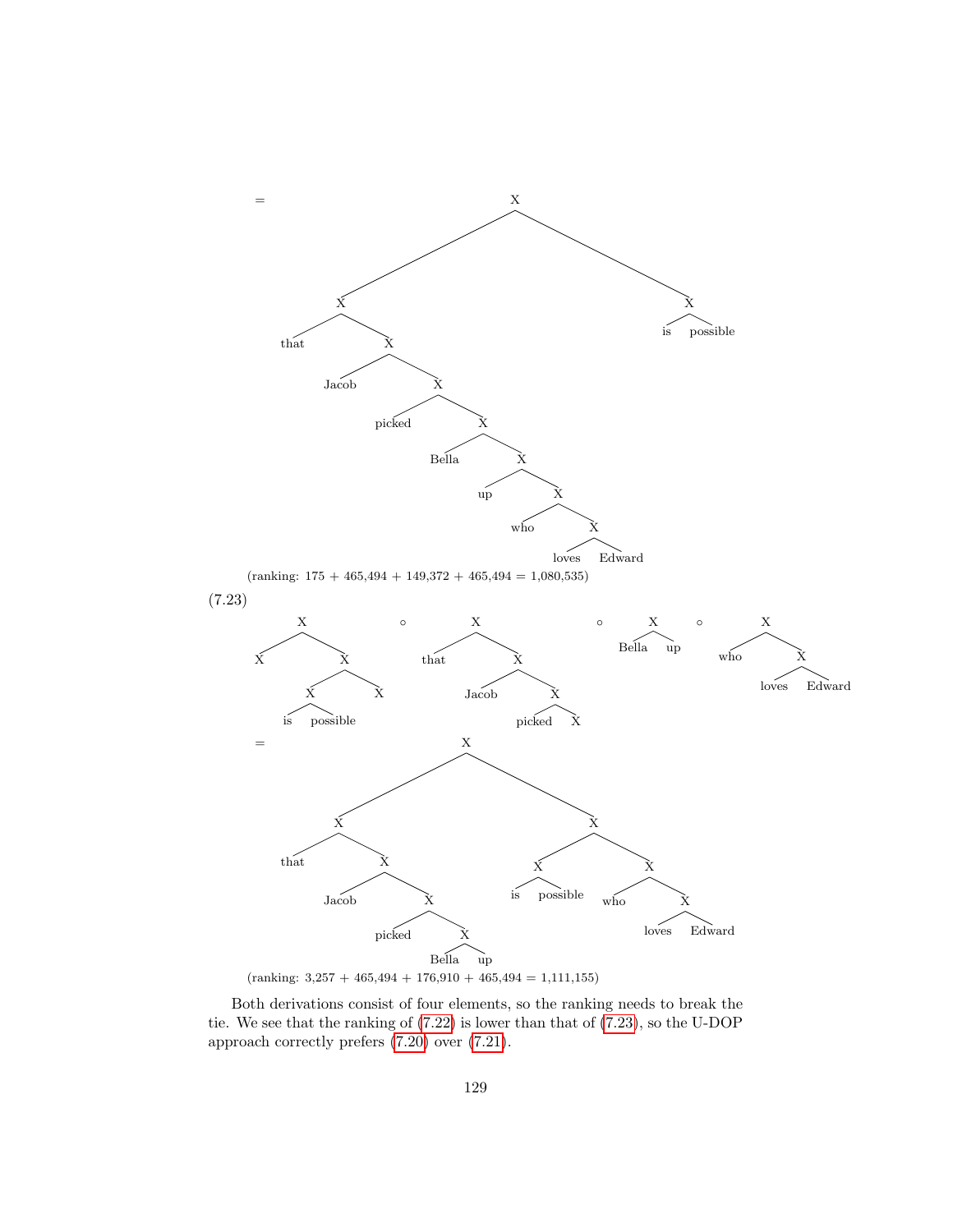So we see that U-DOP can account for the problematic instantiations of Extraposition from NP without introducing additional machinery. In this sense, the U-DOP approach is more general than Ross' island constraints.

## <span id="page-131-3"></span>7.3 Topicalized sentences

In the next two sections, we will discuss the closely related phenomena of topicalization and left dislocation. Interestingly, the former obeys the constraints, but the latter does not. It is this difference that initially probed Ross into distinguishing between 'chopping' and 'copying' transformations: topicalization is a chopping transformation, which needs to obey the constraints; left dislocation is a copying transformation, and hence doesn't need to obey the constraints.

Our goal in these two sections is to show that we do not need to distinguish between these two very similar phenomena: they can be explained with the same mechanisms in the U-DOP framework. Then also in this sense (next to the one in the previous section), our U-DOP approach is more general than Ross' constraints: we can explain more phenomena in a uniform way.

In this section, we will show how U-DOP explains that topicalization seems to obey the island constraints.

Complex NP Constraint. The first constraint that topicalization has to obey is the Complex NP Constraint. Hence, [\(7.24\)](#page-131-0) should be more grammatical than [\(7.25\)](#page-131-1).

<span id="page-131-0"></span>(7.24) this girl I believed that he kissed

<span id="page-131-1"></span>(7.25) \* this girl I know the boy who kissed

Of course, our parser was not able to parse these sentences. We think this is also plausible from a language acquisition modeling point of view: it is highly unlikely that children hear this kind of sentences, let alone utter them theirselves.

Therefore, we backed off to the second pass of the two-pass model, and found the following:

<span id="page-131-2"></span>(7.26)

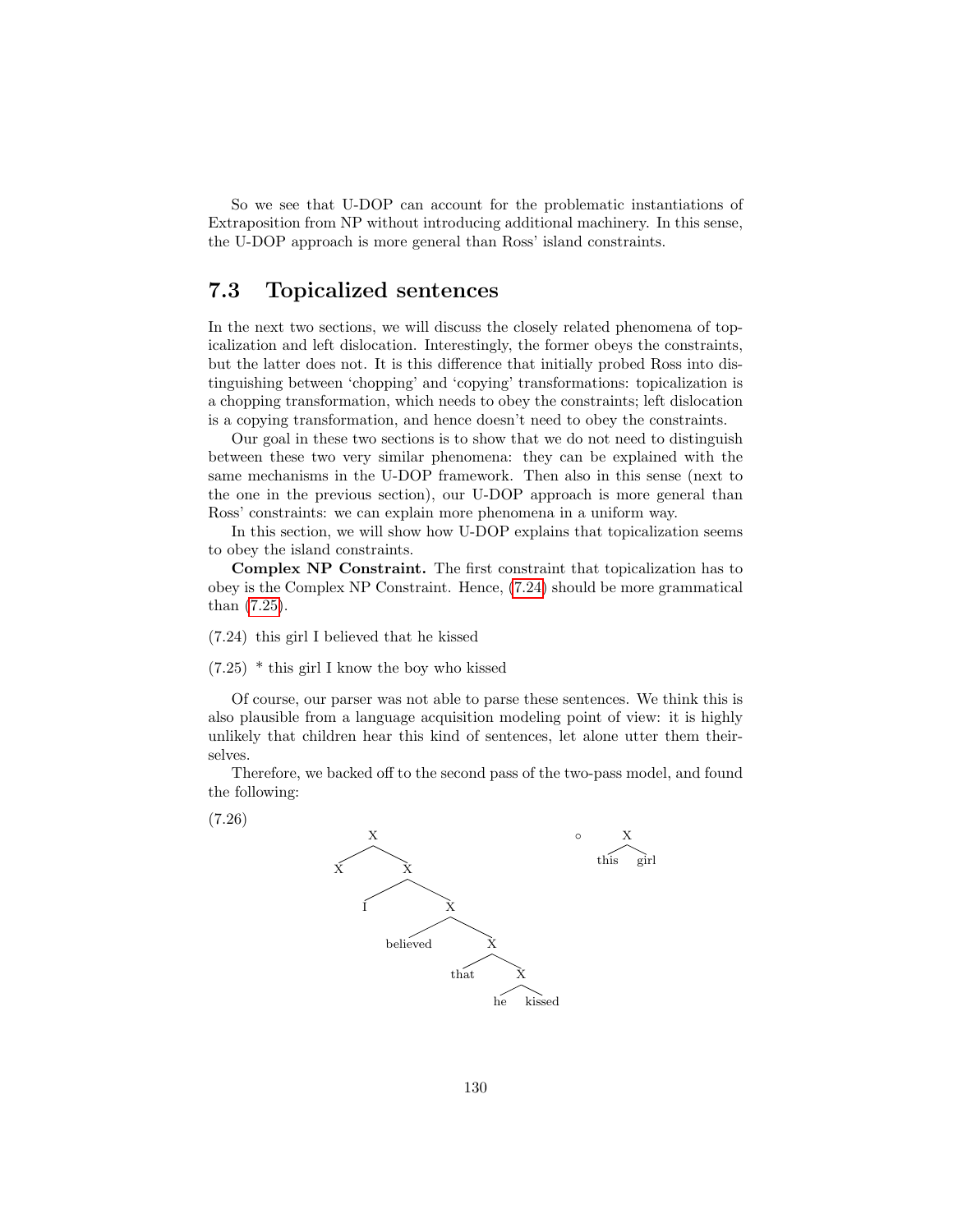<span id="page-132-0"></span>

 $(ranking: 8,551 + 2,325,562 = 2,334,113)$ 

We see that both sentences have equally short derivations, but that the ranking of [\(7.26\)](#page-131-2) is much lower than that of [\(7.27\)](#page-132-0). Hence, U-DOP correctly prefers [\(7.24\)](#page-131-0) over [\(7.25\)](#page-131-1).

Coordinate Structure Constraint. Second, topicalization must obey the Coordinate Structure Constraint. Hence, [\(7.28\)](#page-132-1) should be preferred over [\(7.29\)](#page-132-2).

<span id="page-132-1"></span>(7.28) Edward and this boy the girl kissed

<span id="page-132-2"></span>(7.29) \* this boy the girl kissed Edward and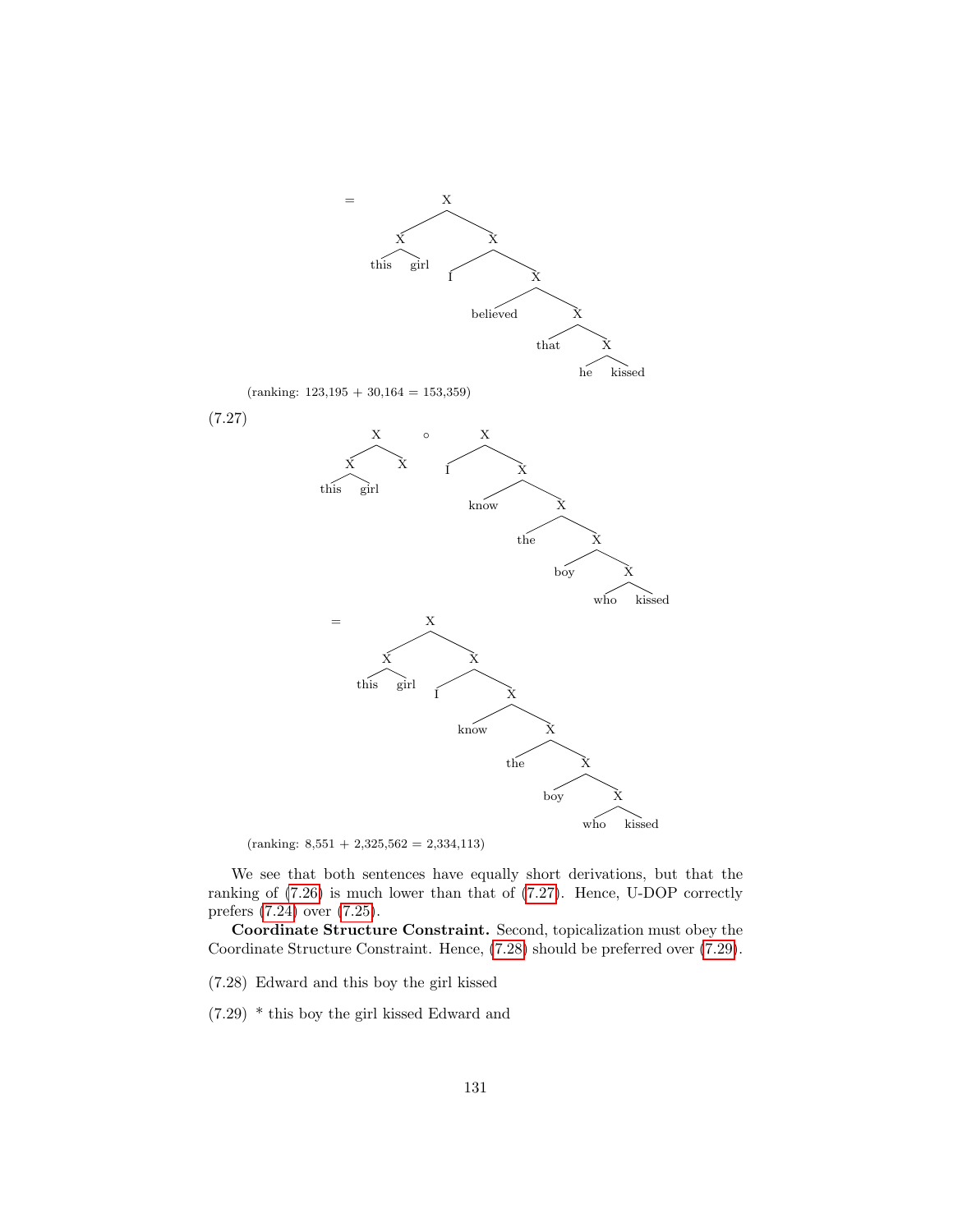Our parser could not parse these sentences due to memory limitations, and hence, we backed off to the second pass of the two-pass model. We found the following shortest derivations for these sentences:

<span id="page-133-1"></span><span id="page-133-0"></span>

Both derivations consist of three elements, and the ranking predicts the wrong alternative to be the more grammatical: [\(7.31\)](#page-133-0) has a lower (and hence better) ranking than [\(7.30\)](#page-133-1). In fact, this is basically the same problem as in Subsection [6.3.3:](#page-107-2) the ranking of the subtree (X noun coordinating conjunction) is better than it should be. We believe that the same solution as in Subsection [6.3.3](#page-107-2) would apply here: the new methodology which simulates supervised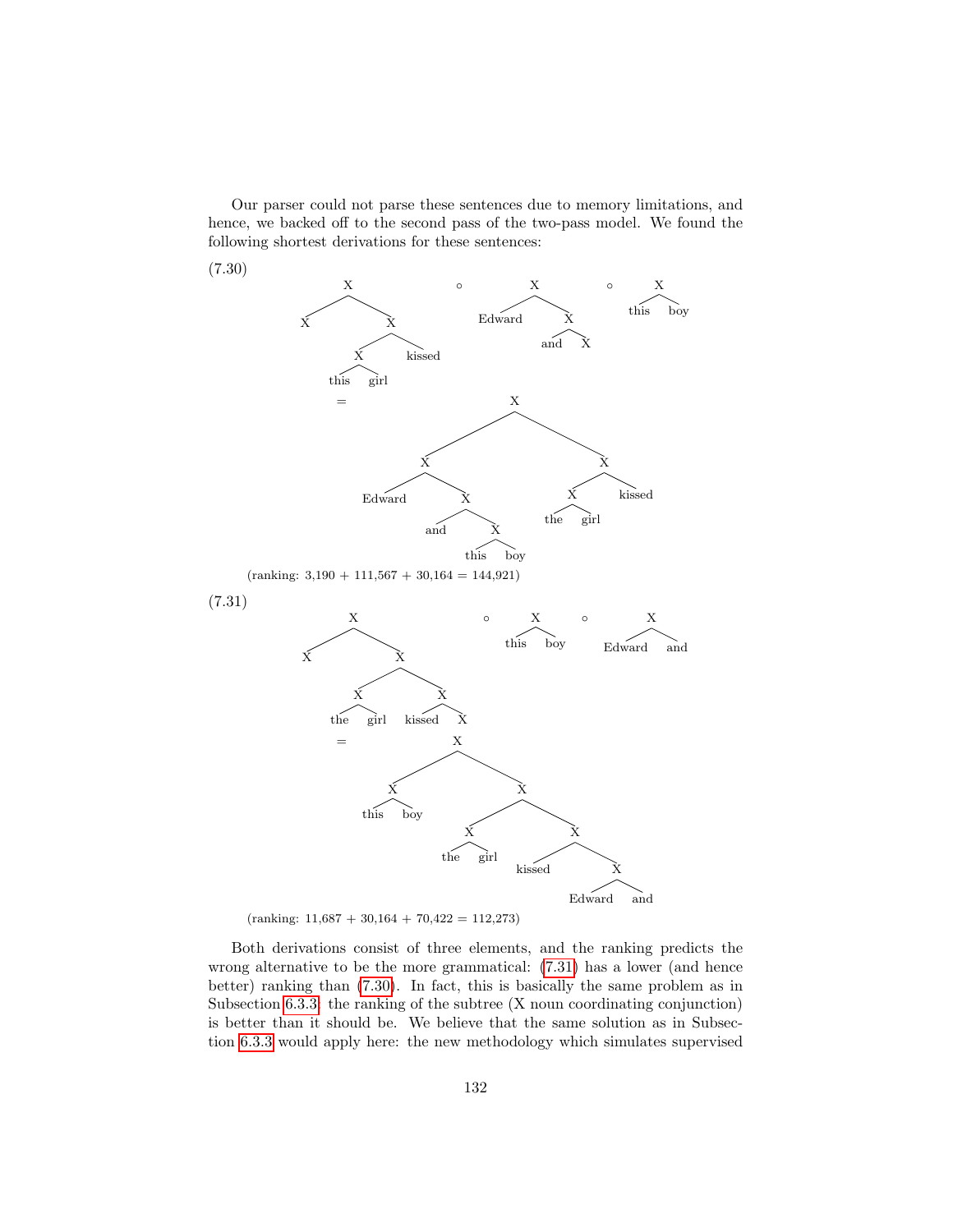parsing would probably assign a much worse (i.e. higher) score to that subtree, causing the entire rank of derivation [\(7.31\)](#page-133-0) to increase. Note that the difference in rank between both derivations is fairly small, so in that case, the rank of the entire derivation in [\(7.31\)](#page-133-0) will probably be higher (i.e. worse) than the rank of [\(7.30\)](#page-133-1), and [\(7.28\)](#page-132-1) will correctly be preferred over [\(7.29\)](#page-132-2). Unfortunately, it is not yet possible to investigate this on the basis of the actual Childes-data, since this would involve parsing half of the corpus (around 11,000 sentences), which could not be done in a feasible amount of time.

Sentential Subject Constraint. The third constraint the rule of topicalization has to obey is the Sentential Subject Constraint. This means that [\(7.32\)](#page-134-0) should be more grammatical than [\(7.33\)](#page-134-1). Note that [\(7.33\)](#page-134-1) is in fact grammatical, but not with the intended meaning. If the predicate 'obvious' applies to the girl, then the sentence is perfectly grammatical. However, if the predicate 'obvious' applies to the statement 'that he kissed this girl', then it is ungrammatical.

<span id="page-134-0"></span>(7.32) this girl it is obvious that he kissed

<span id="page-134-1"></span>(7.33) \* this girl that he kissed is obvious

Similar to the previous examples of the Sentential Subject Constraint, our parser could not parse these sentences. Therefore, we backed off to the second pass of the two-pass model, and found the derivation in [\(7.34\)](#page-134-2) for [\(7.32\)](#page-134-0) and in [\(7.35\)](#page-135-0) for [\(7.33\)](#page-134-1).

<span id="page-134-2"></span>(7.34)

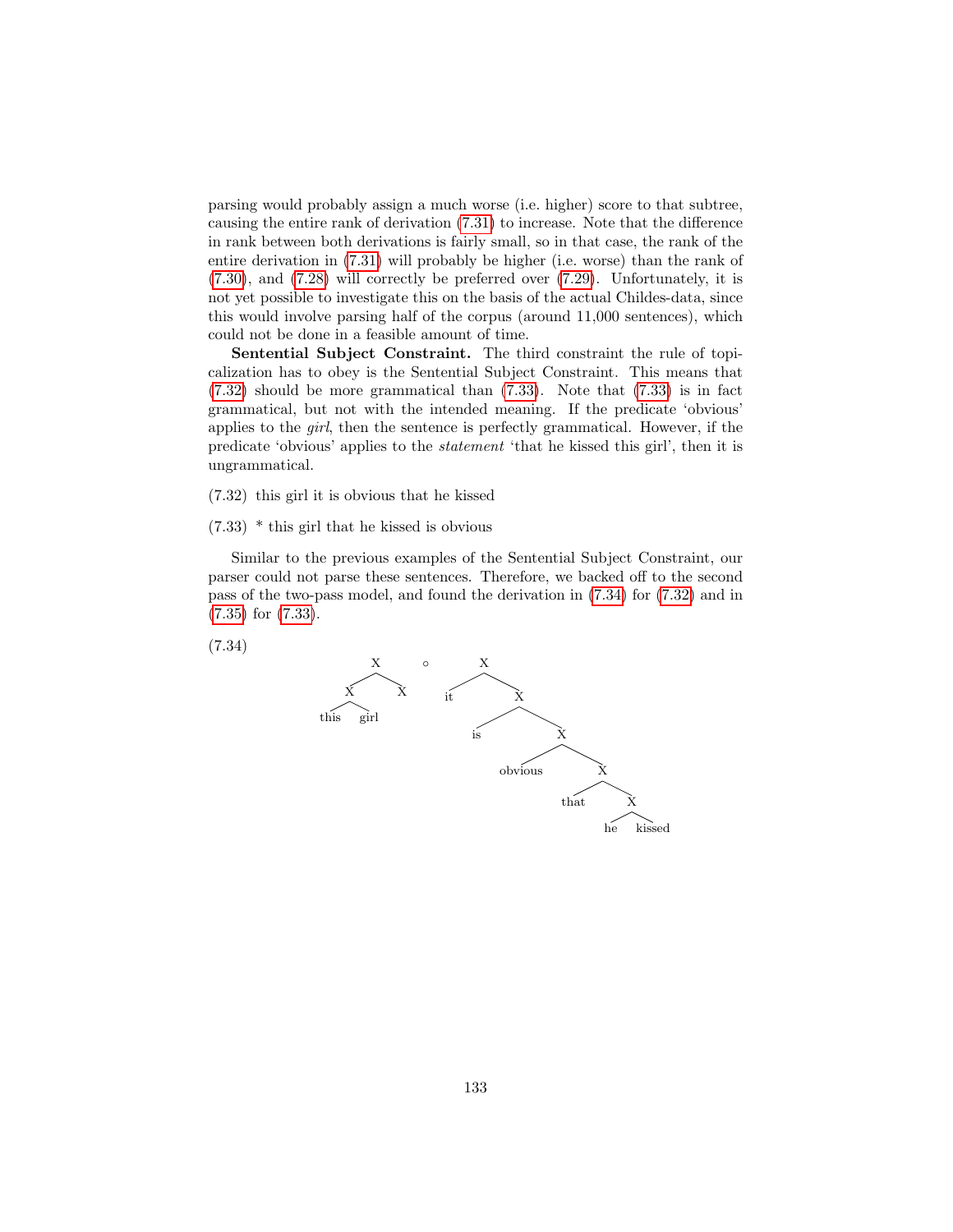<span id="page-135-0"></span>

 $(ranking: 693,021 + 415,940 = 1,108,971)$ 

Both sentences have a shortest derivation of two steps, so we need the ranking to break the tie. We see that [\(7.35\)](#page-135-0) has a lower, and hence better ranking score than  $(7.34)$ ; so  $(7.33)$  will be preferred over  $(7.32)$ . This is actually not surprising, since it is the *semantics* that make  $(7.33)$  ungrammatical, and our parser has no access whatsoever to semantics. Moreover, the parser looks at part-of-speech tags rather than words (we give the words in the examples for ease of exposition), so the derivation for [\(7.33\)](#page-134-1) is the same as for [\(7.36\)](#page-136-0), which is in fact fairly grammatical. Note that using words instead of part-of-speech tags alone would not solve the problem; a semantic component is really needed to explain the difference in acceptability. For example, [\(7.36\)](#page-136-0) is grammatical when 'nice' is applied to the girl, but not when 'nice' is applied to the statement, meaning 'it is nice of him to kiss this girl'.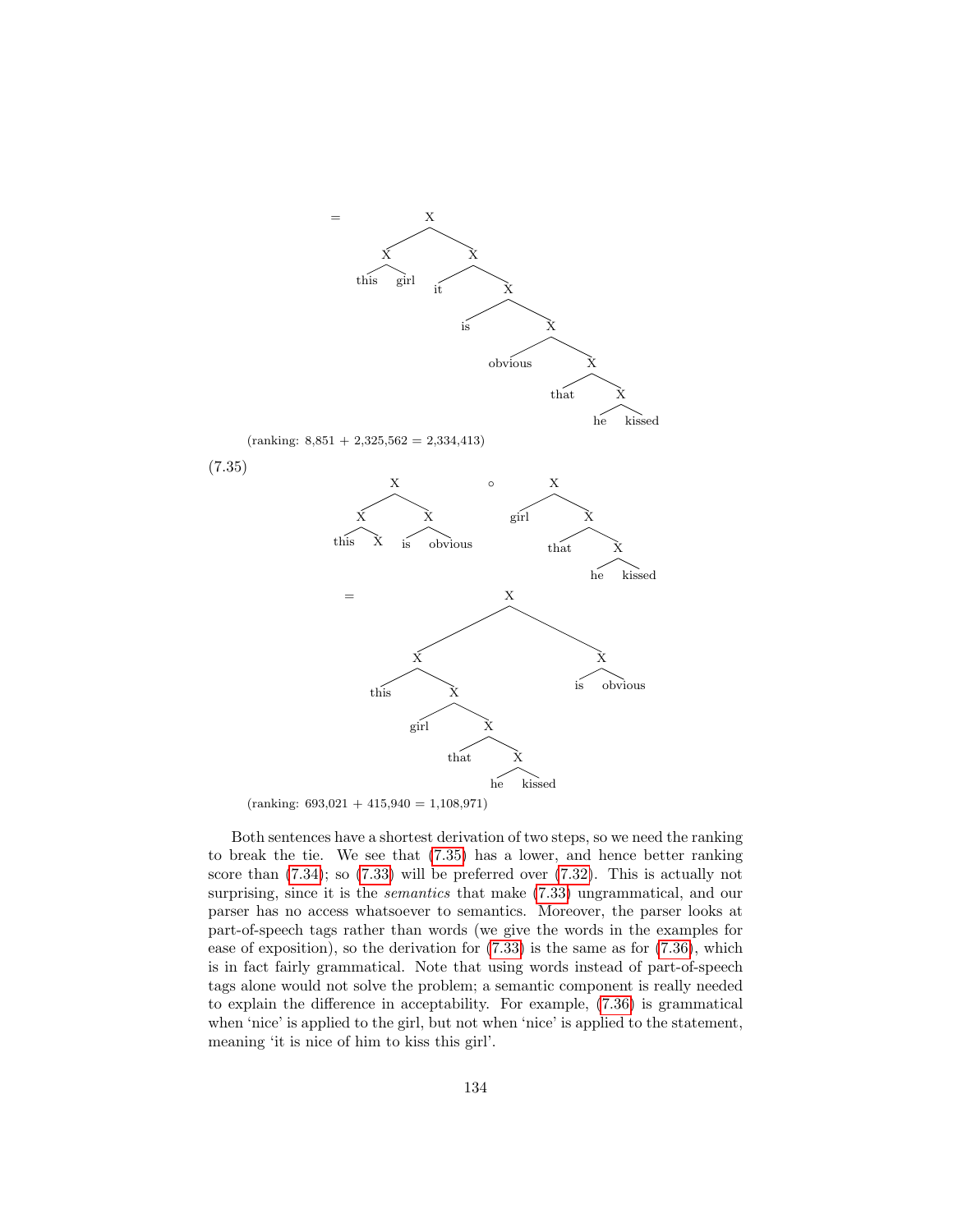<span id="page-136-0"></span>(7.36) this girl that he kissed is nice

So the U-DOP approach cannot explain the difference in grammaticality between [\(7.32\)](#page-134-0) and [\(7.33\)](#page-134-1). However, this problem has more to do with semantics than syntax, so we do not consider it a disadvantage of the U-DOP account.

Left Branch Condition. Finally, topicalization has to obey the Left Branch Condition. According to this condition, [\(7.37\)](#page-136-1) should be grammatical and [\(7.38\)](#page-136-2) not.[3](#page-136-3)

#### <span id="page-136-1"></span>(7.37) Stephenie's book I read

#### <span id="page-136-2"></span>(7.38) \* Stephenie's I read book

<span id="page-136-4"></span>These sentences our parser could parse. We found the following derivations: (7.39)

<span id="page-136-5"></span>

 $(ranking: 3,139 + 488 = 3,627)$ 

Both sentences have a shortest derivation of two elements, but the ranking score of [\(7.39\)](#page-136-4) is better than that of [\(7.40\)](#page-136-5). Hence, the parser correctly prefers [\(7.37\)](#page-136-1) over [\(7.38\)](#page-136-2).

I read

In this section, we have shown that the U-DOP account can be used to explain the behavior of sentences with topicalization. In the next section, we will investigate whether this account is more general than the Ross' constraints, and can account for the highly similar phenomenon of left dislocation.

<span id="page-136-3"></span><sup>3</sup> In the Childes corpus, possessives such as 'Stephenie's' are analyzed as one word, with part-of-speech tag 'n(:prop)|cat-POSS'.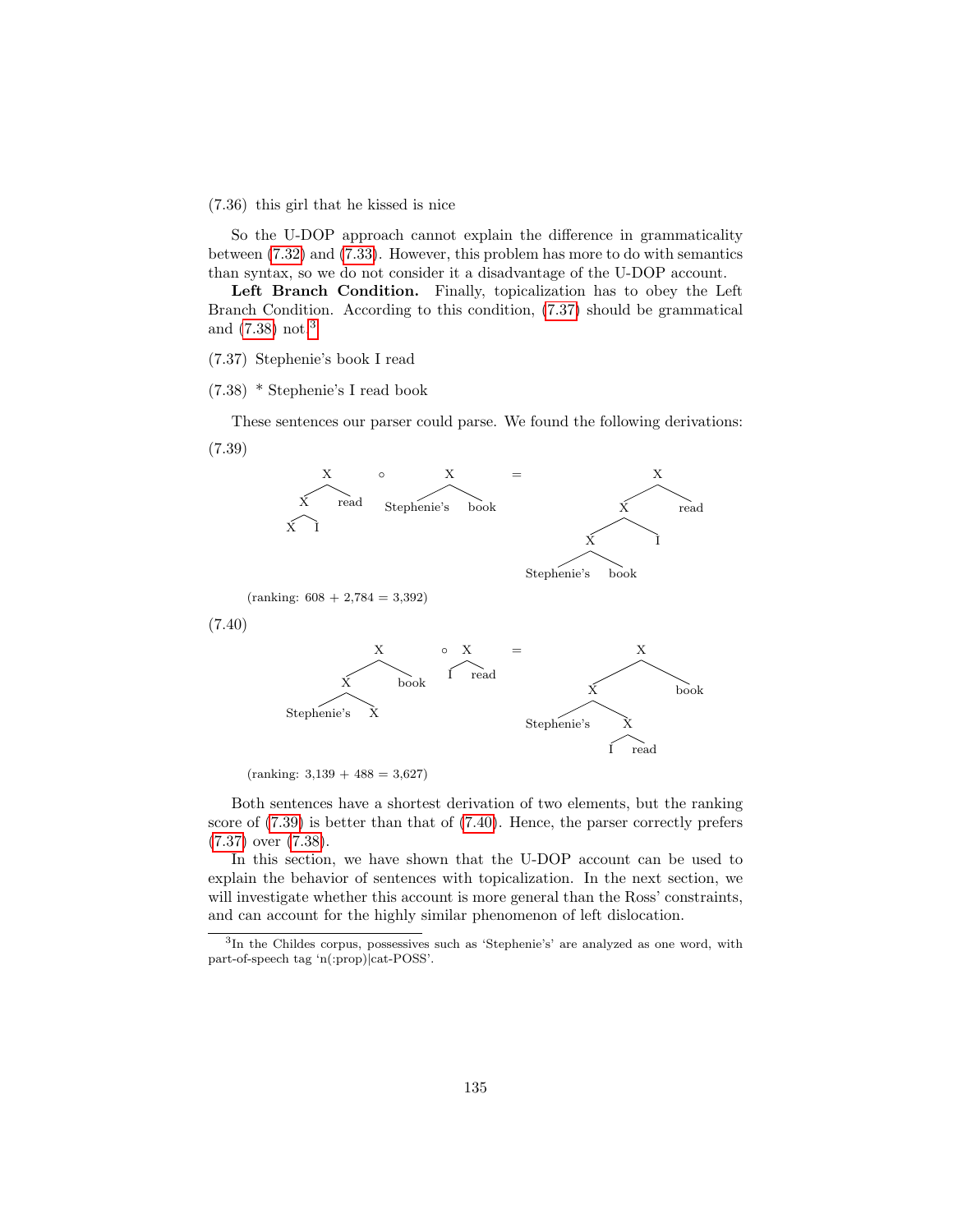## 7.4 Left dislocation

In this section, we will investigate whether the U-DOP approach is general enough to also capture phenomena that lie outside the scope of Ross' islands constraints, such as left dislocation.

In the first place, an account of left dislocation must show that the island constraints do not apply. For frameworks with an absolute notion of grammaticality, this is difficult: they have to show why some sentences which are thought to be ungrammatical, turn out to be grammatical after all. However, for approaches such as U-DOP, which honor a relative notion of grammaticality, this is trivial: all sentences are grammatical to some degree (because all sentences can be generated), so also the sentences violating the presumed constraints (because also these sentences can be generated).[4](#page-137-0)

When we let our parser parse  $(7.41)$  and  $(7.42)$ , for example, we see that the sentence violating the Coordinate Structure Constraint [\(7.42\)](#page-137-2) can be derived with as few steps as the 'regular' sentence, and even has a better ranking score!<sup>[5](#page-137-3)</sup>

<span id="page-137-1"></span>(7.41) Bella loves vampires and werewolves

<span id="page-137-2"></span>(7.42) werewolves, Bella loves vampires and them





<span id="page-137-0"></span><sup>4</sup>We are aware that this may seem too simplistic as an explanation. However, as we noted in the discussion of U-DOP's generating capacity at the end of Section [2.3,](#page-24-0) this idea that all sentences can be generated shifts the weight of the workload to the sentences that are generally considered to be unacceptable. The greatest challenge for U-DOP lies in explaining why humans judge certain sentences to be less acceptable than others. So where we can simplistically imagine the workload for a nativist linguist to be 50% explaining grammatical sentences and 50% explaining ungrammatical sentences, the workload for the U-DOP approach is 100% explaining sentences that are considered to be ungrammatical: it gets the grammatical sentences for free, but has to work harder for the others.

<span id="page-137-3"></span><sup>5</sup>Of course, it might be considered a disadvantage of the U-DOP approach that it now predicts that [\(7.42\)](#page-137-2) is slightly more grammatical than [\(7.41\)](#page-137-1).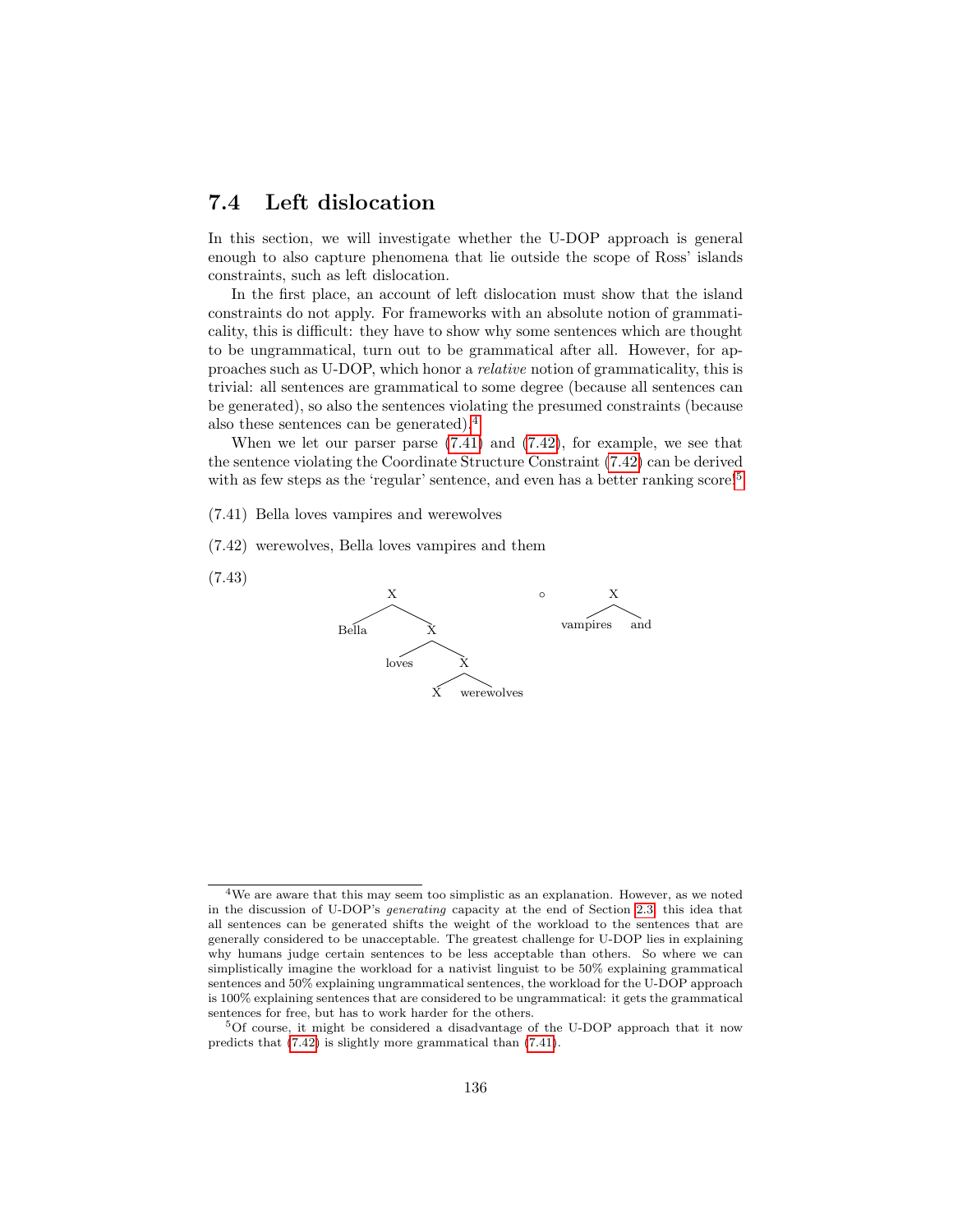

 $(ranking: 46,902 + 18,150 = 65,052)$ 

Since accounting for the fact that left dislocation does not obey the Coordinate Structure Constraint means showing that sentences violating it, such as [\(7.42\)](#page-137-2), are grammatical, the U-DOP account can easily do this. In the first place, the U-DOP account has no difficulty whatsoever with explaining why sentences are grammatical, i.e. can be generated (since all sentences can be generated). In the second place, because such sentences also seem to be easily derivable, with a good ranking score, and hence high up the grammaticality scale.

Showing that sentences are grammatical is rather trivial for U-DOP (although it is a hard task for the nativist approaches). More difficult is explaining why some sentences are considered ungrammatical. For a complete account of left dislocation, we should therefore also explain the restrictions on this construction.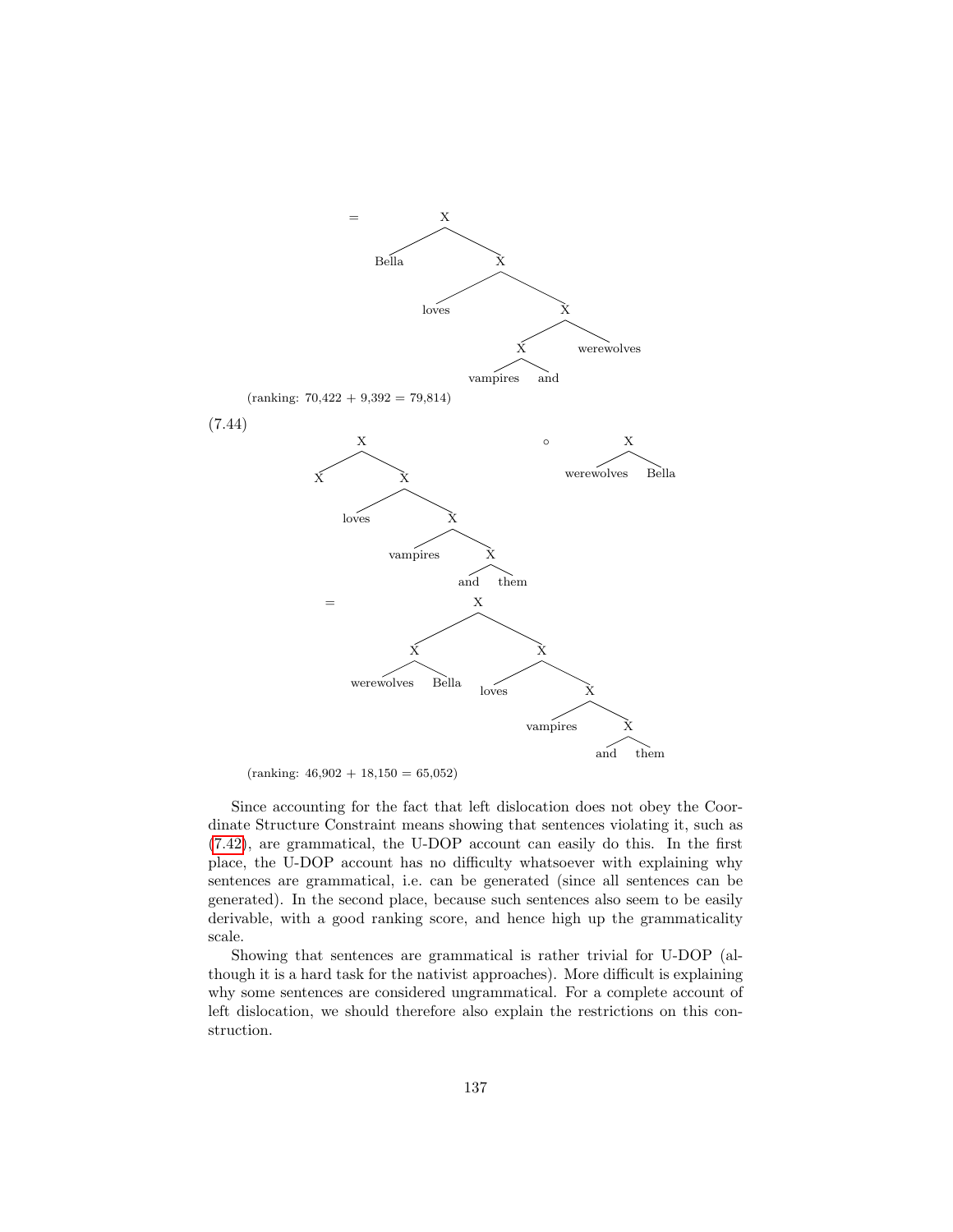A restriction that is mentioned (but not explained) by Ross, is the fact that the moved constituent must be moved to the left of the main clause; movement merely to the left of a subordinate clause results in an ungrammatical sentence. For example, [\(7.45\)](#page-139-0) is grammatical, because 'Edward' is moved to the left of the main clause;  $(7.46)$  $(7.46)$  $(7.46)$ , on the other hand, is ungrammatical, because 'Edward' is only moved to the left of the subordinate clause 'that you love  $\langle$ Edward $\rangle$ '.

<span id="page-139-0"></span>(7.45) Edward, that you love him is obvious

<span id="page-139-2"></span>(7.46) \* that Edward, you love him is obvious

Our parser could not parse these sentences due to memory issues, so we backed off to the second pass of the two-pass model. We found the derivation in [\(7.47\)](#page-139-3) for [\(7.45\)](#page-139-0) and in [\(7.48\)](#page-139-4) for [\(7.46\)](#page-139-2).

<span id="page-139-3"></span>



<span id="page-139-4"></span><span id="page-139-1"></span> $6$ Note that the grammaticality of  $(7.45)$  also shows that the Sentential Subject Constraint does not apply to left dislocation.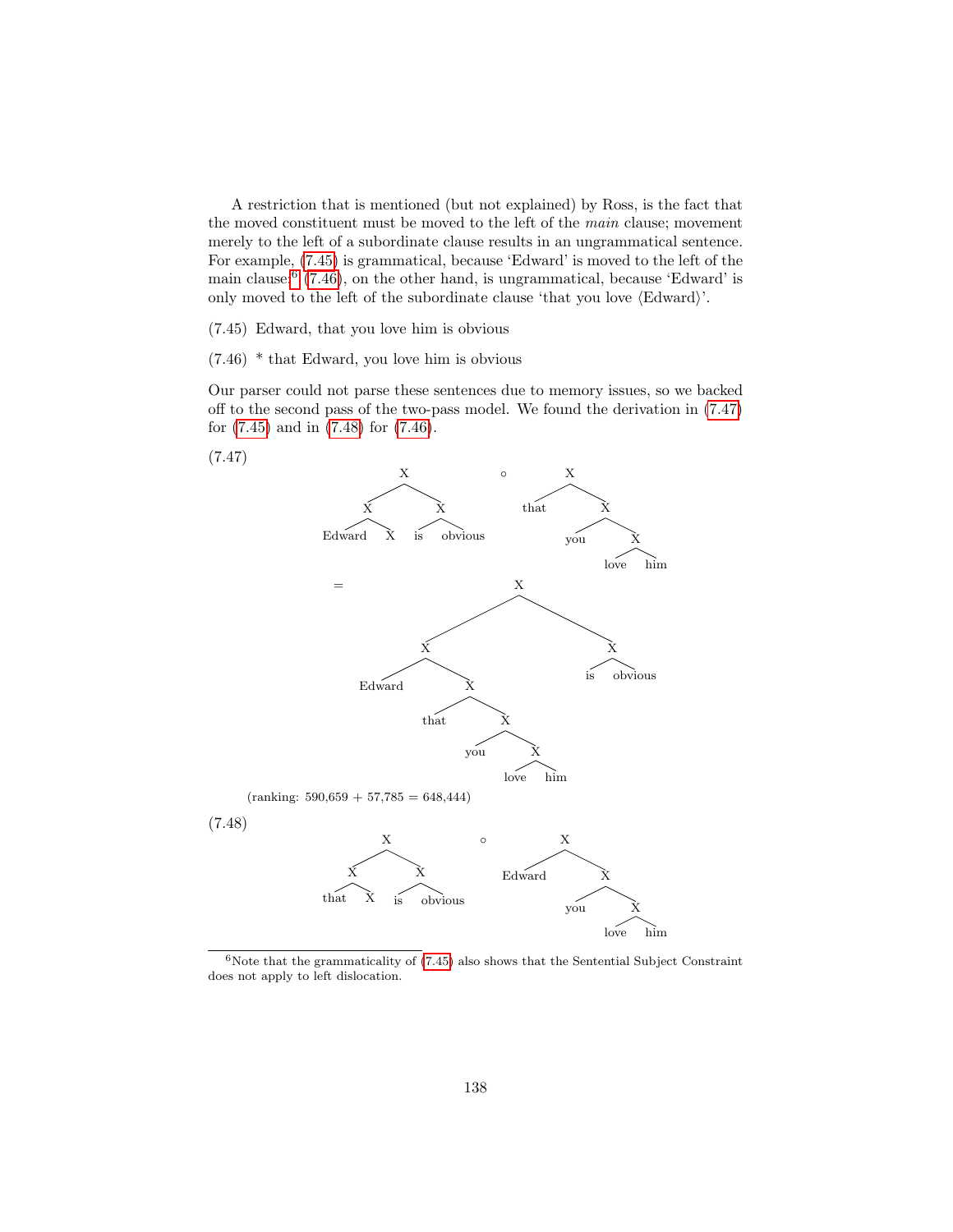

 $(ranking: 876,625 + 415,940 = 1,292,565)$ 

We see that both derivations are equally short, but the ranking chooses the correct alternative: [\(7.47\)](#page-139-3) has a lower ranking than [\(7.48\)](#page-139-4), so [\(7.45\)](#page-139-0) is preferred over [\(7.46\)](#page-139-2).

So we see that U-DOP can both account for the fact that left dislocation does not obey the island constraints, as for the constraints that left dislocation does have to obey. Therefore, the U-DOP approach is more general than the nativist approach: rather than postulating constraints, and then making a distinction between constructions obeying them and constructions that do not obey them, U-DOP can account for all kinds of constructions in a uniform way.

## 7.5 Conclusion

In this chapter, we have seen how the U-DOP approach to language acquisition is more general than the nativist approach, as expressed in Ross' island constraints. First, we have shown how the U-DOP approach is at least equally general, by showing how it can, similarly to the islands constraints, easily be extended to other constructions such as relative clause formation.

Then we have seen an example where Ross' island constraints do not suffice to capture all facets of a phenomenon: to explain the restrictions on Extraposition from NP Ross needed the additional notion of 'upward boundedness'. We have shown that the U-DOP approach has no need for such an extension and can explain the problematic cases for Extraposition from NP in the same way as it explained all the other phenomena.

Finally, we looked at two closely related phenomena: topicalization and left dislocation. The former obeys the constraints, the latter does not. To explain this difference in behavior, Ross makes a distinction between chopping and copying transformations: the former obey the constraints, the latter do not. We showed that the U-DOP approach can account for both phenomena without distinguishing between them, and can also capture other aspects of left dislocation, other than that it does not obey the constraints. So the U-DOP approach is shown to be more general in several ways: it can account for the fact that some transformations obey the constraints, for the fact that some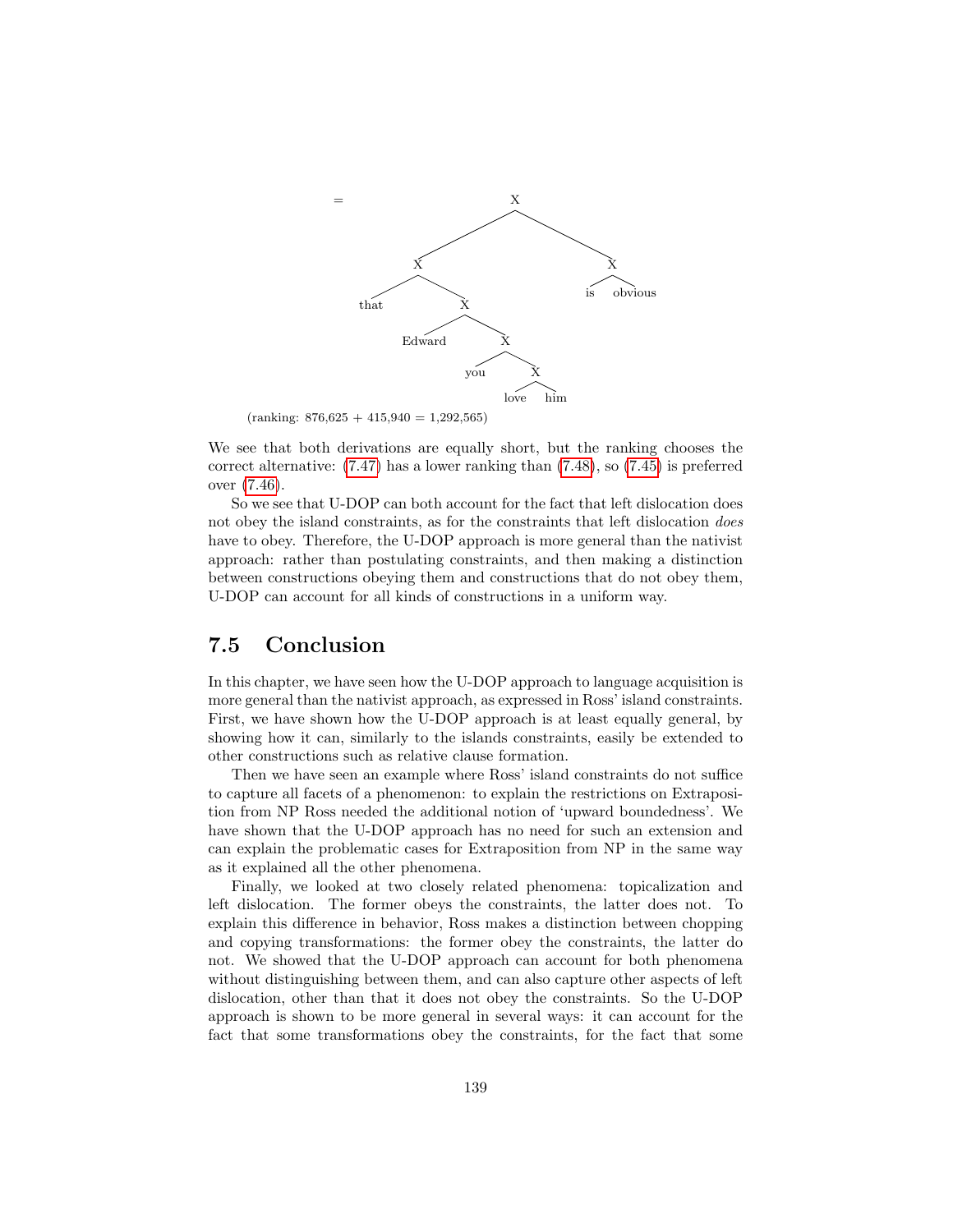transformations do not obey the constraints, and for additional facts about the latter transformations.

Remarkable is that in this chapter the parser was often incapable of parsing the sentences under investigation, and that we had to resort to the second pass of the two-pass model quite a few times. We believe this is not a disadvantage of the U-DOP approach per se. In the first place, this difficulty is merely due to practical reasons —it is not the case that the parser is in principle unable to parse these problematic sentences. So in the future, when the hardware will be more advanced, and computers will have more working memory, the parser will be able to parse these sentences. After all, the second pass of the two-pass model already shows that it is in principle possible to find derivations for these sentences.

Second, we believe that this difficulty with parsing is also cognitively plausible. If we want the parser to model the way a child would process these sentences, it is only to be expected that it will have difficulty with the examples in this chapter: also a child would have difficulty processing these far-fetched sentences that are rarely encountered in speech. So in a certain sense, the effort the parser has with these sentences is in line with the effort a child would have. Therefore, the parser models language acquisition more accurate than the nativist approach: in the nativist approach differences in processing difficulty are not reflected at all.

In sum, in this chapter we have shown that (i) the U-DOP approach is more general than the nativist approach with Ross' islands constraints, and (ii) that the sometimes far-fetched examples that the nativist framework comes up with are equally difficult for our parser as they would be for a child, so that the parser more accurately models language acquisition with respect to processing difficulties.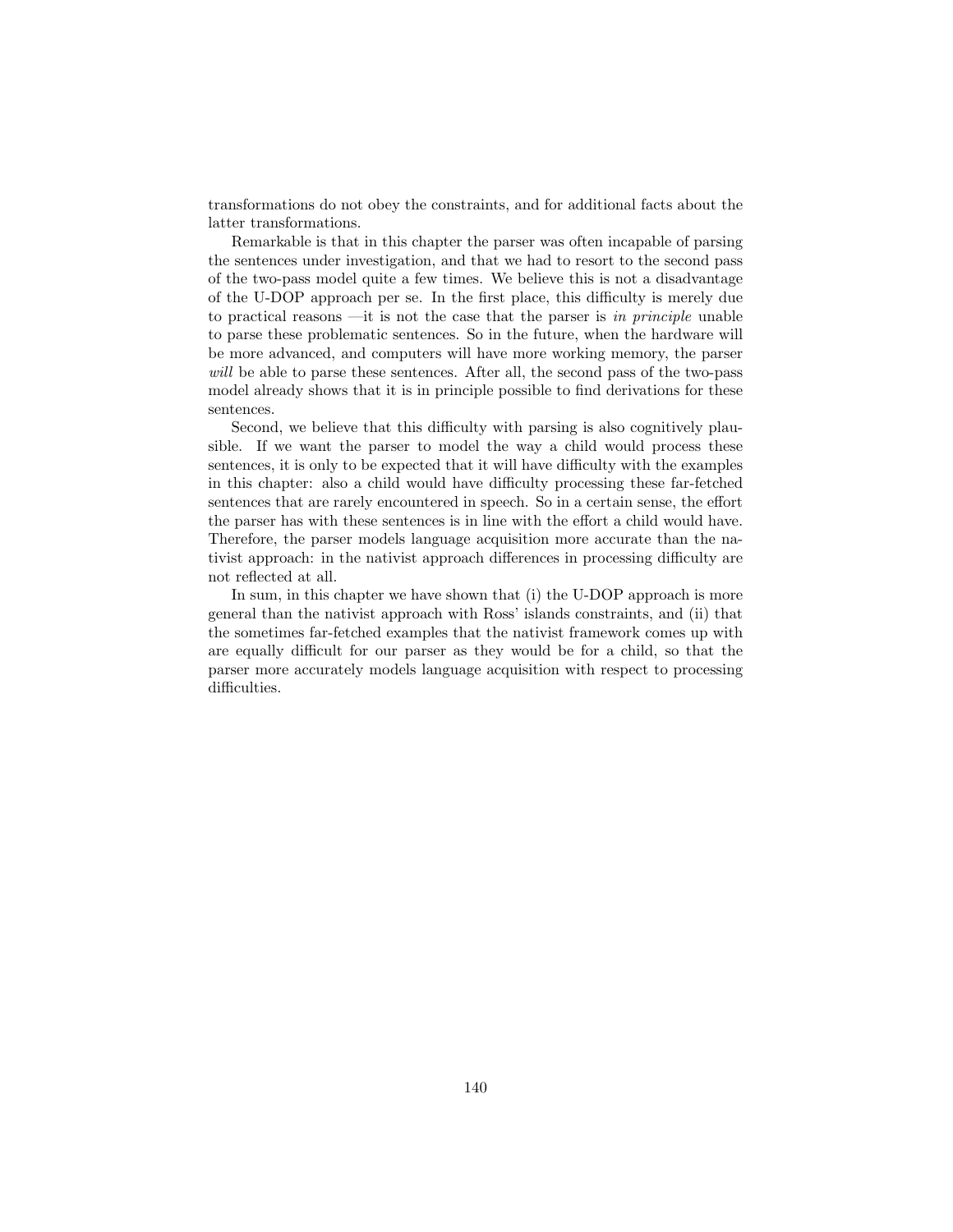## Chapter 8

# Conclusion

This concluding chapter consists of two sections. In the first section, we discuss the results obtained in this thesis, both of a computational and a theoretical nature. In the second section, we look at some questions for further research that arose throughout the thesis.

## 8.1 Results

Recall that the goals of this thesis were twofold: on the one hand, to contribute to the field of unsupervised parsing, by developing implementations of U-DOP; on the other hand, to refute Arguments from Poverty of Stimulus by using those implementations to show that certain language phenomena can be accounted for in an empirical way.

The first goal has certainly been achieved. Already the basic implementation of U-DOP (Section [3.1\)](#page-28-1) obtains results on the ATIS-corpus that are better than the state-of-the-art. We contributed two innovations to the field of unsupervised parsing. The first innovation, doing syntactic category labeling and parsing simultaneously (Section [3.3\)](#page-41-0), did not yet show promising results (only a slight improvement on the basic implementation), but we think this is due to the small corpus on which the evaluation was carried out. The second innovation, a new methodology for unsupervised parsing (Section [3.4\)](#page-46-0), turned out to be a great success: although its training phase took somewhat longer, its parsing phase was extremely fast (0.02 seconds per sentence). This is the behavior that we want from an NLP-application: training (which only needs to be done once) may be slow, as long as the parsing (which needs to be done often) goes fast. Moreover, this new methodology achieved by far the best results on the ATIScorpus (61.2%, compared to [Klein](#page-146-0) [\(2005\)](#page-146-0)'s 51.2%). Furthermore, these results were achieved with an inferior version of the algorithms; this gives a promising outlook for when evaluation can be carried out with the full versions.

With respect to the second goal, we have carried out an in-depth study of the phenomenon of wh-questions. First, we showed the involved machinery that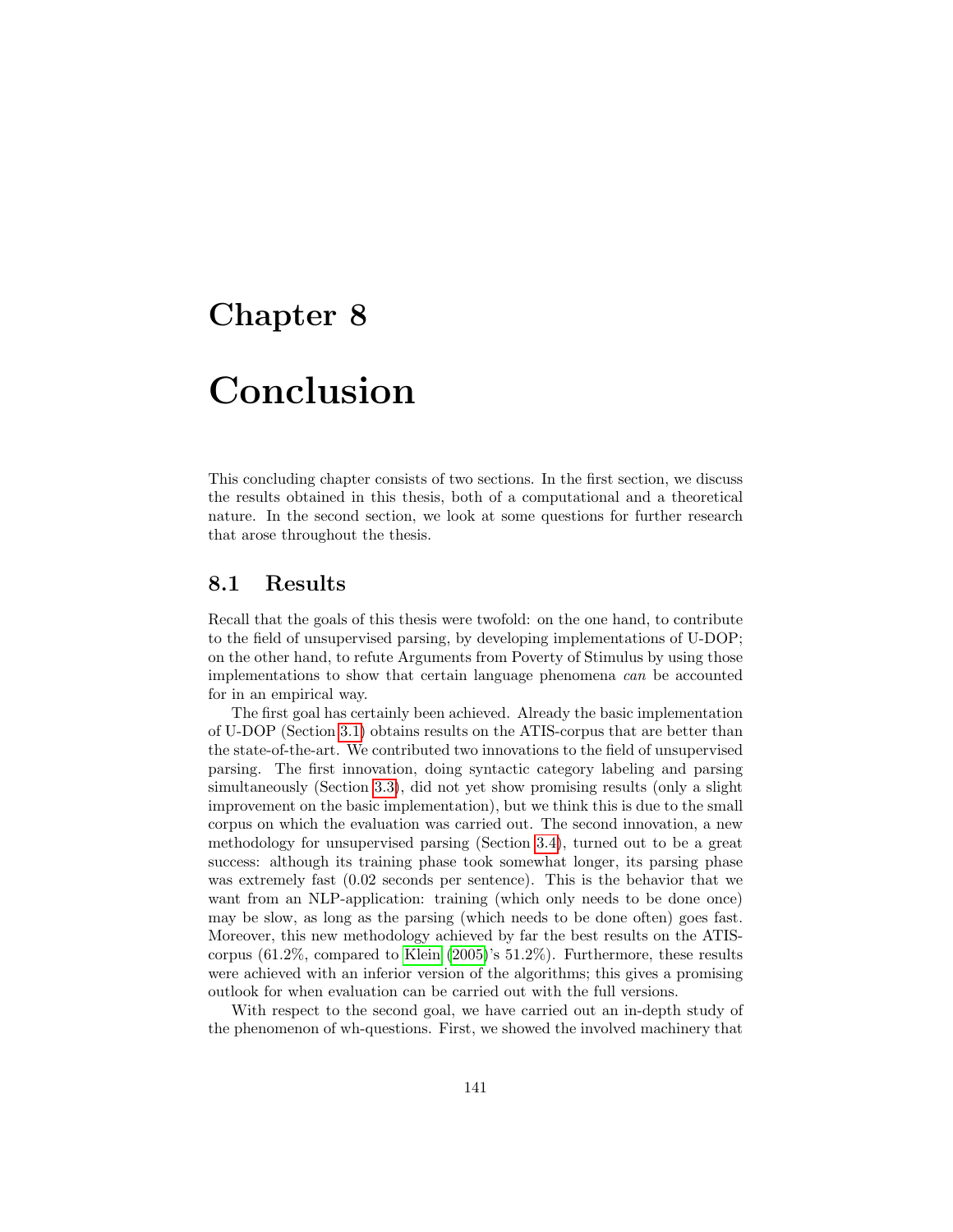the nativist account (as formulated in [Ross](#page-147-0) [\(1967\)](#page-147-0) and [Adger](#page-145-0) [\(2003\)](#page-145-0)) needs to explain all details of this construction. Next, we showed how the U-DOP approach can capture all these details in a simple and uniform way in most of the cases. Hence, we have shown that at least for this phenomenon, Arguments from Poverty of Stimulus can no longer be invoked: step (ii), where it is claimed that children cannot learn the phenomenon on the basis of input alone, is now refuted. Furthermore, we have shown that the U-DOP approach can easily be extended to cover other phenomena, even phenomena that fall out of the scope of the traditional nativist account developed in [Ross](#page-147-0) [\(1967\)](#page-147-0). In Table [8.1,](#page-144-0) an overview is given of all the phenomena discussed in this thesis, and whether they can be succesfully explained in the U-DOP framework.

So we demonstrated that the U-DOP approach, which is conceptually much simpler, is as adequate as the involved nativist accounts, and even more general: more phenomena can be captured in a uniform way.

## 8.2 Questions for further research

Both in the computational (Part [I\)](#page-13-0) and the theoretical component (Part [II\)](#page-53-0) of this thesis several questions for further research arose.

In the computational component, the immediate first concern is to build more efficient implementations. This is necessary to be able to perform further evaluation, especially for the Labeling+Parsing-algorithm, but also to be able to use them more for theoretical questions: quite often, we had to back off to the second pass of the two-pass model in the theoretical part of this thesis, because the parser could not analyze the sentences due to memory issues.

Second, the delicate interplay between frequency (ranking) and maximal structural overlap (shortest derivation) merits further exploration. It is clear that both should play a role, but it should be further investigated how the interaction should work. Guided by the F1-scores obtained by the different implementations, we hypothesize that maximal structural overlap will play the largest role: the implementations on the basis of the shortest derivation (basic) mostly scored better than the implementations based on the ranking (optim).

In the theoretical component, the first concern is also to have more efficient implementations, so that more phenomena can be investigated in the first pass of the two-pass model (i.e. by using an implementation), rather than having to back off to the second pass.

Second, it is desirable to add a semantic component to the framework. As we saw in Section [7.3,](#page-131-3) the unacceptability of some sentences can only be explained by taking semantics into account. This has already been done in [Bod and](#page-145-1) [Kaplan](#page-145-1) [\(2003\)](#page-145-1), but further work definitely needs to be conducted in this area.

Finally, the work done in this thesis is only a first step to investigate phenomena that are used in Arguments from Poverty of Stimulus. Further work must certainly look at other phenomena (e.g. binding, NPI's, . . .) that are traditionally used in these arguments, and investigate whether it is indeed the case that they cannot be learned from input alone.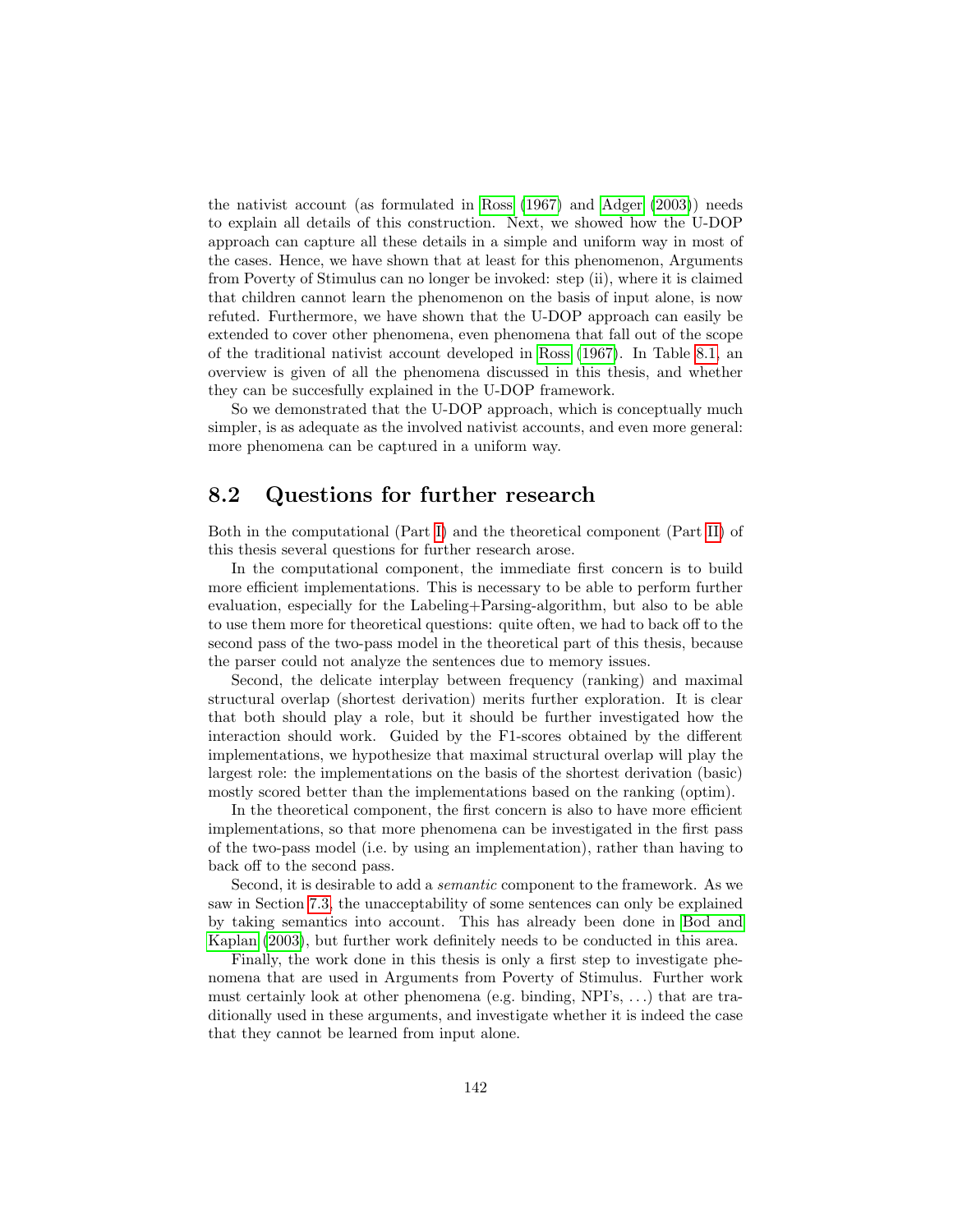Table 8.1: An overview of all phenomena discussed in this thesis. The column 'Method' indicates whether the first or the second pass of the two-pass model was used, and the column 'Succesful?' indicates if the U-DOP approach was succesful, or how it could be amended.

| Phenomenon                              | Method   | Succesful?                            |
|-----------------------------------------|----------|---------------------------------------|
| Subject Auxiliary Inversion (5.2)       | 2nd pass | yes                                   |
| WH-Questions                            |          |                                       |
| Unbounded Scope $(6.3.1)$               | 2nd pass | yes                                   |
| Complex NP Constraint $(6.3.2)$         | 2nd pass | interplay shortest derivation/ranking |
| Coordinate Structure Constraint (6.3.3) | 1st pass | new approach $(3.4)$                  |
| Left Branch Condition $(6.3.5)$         | 1st pass | yes                                   |
| Left Branch Condition 'how'             | 1st pass | more fine-grained POS-tags            |
| Subject WH-questions $(6.3.6)$          | 1st pass | yes                                   |
| WH in situ $(6.3.7)$                    | 1st pass | yes                                   |
| Superiority $(6.3.8)$                   | 1st pass | yes                                   |
| <b>Extended Superiority</b>             | 2nd pass | yes                                   |
| No Superiority                          | 1st pass | yes                                   |
| Embedded WH-questions $(6.3.9)$         | 2nd pass | yes                                   |
| WH-islands $(6.3.10)$                   | 1st pass | yes                                   |
| Relative Clause Formation (7.1)         |          |                                       |
| Complex NP Constraint                   | 2nd pass | yes                                   |
| Coordinate Structure Constraint         | 2nd pass | yes                                   |
| Sentential Subject Constraint           | 2nd pass | yes                                   |
| Left Branch Condition                   | 2nd pass | yes                                   |
| Extraposition from NP $(7.2)$           | 2nd pass | yes                                   |
| Topicalization (7.3)                    |          |                                       |
| Complex NP Constraint                   | 2nd pass | yes                                   |
| Coordinate Structure Constraint         | 2nd pass | new approach $(3.4)$                  |
| Sentential Subject Constraint           | 2nd pass | semantics                             |
| Left Branch Condition                   | 1st pass | yes                                   |
| Left Dislocation $(7.4)$                |          |                                       |
| Coordinate Structure Constraint         | 1st pass | yes                                   |
| Restriction                             | 2nd pass | yes                                   |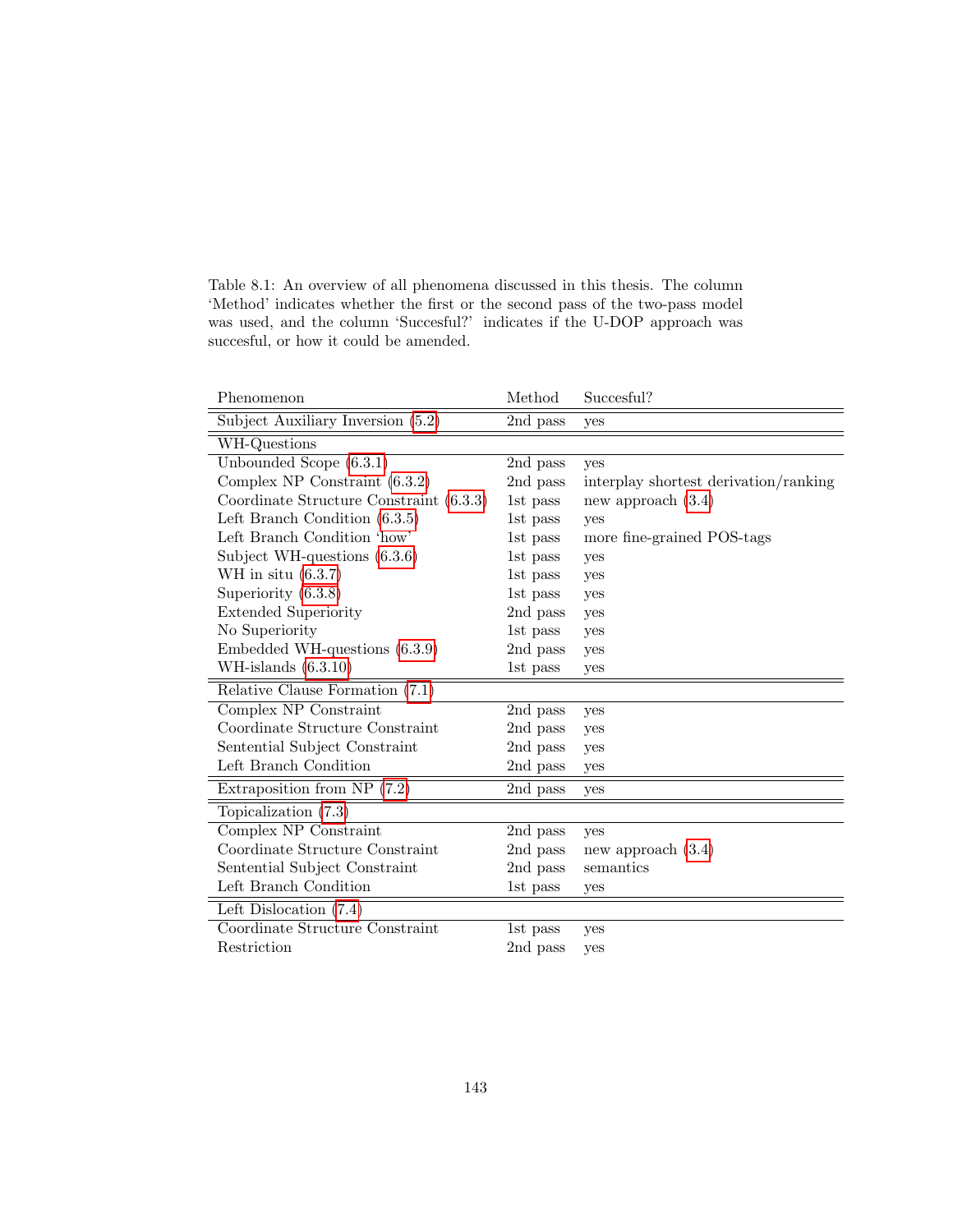### Bibliography

- D. Adger. Core syntax: A minimalist approach. Oxford University Press, 2003.
- M. Bansal and D. Klein. Simple, accurate parsing with an all-fragments grammar. In Proceedings of the 48th annual meeting of the Association for Computational Linguistics, pages 1098 – 1107. Association for Computational Linguistics, 2010.
- C. Biemann. Unsupervised part-of-speech tagging employing efficient graph clustering. In Proceedings of the COLING/ACL 2006 Student Research Workshop, pages  $7 - 12$ . Association for Computational Linguistics, 2006.
- R. Bod. A computational model of language performance: Data Oriented Parsing. In Proceedings of the 14th conference on Computational Linguistics, volume 3, pages  $855 - 859$ . Association for Computational Linguistics, 1992.
- R. Bod. Using an annotated language corpus as a virtual stochastic grammar. In Proceedings of the national conference on Artificial Intelligence, page 778, 1993.
- R. Bod. Parsing with the shortest derivation. In Proceedings of the 18th conference on Computational Linguistics, volume 1, pages  $75 - 81$ . Association for Computational Linguistics, 2000.
- R. Bod. Exemplar-based syntax: How to get productivity from examples. The Linguistic Review, 23:291 – 320, 2006.
- R. Bod. Is the end of supervised parsing in sight? In Proceedings of the 45th annual meeting of the Association for Computational Linguistics, pages 400 – 407. Association for Computational Linguistics, 2007.
- R. Bod. From exemplar to grammar: A probabilistic analogy-based model of language learning. Cognitive Science, 33:752 – 793, 2009.
- R. Bod and R. Kaplan. A DOP model for Lexical-Functional Grammar. In R. Bod, K. Sima'an, and R. Scha, editors, Data-Oriented Parsing, pages 211  $-232.$  CSLI, 2003.
- R. Bod, K. Sima'an, and R. Scha, editors. Data-Oriented Parsing. CSLI, 2003.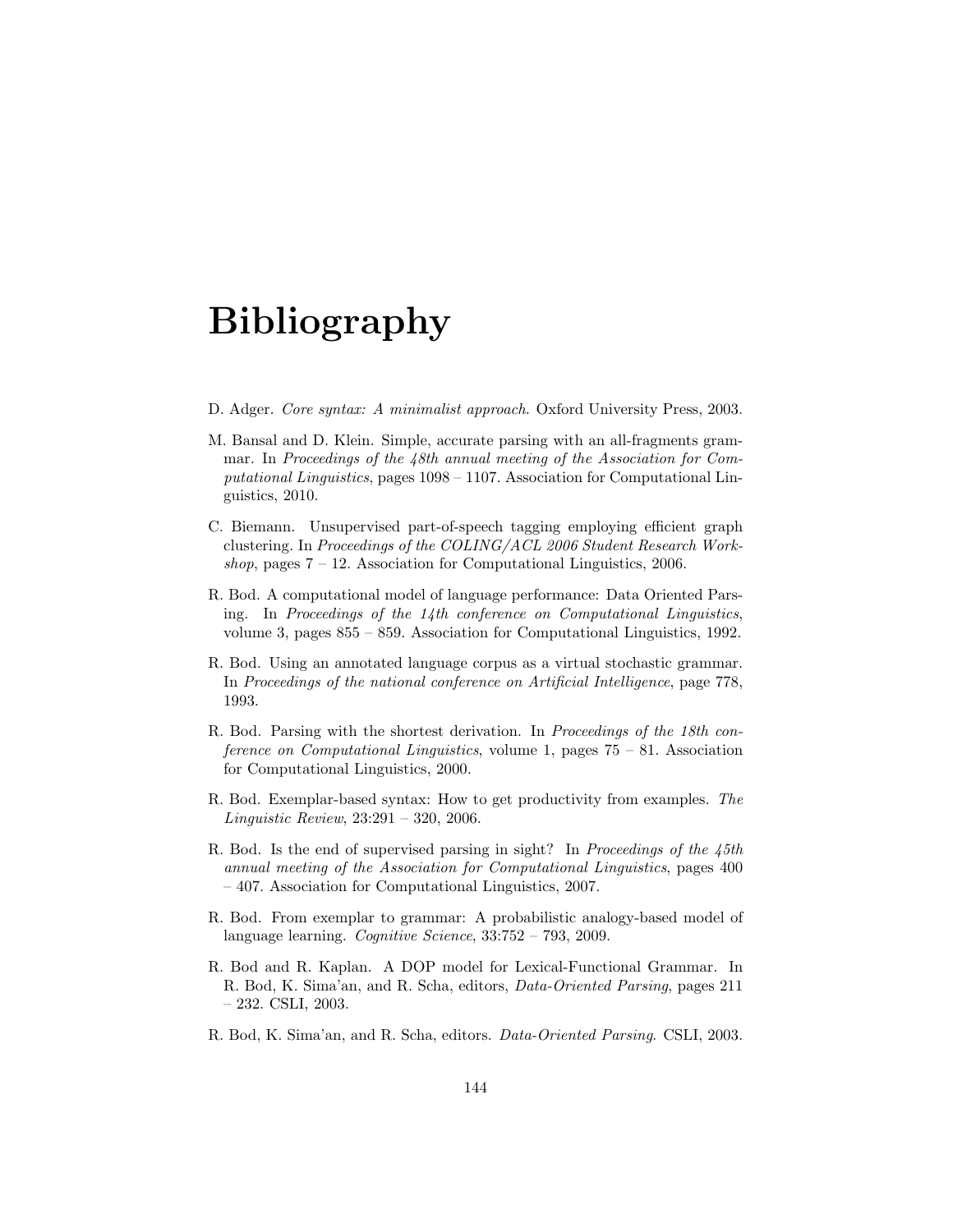- P. Brakel and M. Smets. Using the shortest derivation for parsing with U-DOP. Unpublished manuscript, 2009.
- R. Brown. A first language: the early stages. Harvard University Press, 1973.
- J. Bybee. From usage to grammar: The mind's response to repetition. Language,  $82:711 - 733, 2006.$
- N. Chomsky. The minimalist program. MIT Press, 1995.
- N. Chomsky. The architecture of language. Oxford University Press, 2000.
- N. Chomsky, M. Hauser, and W. Fitch. The faculty of language: What is it, who has it, and how did it evolve? Science,  $298:1569 - 1579$ ,  $2002$ .
- A. Clark. Unsupervised induction of stochastic context-free grammars using distributional clustering. In Proceedings of the 2001 workshop on Computational Natural Language Learning, pages  $1 - 8$ , 2001.
- S. Crain and R. Thornton. Acquisition of syntax and semantics. In M. Traxler and M. Gernsbacher, editors, Handbook of Psycholinguistics. Elsevier, 2006.
- S. Evert and A. Lenci. Distributional semantic models, 2009. Course taught at ESSLLI '09, Bordeaux, France.
- D. Gentner. Structure mapping in analogy and similarity. American Psycholo $qist, 52:45 - 56, 1997.$
- A. Goldberg. Constructions: A new theoretical approach to language. Trends in Cognitive Sciences, 7:219 – 224, 2003.
- J. Goodman. Parsing algorithms and metrics. In Proceedings of the 34th annual meeting of the Association for Computational Linguistics, pages  $177 - 183$ . Association for Computational Linguistics, 1996.
- J. Goodman. Efficient parsing of DOP with PCFG-reductions. In R. Bod, K. Sima'an, and R. Scha, editors, Data-Oriented Parsing, pages 125 – 146. CSLI, 2003.
- L. Huang and D. Chiang. Better k-best parsing. In Proceedings of the Ninth International Workshop on Parsing Technology, pages 53 – 64. Association for Computational Linguistics, 2005.
- D. Klein. The unsupervised learning of natural language structure. PhD thesis, Stanford University, 2005.
- B. MacWhinney. A multiple process solution to the logical problem of language acquisition. Journal of Child Language, 3:883 – 914, 2004.
- C. Manning and H. Schütze. Foundations of statistical natural language processing. MIT Press, 1999.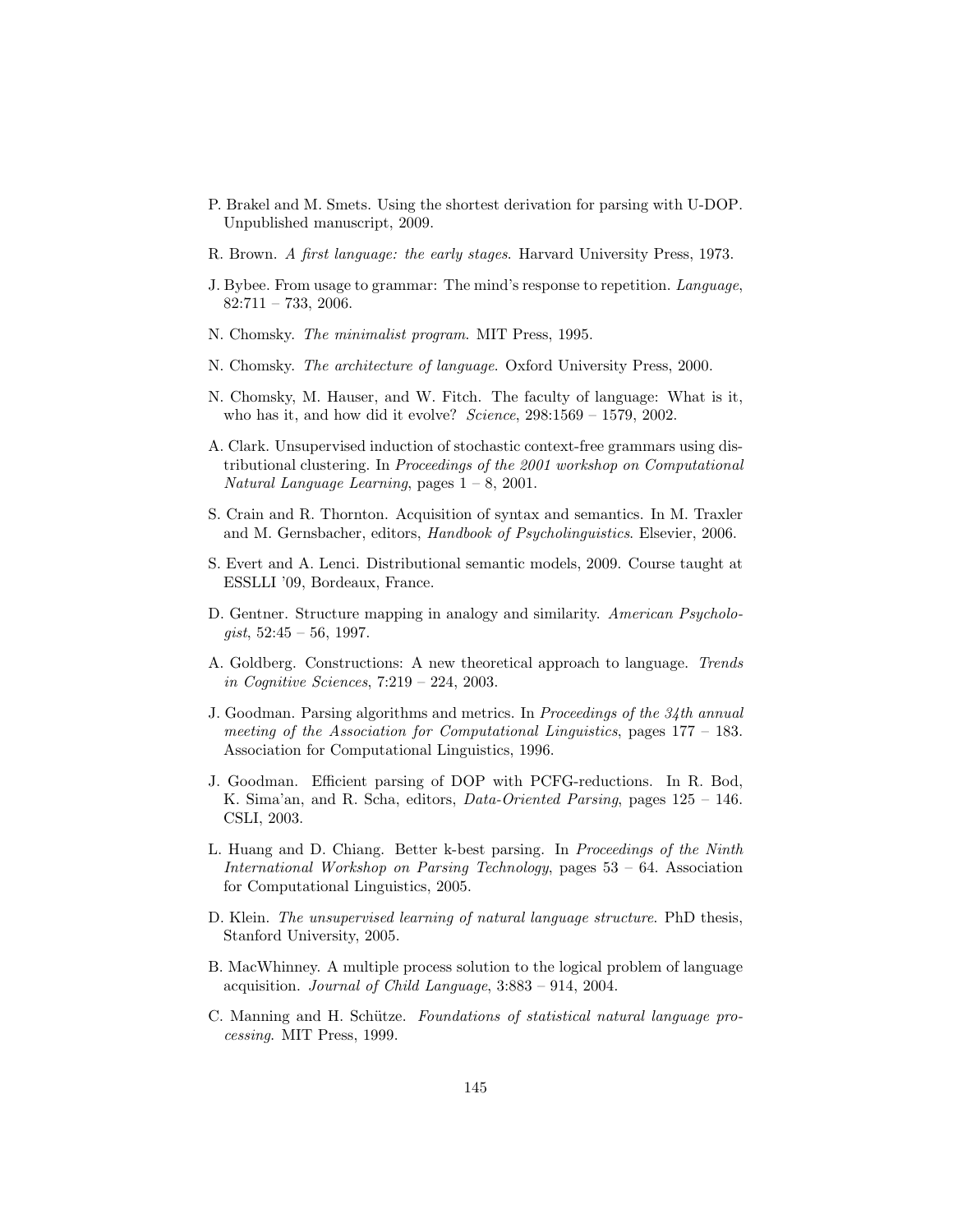- M. Marcus, B. Santorini, and M. Marcinkiewicz. Building a large annotated corpus of English: The Penn treebank. Computational Linguistics, 19:313 – 330, 1993.
- G. Pullum and B. Scholz. Empirical assessment of stimulus poverty arguments. The Linguistic Review,  $19:9-50$ , 2002.
- R. Reichart and A. Rappoport. Unsupervised induction of labeled parse trees by clustering with syntactic features. In Proceedings of the 22nd International Conference on Computational Linguistics, pages 721 – 728, 2008.
- J. Ross. Constraints on variables in syntax. PhD thesis, Massachusetts Institute of Technology, 1967.
- R. Scha. Taaltheorie en taaltechnologie; competence en performance. In Q. de Kort and G. Leerdam, editors, Computertoepassingen in de Neerlandistiek, pages 7 – 22. Landelijke Vereniging van Neerlandici, 1990.
- H. Schütze. Distributional part-of-speech tagging. In Proceedings of the 7th conference of the European chapter of the Association for Computational Linquistics, pages  $141 - 148$ , 1995.
- M. Smets. A DOP-inspired approach to syntactic category induction. Unpublished manuscript, 2010.
- M. Tomasello. Constructing a language: A usage-based theory of language acquisition. Harvard University Press, 2003.
- M. van Zaanen and P. Adriaans. Alignment-based learning versus Emile: a comparison. In Proceedings of the Belgian-Dutch Conference on Artificial Intelligence, pages 315 – 322, 2001.
- H. Waterfall, B. Sandbank, L. Onnis, and S. Edelman. An empirical generative framework for computational modeling of language acquisition. Journal of Child Language, 37:671 – 703, 2010.
- J. Zuidema. The major transitions in the evolution of language. PhD thesis, University of Edinburgh, 2005.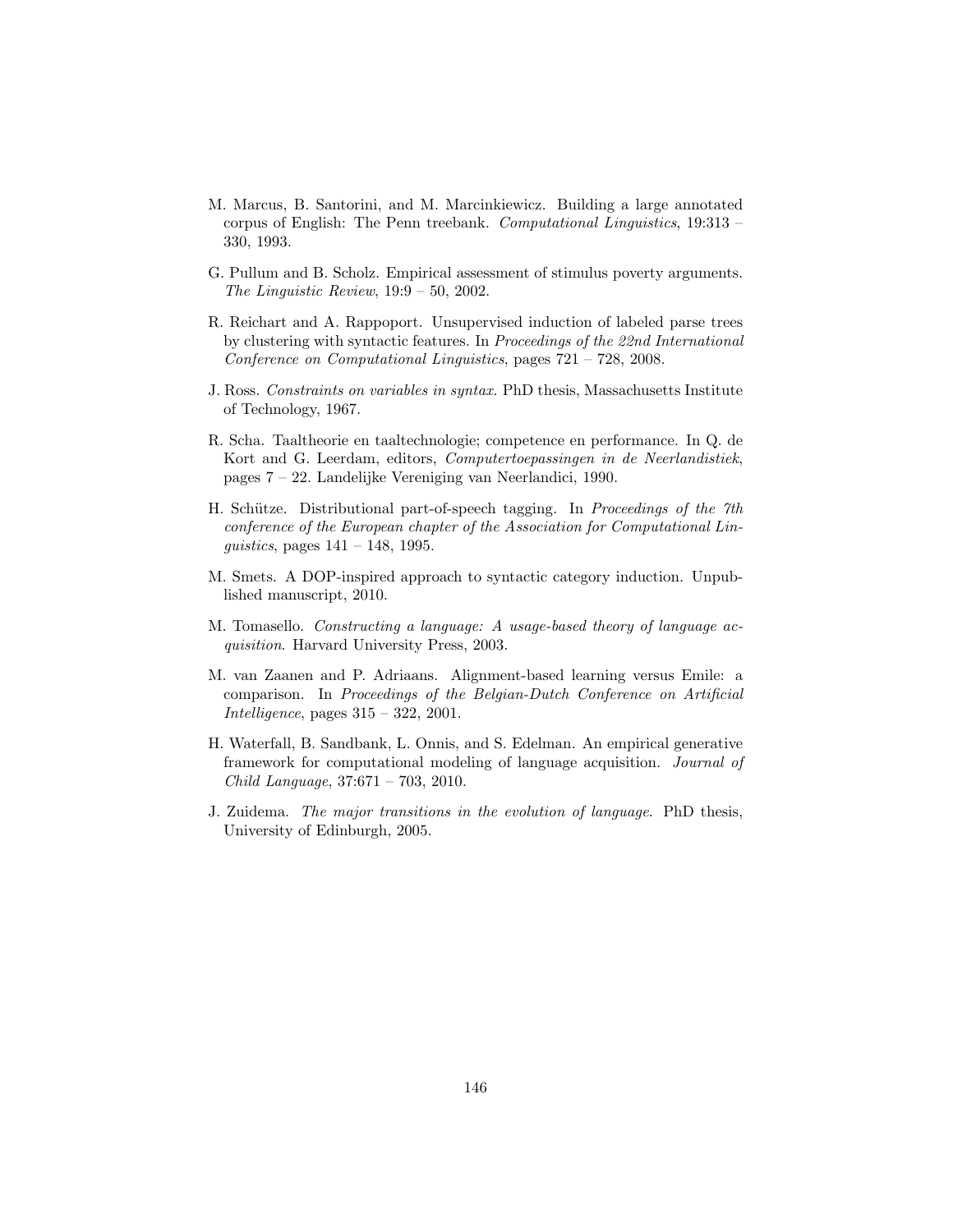### Appendix A

# POS-tags of the ATIS corpus

(We disregarded all punctuation information.)

| $_{\rm CC}$                 | coordinating conjunction                 |
|-----------------------------|------------------------------------------|
| CD                          | cardinal number                          |
| DT                          | determiner                               |
| EХ                          | existential <i>there</i>                 |
| FW                          | foreign word                             |
| IN                          | preposition or subordinating conjunction |
| $_{\rm JJ}$                 | adjective                                |
| JJR                         | adjective, comparative                   |
| JJS                         | adjective, superlative                   |
| LS                          | list item marker                         |
| <b>MD</b>                   | modal                                    |
| NN                          | noun, singular or mass                   |
| <b>NNS</b>                  | noun, plural                             |
| $\ensuremath{\mathrm{NNP}}$ | proper noun, singular                    |
| <b>NNPS</b>                 | proper noun, plural                      |
| <b>PDT</b>                  | predeterminer                            |
| <b>POS</b>                  | possessive ending                        |
| PRP                         | personal pronoun                         |
| PRP\$                       | possessive pronoun                       |
| RB                          | adverb                                   |
| <b>RBR</b>                  | adverb, comparative                      |
| <b>RBS</b>                  | adverb, superlative                      |
| RP                          | particle                                 |
| SYM                         | symbol                                   |
| TО                          | tо                                       |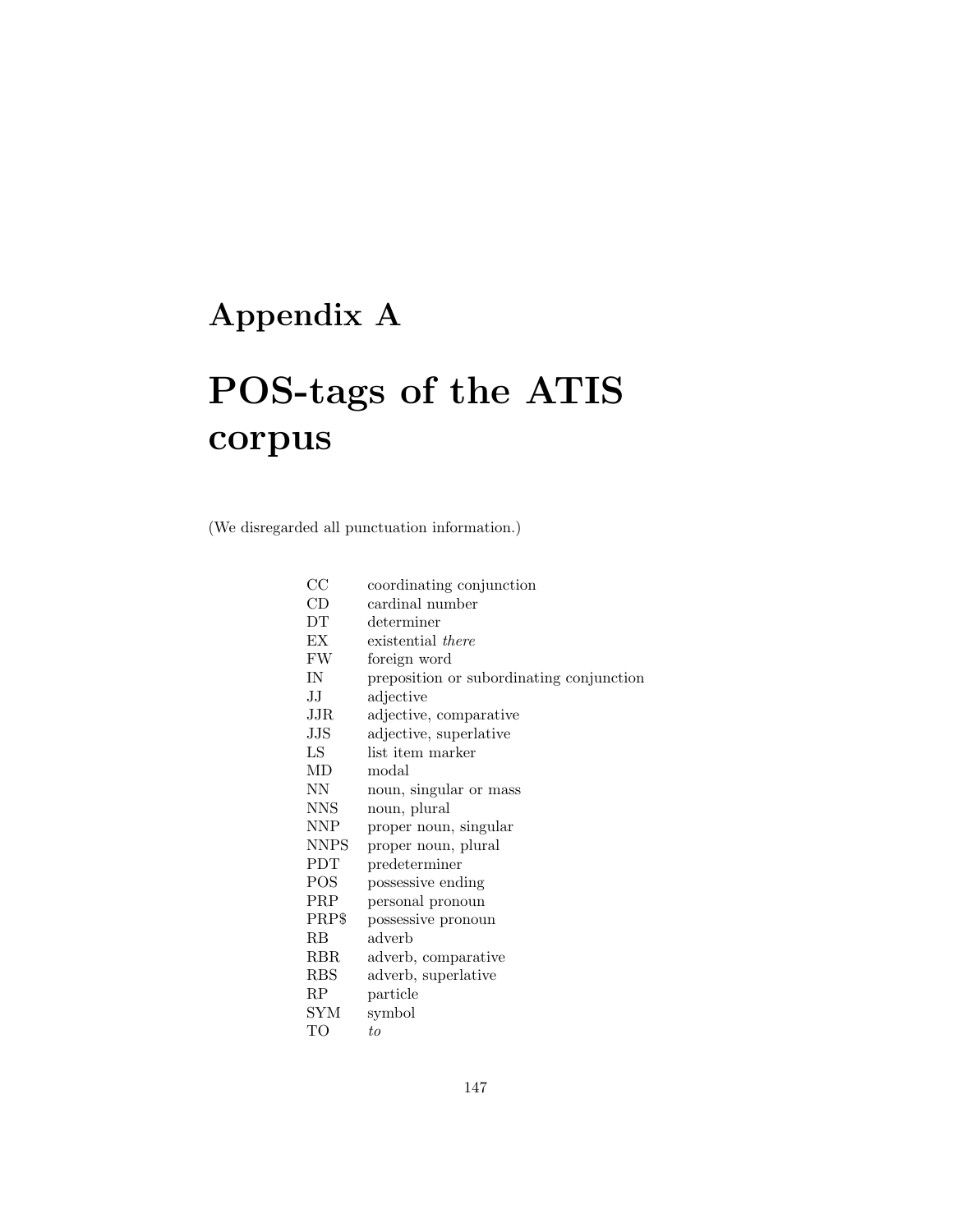| UH | interjection |
|----|--------------|
|    |              |

- VB verb, base form
- VBD verb, past tense
- VBG verb, gerund or present participle<br>VBN verb, past participle
- $\operatorname{verb},$  past participle
- VBP verb, non-3rd person singular present
- VBZ verb, 3rd person singular present
- WDT wh-determiner<br>WP wh-pronoun
- WP wh-pronoun<br>WP\$ possessive w
- $\,$  possessive wh-pronoun
- WRB wh-adverb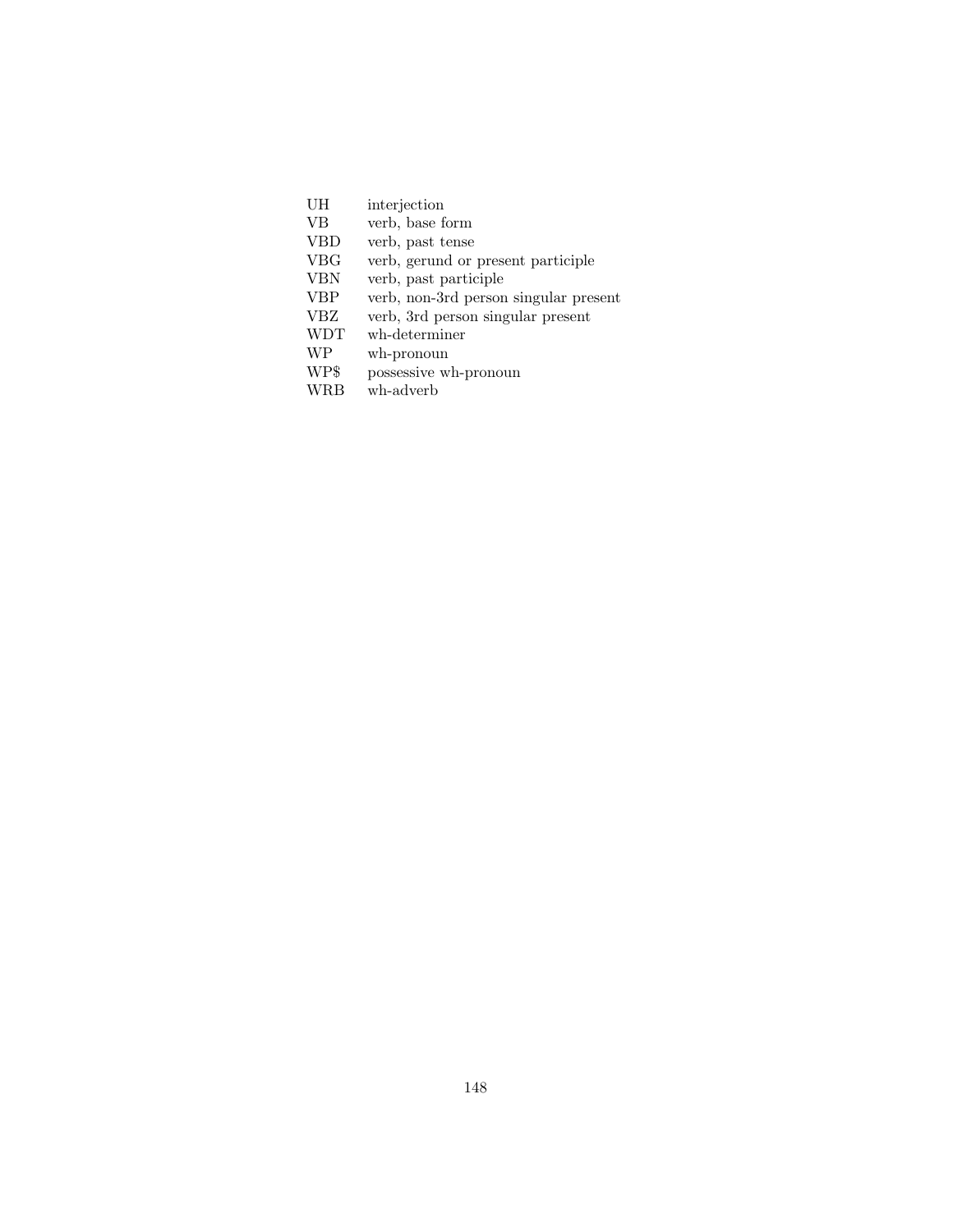### Appendix B

## POS-tags of the Childes corpus

(We disregarded all punctuation information.)

| adj         | adjective                  |
|-------------|----------------------------|
| adv         | adverb                     |
| adv:int     | adverb, intensifying       |
| adv:wh      | adverb, question           |
| aux         | auxiliary                  |
| CO          | communicator               |
| conj:coord  | conjunction, coordinating  |
| conj:subord | conjunction, subordinating |
| conj:prag   | conjunction, pragmatic     |
| det         | determiner                 |
| det:poss    | determiner, possessive     |
| inf         | infinitive marker $(to)$   |
| n           | noun                       |
| n:prop      | noun, proper               |
| n:adv       | noun, adverbial            |
| num         | number, cardinal           |
| ptl         | particle                   |
| prep        | preposition                |
| pro         | pronoun, personal          |
| pro:refl    | pronoun, reflexive         |
| pro:poss    | pronoun, possessive        |
| pro:dem     | pronoun, demonstrative     |
| pro:indef   | pronoun, indefinite        |
| pro:exist   | pronoun, existential       |
| pro:wh      | pronoun, question          |